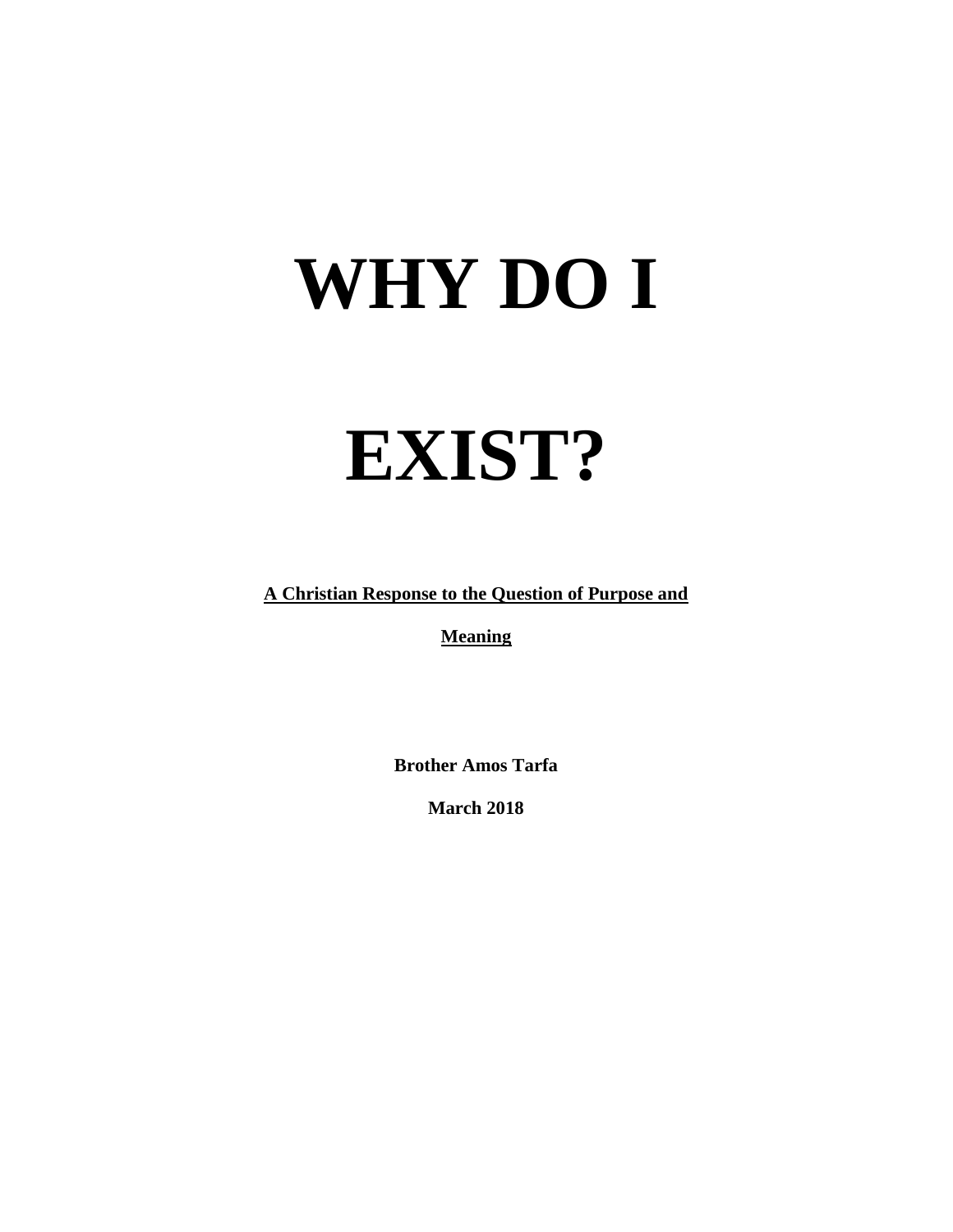## **Table of Contents**

| Introduction-Where do we begin?                                                        | $\mathbf{1}$ |
|----------------------------------------------------------------------------------------|--------------|
| Chapter 1- Challenges of the Times                                                     | 7            |
| Chapter 2- Life's Ultimate Question: Does God Exist?                                   | 13           |
| Chapter 3- Christianity 101: Real Authentic Genuine<br>Undefiled and Pure Christianity | 24           |
| Chapter 4- Strengthening the Foundations                                               | 37           |
| Chapter 5- Spiritual Growth                                                            | 45           |
| <b>Chapter 6- Spiritual Disciplines</b>                                                | 70           |
| Chapter 7- Spiritual Gifts and the Issue of Identity                                   | 84           |
| Chapter 8- Apologetics: Serving God in an Age of<br>Science and Philosophy             | 94           |
| Chapter 9- Daniel: An Example of Excellence                                            | 104          |
| <b>Conclusion: Finishing Strong</b>                                                    | 108          |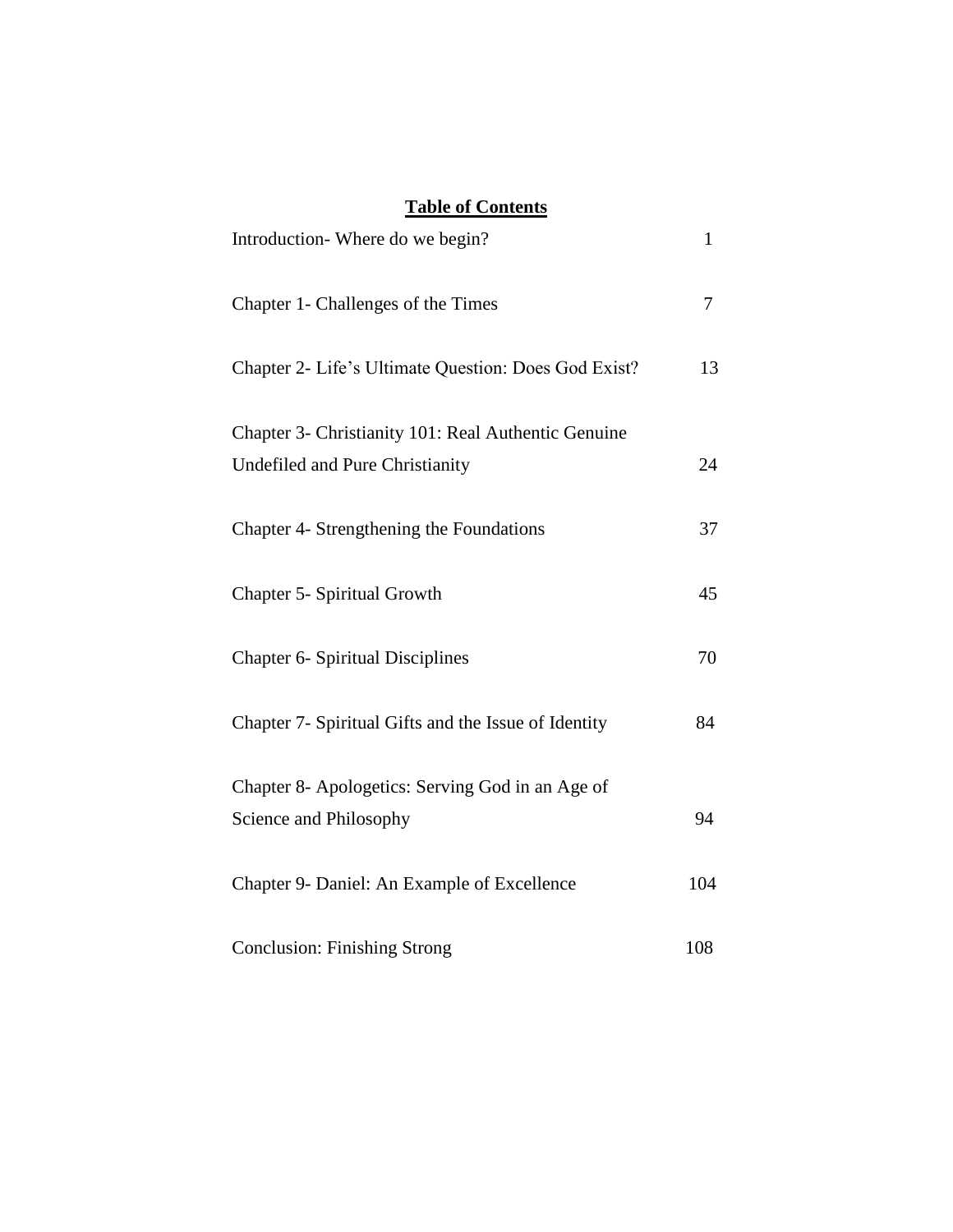### **Important Quick Note:**

Parts of this book were initially written under the title of Christianity 201: The Pursuit of Excellence. However I have broken the original book into 3 smaller books because they covered a wide variety of topics. I also included content from more recent writing from the Changing Paradigms book from December 2016.

I want to encourage you to apply the Truth you learn rather than simply believe it. Truth that is not applied does not lead to Transformation.

I hope this book helps to show how we can get rid of purposelessness in a world full of distractions.

The introduction discusses why this title is relevant. The first chapter discusses how to deal with some of the major challenges of our times especially in the area of technological advancement and an increase in opportunities for distraction. The second chapter discusses the Existence of God and the third chapter discusses the basis of Christianity using the Bible as the Foundation. Please feel free to read the book in any order.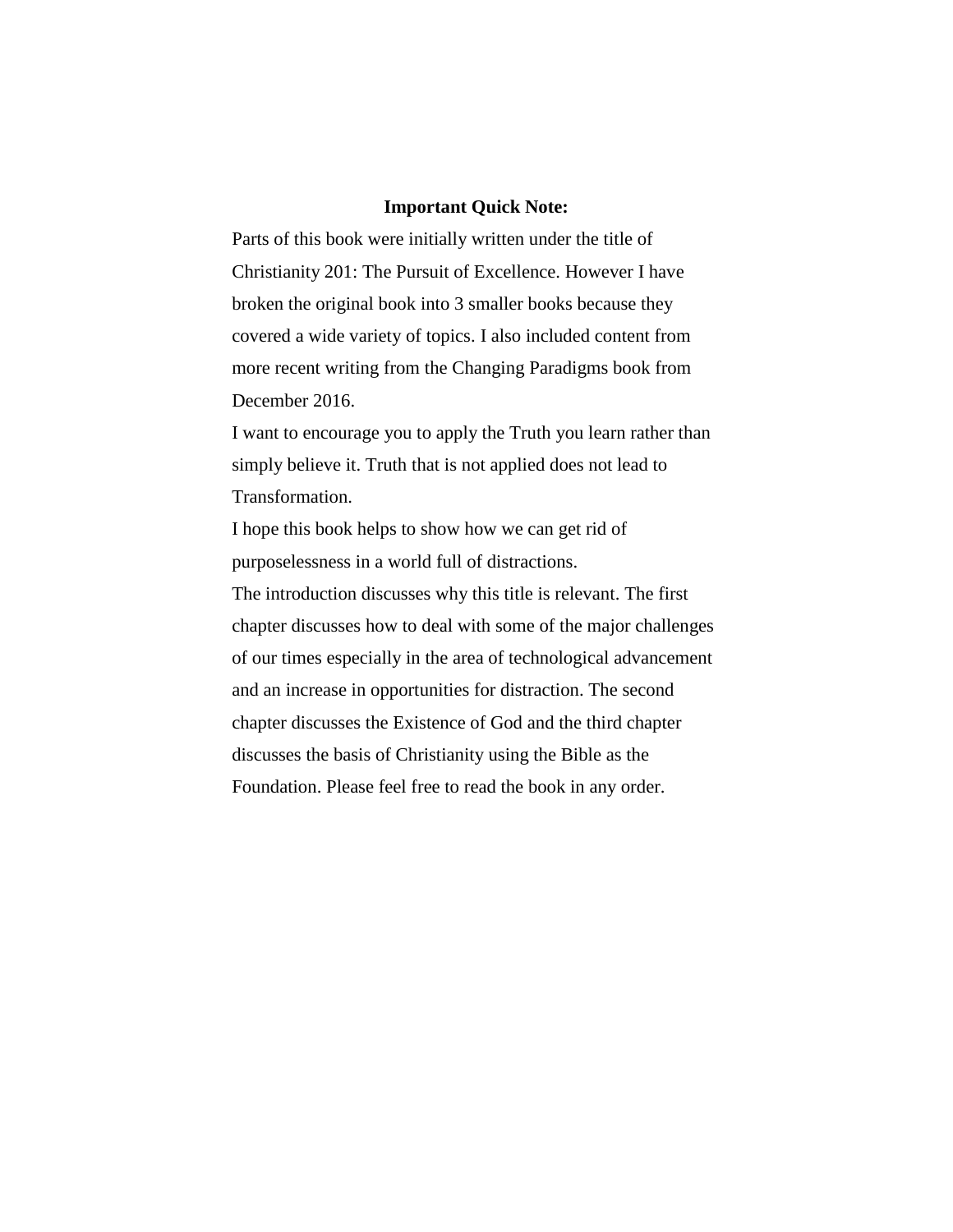## **Introduction- Where do we begin?**

I will start with a poem I wrote in August of 2015 by the grace of God.

## **Urgency**

"There is work to be done.

Time is short

People are hurting

The Truth is revealed in the Word which we sometimes neglect

Yet we turn to the things of the

world which will not satisfy,

Are we living for the reason we were

Created?

Or do we live as though everything came together by chance?

We need to be transformed and then call others to be

transformed.

Rise, get up and strive for Perfection like it says in Philippians 3

Enough with mediocrity and low standards

Resist and flee from Apathy

There is work to be done.

What will you do?"

- Brother Amos

Now I will like to discuss why this topic is very important. Purpose is like gold in this day and age. It is one of the biggest challenges of the 21<sup>st</sup> Century. One could say purpose has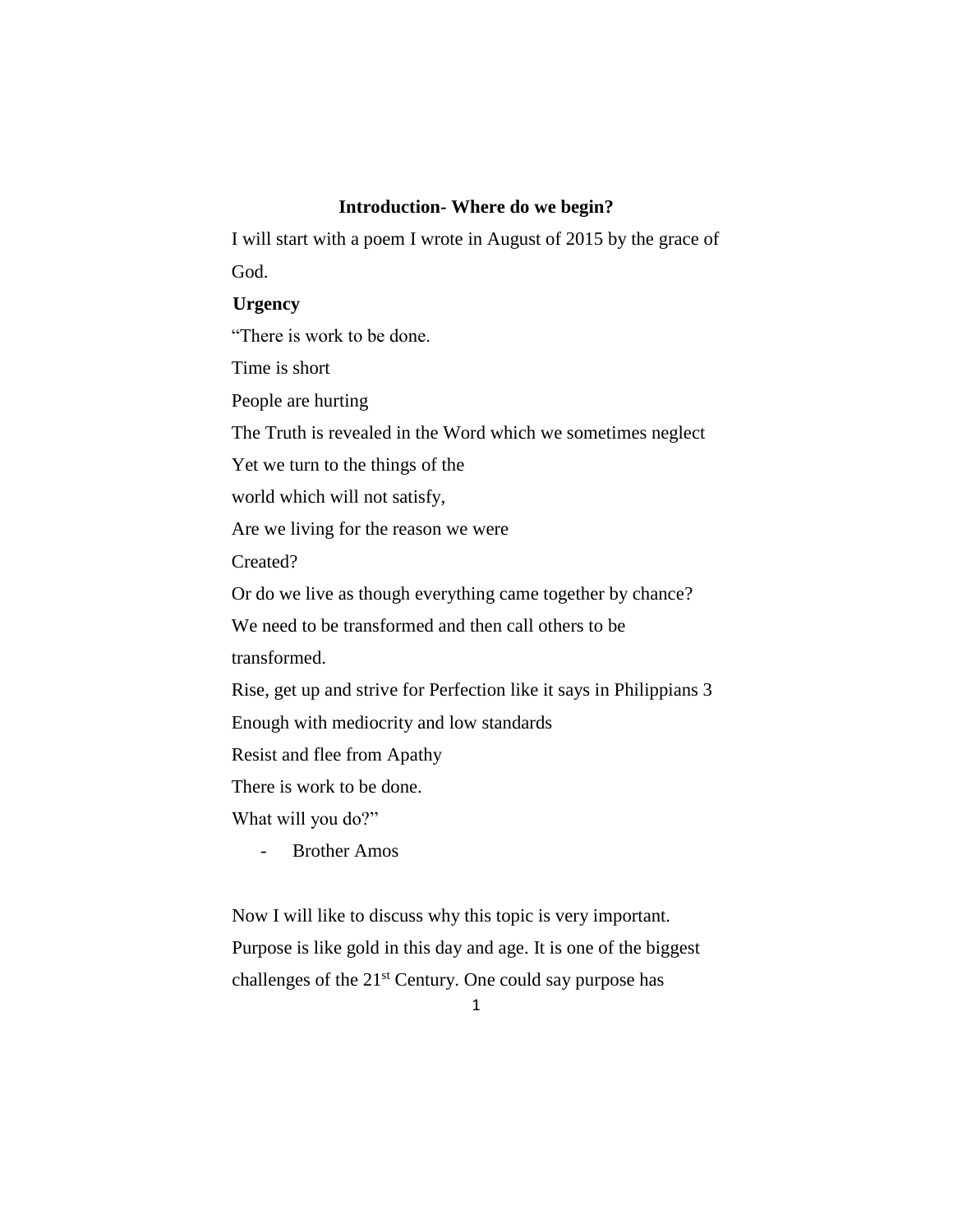always been an issue, however part of the reason these times are different occurs in the fact that we are one of the wealthiest generations in history and also one of the generations with large amounts of distractions. Wealth can lead to Apathy. We have too many gadgets to help us stay in our purposelessness. Boredom seems to be a scary thing for many young people so they can play games all day to avoid living life as it should be lived. In his book, *America is too young to die*, Leonard Ravenhill describes the decline of empires as he reminds us of what someone once said "From bondage to faith; From faith to great courage; From courage to liberty; From liberty to abundance; From abundance to selfishness; From selfishness to complacency; From complacency to apathy; From apathy to dependence; From dependence back into bondage." This issue of wealth and abundance is discussed in Deuteronomy Chapter 8. I will encourage you to read the whole chapter. Here are a few verses from the Chapter.

**"**When thou hast eaten and art full, then thou shalt bless the LORD thy God for the good land which he hath given thee. Beware that thou forget not the LORD thy God, in not keeping his commandments, and his judgments, and his statutes, which I command thee this day: lest when thou hast eaten and art full, and hast built goodly houses, and dwelt therein; and when thy herds and thy flocks multiply, and thy silver and thy gold is multiplied, and all that thou hast is multiplied; then thine heart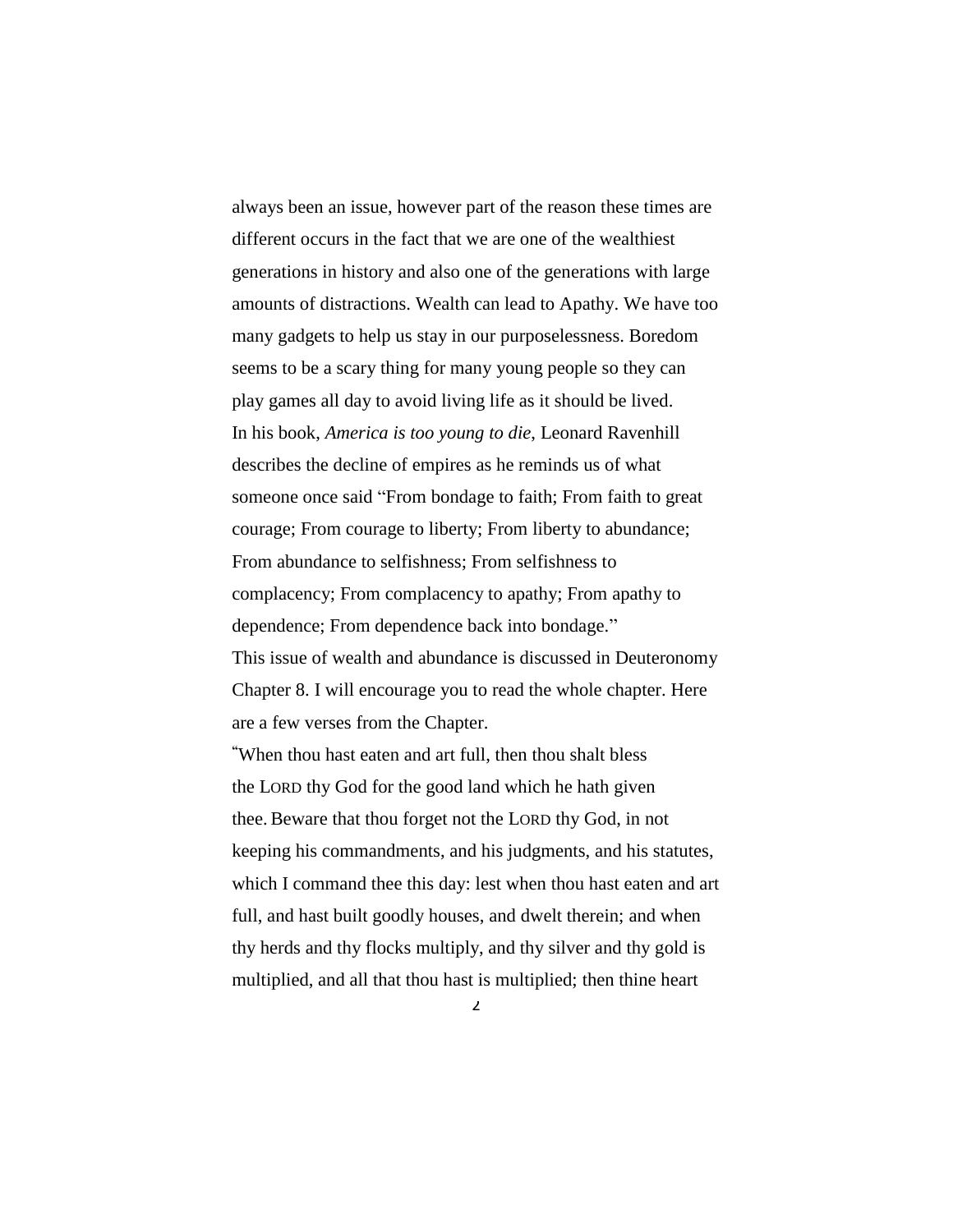be lifted up, and thou forget the LORD thy God, which brought thee forth out of the land of Egypt, from the house of bondage" Deuteronomy 8:10-14 (KJV).

No matter what happens in the world and the amount of wealth we acquire in any form, we have to remember we were created to live for God. A lot of students are being taught that their existence did not come from creation. We were created and God left his fingerprints all around us. I will have more resources on the issue of creation and evolution on the website. Psalm 19:1 reminds us that "The heavens declare the glory of God; and the firmament sheweth his handywork."

I will be discussing the existence of God in the first chapter from a philosophical approach. I tried to focus on a few perspectives from Philosophy and the Philosophy of Science. If you will rather avoid the Philosophical discussion on the existence of God, please feel free to move on to Chapter 2. It is important to note that it is because God exists that we exist.

He is eternal and we are temporary. He created the Heavens and the Earth (Genesis 1:1, which is the very first verse in the Bible). When it is all said and done, we exist for His purposes and for His glory.

"whatsoever ye do, do all to the glory of God."

## 1 Corinthians 10:31b (KJV).

The Purpose He created us for is not for our comfort. Because of the view we have bought into today, many think God exists to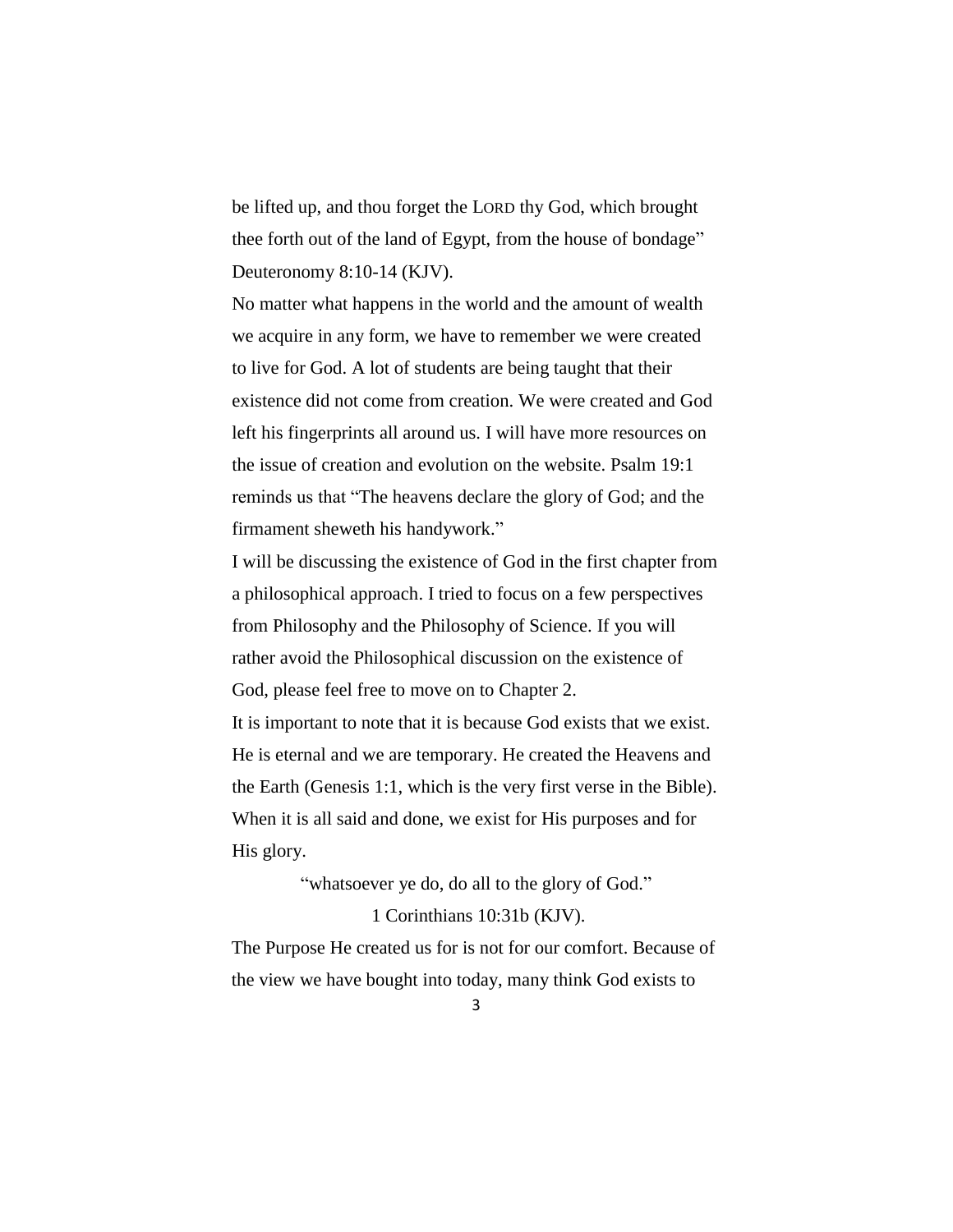meet their needs. Our cultural position and many other factors including rebellion has caused us to think God exists for us instead of the other way around. We do not see the fear of God anymore. People are not saddened by sin and immorality. Instead compromise is being allowed into the faith. I remember someone saying that God is more concerned about Holiness instead of Happiness. He wants us to become Like Jesus Christ. "And we know that all things work together for good to them that love God, to them who are the called according to his purpose. "

#### -Romans 8:28

We exist for God's Purposes not ours (Psalm 19:1). We are the clay and He is the Potter (Isaiah 64:8, Jeremiah 18:3- 4, 2 Timothy 2:20)

We are the Sheep and He is the Shepherd (John 10:14)

We are students and servants while He is the Teacher and Master (Matthew 10:24).

He is the Great I Am, who has always been and who will always be (Genesis 1:1)

We are here today and gone tomorrow. We are dust. Our days are as grass (Psalm 103:15-16, James 1:11). Even unbelievers know this is a fact. Age comes upon us all.

Somehow we have bought into the idea that we can live however we want and still enjoy God's blessings. This is not true. There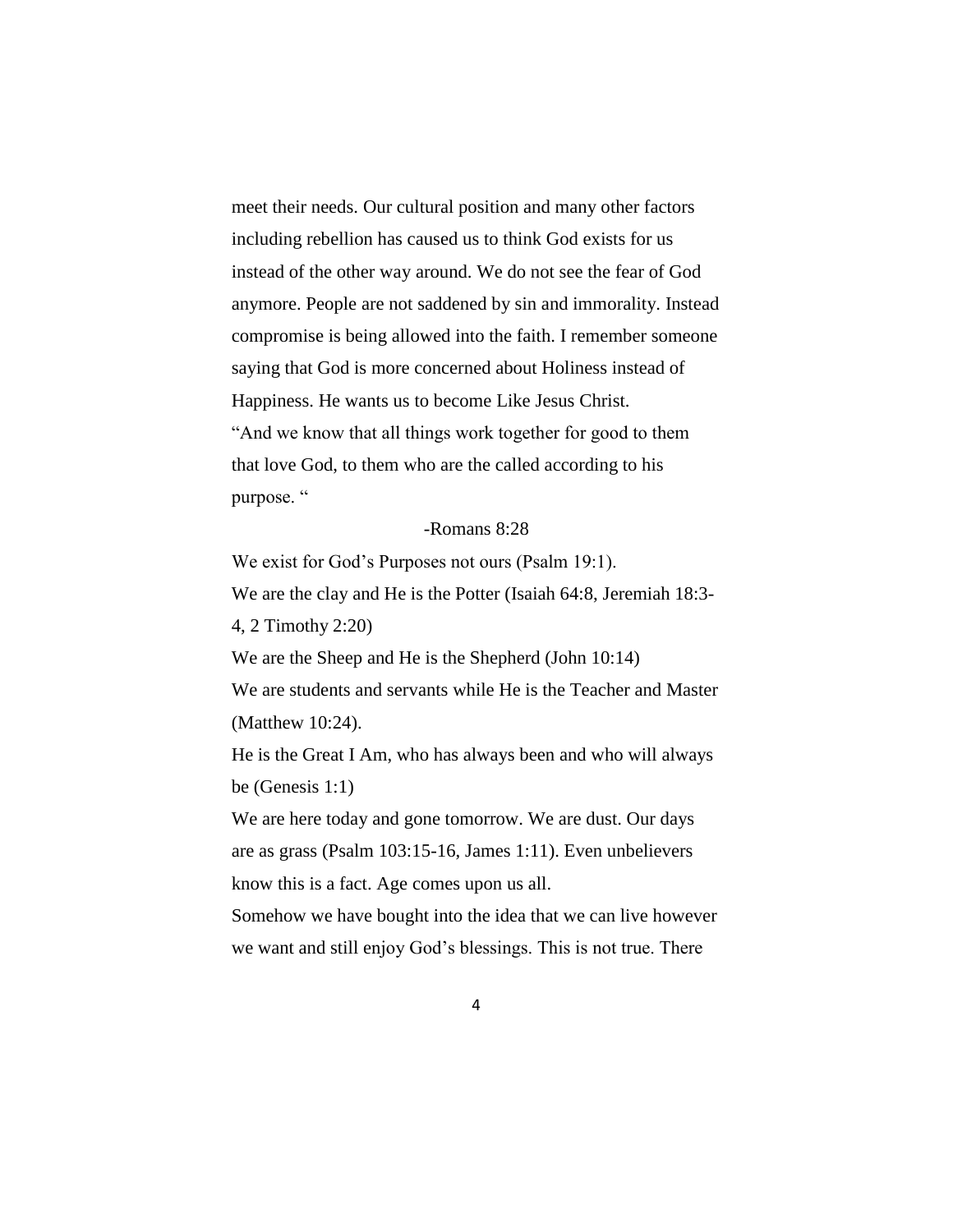are consequences to the decisions we make. His blessings are on His terms not ours.

Seeing that we exist for Him, why is it that we end up living for lesser things? We know life is short but we do not always live with that reality in mind.

"So teach us to number our days, that we may apply our hearts unto wisdom."

## -Psalms 90:12

This books aims to show that our reason for existing lies in knowing the one who created us for His purposes. He calls us into a relationship with Himself through Jesus Christ. We will be exploring what it means to live a victorious Christian life. By living a victorious Christian life, we find purpose in being conformed to the image of Christ. Our identity should be in Him and our mission is to be involved in the Great Commission (Matthew 28:18-20).

God has shown us in His word how we ought to live. We should seek to live that way no matter what our circumstance. We should walk by Faith not by Sight. Just because something works does not mean that it is True and Right. We cannot go with the idea culture gives us, which is based more on pragmatism (which is "an approach that assesses the truth of meaning of theories or beliefs in terms of the success of their practical application.") When following God, it will not always make sense to the carnal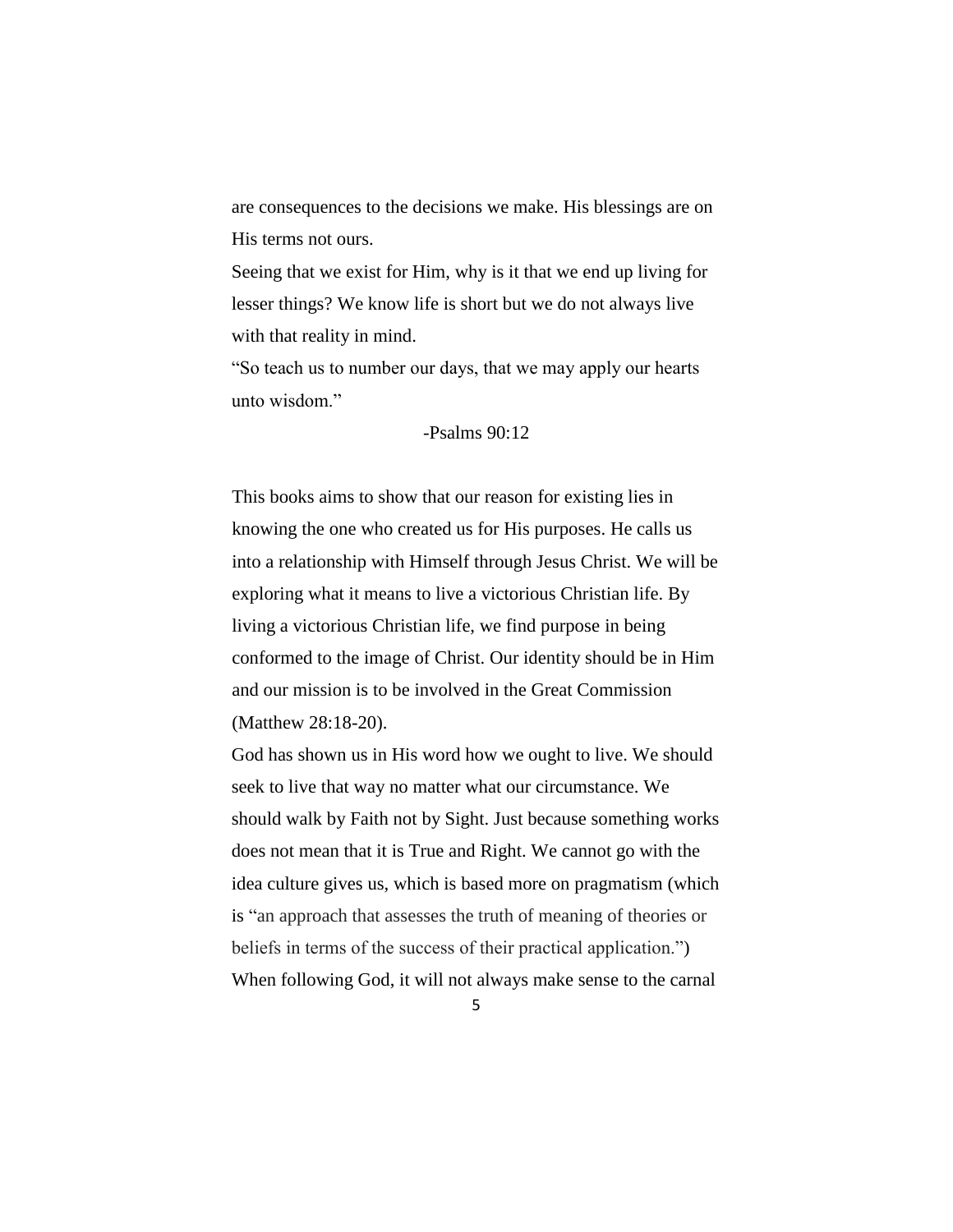man but God knows best. And just because something does not fit the cultural paradigm for what is right does not make it wrong. The culture changes its mind all the time. Our view of God and His ways need to be such that they are not affected by our cultural context. Instead of settling for no faith, we need to ask God to deliver us from unbelief.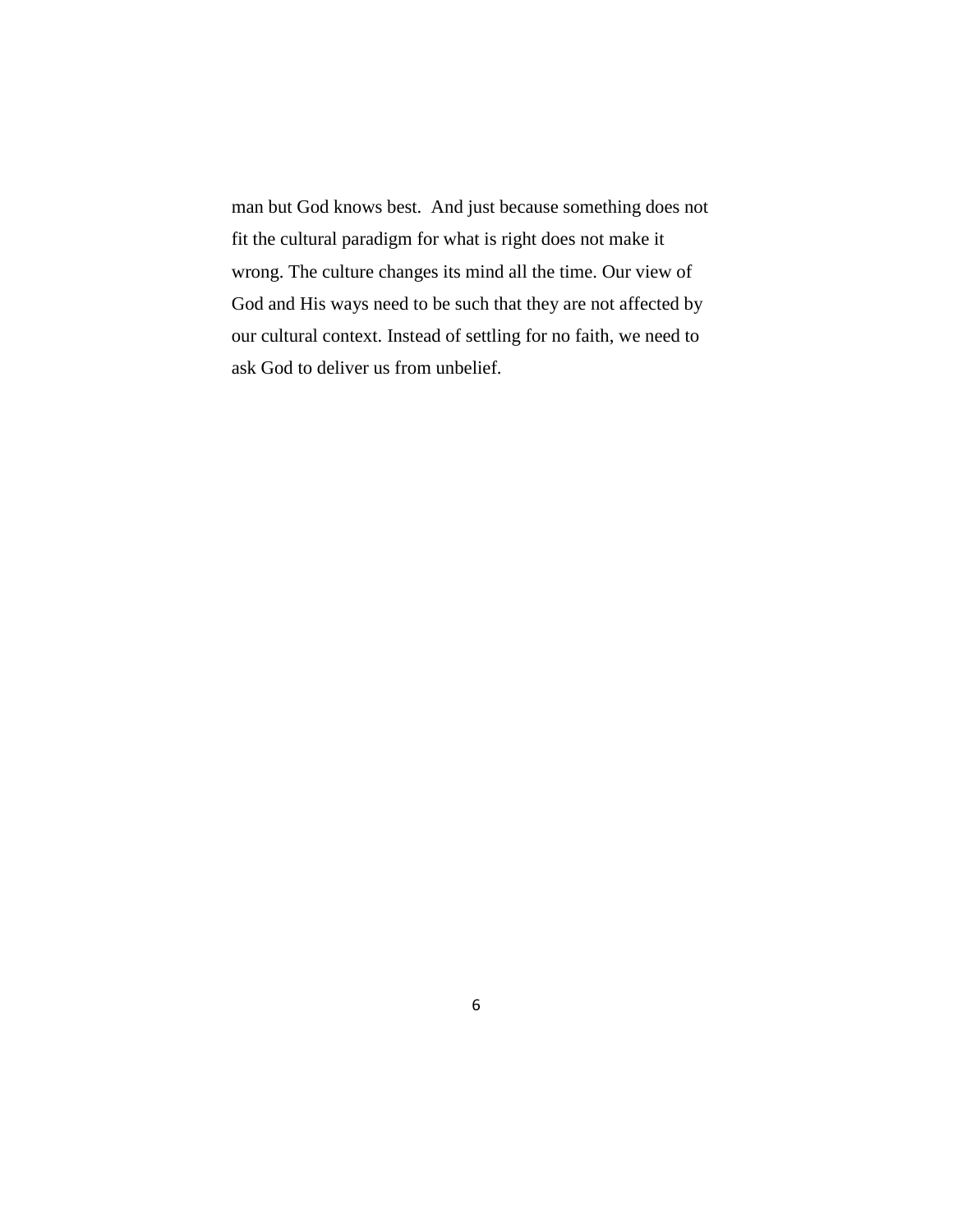# **Chapter 1- Challenges of the Times: How do we live in the world of Post-Truth & Excessive Technological Advancement?**

How should we live in a world with so much information, too much data, continual distractions, and shallow relationships? We are seeing selfishness and moral decline in many sectors. The moral decay is not a new phenomenon; however the aspect of technological increase is at a new level. I am noticing more and more people who are not motivated to do well in anything. I am seeing more opportunities for the flesh to be fed and the Spirit to be starved leading to more emptiness all around.

# **SOLUTION:** 1. *Purpose in Our Hearts to live for the Purpose for which God created us.*

## *2. Seek to have a Solid Foundation in the Truth*

A few months ago, I was telling my wife Stephanie that I sense something in the air that is not right. What I was referring to had to do with the fact that I had noticed that many people did not necessarily care about what the Truth on a certain issue was, but instead they trusted in their feelings alone. I noticed people were seeking instant gratification in very high levels. Later on during that season I heard someone mention some things that proved the point I was trying to tell my wife about. Then much later, I heard that Post Truth was chosen as the 2016 International word of the year by Oxford Dictionary.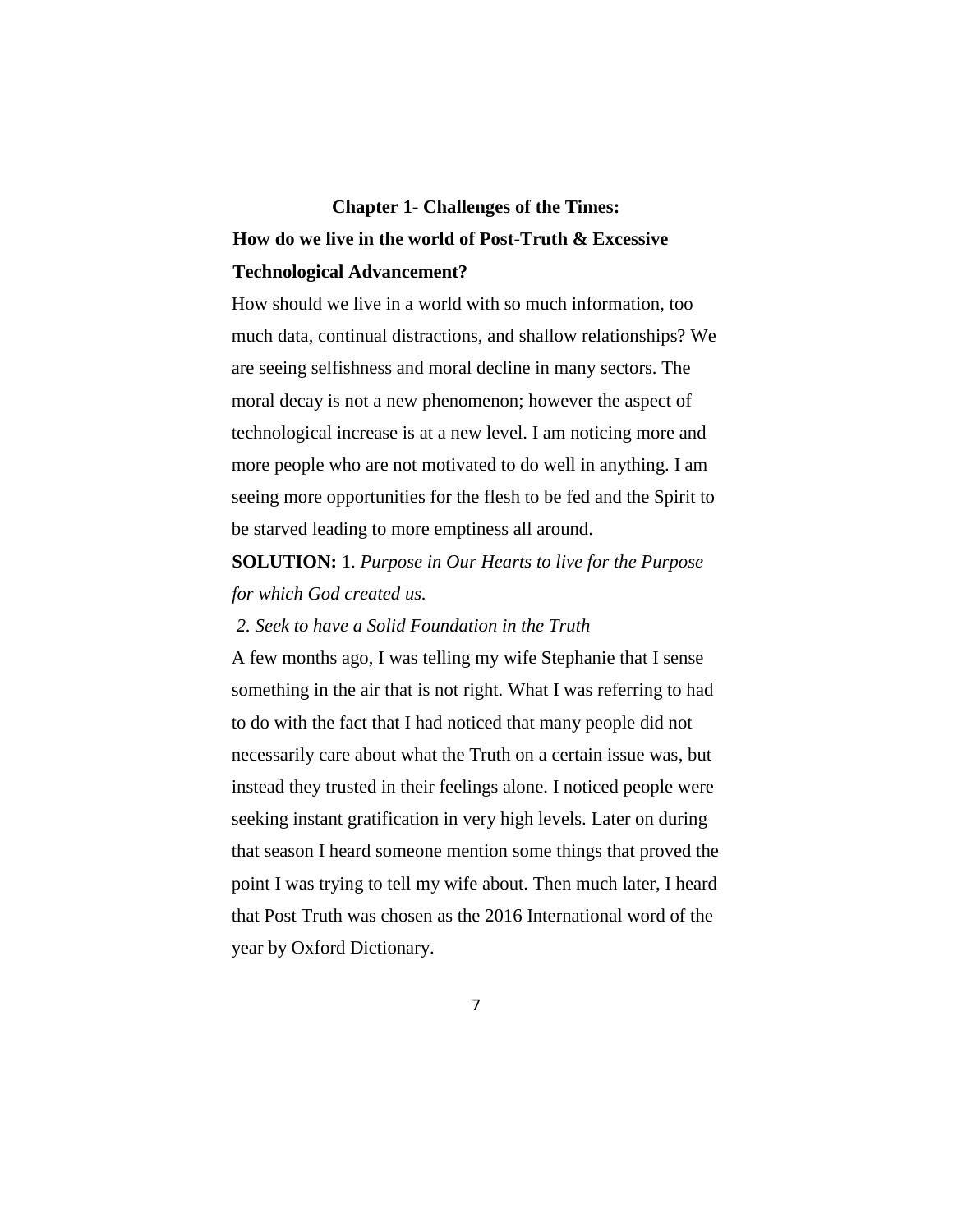The dictionary defines "post-truth" as "relating to or denoting circumstances in which objective facts are less influential in shaping public opinion than appeals to emotion and personal belief."

That is exactly part of what I was describing to Stephanie without knowing the terminology. I was not observing people make decisions because it was what they knew was right based on God's word.

I believe there are several reasons for how we have turned out to become what we are as a society. There could be many more reasons and much more details to add but I just want to start a conversation. Abundance, Technology and weak foundations are some of the reasons for what has happened to us.

# **Abundance without a solid foundation and solid moral compass will lead to Chaos-**

When you have limited resources, you have to pause and think about how to manage what you have. However we live in a time of unlimited data and storage and unlimited many other things and I am afraid it is going to affect how people function outside the world of data and storage. When a muscle is not used often it gets weak. We will begin to ignore limits because we think everything is unlimited. I am concerned about this for the young people who are living in a day and time when they have unlimited entertainment and instant shipping. They can order things and receive them in a day or two. Back in the 1920s you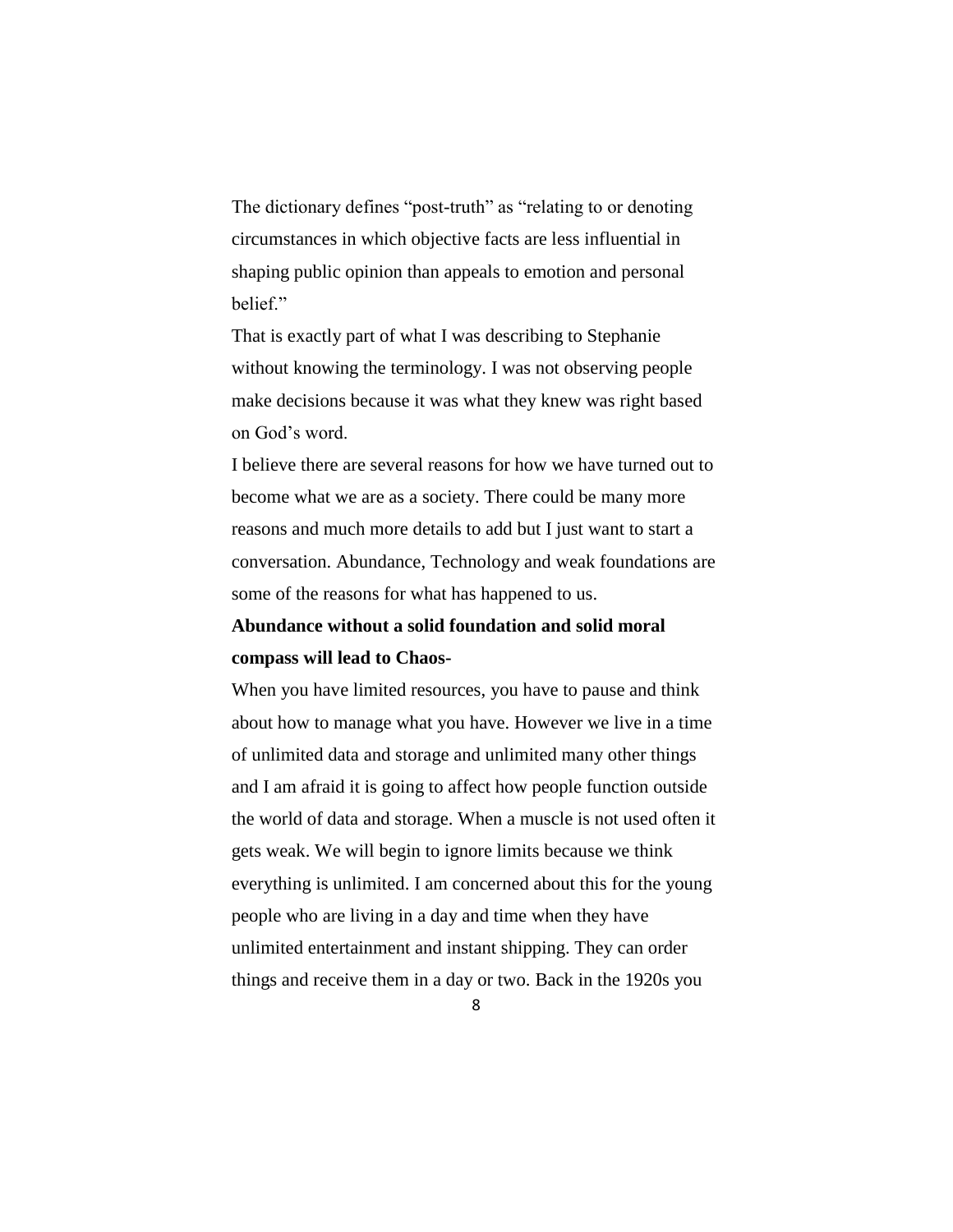had to wait a few days or weeks to receive a letter. Now we can get messages instantly yet we have so much conflict, loneliness and bad relationships. This is because we have an abundance without a moral compass.

These so called luxuries which have come to our world can be helpful but they can also cause us harm if we do not watch out. They give us a false view of reality. For example, when a person thinks they can always get what they want when they want it and how they want it, it will cause them to be very disappointed when they are faced with a situation that contradicts this view. The same can be said of the unlimited data and storage issue. It will cause people to forget that in reality, things are limited. We have limits as people and time is a limited commodity. We have a limited amount of time on earth. **This should cause us to proceed with caution.** Without the right priorities we will end up wasting the time we have been blessed with. Time wastage is likely to happen in large doses since people are blessed with time saving tools and yet don't know what to do with the time they gain. I find it strange that in America, we have dish washers, washing machines, and many other tools and yet we do not have time to develop deep and solid relationships and friendships. Maybe we need to revisit the issue of priorities. A lot of people today don't want to waste gas or buy cars that consume a lot of gas, however some of these people waste time daily. Time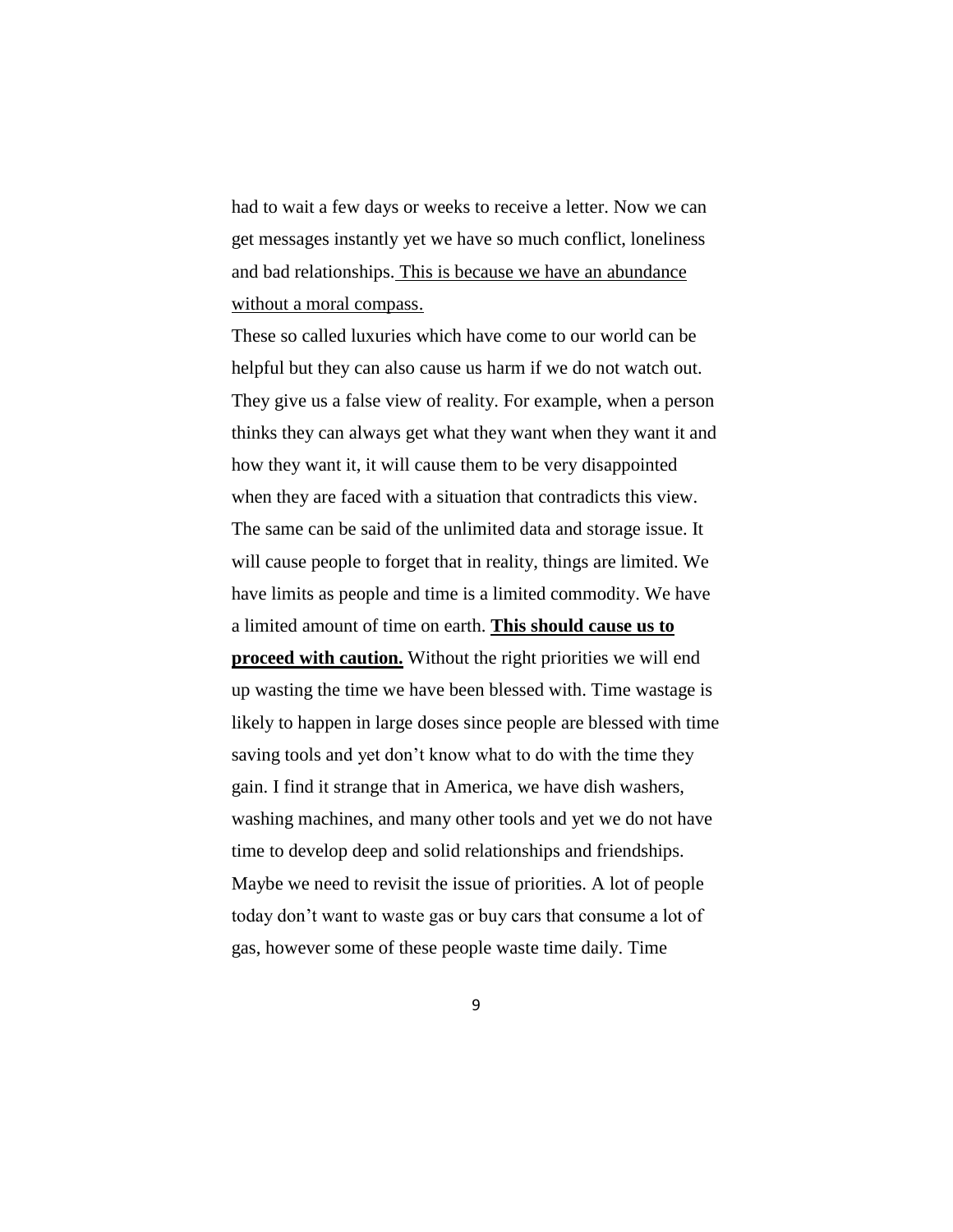Wastage is an epidemic today. Time is rarer than gas and more expensive than gas so we should seek to avoid wasting it. When I was in elementary school in Nigeria, I would spend long periods of time talking to specific friends over the phone about different things. Today it seems like most people do not make phone calls. With Twitter, Facebook, Instagram, Pinterest, Text Messaging, e-mail technology, Google plus, we do not seem to have any deep friendships. We cannot let technology rule us and how we think. Instead we have to go back to the design God intended for us.

Never in the history of humanity have we ever reached the point we have reached. The world is so connected; it is not funny. You can fly to almost any country when you want. You can skype, facetime, download books instantly and do so many other things. Since this has never happened before, we need to be careful in how we handle all these things because we do not know all the side effects we will face from excessive use of these things. We have to use them in moderation and also remember our design and make sure they do not cause us to function outside the design God has for us. We are created beings and therefore we have guidelines we ought to follow. If we go outside of those guidelines, we will break down.

### **What Guidelines are we trespassing? Here are a few:**

**1. Deep Relationships-** With too much information, shallow relationships can become the order of the day.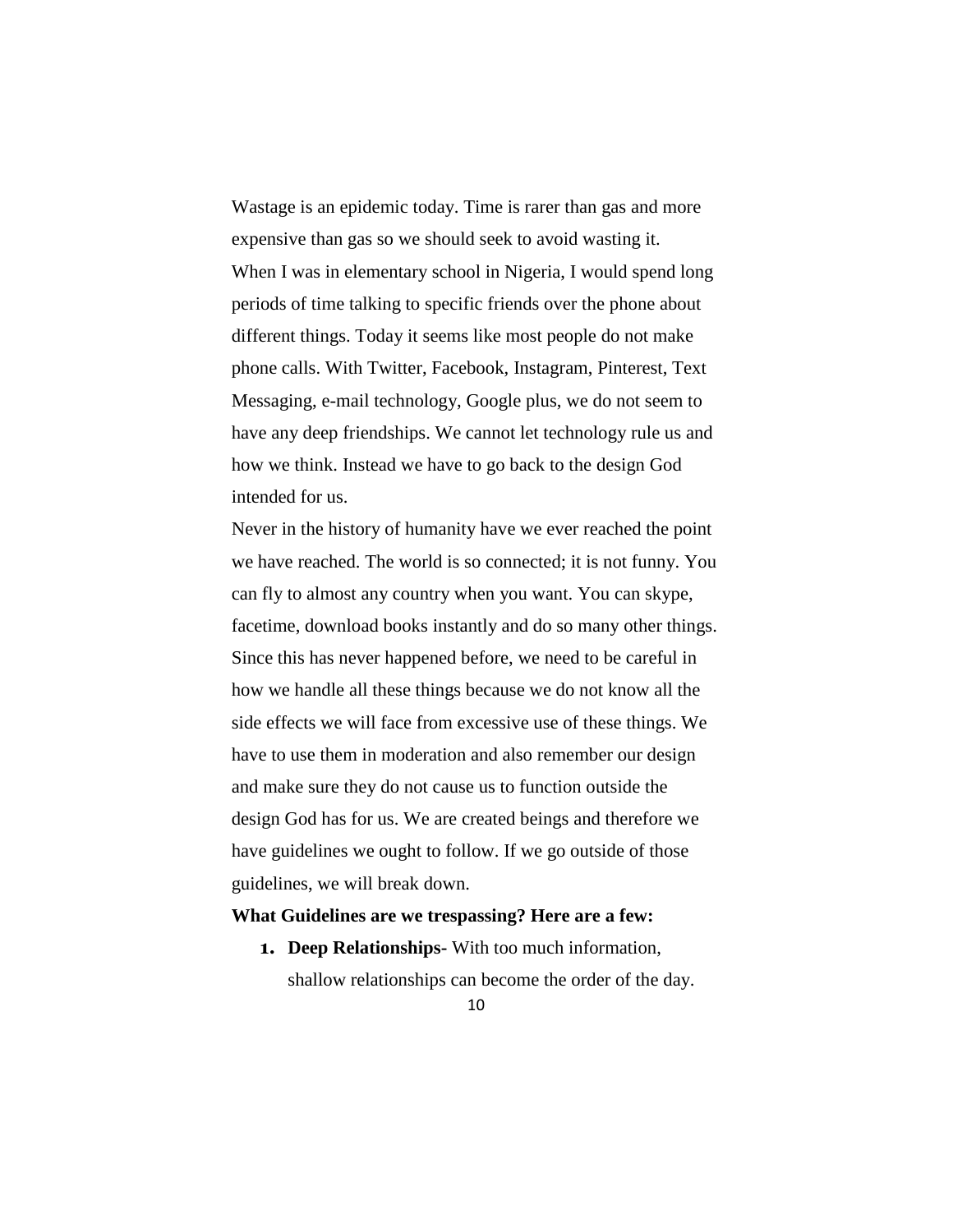Because there is only so much time we can give to each friendship. Now people can have 1500 friends on Facebook and think they are being social. How can a person really develop deep friendships with all these friends? We need to view Facebook more as a tool for other purposes not necessarily a tool that can deepen friendships. It can be used almost as a blog or website but it is not the best tool to deepening friendships. We need to make time to develop healthy and deep friendships. Remember Bad Company Corrupts Good Manners. A Solid Foundation can help dictate who we spend time with.

**2. Time with the Lord-** Because of all the distractions available, it has become easier to forget about spending time with the Lord. If we are disciples of Jesus Christ then we should seek to spend time with Him. We should seek to rise earlier than the time our studies begin or our jobs so we can have time to read His word and pray. This means we should go to bed the night before in good time if possible. So technology should be put away to allow us sleep well so we can rise up well to seek His face. Seek to get to His word first before the distractions kick in. 5 minutes on Facebook can turn to 500 minutes wasted if you don't put a limit.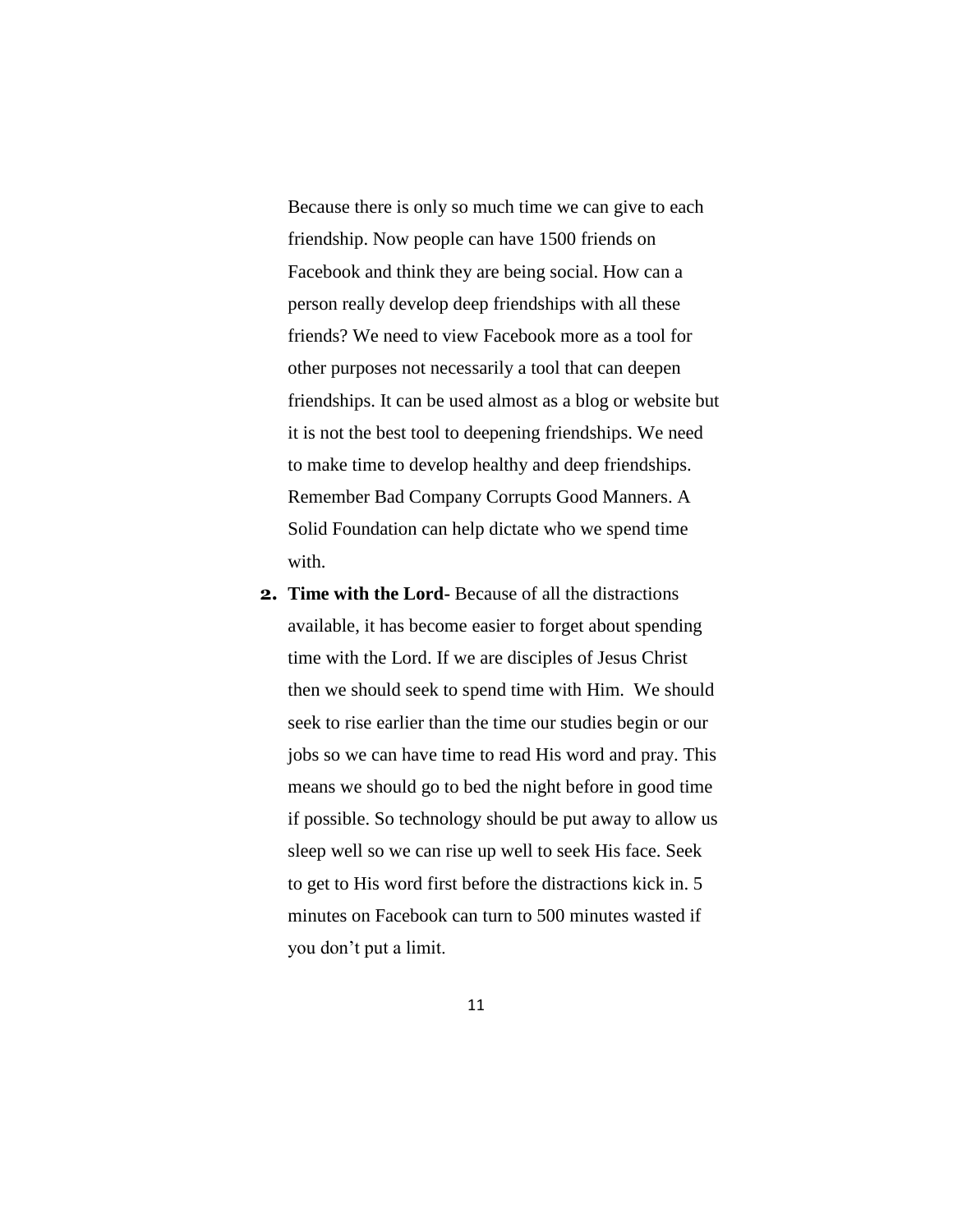**3. Focus-** We need to learn to focus. With all the distractions and gadgets around, we can lose this trait. This can affect families and lives all around. Make sure you practice self-control and focus in dealing with the new advances of our time.

Know how to live so you can know how to use the things this world offers. Live with an understanding of how you ought to function instead of simply going with the flow. Live with simplicity remembering that stuff does not satisfy. In this book, we will consider the basics and examples of the Christian faith and see how this leads to living a purposeful life.

Individuals should make time to come to their conclusions on the important issues of life.

**We were created. Therefore no matter what we create, it should never become our Lord and redirect our purpose for living.**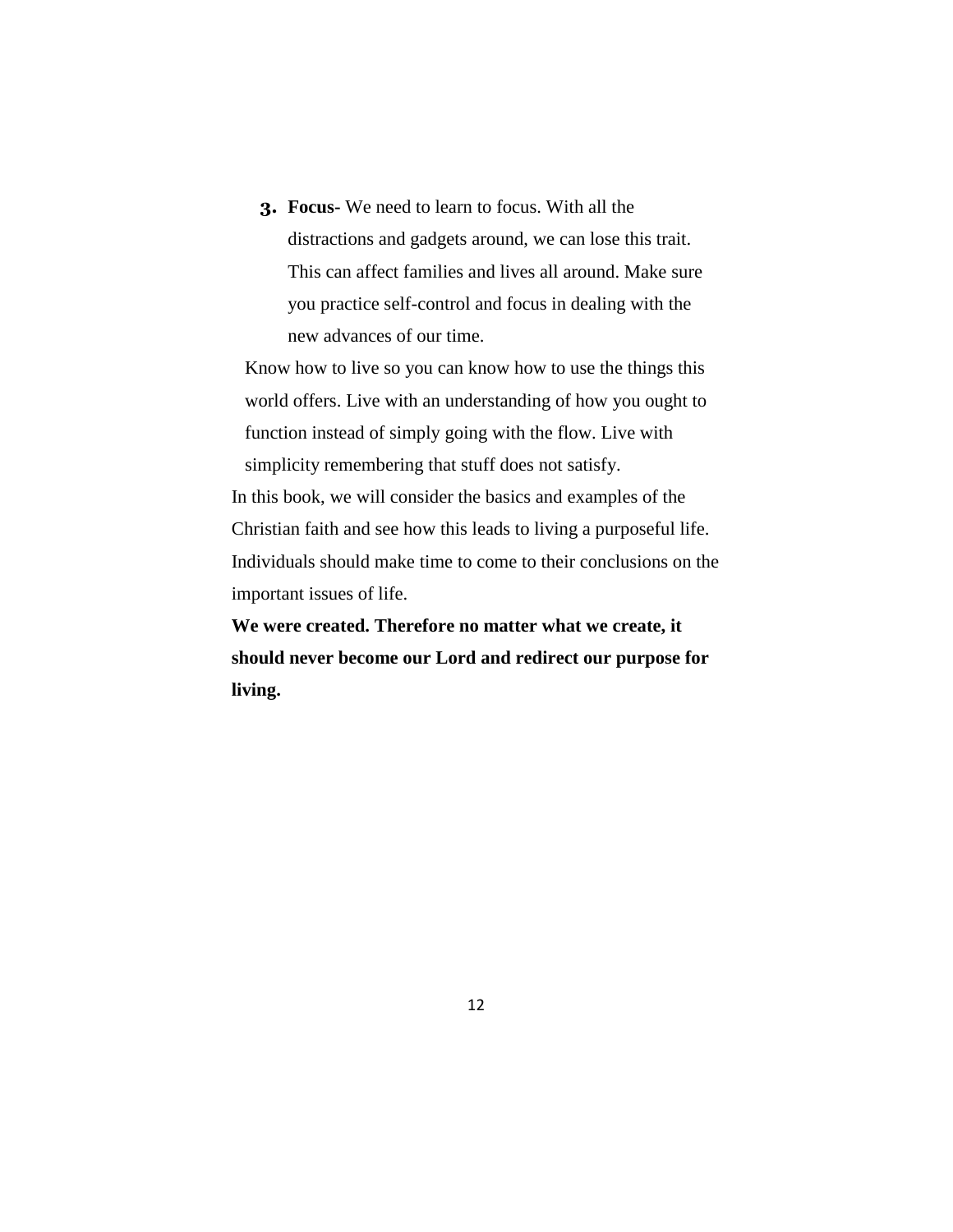#### **Chapter 2: Life's Ultimate Question: Does God Exist?**

This book refers to the God described in the Bible. Not everyone chooses to believe that the God of the Bible has revealed Himself to us. In this chapter of the book, evidence for the existence of God is presented, and this will help to show why it is important to understand the implications of His existence.

The God of the Bible is a personal being. There are certain attributes of God that can help us understand why His existence is important to our existence. Sometimes people think that the existence of God is irrelevant; others think that His existence does not help to explain anything in reality.

In order to understand the implications of God's existence, let us look at the law of non-contradiction. The law of non-contradiction basically says that two things that are mutually exclusive cannot be both be true at the same time and in the same context. If my friend James asked me if I had a blue car *right now* and I said yes and then Peter came and asked me the same question and I told him no, I do not own a blue car *right now*, Jilian, who is listening to this conversation, will wonder what I am trying to say because it is not possible to have a blue car *right now* and not have a blue car *right now.* The two statements "I have a blue car *right now*" and "I do not have a blue car *right now*" are mutually exclusive and cannot be both true at the same time in the same context according to the law of non-contradiction.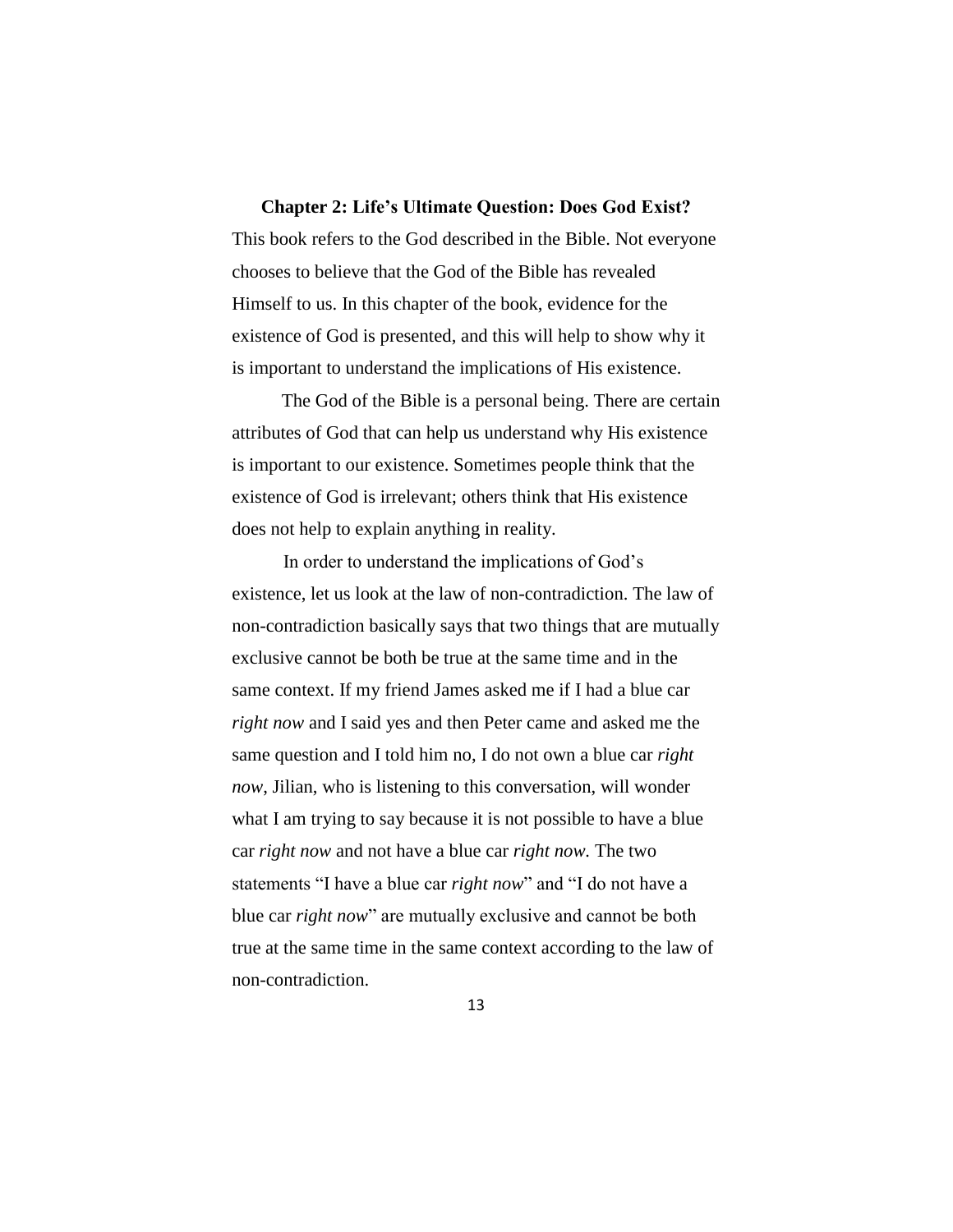This also applies to the existence of God. If "God, the Invisible, Infinite, Eternal, Creator of the Universe" exists, then the statement "God, the Invisible, Infinite, Eternal, Creator of the Universe does not exist" cannot also be true. And if "God, the Invisible, Infinite, Eternal, Creator of the Universe" does not exist, then the statement "God, the Invisible, Infinite, Eternal, Creator of the Universe exists" cannot be true, because the statements are mutually exclusive. Existence here means that God intervenes and is sovereign over everything, that He is in touch with the universe and designed it.

Here is a final illustration to help explain this point. If someone asked if Amos Tarfa exists and you said yes (I would hope you say yes because if Amos does not exist then it will be hard to explain who wrote this particular chapter), and then someone walks along and says no, he is very sure that Amos does not exist, one of would have to be wrong because Amos Tarfa cannot exist and not exist at the same time in the same context. One of the evidences for Amos' existence is this book, because you can trace back the existence of a being by the effects of that being. The effects of an entity can ultimately point us back to the entity itself.

There are two key words that can be used when describing concepts and materials: causes and effects. The cause of something produces something else, which is called the effect of that cause. However, there is a huge difference between the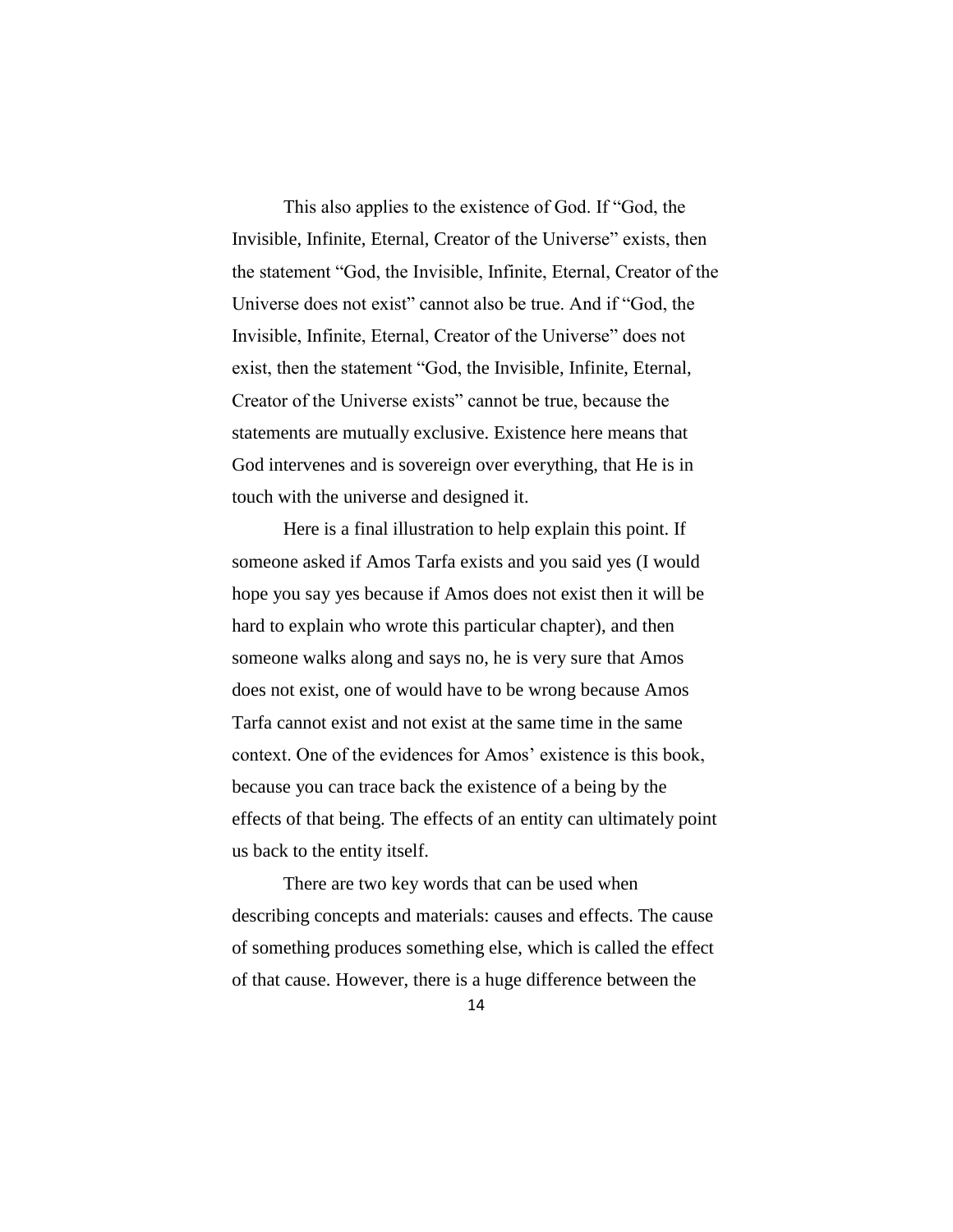existence of a finite being and the existence of an infinite being. A finite being can begin to exist and cease to exist, but an infinite being such as the Christian God cannot begin to exist or cease to exist. It is very hard to comprehend infinity, but as we look at one of the arguments for the existence of God, it should help to show the importance of an infinite being.

If the infinite God of the Bible exists, then He exists eternally and cannot cease to exist. If He does not exist, then He cannot begin to exist because He is eternal. The Bible says that God has made His evidence plain through what He has created (Romans 1). Before we look at arguments for the existence of God, let us examine the nature of arguments and their importance.

**Arguments for the Existence of God and the Faith Factor** Arguments for or against something or someone do not necessarily prove or disprove the existence of that thing or person. The actual existence of that thing or person has to match up with reality. I could argue for the existence of Voltron, a giant robot that lives on planet Mars, but in actuality, I do not think such a machine exists on Mars. On the other hand, I can create an argument to show why someone in Nigeria does not exist, but then when you go to Nigeria you might find the very person I was referring to in my argument. Even if an argument for the existence of God fails, the reality of God's existence still remains. An argument can be valid while what it asserts is false.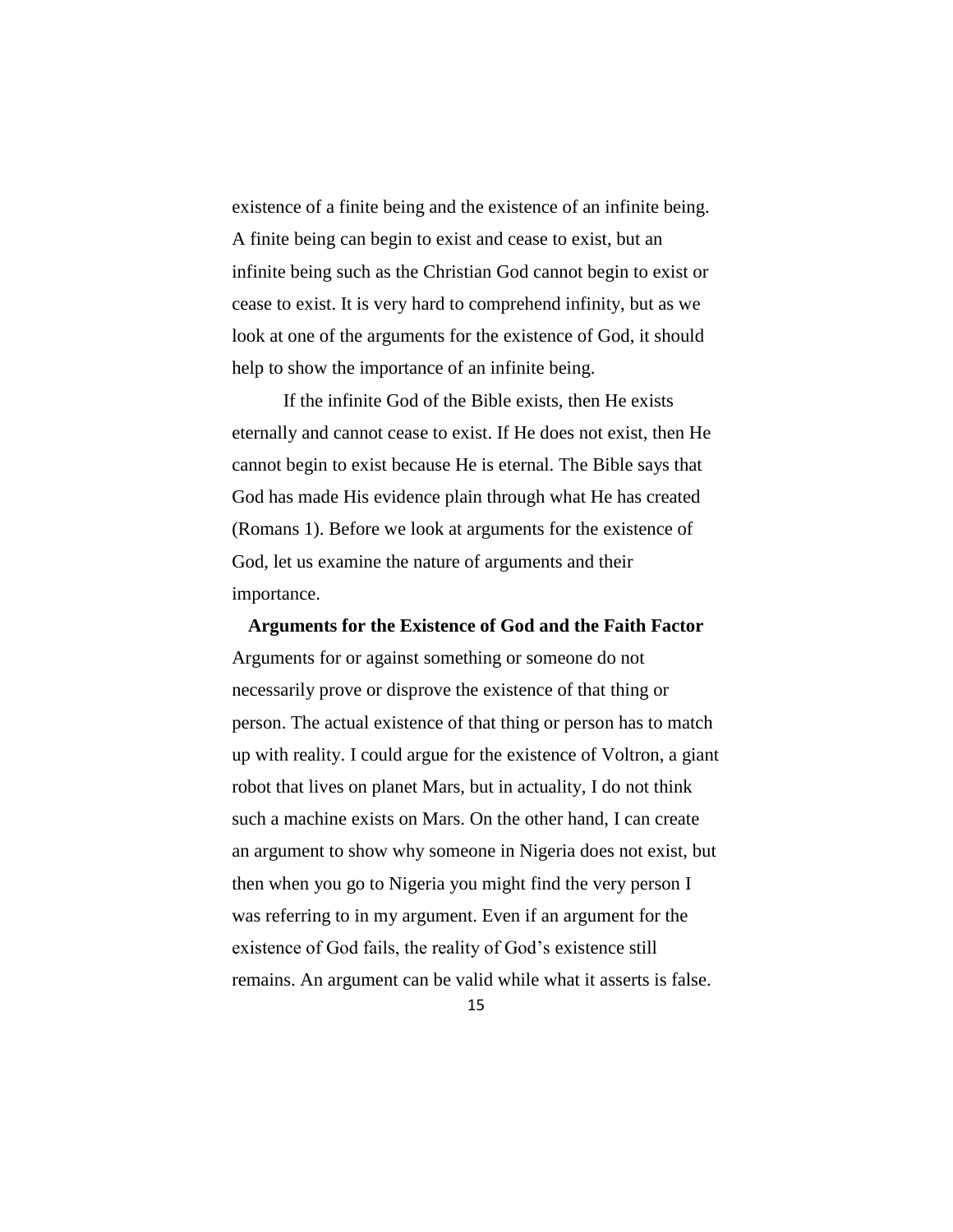In this section, I hope to show that the arguments that I will present below are valid when the terms are properly understood and the God that I am describing also exists. He has made His existence evident through the works of His hands and the transforming work He does in the lives of those who believe.

The argument for the existence of God is more logical and coherent than the argument against the existence of God, which requires more faith to believe. For the purposes of this discussion, I am defining faith as "believing or disbelieving something without fully understanding the thing in question." I do agree that belief and non-belief in God require faith; however faith does not negate the use of logic and reason in understanding the reality it proposes. It is important to note that the Christian faith never says that Christians are not supposed to have faith; the Bible makes it clear that without faith, we cannot please God (Hebrews 11). Christians are expected to use their mind in studying God's Word, and they don't commit intellectual suicide when they put their faith in Jesus. The Bible actually says it is when people come into a relationship with God that they can truly begin to understand things.

In the field of philosophy, one of the questions that has been around for a long time is the question of the existence of God. One might ask, "Why is the existence of God relevant? Does it help to explain anything?" My response to that is yes. Our universe, as we are told by many scientists, has a beginning,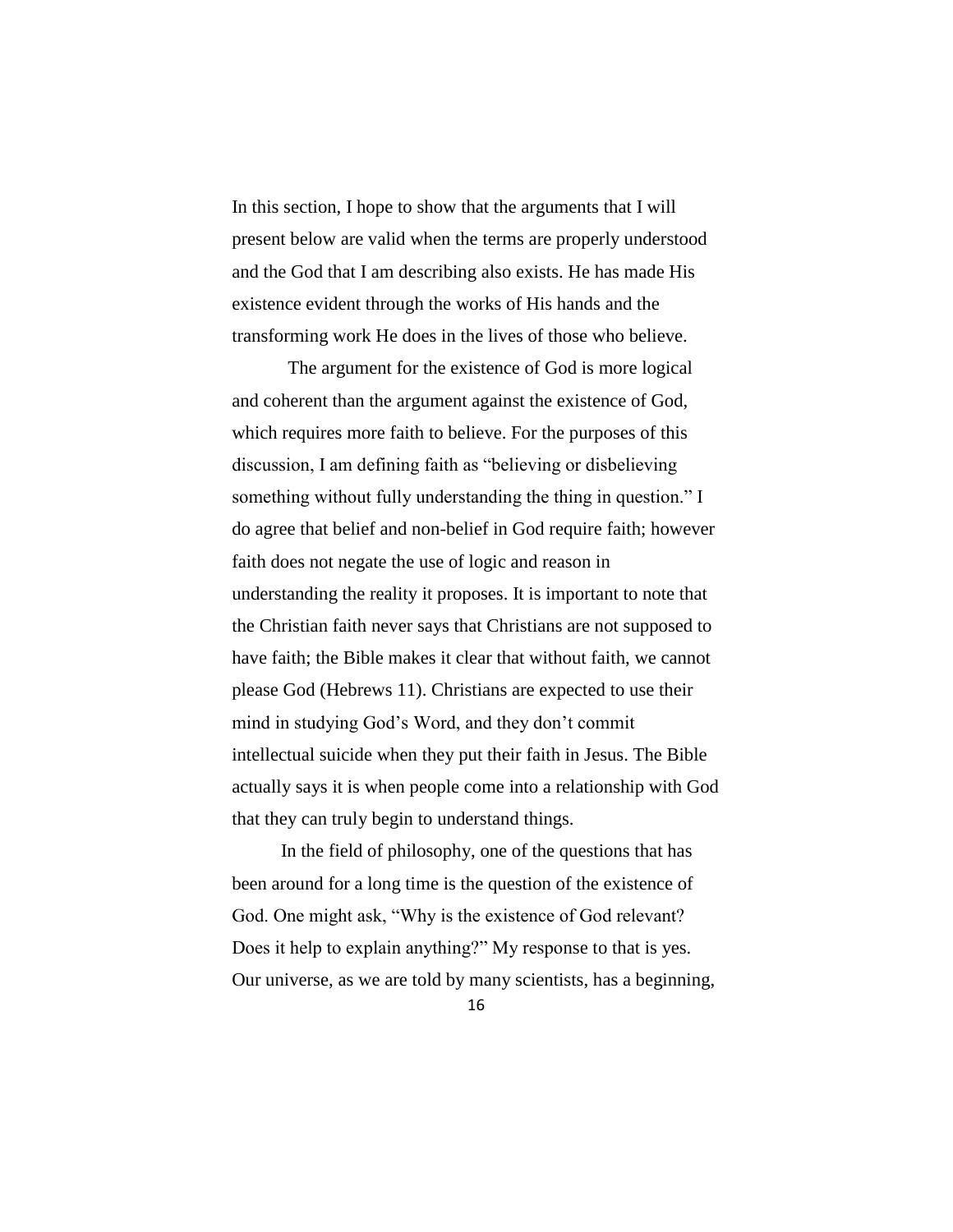a time when it came into existence, and this is where the evidence points. There are very few options to describe this beginning. The Christian Bible claims that God made the Heavens and the earth from nothing. This is one option. Here are some available options:

- 1) An Eternal being or Deity brought it to being.
- 2) The universe has always existed.
- 3) The universe came from nothing.
- 4) We don't know how the universe came into existence.

There are two arguments that can help us see why belief in God is built on reasonable faith (faith that is logical and consistent) They are called the cosmological argument and the teleological (design) argument. I will describe them briefly and state why the reality they are pointing to makes sense.

#### **Deductive Argument 1: The Cosmological Argument**

1) Whatever begins to exist has a cause.

2) The Universe began to exist.

3) Therefore, the universe has a cause for its existence. The key point here is that our universe began to exist, and it needed a cause to bring it into existence. The cause of the universe has to transcend it: if not it cannot really explain how the universe began from itself.

The cosmological argument does not conclude that God exists, but it suggests that this universe needs a cause for its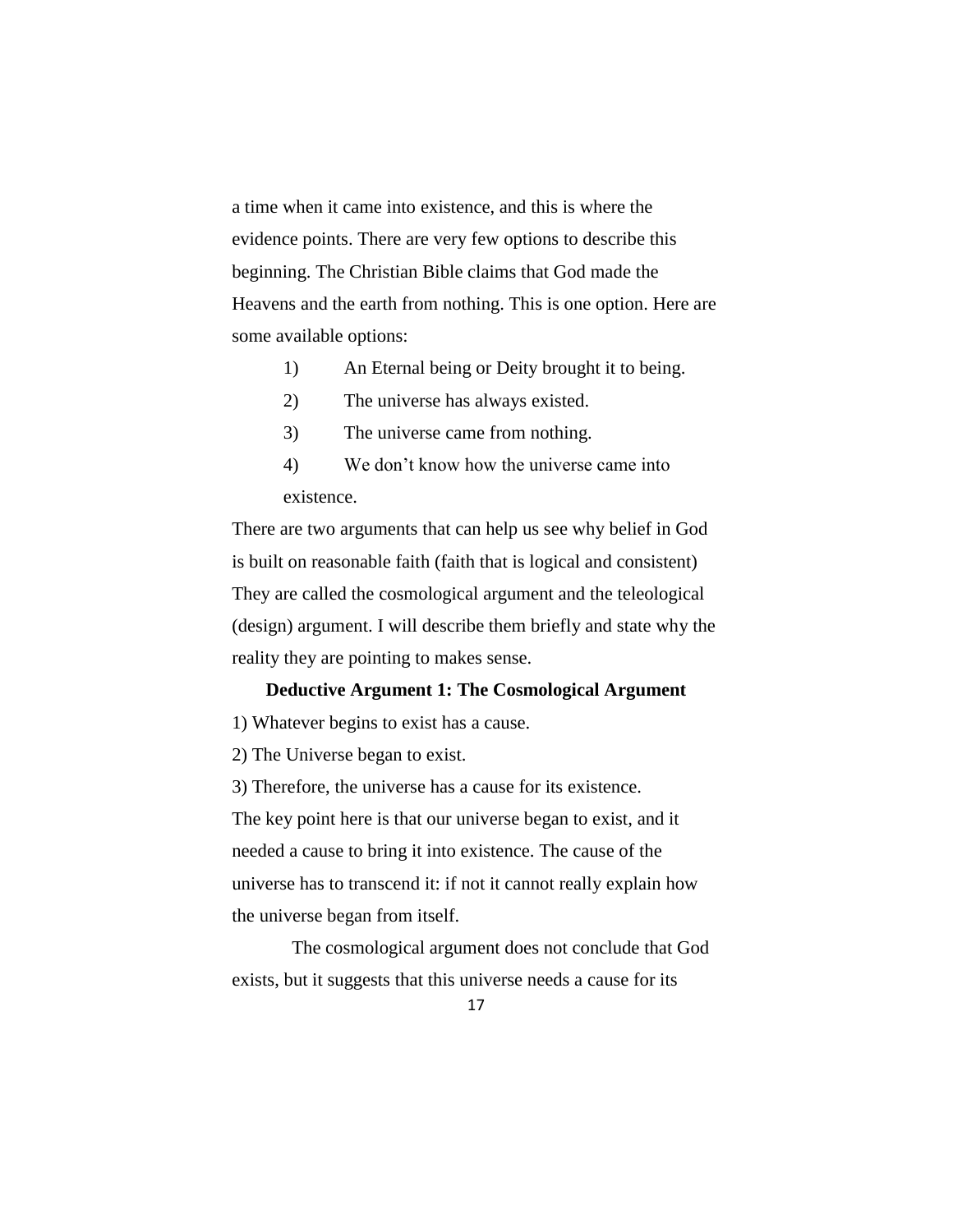existence and the God of the Bible is consistent with the cause that is required to bring this universe into existence.

If you looked at a car made of a certain metal and other essential materials and you were trying to figure out the origin of the car, you would look for characteristics in the cause that could produce the effect in question (the car). In this case, the cause needs to be able to produce the required metals and essential parts of the car. The attributes of the cause of this universe are consistent with the attributes of the God of the Bible. It is possible for the nature of the materials in the universe to be different from the cause of the universe.

There are very few options for the origin of the universe. The universe is either self-existent—that is, it does not depend on anything else for its existence—or it has a self-existent entity that has caused its existence. The need for the self-existent attribute in the cause of the universe is important, because only a self-existent entity can cause a non-self-existent universe to begin to exist. Before the twentieth century, many thought that the universe was self-existent and did not have a beginning (and some still do today), so they dismissed the possibility and importance of a self-existent being such as the God of the Bible because the Bible makes it clear that He caused the universe to begin. Before the universe began, neither time nor matter existed. It was when God spoke that everything began. This is a place the law of non-contradiction is important.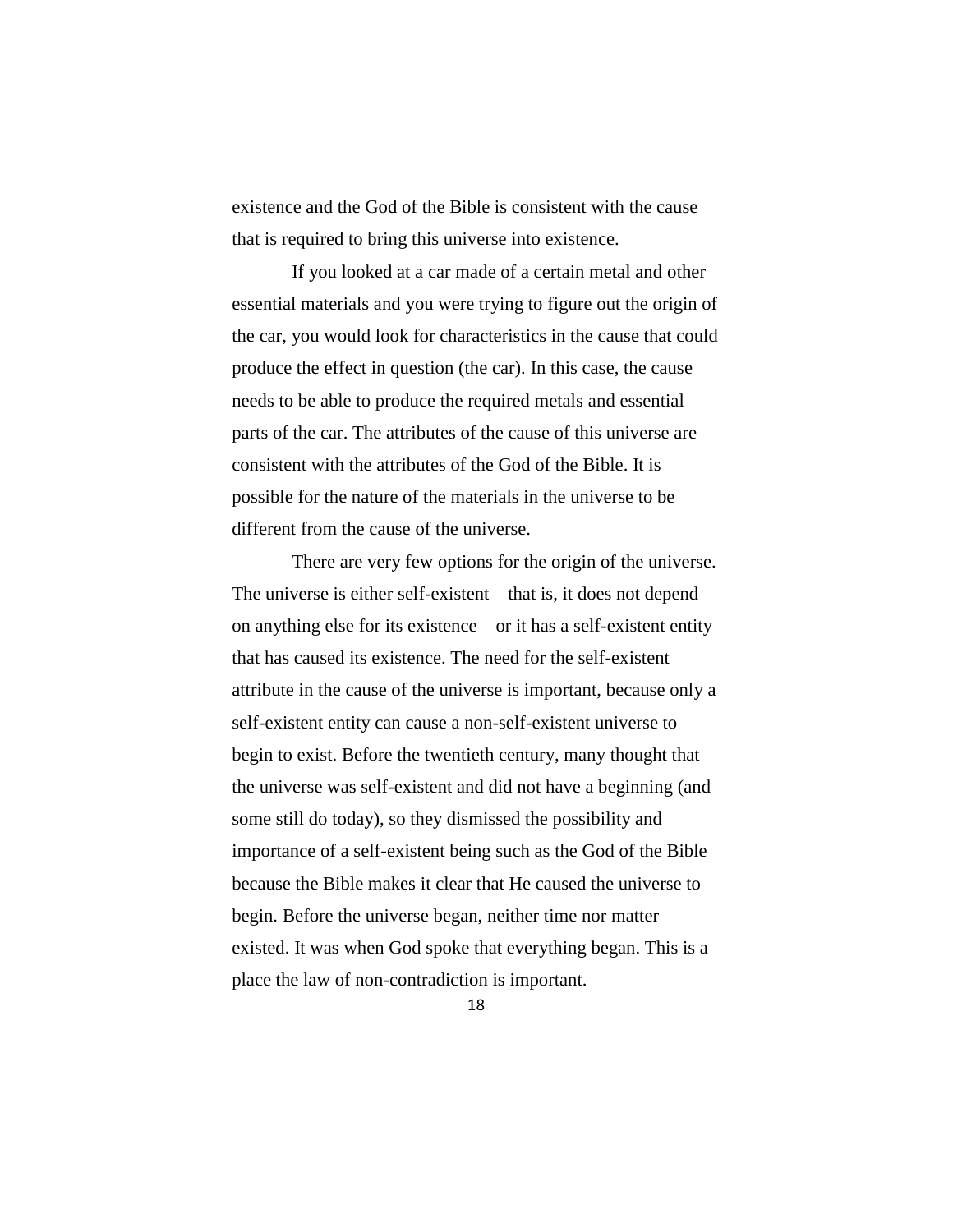The Bible claims that the universe began at a certain time. If the universe had a beginning, then its nature is consistent with the universe the Bible describes. So the Bible is not in conflict with reality on the issue of the origin of the universe. However if the universe was self-existent and eternal, then it would not need a cause for its beginning because it did not have a beginning. However with developments in science and cosmology, we see that the evidence for the universe having a beginning is overwhelming. With the help of science and cosmology, we see that the evidence points to a universe with a beginning. It definitely requires faith to believe that God made the world out of nothing or something else caused the universe to exist, but the cosmological argument seems to me to be more rational and logical if the cause of the universe is the God of the Bible.

Looking at the requirements of the first being that could cause the universe to exist and the attributes of the Christian God, it is clear that God's existence is coherent with our world and it is rational to believe in Him. Here are some attributes that help to explain this point.

19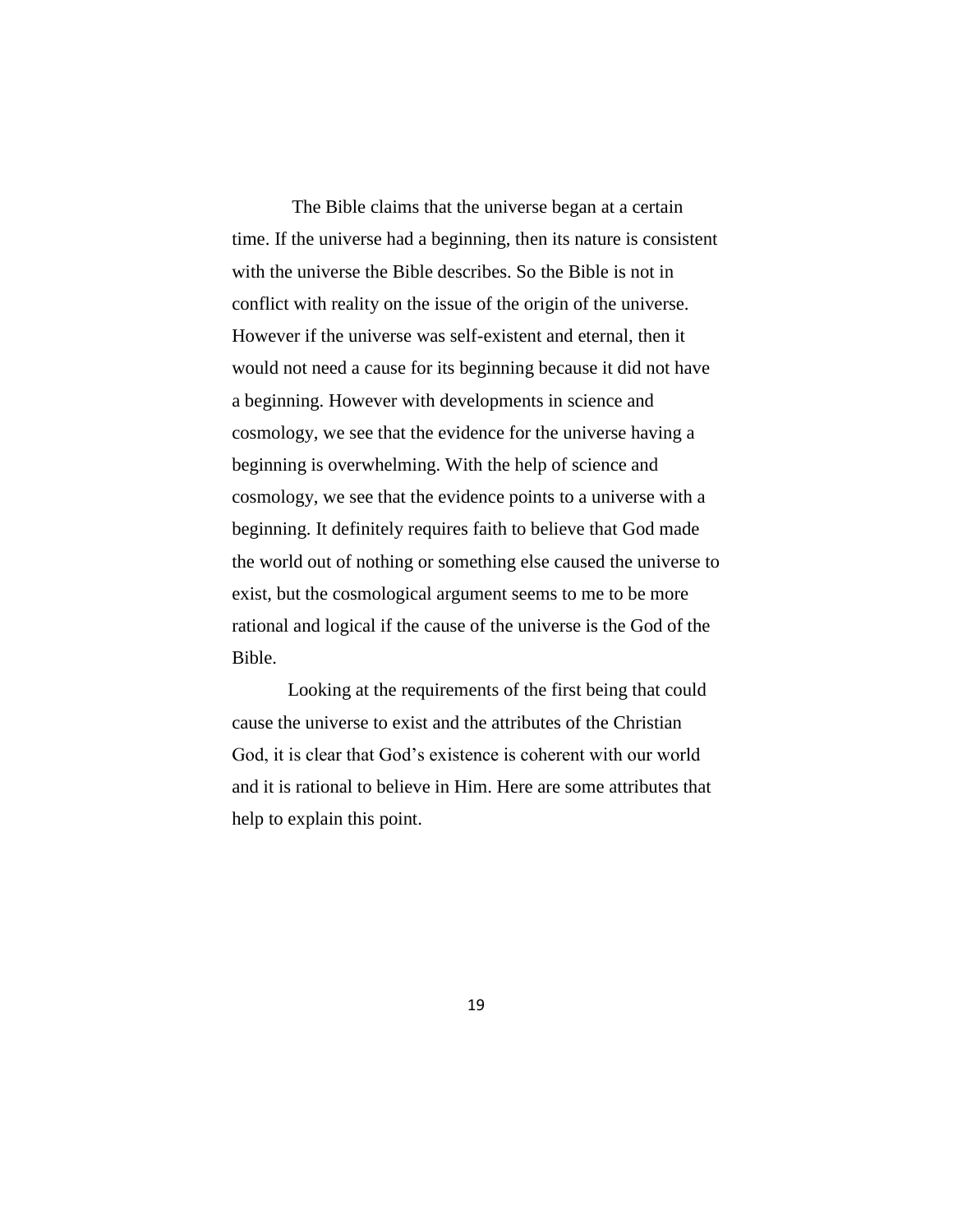| <b>Requirements of First Being</b> | The God of the Bible    |
|------------------------------------|-------------------------|
| Transcends the universe            | Transcends the universe |
| Outside of time and unchanging     | Is Eternal              |
| (Eternal)                          |                         |
| Intelligent to create intelligence | Is Intelligent          |
| Creates                            | Is the Creator          |
| Self-existent to cause the first   | Self-Existent           |
| dependent being                    |                         |

# **Deductive Argument 2: The Teleological Argument or the Design Argument**

There are many versions of this argument, but here is a very simple version:

1) There are certain features in nature and the universe that exhibit specificity, complexity, and purpose.

2) These features cannot be explained by random natural

processes and chance but are better explained as features

designed by a mind (inference to the best explanation).

3) Therefore these features are better explained with the presence of a designer.

4) The universe has a designer behind its design.

From experience, we know that the first premise is clear. Some try to run away from the need for a designer by saying that the universe is not designed. However, in order for one to disqualify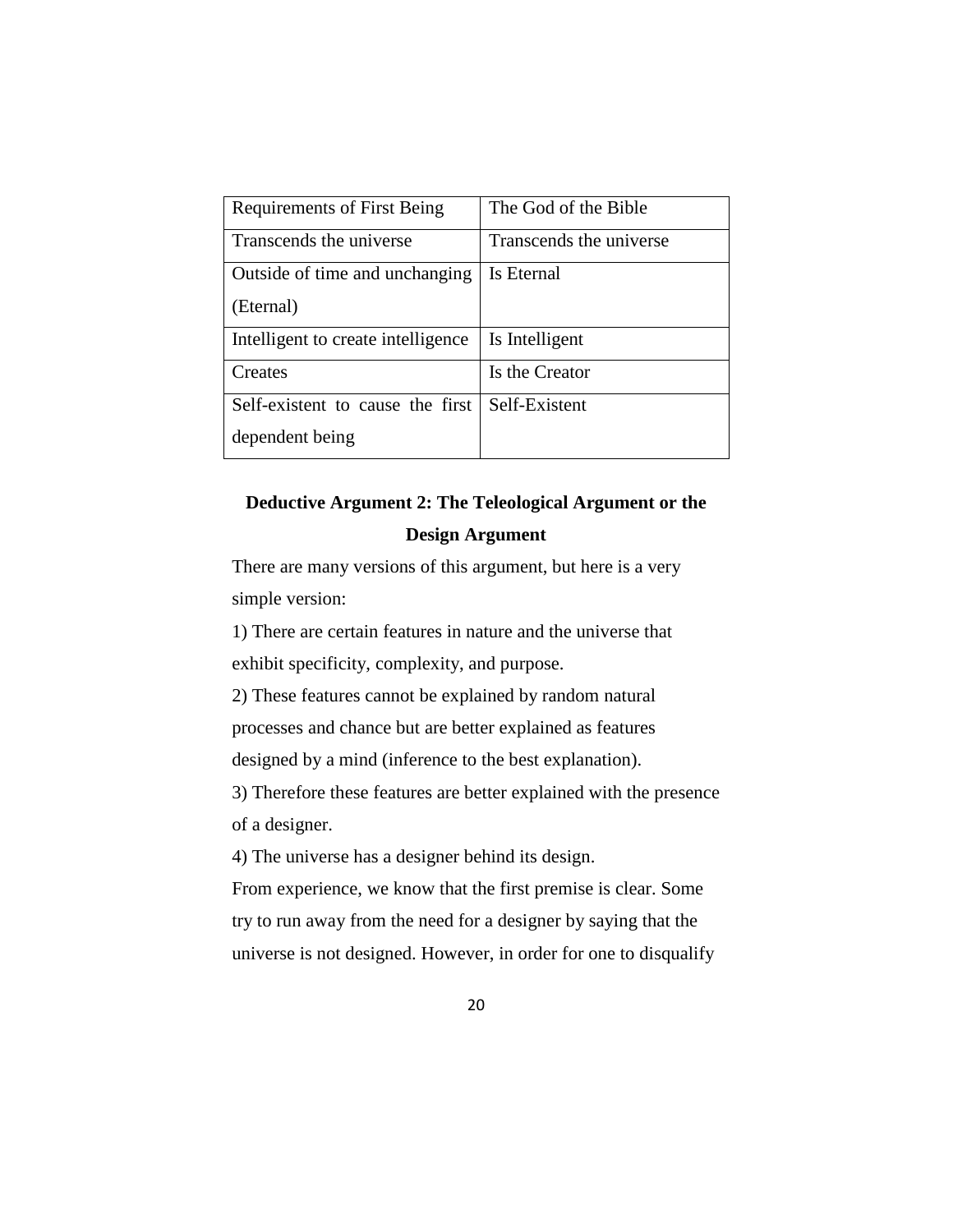the design of the universe, one would have to define the word "design" and give examples of its use. Using the inference to the best explanation, we see that based on the options available for explaining the complexity and specificity, design is valid.

The presence of design in a certain organism or machine is not found on the basis of the comparison of that organism or machine with another one of its kind, but instead design is found as the specificity and complexity within a certain organism or machine is observed. For example a Honda is said to be designed not because when compared to a Toyota it looks designed but because within the Honda itself we see evidence of complexity, specificity and precision.

This is the case with our universe. There is specified and precise complexity as we look at the order behind it. There are physical constants that have to remain the way they are for the planets to function properly. There are biochemical structures that need to maintain their shape for animals to digest food properly. Within the human body, we see a very high level of design and order. Different molecules are playing different roles at just the right time in the right conditions.

The development in science keeps showing us the complexity and design that can be found in nature. Enzymes will bind to substrates that are specific with a certain shape. There are natural laws in place, mathematical theorems which follow through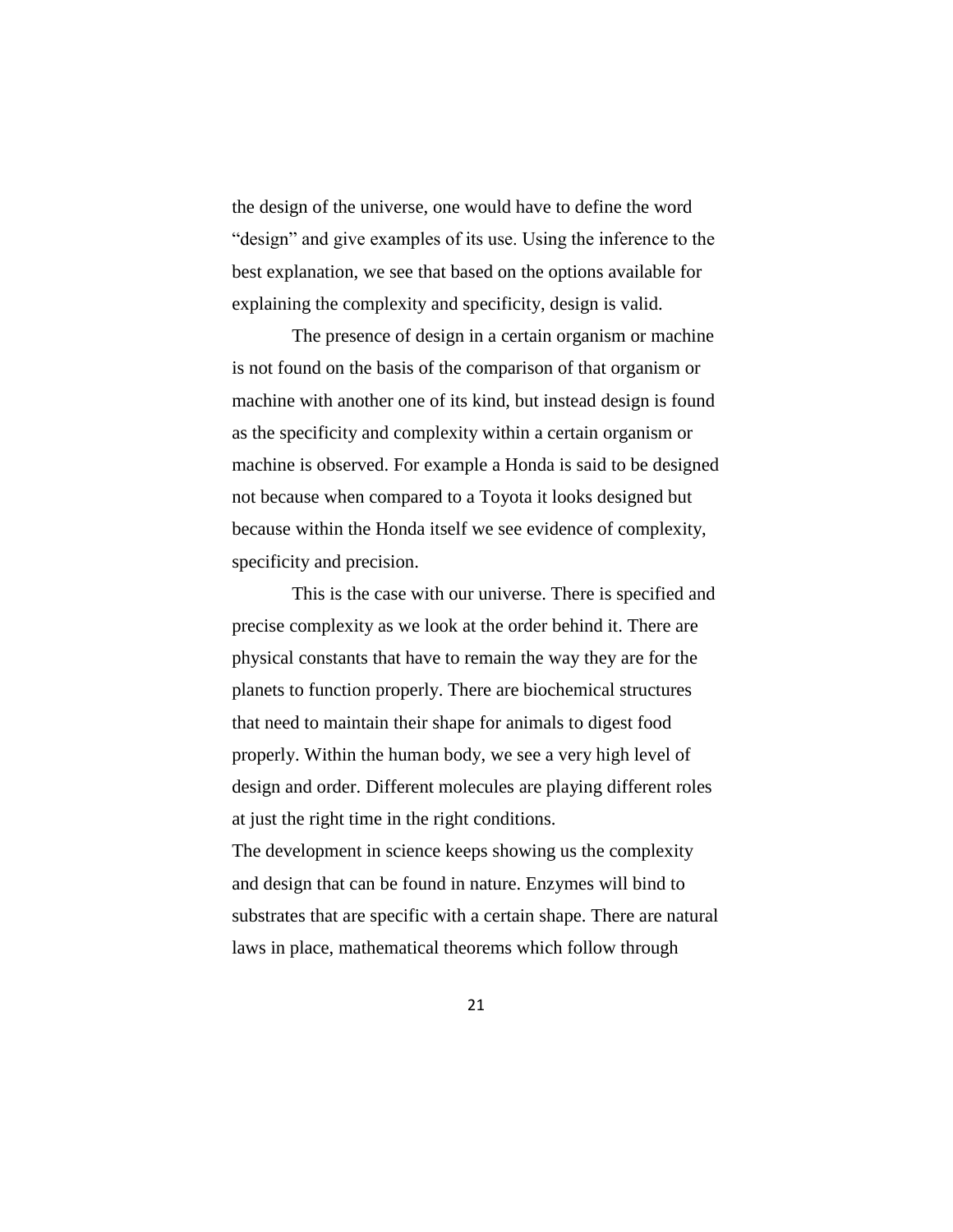logically and match with reality. These things all point to the some form of design.

#### **Cosmological + Teleological Arguments**

Since these two arguments are referring to the same universe, when these two arguments come together we see that the selfexistent entity also needs to be able to design things properly. If that is not the case, then one might pose that the self-existent entity is different from the designer. However, the Christian faith proposes One Entity and that is God, the Self-Existent, Uncaused Being, and the Designer of the universe. His attributes match with the attributes that this current reality is proposing.

God has more attributes that are clearly seen in nature. He is Love, Just, Kind, Merciful, and it is from Him and through Him that we can truly understand these concepts. In the Christian faith we believe that this Creator of the Heavens and the earth came into the world and lived among the human race (John chapter 1). It is this same Jesus presented in the Bible who is also presented in the history of this world that I am referring to. He lived on this planet and died for the sins of mankind. It is the history documents presented for the existence of Jesus that prompt me and other believers to put our faith in God.

Faith can be delusional if it is not built on reason and truth, but the Christian faith is built on truth which can be checked and verified. The question of the existence of God is the most important question that can ever be asked. If God does not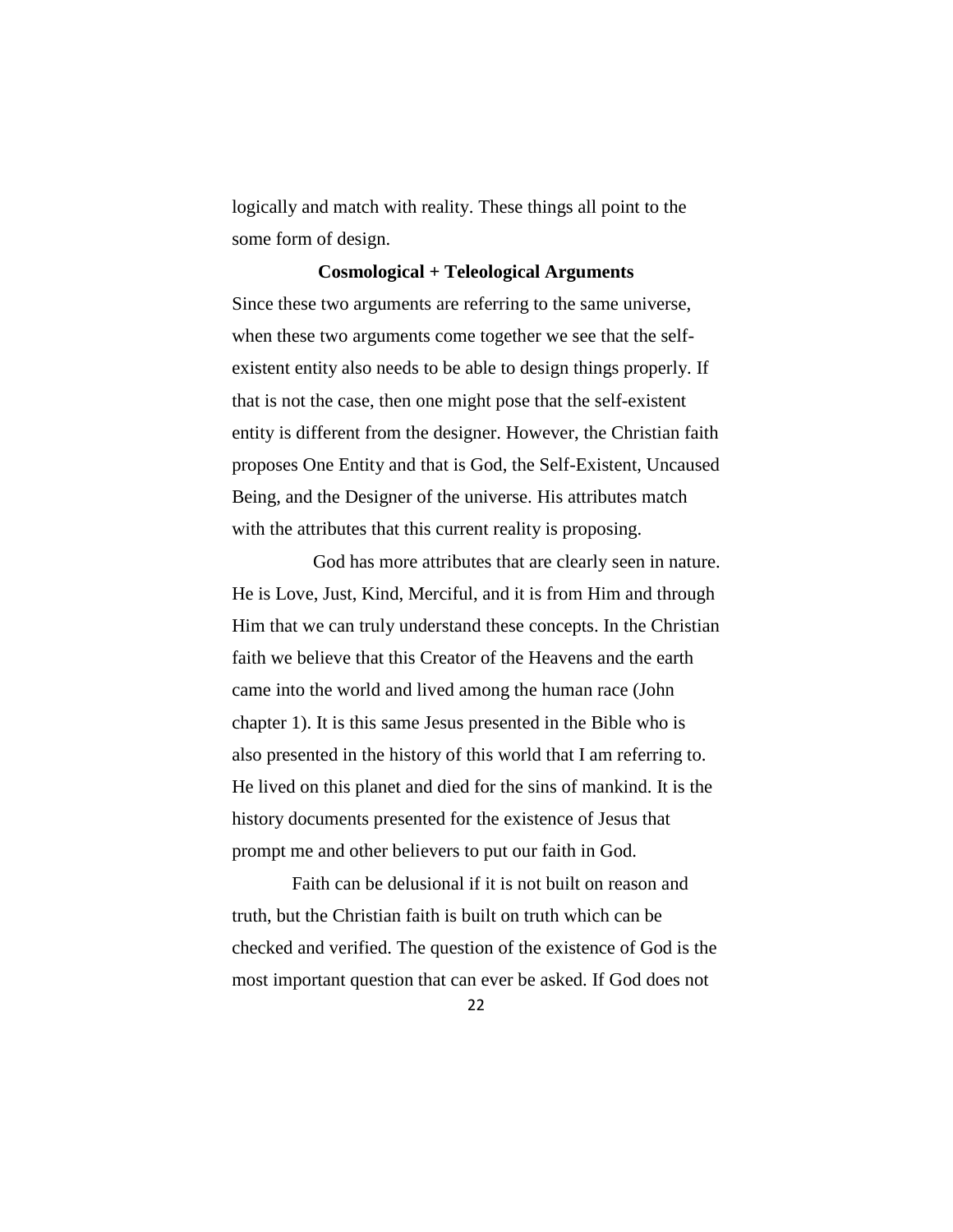exist, then it will be difficult to know if there is any objective meaning to this universe and the world as we know it. If God does not exist, then we are left to figure things out. There is no absolute standard by which to measure wrong from right. This is because God is the moral law giver.

Even though the belief or non-belief in the existence of God ultimately requires faith, I find it interesting that faith is one of the requirements of the Christian faith and so faith is compatible with the Christian worldview. On the other hand, people disbelieve in God sometimes because they don't want to have faith in anything, but they end up placing their faith in nothing. This does not help in establishing a coherent worldview. The arguments may fail, but the reality remains, and the evidence still remains even if faith is required.

There are many books that go into detail in explaining the existence of God. Here is a list you can start with:

> *The Case for Christ*, Lee Strobel *The Case for Faith*, Lee Strobel *The Case for a Creator*, Lee Strobel *The End of Reason*, Ravi Zacharias *God's Undertaker: Has Science Buried God?* John

Lennox

*Can Man Live Without God?* Dr. Ravi Zacharias *Is there a God?* Richard Swinburne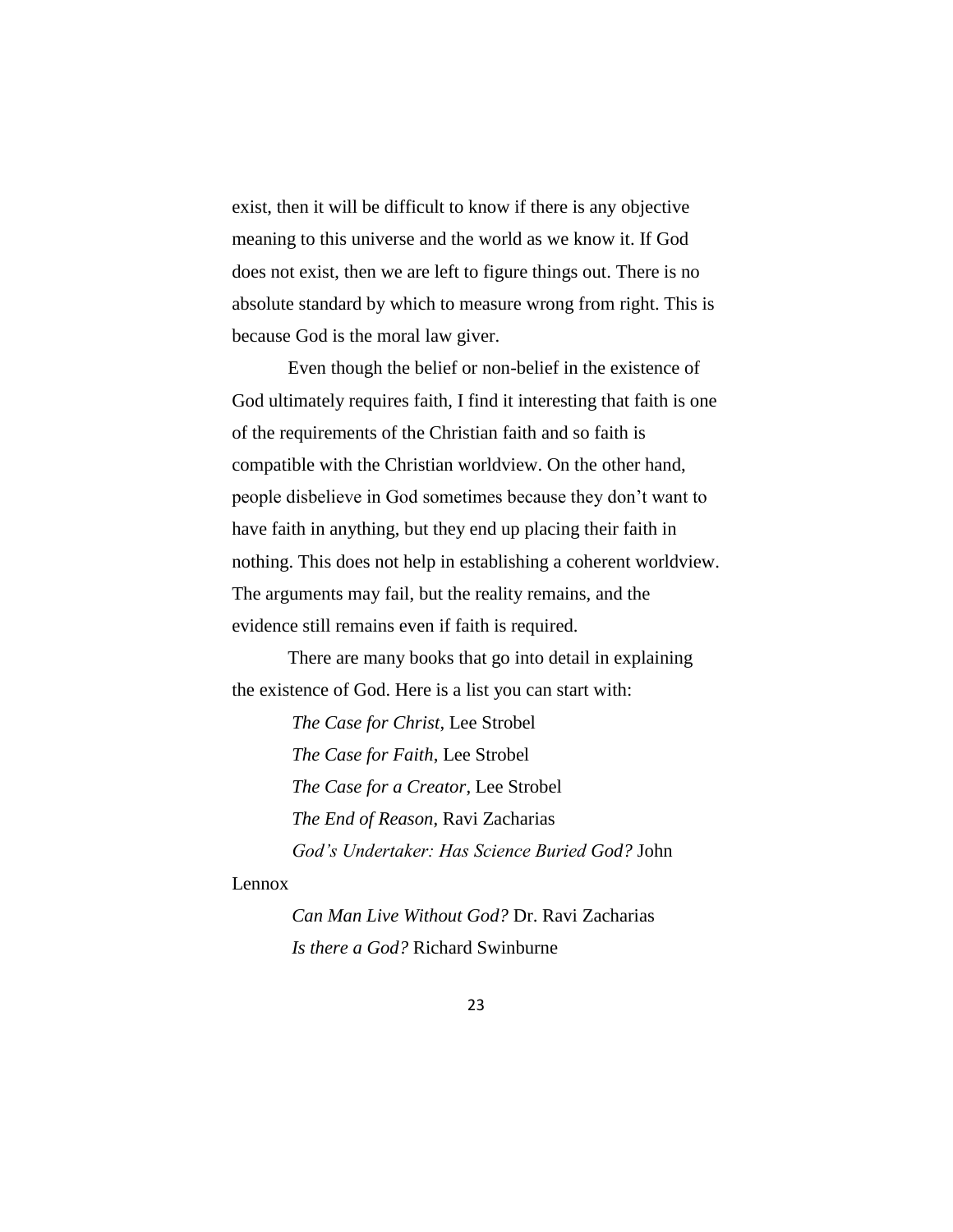# **Chapter 3- Christianity 101: Real Authentic Genuine Undefiled and Pure Christianity**

"The kingdom of heaven is like treasure hidden in a field. When a man found it, he hid it again, and then in his joy went and sold all he had and bought that field. Again, the kingdom of heaven is

like a merchant looking for fine pearls. When he found one of great value, he went away and sold everything he had and bought it" (Matthew 13:44-46).

"I believe Christianity is true, just as I believe the sun has risen, not just because I see, but by it I see everything else." —C.S

Lewis

## **Who Is a Christian?**

Are there certain characteristics of a person who chooses to call him or herself a Christian? What is the role of Jesus in Christianity? Did He know that some people would call Him their master? Jesus said that there would be false teachers in the last days. Does that mean you can be a false disciple if you follow the wrong teachings? Studying Christianity can raise a lot of questions. In this section of the book, I want you to join me as I look into the Bible to see what it says about Christianity and the kind of life a Christian is supposed to lead.

Let me first address a very serious issue in defining anything. Who has the right to define words or concepts? When you hear about a concept, it helps to go to a source that speaks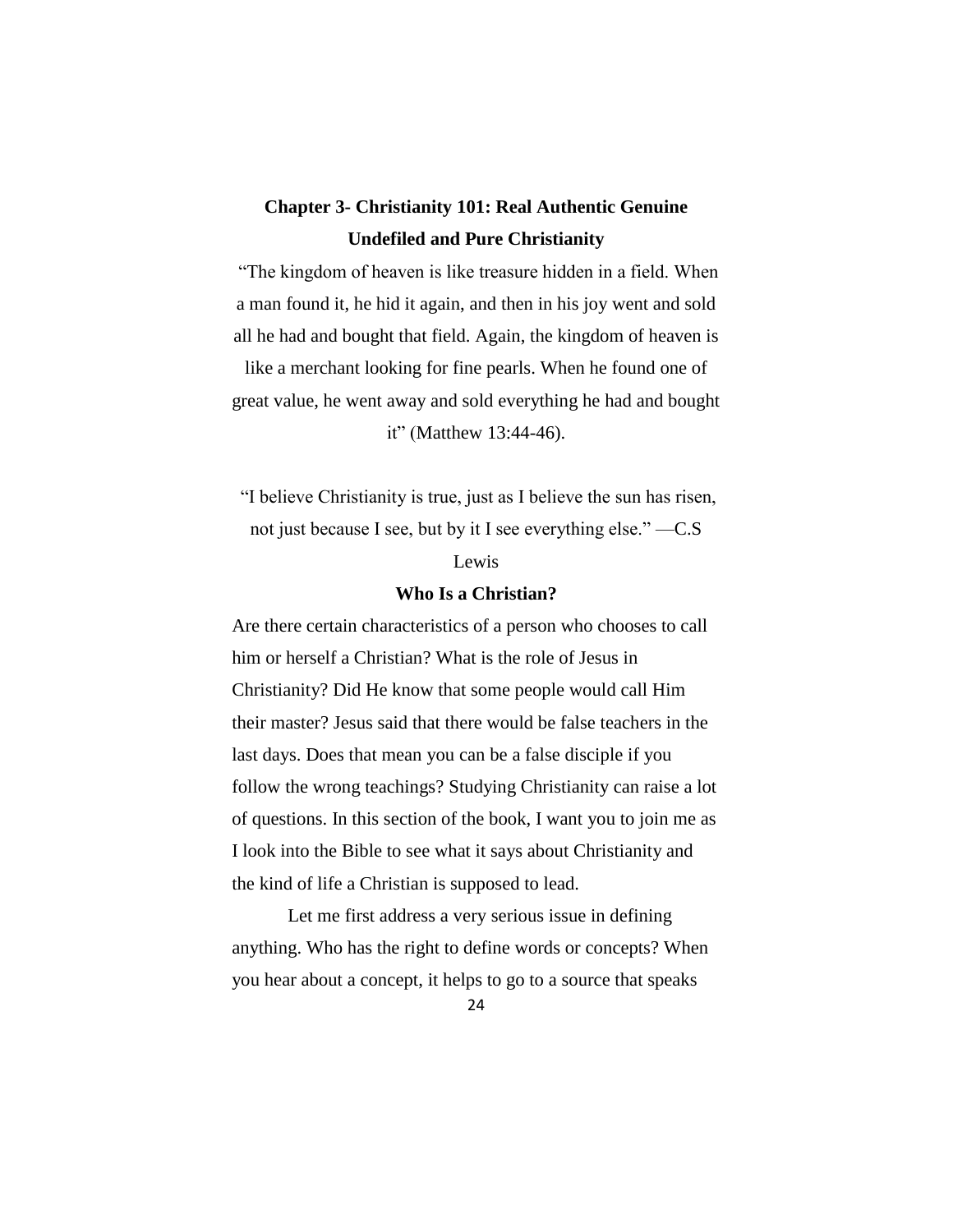directly about that concept. Do we have the right to define concepts the way we want them to be and leave them that way while expecting people to accept our beliefs without giving them a chance to question our assumptions? Socrates said that "an unexamined life is not worth living," and I believe that an unexamined idea is not worth believing. We need to examine our assumptions of what Christianity is and is not. We need to define concepts based on what the first users intended the words to mean. As you might have learned, there are certain characteristics that come with concepts so that classification can occur.

### Here is an example of what I am saying:

| Respiration    | Oxygen is used                         | Carbon dioxide is |
|----------------|----------------------------------------|-------------------|
|                |                                        | released          |
| Photosynthesis | Oxygen is released   Carbon dioxide is |                   |
|                |                                        | used              |

For respiration to occur in humans, oxygen has to be used. According to this scientific model, humans cannot photosynthesize, because we will be doing the reverse of what we ought to be doing. Today many people call themselves Christians even though their lives do not reflect what the life of a Christian ought to reflect. Just as with any other title, being a Christian comes with responsibilities. The next example will help to make this point clear.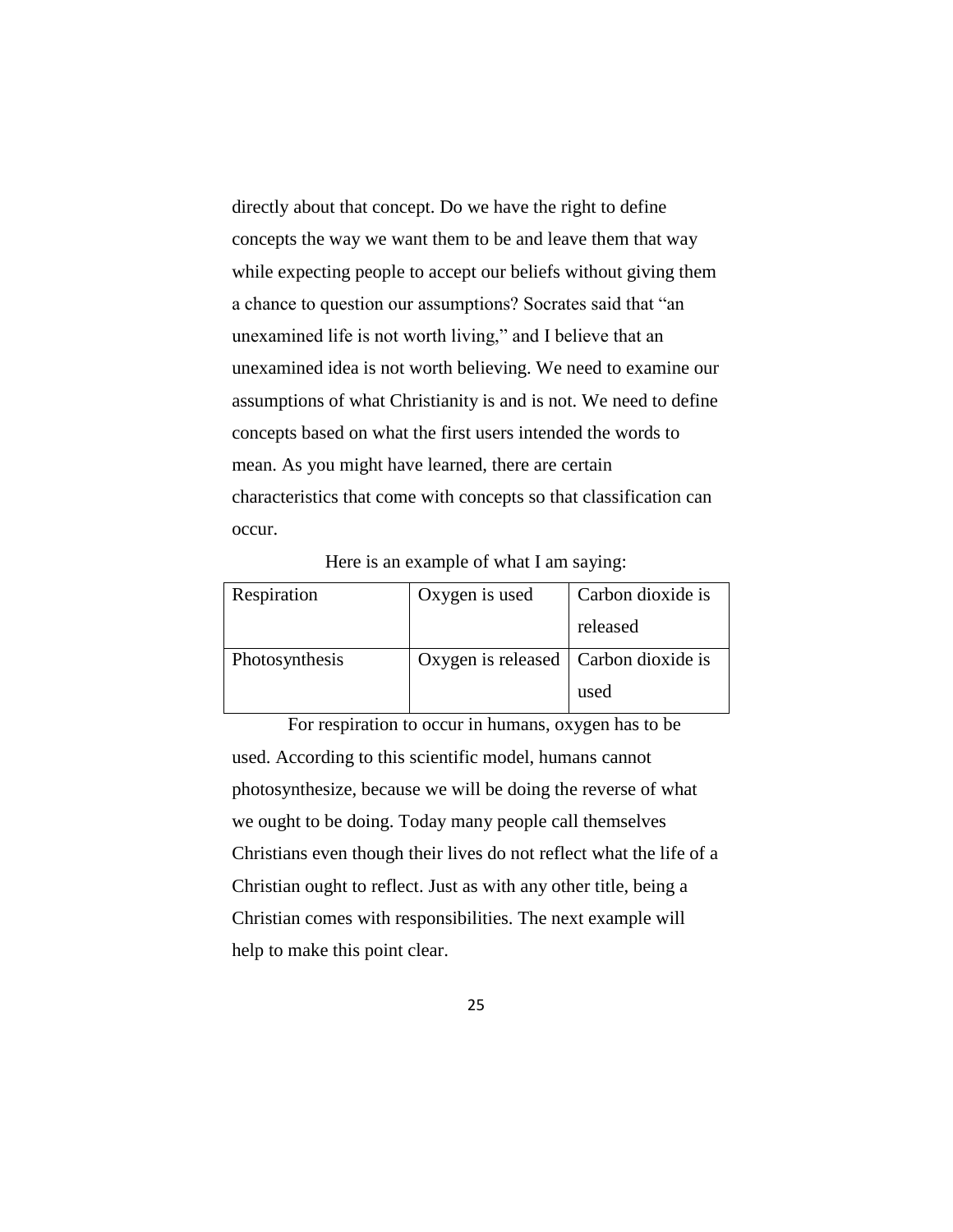A bachelor is defined as a person who is not married. Being unmarried is a key requirement of being a bachelor. For a person to say that they met a married bachelor, they would have to redefine what a bachelor is so that the phrase "married bachelor" makes sense. If they do not, they will not be saying a statement that will be considered true. We know that once a man gets married, he cannot be considered a bachelor anymore.

Let us examine Christianity to see some of the characteristics it comes with. Is everyone who says they are Christian indeed Christian, or do they just look up to Jesus as a mythical being who said a lot of good stuff? Can you say He was just a prophet without accepting His divinity and still be a Christian? And, while saying all this, do you have a way to back up your claim for who you think He is? Being a Christian comes with certain responsibilities, and I will touch on some of them. C.S Lewis does a great job in *Mere Christianity* in defining who a Christian is and what Christians believe.<sup>i</sup>

If you want to learn about gravity, you read a physics book, not a sociology book. If you want to learn about people and cultures, you read a sociology or anthropology book, not a calculus book. The reason for this choice is that what you want to learn will be addressed in books that intend to touch on those topics. The book that best describes Christianity is the Bible. This is because it helps you tie the strands together and tells you why the apostles did what they did. Acts 11:26 is the first time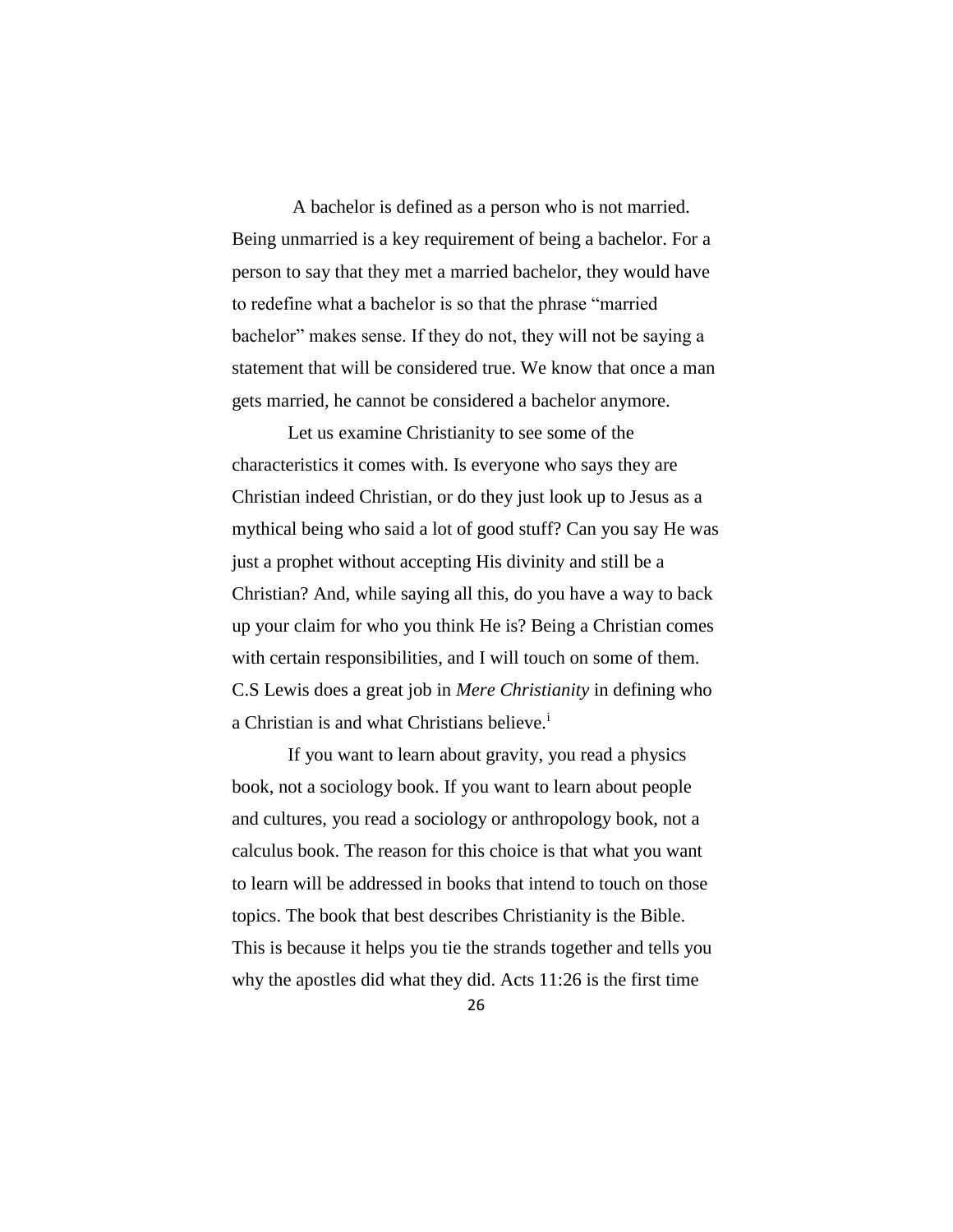the word Christian is mentioned in the Bible. "When he found him, he brought him back to Antioch. Both of them stayed there with the church for a full year, teaching large crowds of people. (It was at Antioch that the believers were first called Christians)" (Acts 11:26, NLT). They were called Christians for what they were doing: they were becoming more like Jesus.

Christianity has a historical root in an event that happened over 1900 years ago, some days after the resurrection of Jesus (this is the first belief). Jesus rose from the dead and ascended into heaven. The story is outlined in the Gospels and the first chapter of the book of Acts. "They were called Christians." When a person chooses to call us something, it implies a lot. A Christian is "Christ-like." This basically means a Christian is a person who lives in a way that is consistent with the teachings of Christ and also believes Jesus was who He claimed to be: the Messiah and the Living God. Christianity is *not* what it is because I say it. It is what it is, so I concur and stand on the truth it claims to have. Christianity is about becoming like Jesus Christ.

Let me use one more example to show that our words alone cannot create *truth* but that reality must match our words. People can choose to call themselves citizens of a certain country, but if in reality they are not citizens then they are lying. Anyone can call themselves whatever they want, but remember, the words alone do not prove that what they are calling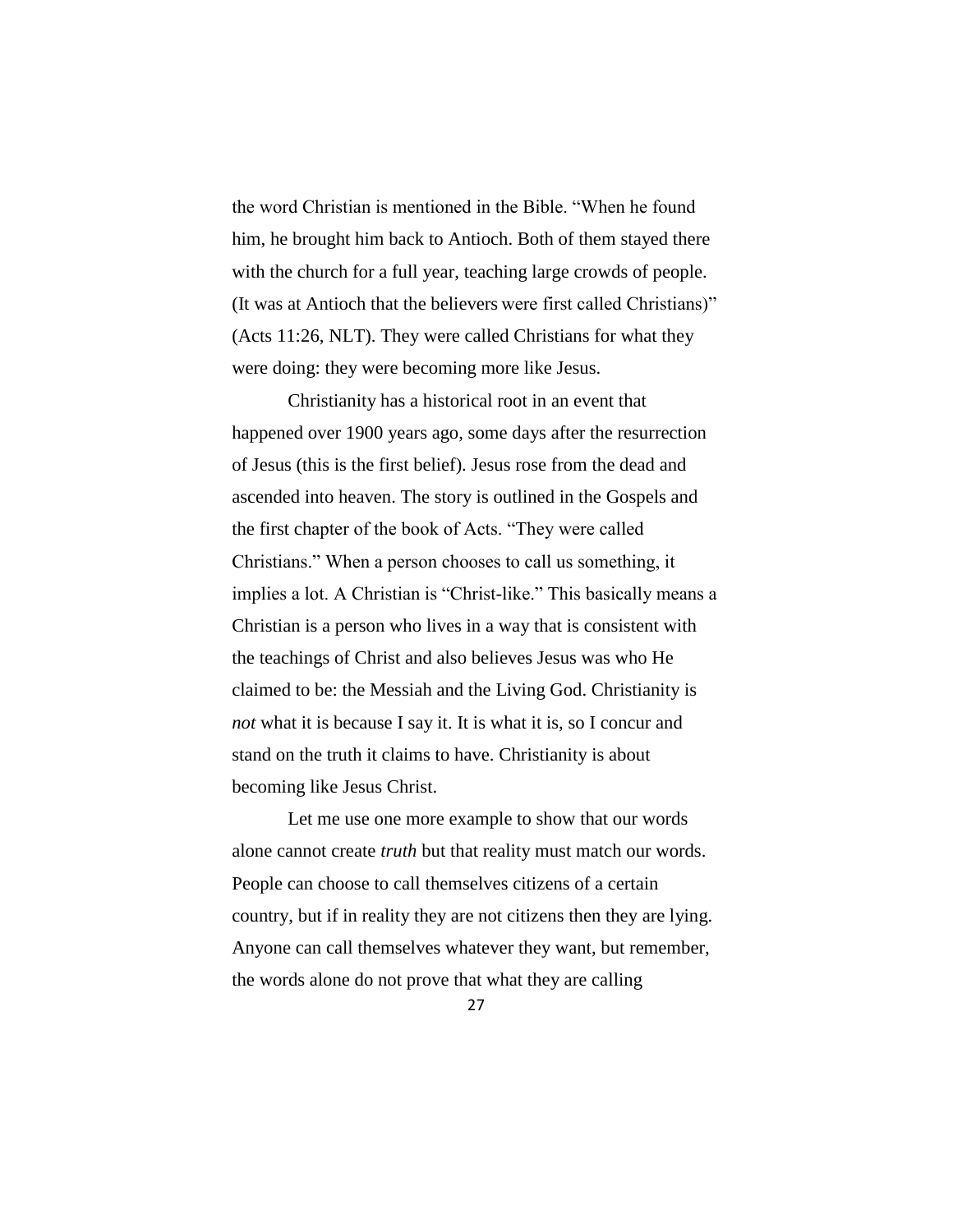themselves is valid. Just because they call themselves citizens does not mean that they are citizens.

Many people call themselves Christians, but have they studied what the Bible has to say about Christianity? I am not writing to condemn anyone. As a Christian I cannot do that. I am writing to reveal the truth of Christianity as described by the Bible, not as many who profess to be Christians are living. I am repeating this because Jesus said something very important about this.

## **True Disciples**

Not everyone who calls out to me, "Lord! Lord!" will enter the Kingdom of Heaven. Only those who actually do the will of my Father in heaven will enter. On judgment day many will say to me, "Lord! Lord! We prophesied in your name and cast out demons in your name and performed many miracles in your name." But I will reply, "I never knew you. Get away from me, you who break God's laws."

## —Matthew 7:21-23, NLT

Please join me in this quest to unveil *true* Christianity. Let us consider the words of the person *on whom* the Christian faith is based: Jesus. Let us look at the personality of God as Jesus describes it. We see the trinity coming out here. God: the father, the son and the Holy Spirit.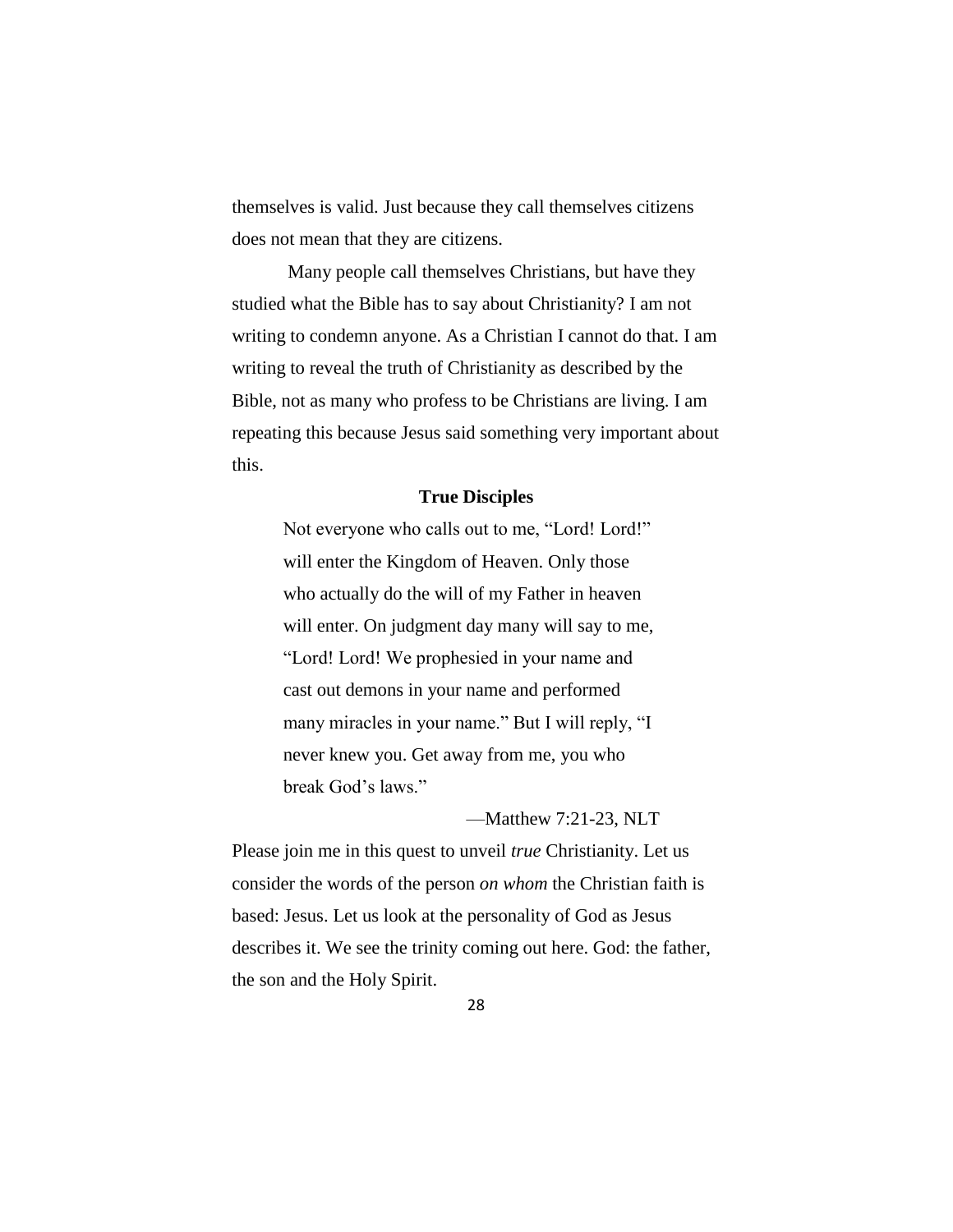This is an essential part of Christianity, because the Christian God is One, but He reveals Himself in three different ways with different tasks. We see this clearly in John Chapter 1:

> The next day John saw Jesus coming toward him and said, "Look! The Lamb of God who takes away the sin of the world! He is the one I was talking about when I said, 'A man is coming after me who is far greater than I am, for he existed long before me.' I did not recognize him as the Messiah, but I have been baptizing with water so that he might be revealed to Israel." Then John testified, "I saw the Holy Spirit descending like a dove from heaven and resting upon him. I didn't know he was the one, but when God sent me to baptize with water, he told me, 'The one on whom you see the Spirit descend and rest is the one who will baptize with the Holy Spirit.' I saw this happen to Jesus, so I testify that he is the Chosen One of God."

> > —John 1:29-34, NLT

John helps us see that there is unity in the community of the trinity. The theme of the trinity is repeated over and over again in the Bible. The book of John starts by telling us who Jesus is: In the beginning the Word already existed. The Word was with God, and the Word was God. He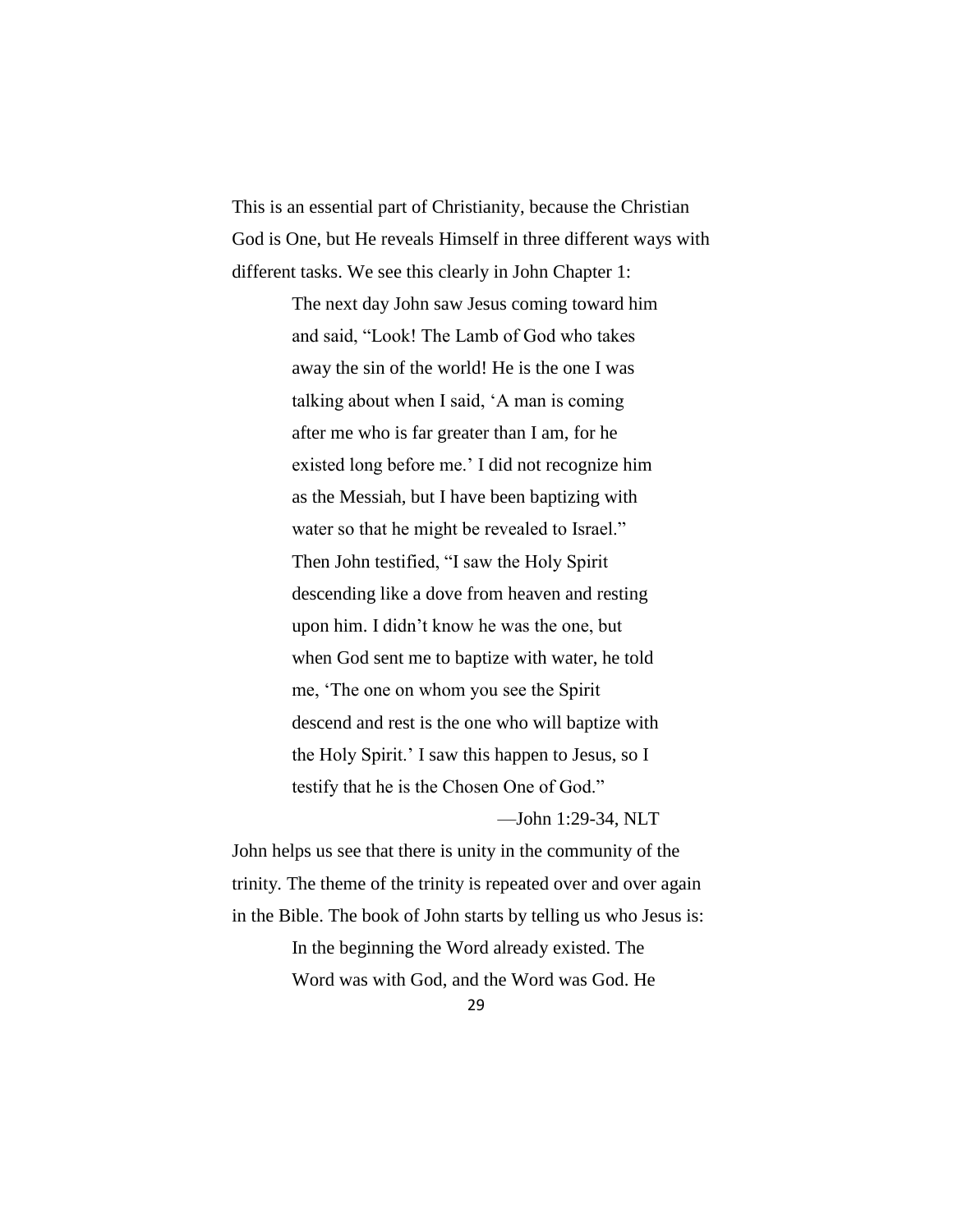existed in the beginning with God. God created everything through him, and nothing was created except through him. The Word gave life to everything that was created, and his life brought light to everyone. The light shines in the darkness, and the darkness can never extinguish it…. He came into the very world he created, but the world didn't recognize him. He came his own people, and even they rejected him. But to all who believed him and accepted him, he gave the right to become children of God. They are reborn—not with a physical birth resulting from human passion or plan, but a birth that comes from God. So the Word became human and made his home among us. He was full of unfailing love and faithfulness. And we have seen his glory, the glory of the Father's one and only Son. John testified about him when he shouted to the crowds, "This is the one I was talking about when I said, 'Someone is coming after me who is far greater than I am, for he existed long before me.'" From his abundance we have all received one gracious blessing after another. For the law was given through Moses, but God's unfailing love and faithfulness came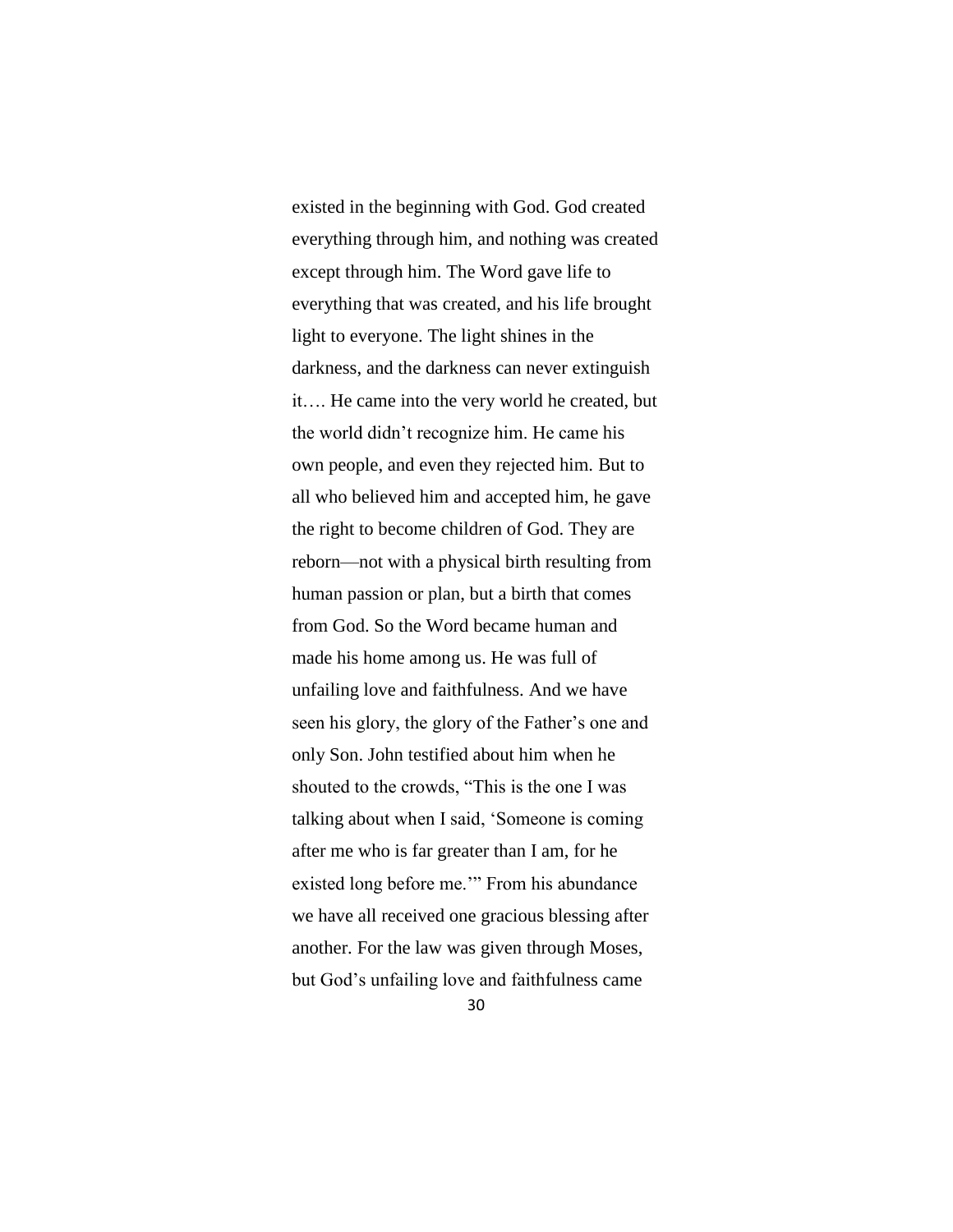through Jesus Christ. No one has ever seen God. But the unique One, who is himself God, is near to the Father's heart. He has revealed God to us.

—John 1:1-5, 10-18, NLT

I skipped some verses, but you can read the first chapter of John to get all the details.

Here is a relationship between God's Word, Jesus and truth:

God's Word=Jesus (John 1:1)

Jesus=The Truth (John 14:6)

God's Word= The Truth (John 17:17 and 2 Timothy

3:16-17)

In Luke 24, Jesus talked about the third member of the trinity, the Holy Spirit: "And now I will send the Holy Spirit, just as my Father promised. But stay here in the city until the Holy Spirit comes and fills you with power from heaven" (Luke 24:49, NLT). You see here that the Holy Spirit is God living in the life of a Christian. Without Him, there is nothing a Christian can do. That is the way God designed it to be. The trinity is a hard concept to grasp. We are mere humans so this is hard, but with God the trinity is definitely possible. The reason I am emphasizing the trinity is that Jesus spent time addressing His oneness with God. The Gospel of John has more details on this, especially John 17:

> After saying all these things, Jesus looked up to heaven and said, "Father, the hour has come.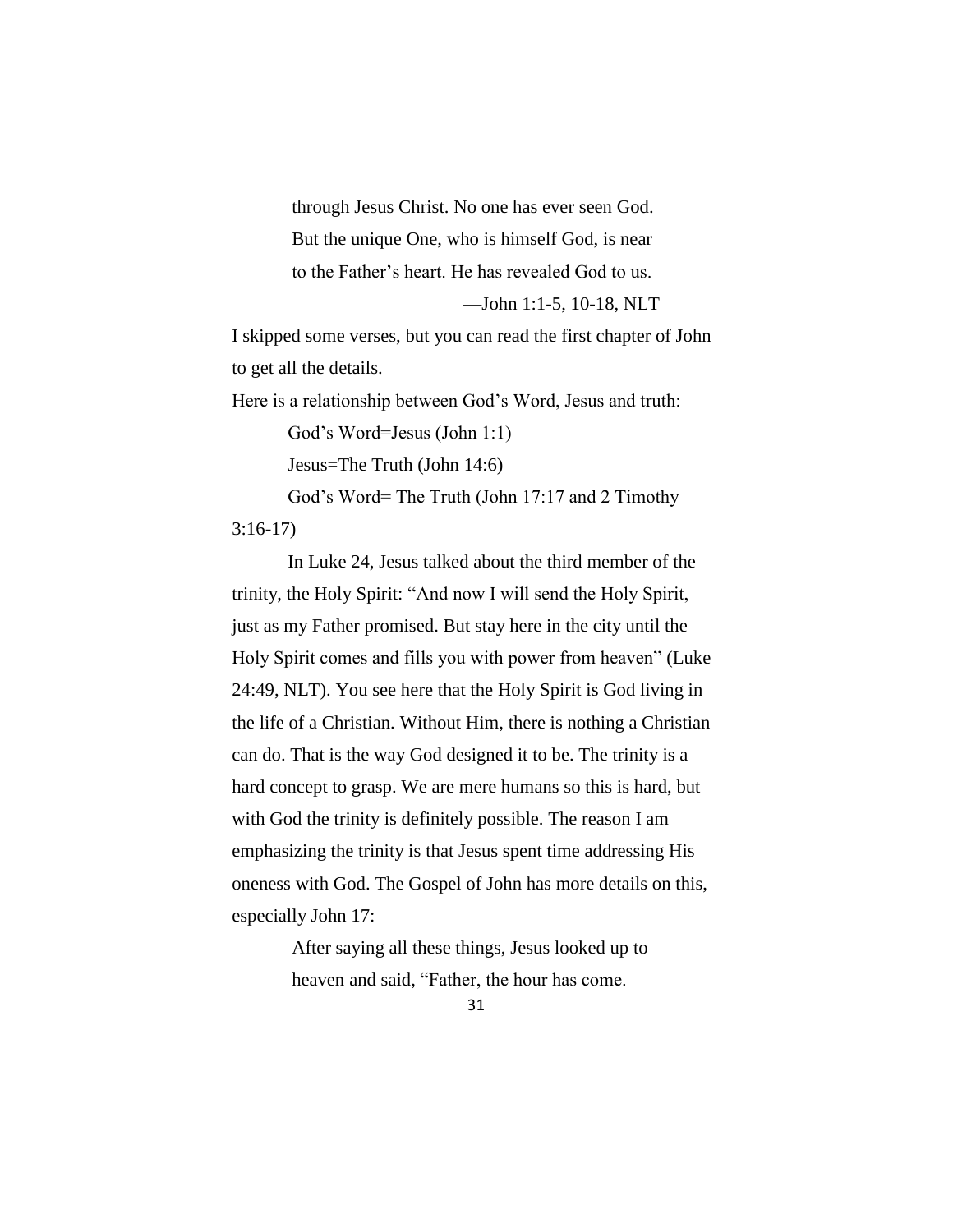Glorify your Son so he can give glory back to you. For you have given him authority over everyone. He gives eternal life to each one you have given him. And this is the way to have eternal life—to know you, the only true God, and Jesus Christ, the one you sent to earth. I brought glory to you here on earth by completing the work you gave me to do. Now, Father, bring me into the glory we shared before the world began. I am praying not only for these disciples but also for all who will ever believe in me through their message. I pray that they will all be one, just as you and I are one—as you are in me, Father, and I am in you. And may they be in us so that the world will believe you sent me." —John 17:1-5, 20-23, NLT

I am writing to show the truth from God's Word, the Bible. If you do not believe the words in the Bible, that does not make your claim automatically true. We can choose to disbelieve many things, but the *consequences* of our disbelief is what I believe is more important.

Be careful not to deceive people with what you say or how you live your life. Bertrand Russell pondered committing suicide, but came to the realization that he did not commit suicide because he wanted to learn more mathematics.<sup>ii</sup> He lived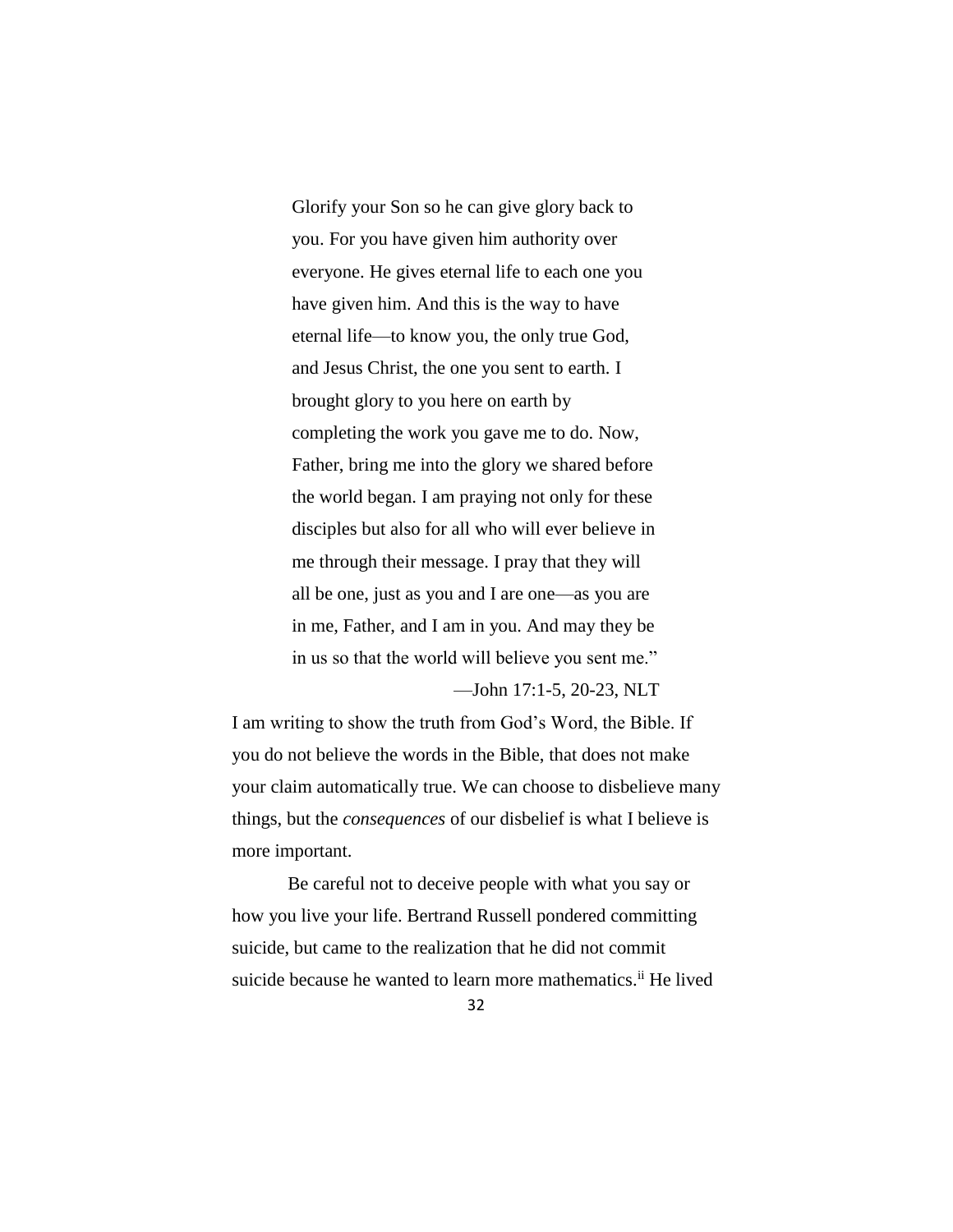for mathematics. He made it clear what he was living for. How many people are aware of what they are living for? Sometimes we say we are Christians when we are living for money or pleasure. Let us make sure we check what we are living for every day. In Christianity, we ought to live for God: "I have been crucified with Christ and I no longer live, but Christ lives in me. The life I live in the body, I live by faith in the Son of God, who loved me and gave himself for me" (Galatians 2:20). What you live for will affect how you spend your time and resources.

There is more that could be said on mercy, love, justice, morality, marriage, sex, forgiveness, pride, hope, faith, God's plan and God's will. The bottom line is that the Bible has certain characteristics that describe who a Christian is and is not. Again we can choose to disagree, but that does not justify our beliefs. We need to do some research to fight against what claims to be true. For now, please consider what Jesus said in John chapter 3: "Jesus replied, 'I tell you the truth, unless you are born again, you cannot see the Kingdom of God'" (John 3:3, NLT). Jesus said *everyone* in the world needs Him. He called Himself the bread of life and the water of life. Everyone needs water and bread, and Jesus makes it clear in His words that we need Him even more than we need these other physical substances. One definition of a Christian is a person who accepts their need for Jesus and asks Jesus to live through him or her. They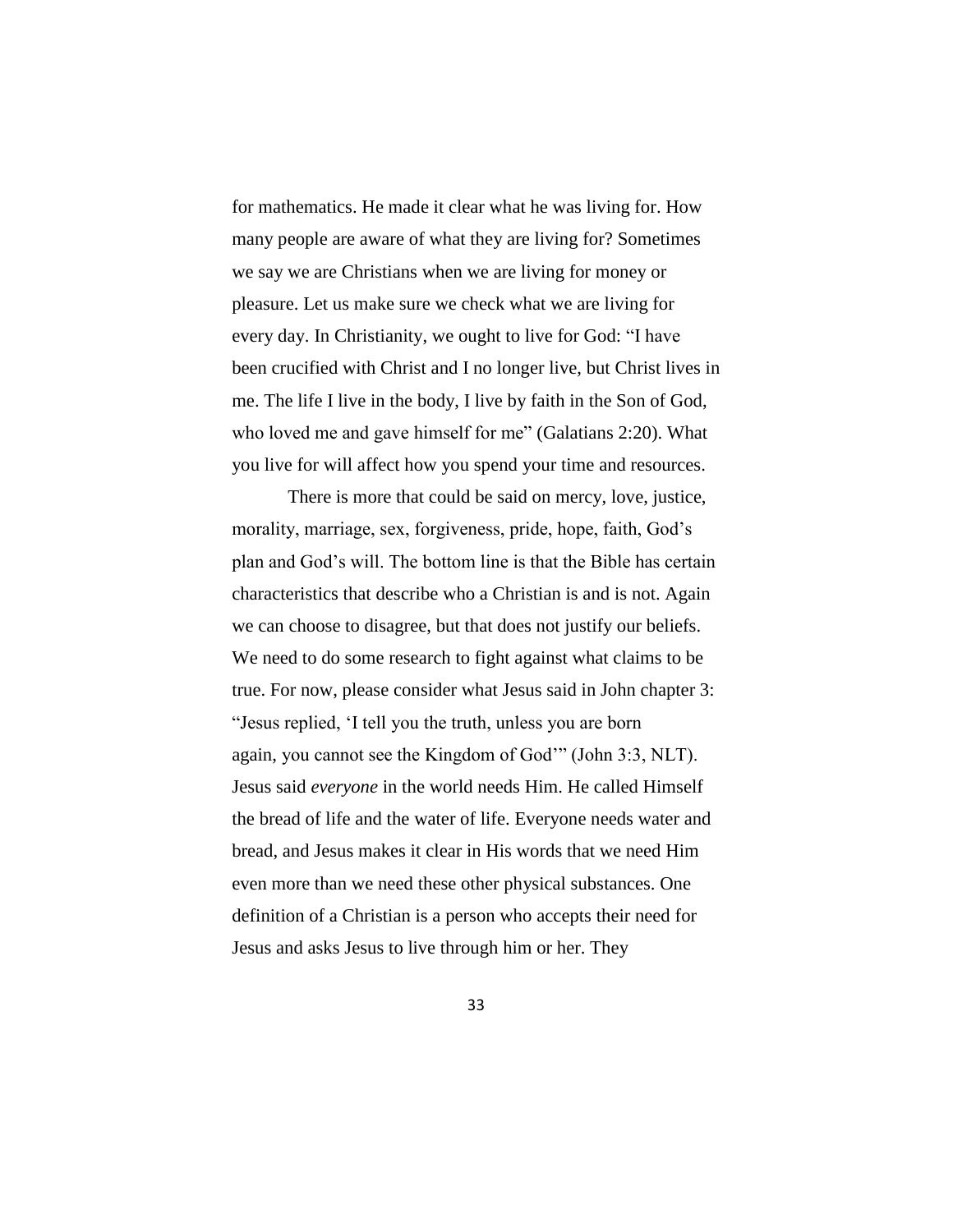acknowledge that they cannot obey all God's law in order to be righteous, so they put on the righteousness of Jesus.

The *ultimate* purpose for man's existence is to bring glory to God, and even Jesus stated it throughout the gospels (Matthew, Mark, Luke, and John) and other parts of the Bible remind us about this.

Ignorance is not the way to go. There are some things people do not know about Jesus. Jesus is not just the Lamb of God; He will also return to judge the world. When I say "judge," it means there is a way to live and if we don't live in that way then we are not pleasing God. He is also our advocate, so we can ask Him to set us free: "Jesus said to the people who believed in Him, 'You are truly my disciples if you remain faithful to my teachings. And you will know the truth, and the truth will set you free'" (John 8:31-32). We are all sinners and are condemned according to the law, but God sent us an advocate and a Savior. It is when we trust in Him that we can overcome sin and avoid the wrath of God. This is a core belief in Christianity: salvation through Christ alone. "For it is by grace you have been saved, through faith—and this not from yourselves, it is the gift of God—not by works, so that no one can boast. For we are God's workmanship, created in Christ Jesus to do good works, which God prepared in advance for us to do" (Ephesians 2:8-10).

Jesus also said he was the light of the world in John 8:12: "I am the light of the world. Whoever follows me will never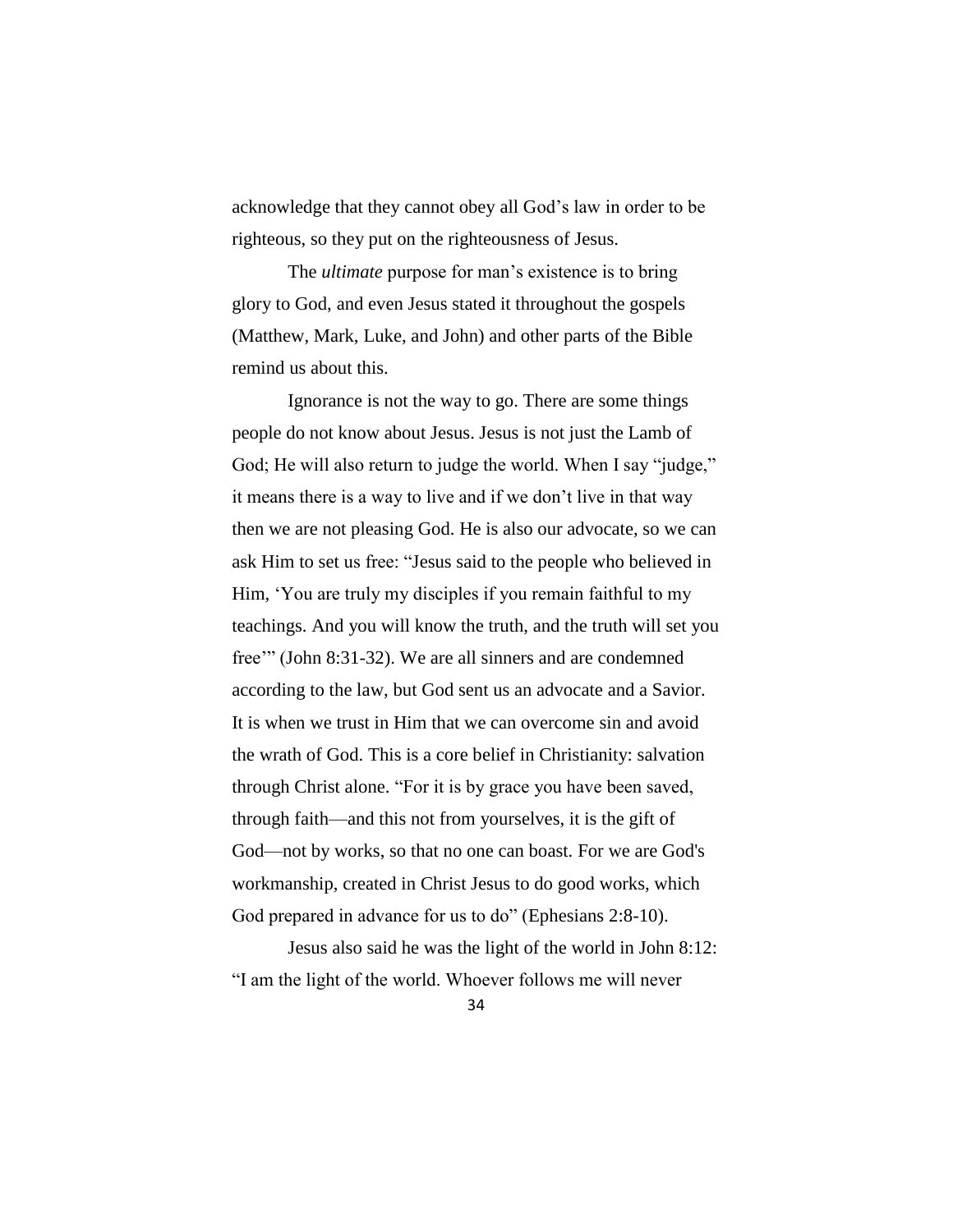walk in darkness, but will have the light of life." He expects people who also call themselves Christians to shine and bring glory to God by the way they live. We see this in Matthew 5:16: "In the same way, let your good deeds shine out for all to see, so that everyone will praise your heavenly Father" (NLT).

As Christians, we need to live in a certain way God expects of us, not out of compulsion but out of love. He loves us and knows what is best for us. He describes the way to live in His Word. If you want to live out the life God wants you to live, it will be helpful to read His words from the Bible so you don't become a hypocrite. If we say we love someone, we have to remember to show it by the way we live in response to what they love or hate. If we love God, then let us watch out for what He loves and what He hates.

Finally, Christians need to see God's hand in creation. The Bible makes it clear that God made the heavens and the earth, and as Christians we need to understand His plan for creation. The Bible lays it out well, and the more we read the Bible, the clearer things become. There is a plan, and it is found in the Word. These things are necessary in defining Biblical Christianity. The book of Genesis describes the beginning of the world, and as Christians we believe there is a plan for existence and we don't exist because of random processes and chance.

Jesus said and did many other things and John tells us this at the end of his book: "Jesus also did many other things. If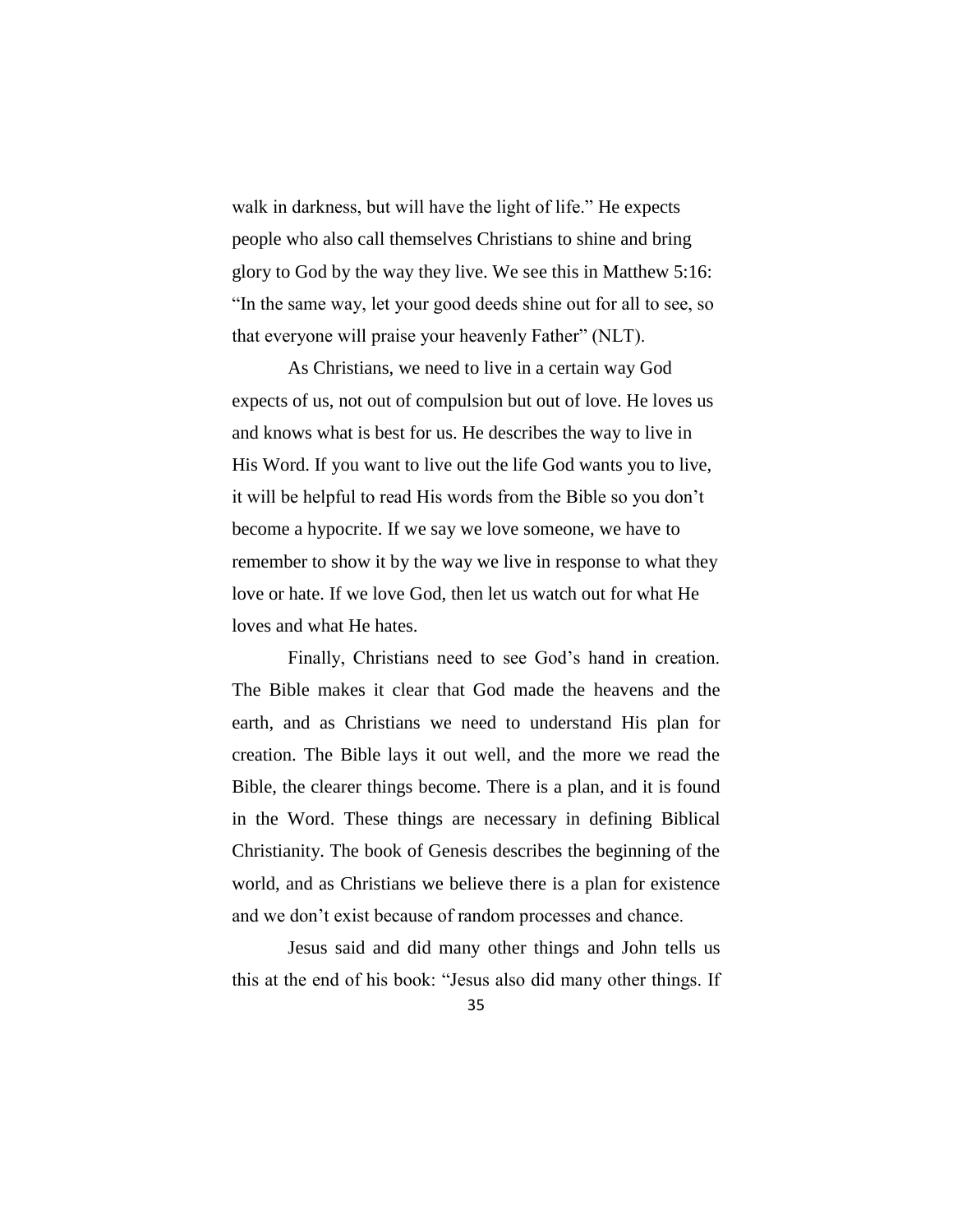they were all written down, I suppose the whole world could not contain the books that would be written" (John 21:25, NLT).

Christianity is not all about religion or philosophies; it is about a *relationship* with God through Jesus. He will help us live the life God wants us to live. His name is Emmanuel, meaning "God with us." He came, lived, died and rose; and while living, He did not just show us the way to live but showed us that He was the way. I pray you will live out your life like Jesus and not be ashamed of people calling you a Christian.

There are about 89 chapters in the Gospels, and all of them talk explicitly about Jesus, so Christians do not have an excuse to be ignorant today. The Gospel writers focus on different aspects of who Jesus was and what He did. The Old Testament documents also talk about Jesus, and Jesus occasionally quoted books of the Old Testament. A Christian needs to spend time studying the Bible. This is one way to become more like Jesus which is the goal of Christianity.

Christianity not based on the Bible is not Christianity at all. C.S Lewis put it well when he said, "Every Christian is to become like Christ. The whole purpose of becoming a Christian is simply nothing else."iii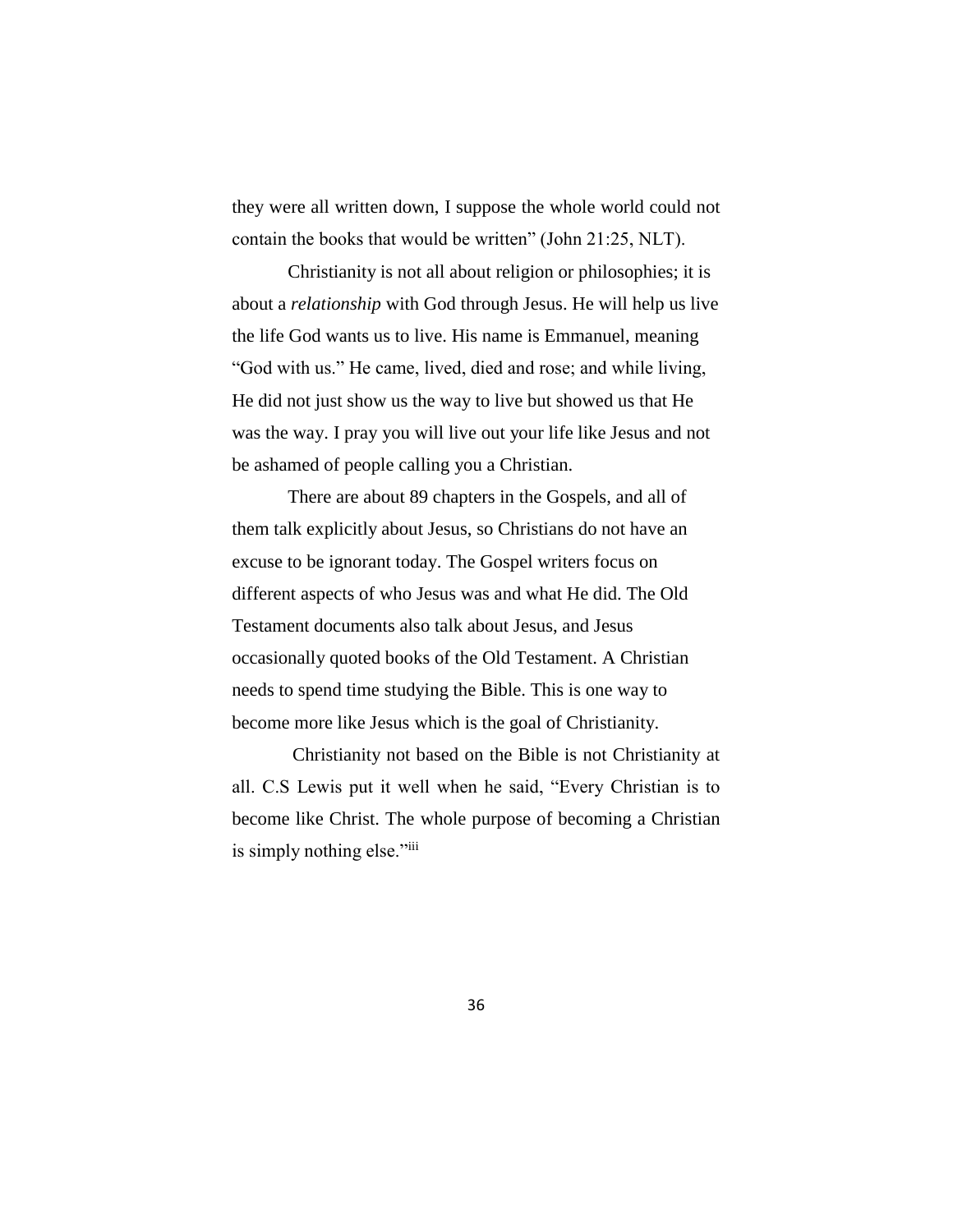#### **Chapter 4- Strengthening the Foundation**

"Remember your Creator in the days of your youth, before the days of trouble come and the years approach when you will say, 'I find no pleasure in them'"

#### (Ecclesiastes 12:1)

"But the question is not what we intended ourselves to be, but what He (God) intended us to be when He made us. He is the inventor, we are only the machine. He is the painter, we are only the picture…. But all the time He knew His plan for us and was determined to carry it out…. To shrink back from that plan is not humility: It is laziness and cowardice. To submit to it is not conceit or megalomania; it is obedience. - C.S. Lewis<sup>iv</sup>

Excellence is hard to achieve. It takes a lot of time and energy to achieve excellence, but this should not deter us from going after it. God is excellent, and as we depend on Him we can start moving towards excellence His way. In the book of Matthew, chapter 25, Jesus told a parable about a man who gave his servants different amounts of money, or talents, before he left for the journey. When the man returned He rewarded his servants according to how they had invested the money, and he told two of his servants, "Well done, good and faithful servant! You have been faithful with a few things; I will put you in charge of many things. Come and share your master's happiness!" However the master was angry with the third servant, because the servant was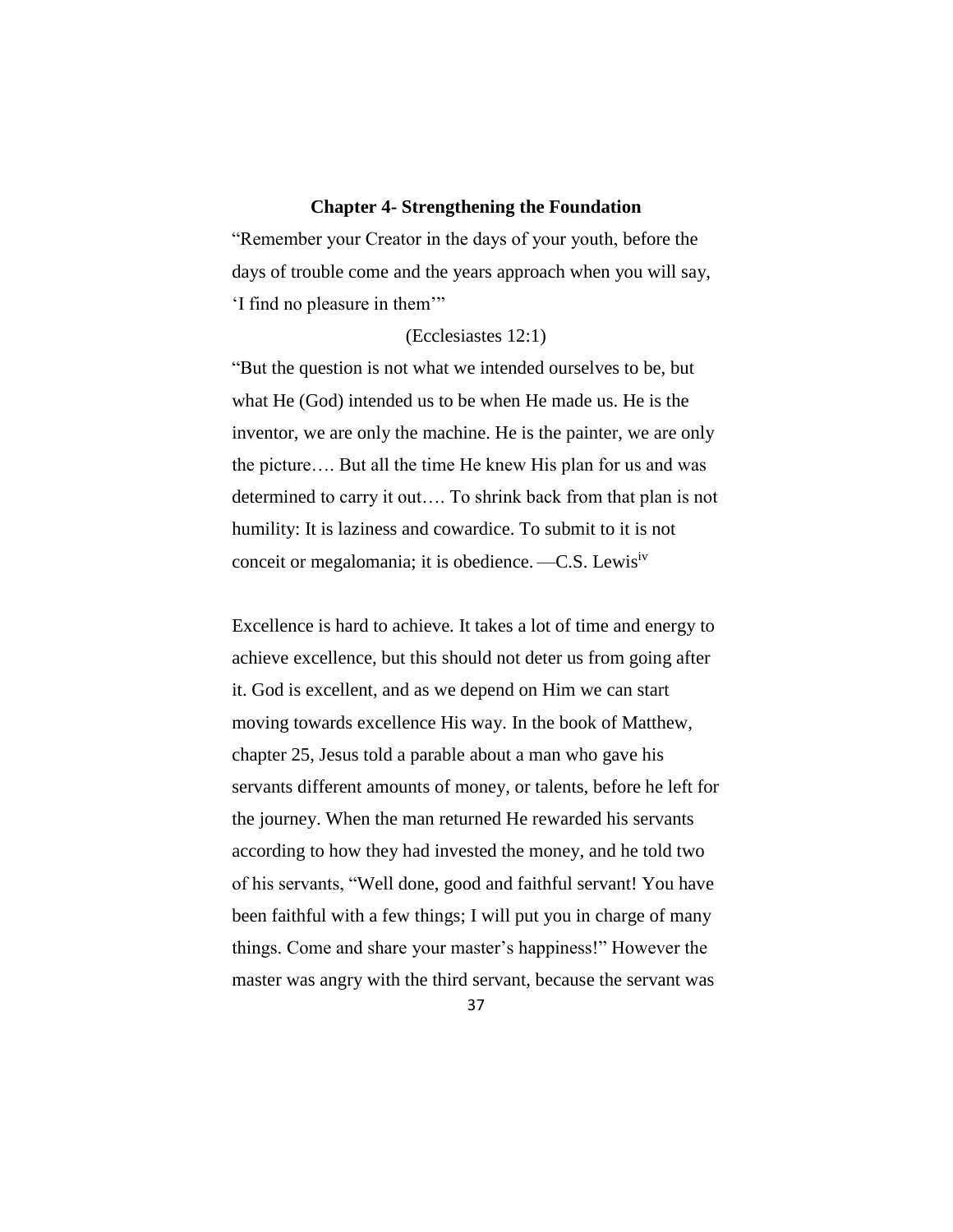lazy and disobedient and hadn't done anything with the money given to him. My prayer is that as you read this book, you will be like the first two servants who used what their master gave them wisely. The master was happy and welcomed them to share his happiness.

True excellence occurs when God is happy with us as we use what He has given us to glorify Him. It does not occur when we depend on ourselves but instead when we start depending on God and living for His glory. It occurs when we live for the purpose for which we were created.

In the book of Colossians, Paul tells the church, "Whatever you do, work at it with all your heart, as working for the Lord, not for men" (Colossians 3:23). This book is for those who want to live for the purpose they were created for the glory of God. Do not let the hard work it will take to achieve excellence discourage you from trying, because with God's grace and strength we can serve Him and live for His glory.

I grew up in Nigeria and learned many lessons about achieving excellence. (You can read more about my personal story in chapter two of this book.) In elementary school and high school, there was a day that was focused on those who had achieved excellence. Those with good grades and those who behaved well were rewarded for their efforts. As we pursue excellence and purpose, let us remember that God will reward us as He promised in His word. God rewards us in ways that He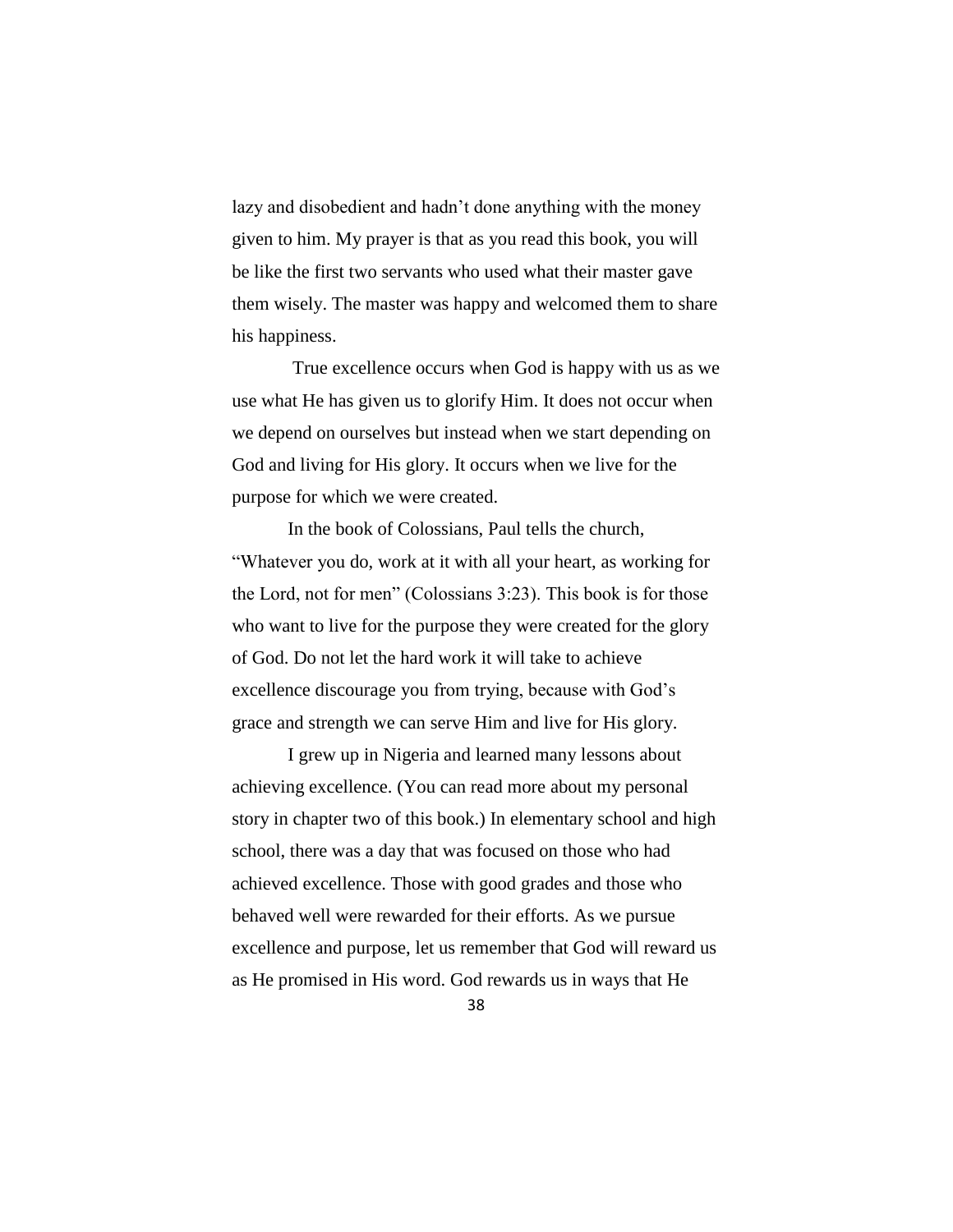chooses. One of the rewards we will receive is God telling us, "Well done, good and faithful servant!" when we meet Him face to face. My prayer is that God will be happy with the way we live our lives. He also rewards us by helping us grow and strengthening us in our walk with Him.

In the first book I wrote, *Achieving Excellence as a*  Young Person (2006),<sup>v</sup> I focused on the young people in Nigeria and the challenges they would experience in achieving excellence. Since moving to the United States for my education, I have come to realize that most people want to achieve excellence, but they don't know how.

I believe young people have the potential to succeed, but they need to tap into what God has given them and use it. In order to do this, they need to make sure their personal principles are built on a solid foundation. In order to excel in life we need a strong foundation. Jesus Christ is the Foundation I hope you will build your life on. The Bible says that all other foundations are like sinking sand. Here are two verses that help to explain the importance of our foundation.

"Although I hope to come to you soon, I am writing you these instructions so that, if I am delayed, you will know how people ought to conduct themselves in God's household, which is the church of the living God, the pillar and foundation of the truth"

(1 Timothy 3:14-15).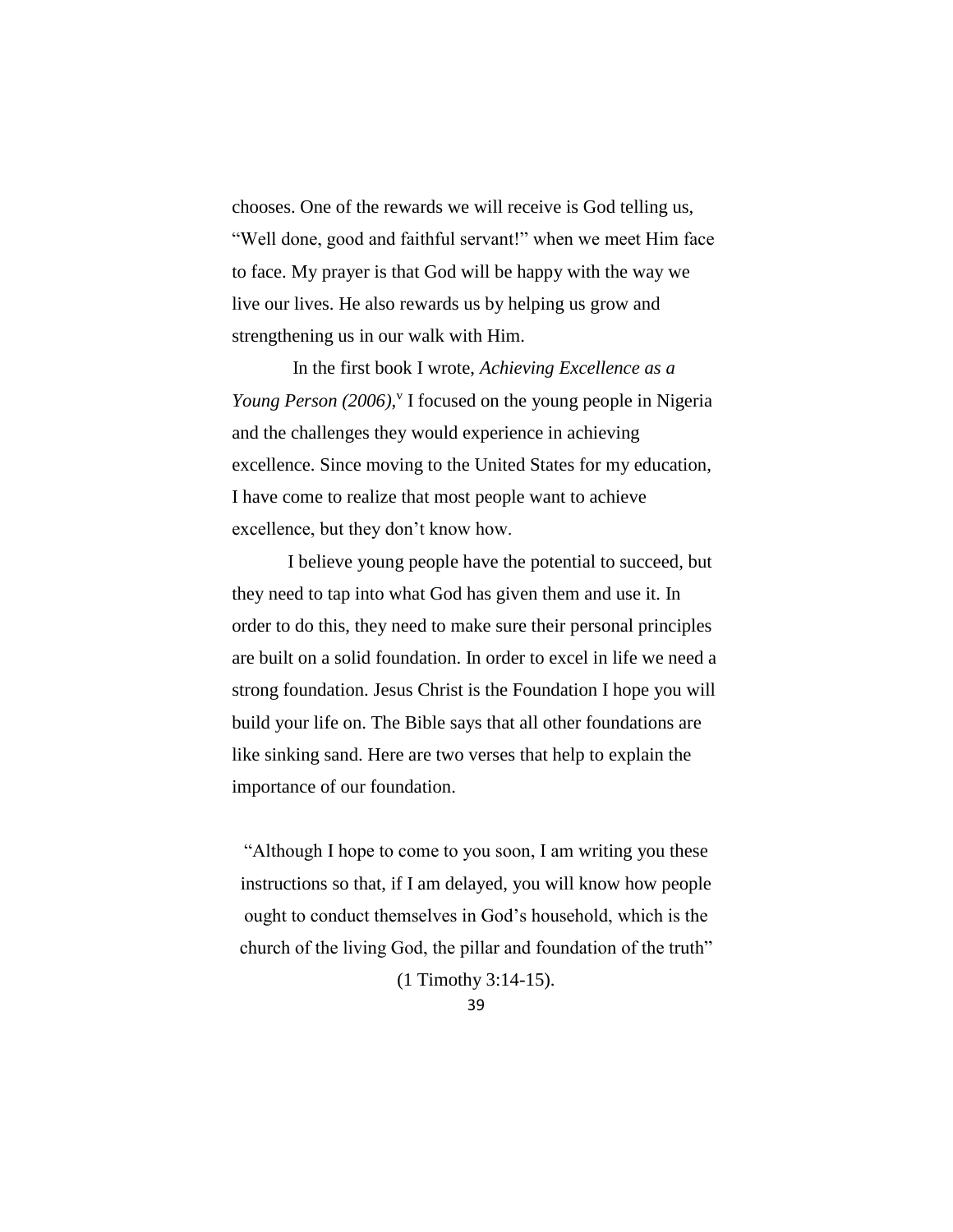Why do you call me, 'Lord, Lord,' and do not do what I say? I will show you what he is like who comes to me and hears my words and puts them into practice. He is like a man building a house, who dug down deep and laid the foundation on rock. When a flood came, the torrent struck that house but could not shake it, because it was well built. But the one who hears my words and does not put them into practice is like a man who built a house on the ground without a foundation. The moment the torrent struck that house, it collapsed and its destruction was complete.

#### —Luke 6:46-49

"So whether you eat or drink or whatever you do, do it all for the glory of God" (1 Corinthians 10:31).

In philosophy, there is a type of reasoning called deductive reasoning.<sup>vi</sup> It involves a person establishing certain premises and then coming up with conclusions based on these premises. If the premises are valid, then the conclusion is valid. Here is an example:

- 1. Everything that begins to exist has a cause.
- 2. The Earth began to exist.
- 3. Therefore the Earth has a cause.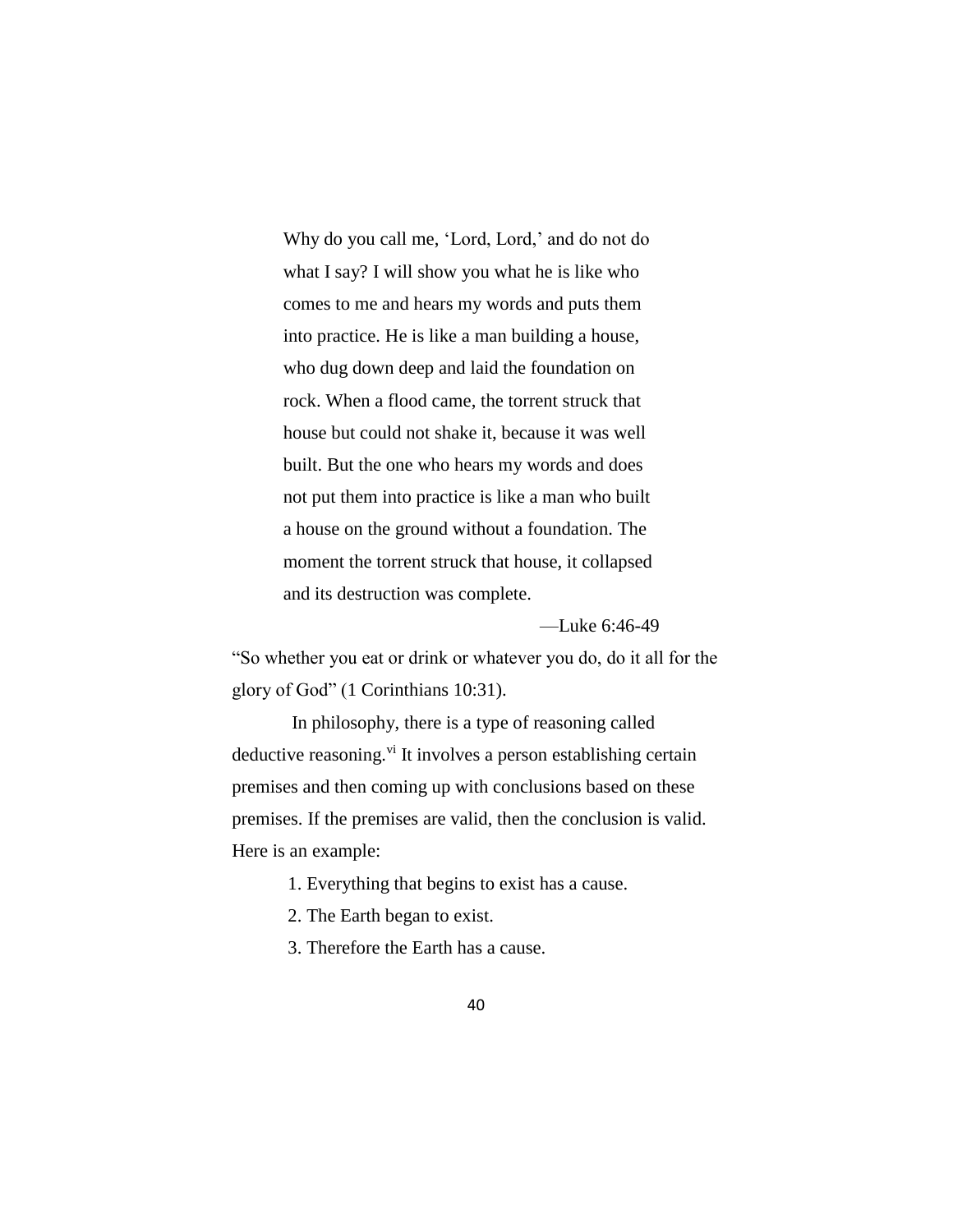If the first two statements (premises) are true, then the conclusion is true. In this book, my premise is that God exists and that He has revealed Himself to us through His Word, the Bible. I am building on these premises to affirm that excellence can only be achieved by obeying God's Word. If you disagree with my premise or you know someone who disagrees, I want to encourage you to read the Chapter on the Existence of God and think about the issues raised.

Many people say philosophers do not do anything but sit around and waste time confusing people. But after listening to some philosophers, I have found that I enjoy philosophy. It has taught me many lessons. I have found that philosophy helps you think deeply and the ability to think is a good skill to have. The Bible has much to say about thinking, and the book of Proverbs gives more reasons why critical thinking is a good skill to have. I encourage you to spend much time reading and meditating on the words that King Solomon wrote in Proverbs with God's wisdom.

Many people choose not to think critically about what they say, so they conclude that everything is relative and nothing is absolutely true. However, the problem is that if everything is relative and there is no absolute truth, one will have to explain how the phrase "everything is relative" is not also relative and how "there is no absolute truth" could be absolutely true when nothing is absolutely true. In order for the claim "there is no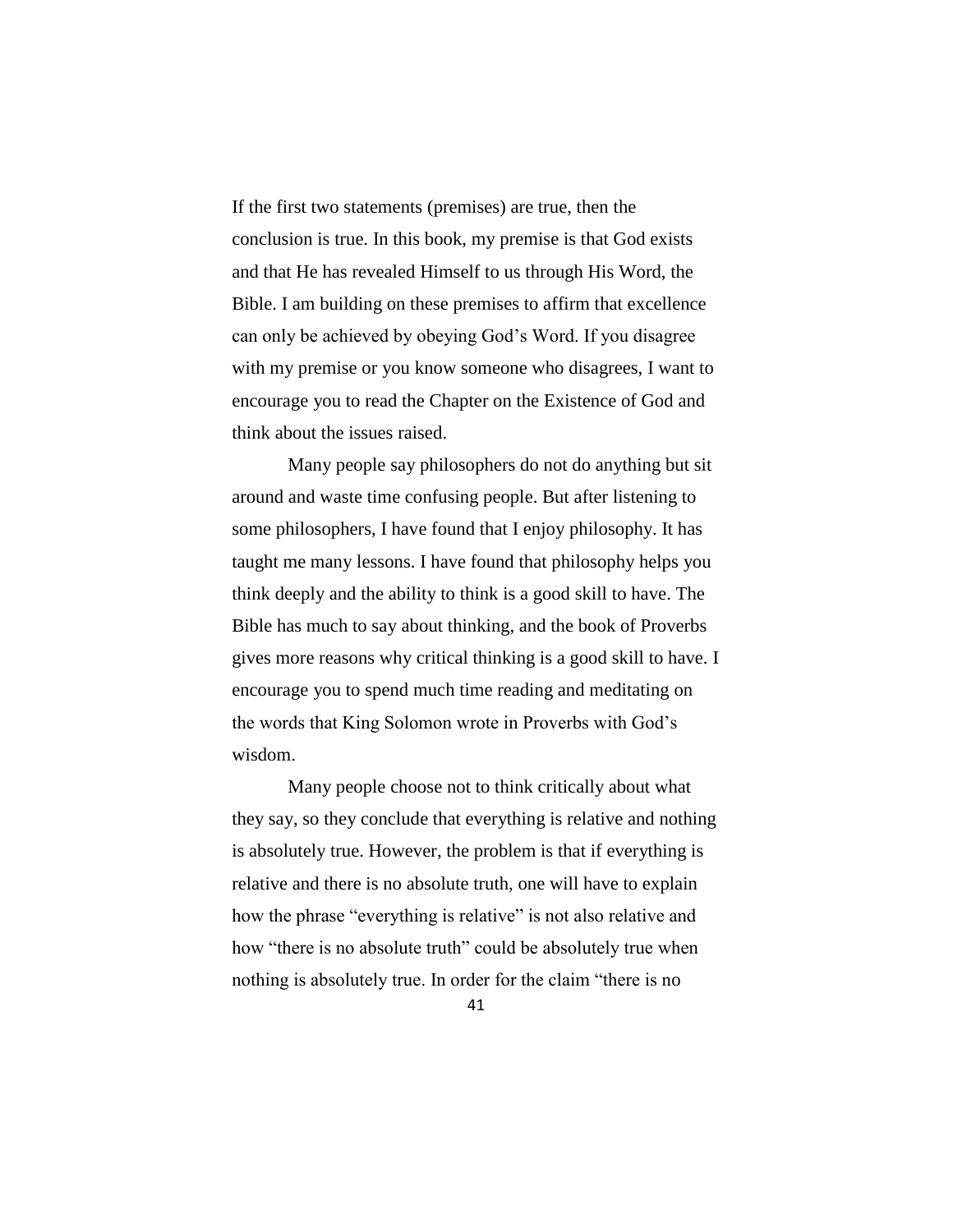absolute truth" to be true, absolute truth would have to exist, but this claim is not trying to affirm the presence of absolute truth but instead reject it, and in the process it rejects itself.

There are many things that are absolutely true, and this book is on built on things that are true. It is absolutely true that if you throw an ordinary book up here on planet Earth, it will come back down. Jesus Christ is the Foundation of the Christian faith, and He made it clear that He was the ultimate objective truth. In John 14:6, He said, "I am the way and the truth and the life. No one comes to the Father except through me." The truth is extremely important, and it can be known. Jesus Himself is the Truth this book talks about.

This book will give you knowledge, but you need much more than just knowledge to achieve excellence. You also need understanding and wisdom. Let me explain. Knowledge is all about information or facts (i.e. knowing). Understanding is knowing the reason for this basic information or realizing why something should be done or how something works. It gives a clearer view of knowledge. Wisdom is all about application. That is, wisdom is the application of the knowledge which you have understood.

Many people do not know or understand why they are in school, and that is why they are not giving their best. Understanding helps you give your best, and you will be wise in giving your best.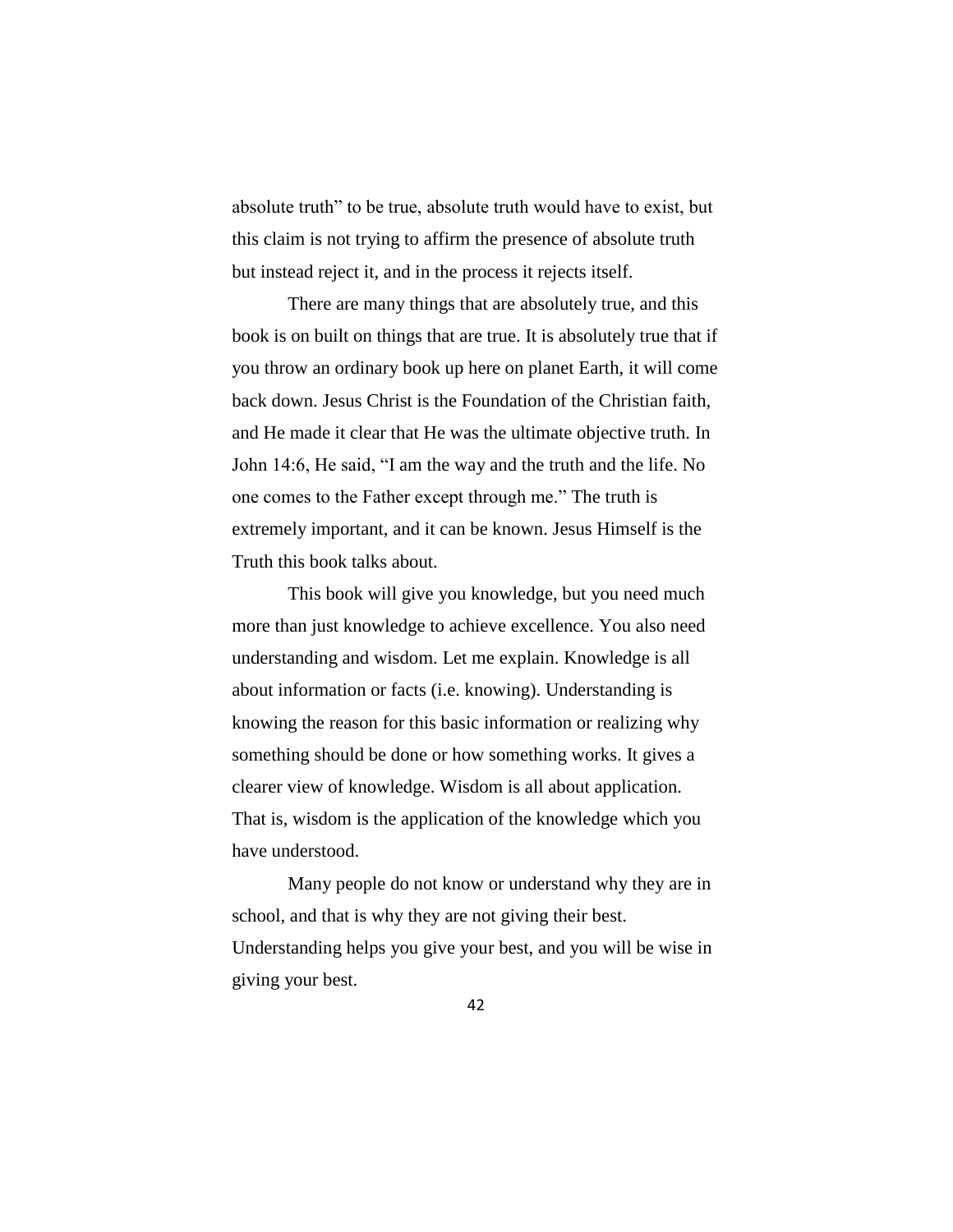What you end up believing will play a big role in your life, because your belief will affect what you believe and how you behave. The books you read will shape the way you think, and the way you think will ultimately affect the way you live.

As you read this book, I want to challenge you to separate opinions from facts. "Blue is the best color in the world" is an opinion, but "whatever you sow you must reap" is a fact, because it cannot be disputed. Anyone who studies the idea of sowing and reaping will come to realize that whether you are talking about plants or humans, actions have consequences. I want to caution you from the start to make sure you examine the opinions you allow into your life, and whether you recognize them as simply opinions or facts.

Thank you for choosing to read this book. I hope you learn principles and ideas that will help you do the best at what God may have assigned you to do. The goal of this book is to encourage someone somewhere to wake up and give the best they can to make their vicinity a better place to live and to glorify God with their entire lives. I pray you will be that person.

Living a purposeful life and a life of excellence involves a lot of work. Excellence always raises its banner high. If you excel, you might be persecuted, but remember: with God on your side, you will be able to stand and encourage others. My prayer is that we will always keep *pursuing* excellence in all we choose to do for God's glory.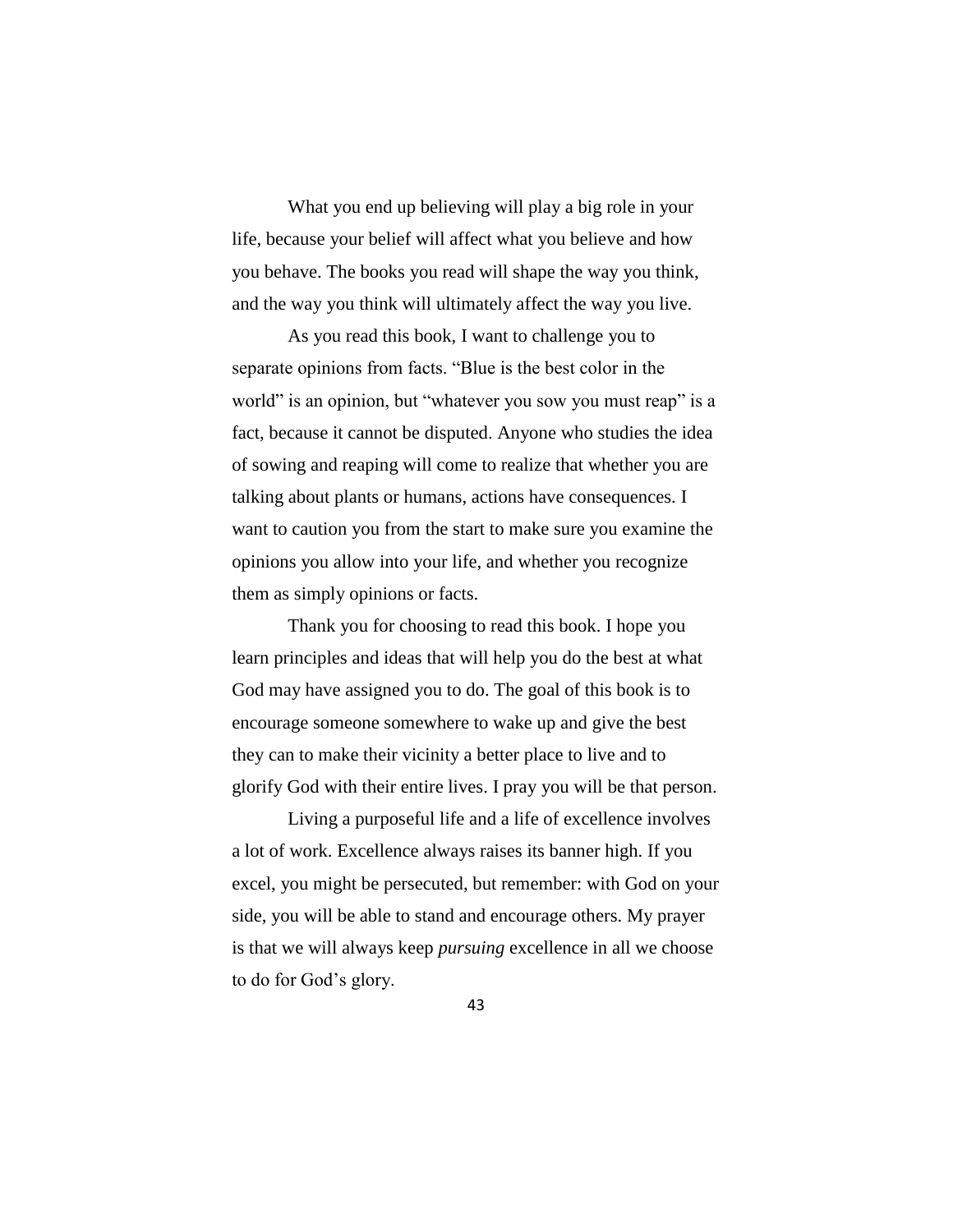The book calls people to live lives of purpose found in Christ. As we strengthen the foundation, it will affect how we live and how we deal with practical issues in our lives. I am in no way saying that I have achieved excellence, but I want you to join me in the pursuit of excellence in all you do to the glory of God. Remember the Bible is the foundation for Christianity so if anything is unclear in the book, go back to the Bible and see what it says on the particular issue.

Ultimately, we are on the path to excellence when we know God, understand and apply His word. If this book makes you to spend more time reading the Bible and seeking to know God more and learning about His ways, that will be excellent. I pray it encourages you in your faith and helps you grow as you seek to call others to grow as well.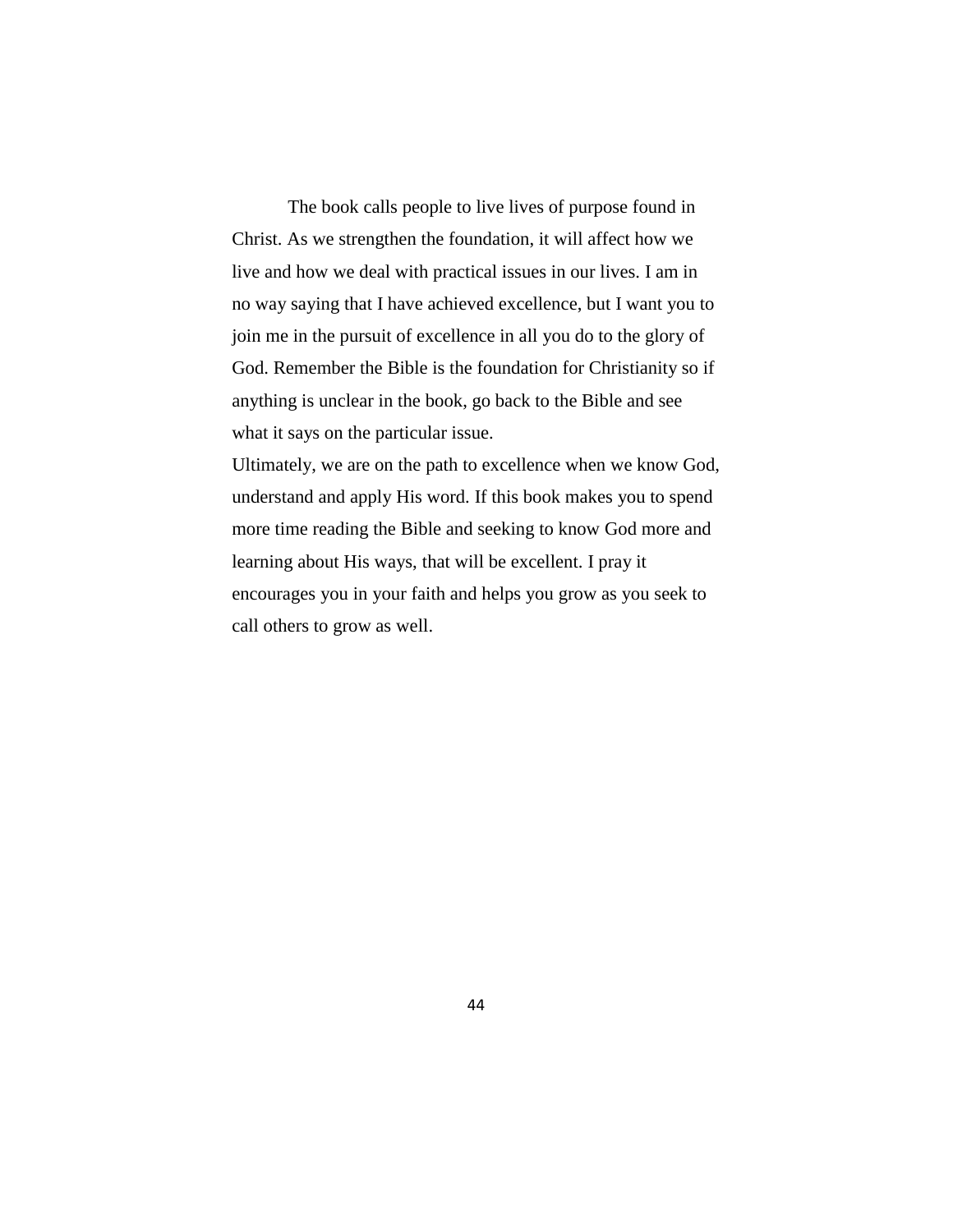## **Chapter 5- Spiritual Growth**

"Therefore everyone who hears these words of mine and puts them into practice is like a wise man who built his house on the rock. The rain came down, the streams rose, and the winds blew and beat against that house; yet it did not fall, because it had its foundation on the rock. But everyone who hears these words of mine and does not put them into practice is like a foolish man who built his house on sand. The rain came down, the streams rose, and the winds blew and beat against that house, and it fell with a great crash." When Jesus had finished saying these things, the crowds were amazed at his teaching, because he taught as one who had authority, and not as their teachers of the law. —Matthew 7:24-29

There is only one person that I give my full trust and faith to and that is Jesus Christ, who is God. God is the foundation of my life and the life of anyone who follows *Biblical Christianity*. The foundation of a building is very important, because if it is weak, the building might collapse when storms come. However, if it is strong, then the building will stand firm when it gets hit by a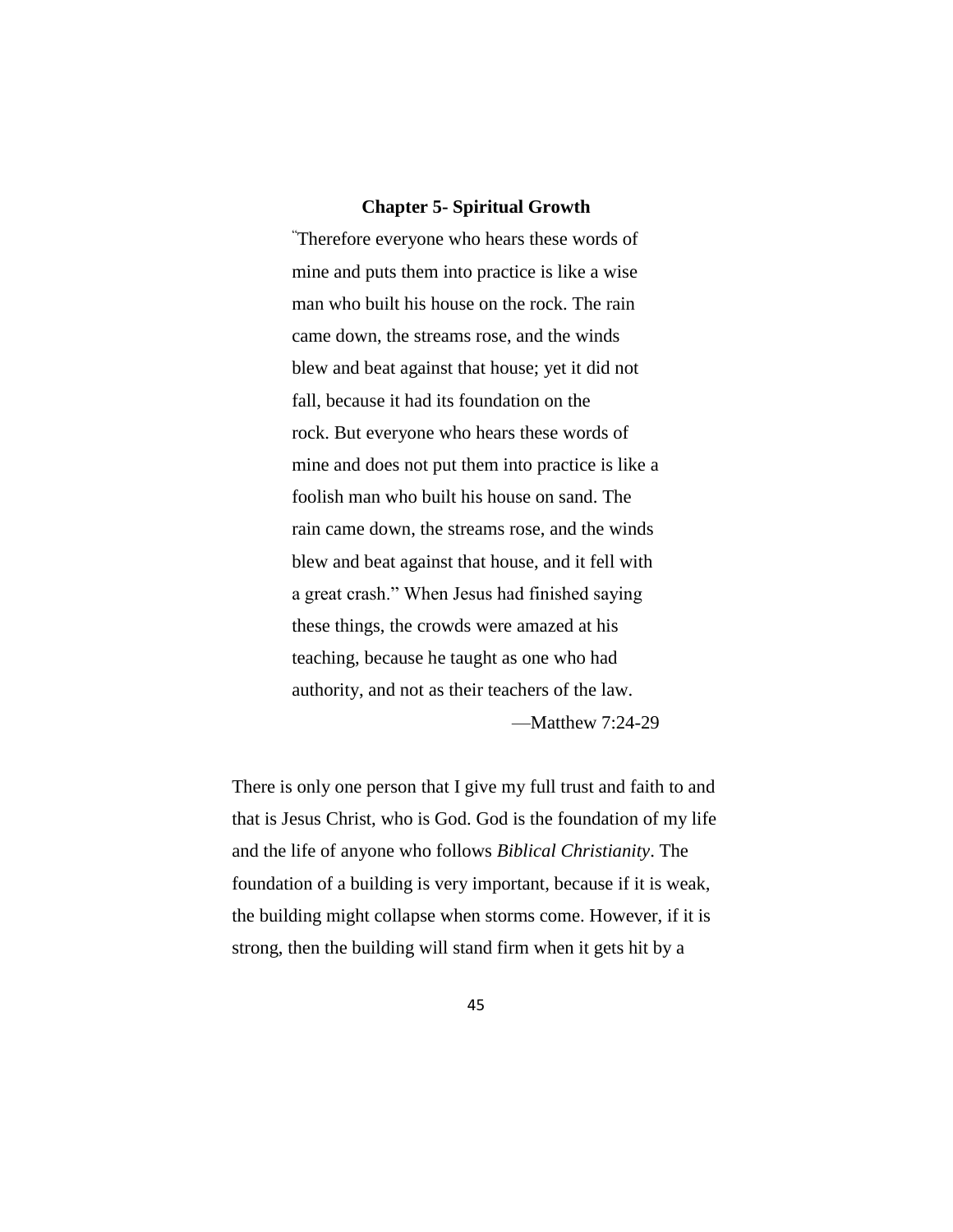storm. God is firm and trustworthy. The Bible teaches that He can never fail.

While teaching on the Sermon on the Mount (Matthew Chapters 5 to 7), Jesus teaches us that it is only when we listen to His words and obey them that we can establish a solid foundation. A foundation supports other things on top of it by holding the building down, and Jesus says that His words will do that for us.

## **Bible Reading: The Prodigal Son (Luke 15:11-32)**

In this chapter, we will focus on growth and see ways that we can grow as Christians. With this in mind, here is an acronym to help you remember some essentials for growth, and also for a deeper relationship with God. They are:

**G**od **R**epentance **O**bedience **W**orship **T**hanksgiving

**H**eaven and Hell

## **God**

"In the beginning God created the heavens and the earth"

# (Genesis 1:1).

"No man is the same after an agony; he is either better or worse, and the agony of a man's experience is nearly always the first thing that opens his mind to understand the need of redemption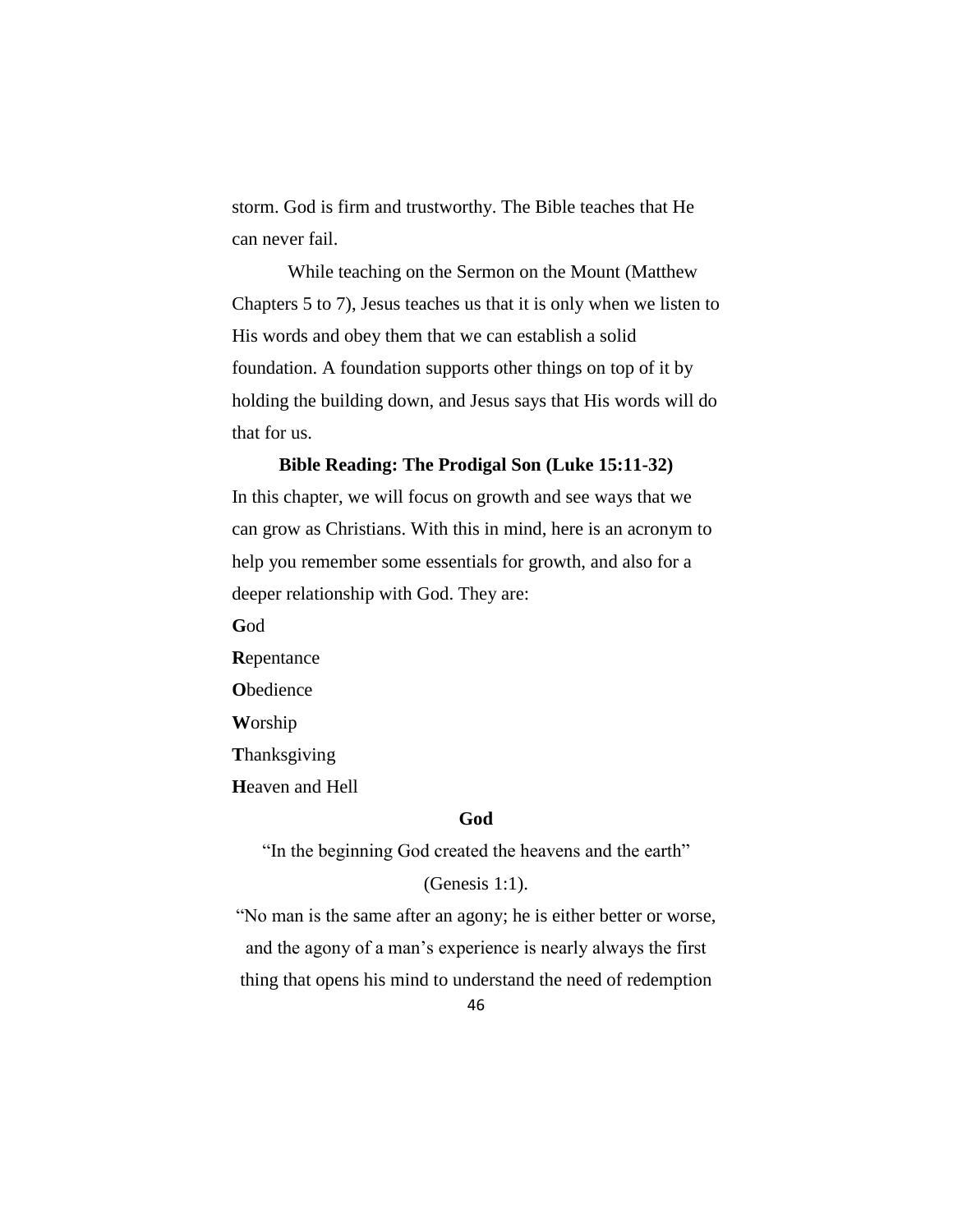worked out by Jesus Christ. At the back of the wall of the world stands God with His arms outstretched, and every man driven there is driven into the arms of God. The cross of Jesus is the supreme evidence of the love of God."—Oswald Chambers<sup>vii</sup>

This is one of the longest sections in the book, because God is the reason I am writing this book. In the process of writing this book I kept the thought in my mind—man informs, but only God can transform. It is my prayer that He will transform your heart and give you a new life as you trust in Him.

In order to understand growth and the pursuit of excellence, you need to know the God I am referring to, the One who enables us to pursue excellence and to live purposeful lives. This past year, I was trying to picture what the profile of God would look like. I came to realize that making a profile of God would be difficult, because God is infinite and eternal. Here are some words I was able to come up with. As you read through the Bible, you will see these attributes mentioned over and over again. Take time as you read through this list to ponder and pray over these attributes—let God do a work in your heart as you ponder these truths:

- He is the eternal and infinite Being; the One whose existence is not dependent on any other (Genesis 1:1, John 8:58). He existed before time began.
- He is holy and righteous (Isaiah 45:21).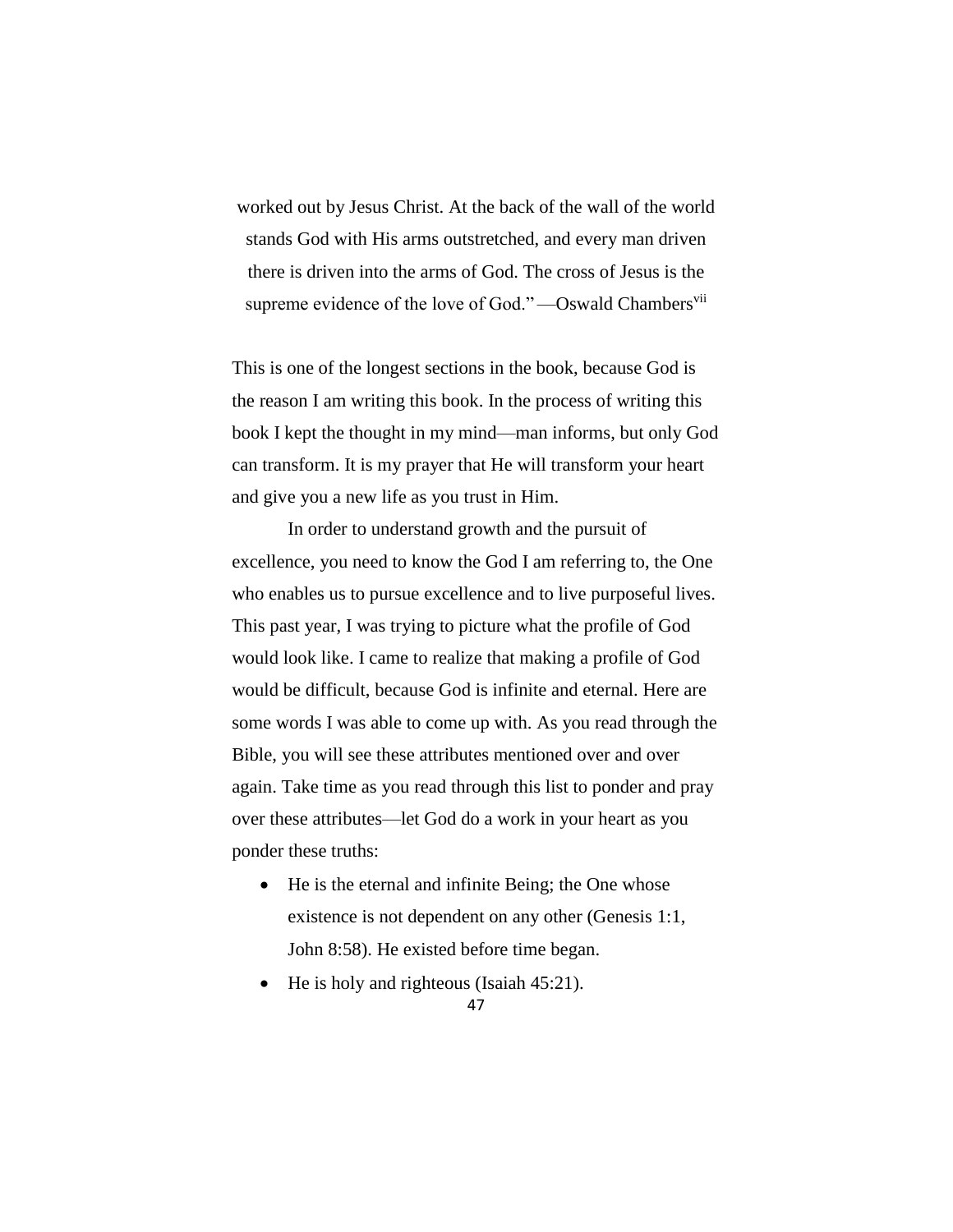- He created the world out of nothing (Genesis 1:1, Hebrews 11).
- He is all-knowing (Isaiah 48:12-13).
- He is our Everlasting Father and Prince of Peace (Isaiah 9:6).
- He uses ordinary people to do extraordinary things (Judges 6:11-12).
- He is merciful (Jonah 4:2).
- He is both transcendent and immanent at the same time (Psalms 8:1).
- He revealed Himself to us in the person of Jesus Christ about 2,000 years ago (John 1).
- He saves and transforms (John 3, the book of Romans).
- He is a loving God (John 3:16) and He is a Just God.
- He disciplines His children and knows what is best for them (Hebrews 12:5-6).
- He meets people at their point of need (Philippians 4:19).
- He is sovereign over all (Psalms 19).
- He is the Porter and we are the Clay.

This is the God I am serving, and it is Him I want you to know. We need Him, and it is His purpose we should live for. My prayer is that as you read through this book, God will meet you at the point of your need. I pray you will put your trust in Him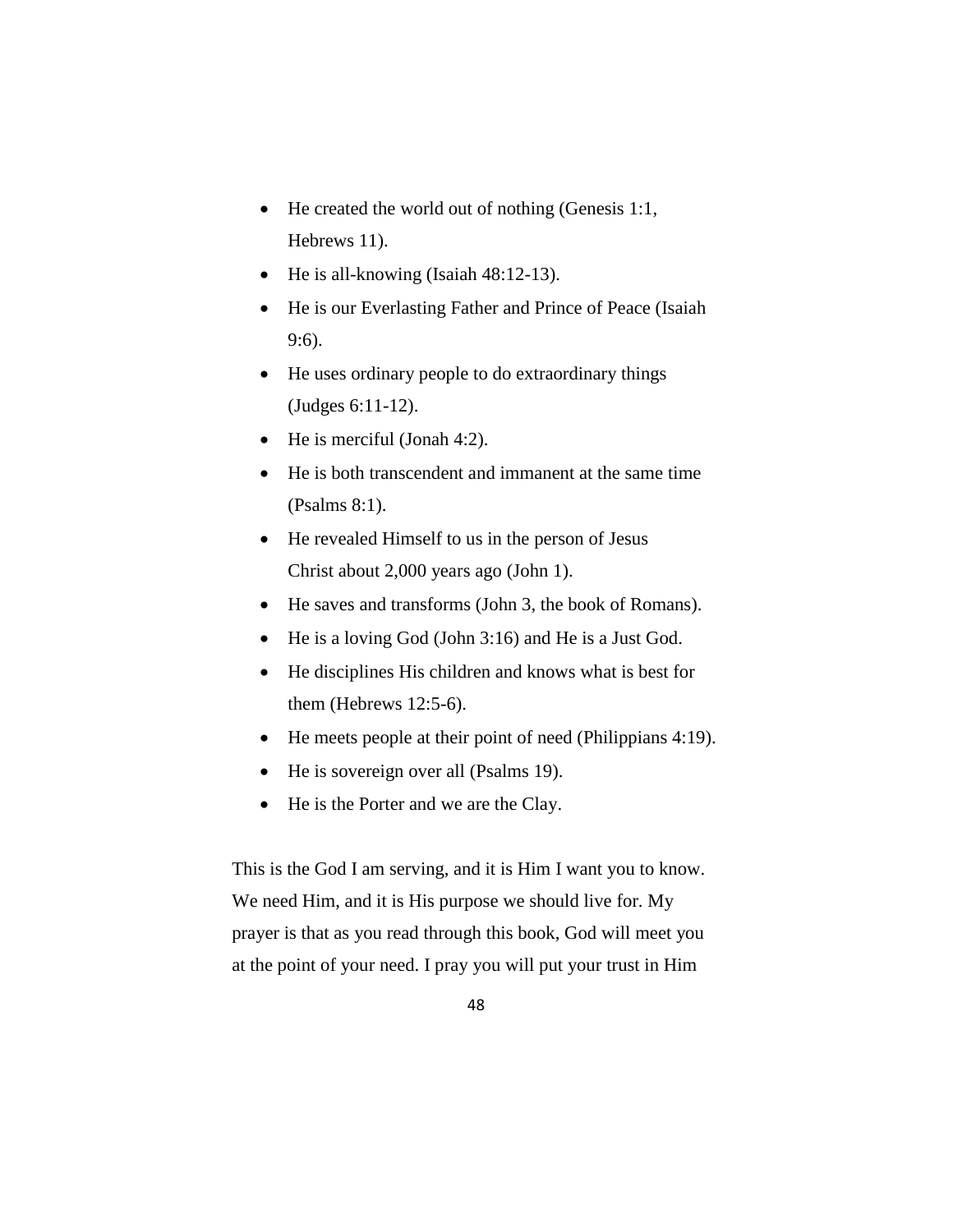and allow Him to work through you for His glory. Sometimes people are out of balance and only focus on the love of God without remembering that He is a just God and He will not live with sin. Let us fear the Lord as we are called to do in the Bible.

Let us focus in on the eternal nature of God. In Genesis 1:1, the Bible tells us that in the beginning God created the Heavens and the earth. God existed before time, space or matter began to exist. God has no beginning or end. He is everlasting. This is a critical point, because many people cannot seem to grasp the nature of the beginning of the world or how it began.

Dr. Norman Geisler, philosopher and defender of the Christian faith, made a very strong philosophical case for the existence of God, while examining the necessary attributes of the creator of the universe. He uses a ten-step deductive argument, but I picked only one of the points to start off our next point.<sup>viii</sup> Here is the sixth premise of the argument: "Whatever has the possibility not to exist is currently caused to exist by another."

The world has the possibility of not existing, but the world exists because of an external agent which caused its existence. The world as we know it began to exist at a certain time, so it needs something outside of itself to enable it to begin existing. A table exists because something outside of the table caused it to begin existing. The table cannot find its origin in itself. An external agent is necessary.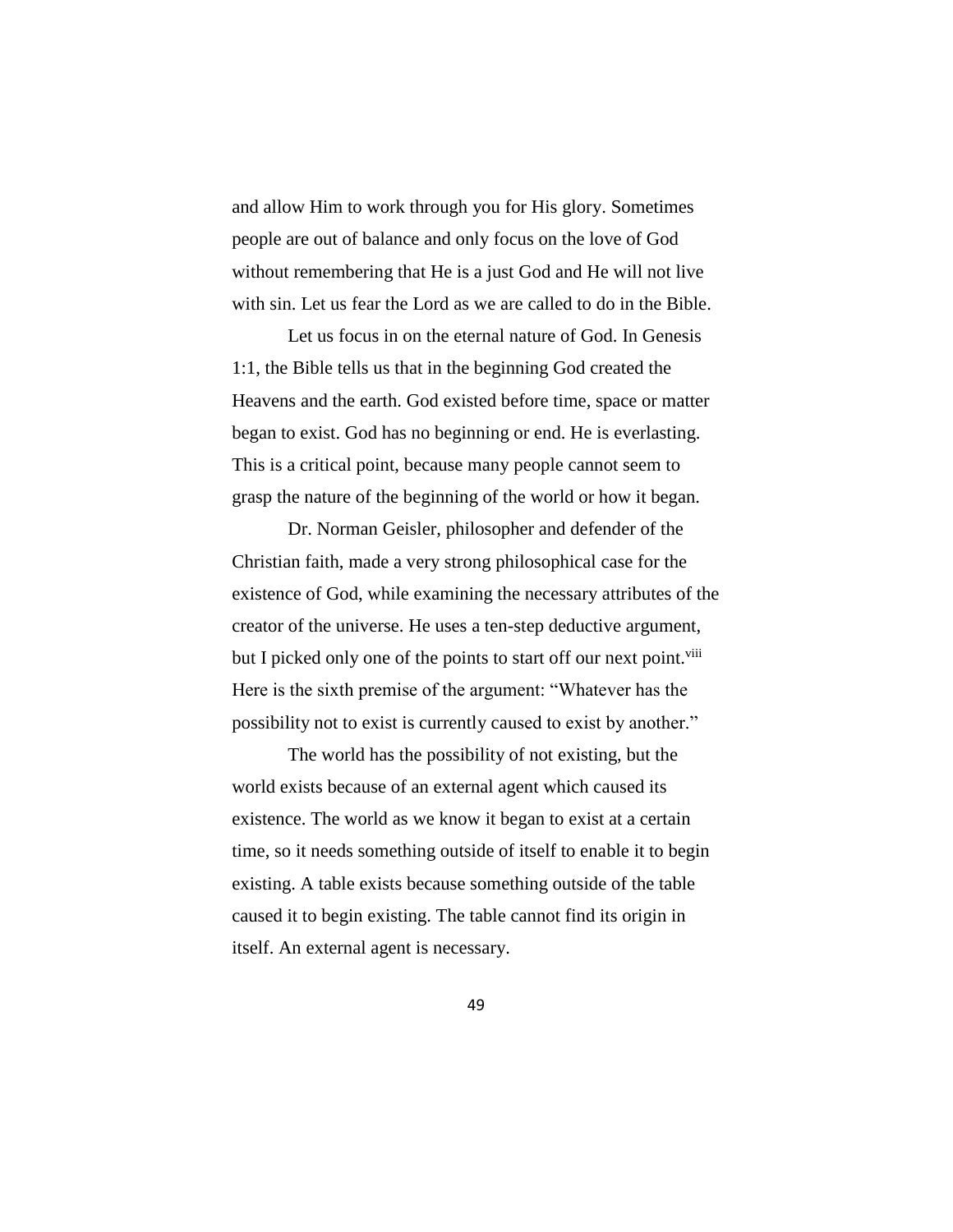No matter what you believe about the origin of the universe and the world, you are going to get to a point where you have to rely on something eternal, that is, something which itself was not created, and which is outside of time, matter and space, bringing the universe into existence. In Christianity, that thing is not a thing, it is a personal being. He is God, the Creator of the heavens and the earth, the I Am (the absolute ultimate reality because He Is. He remains the same from generation to generation.). The Good News is that you can know Him through a relationship with Jesus Christ, His Son. Christianity is not all about religion; it is about having a relationship with God. He is real. He meets people at the point of their need, so please ask Him to meet you and reveal Himself to you.

If you have a genuine encounter with Jesus, your life *cannot* remain the same. An example of an encounter is seen in Acts 9 when Jesus appeared to Paul. Paul used to persecute the church, but when he had an encounter with Jesus, he started teaching people about Jesus. He was also able to write thirteen books of the New Testament. I pray you will have a genuine encounter with Jesus and start telling people about Him. In John 3:36, Jesus tells us "Whoever believes in the Son has eternal life, but whoever rejects the Son will not see life, for God's wrath remains on him." The Bible tells us that without Jesus, we are under the wrath of God and condemned. We need Jesus in order to be acceptable before God (Romans 8:1). If you have never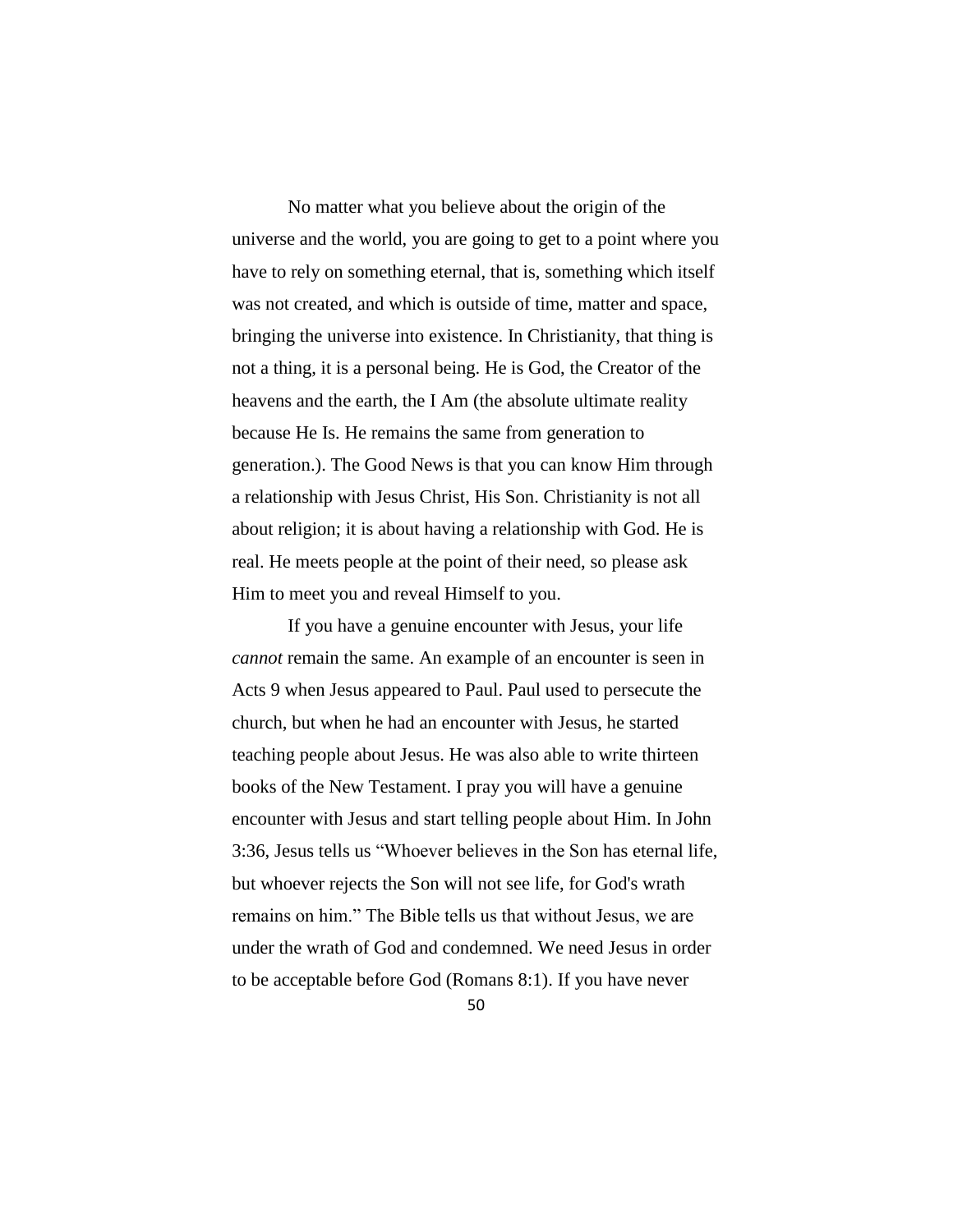given God a chance to work through you, pray and ask Him to do so. Commit your talents, ambitions and dreams to Him and ask Him to show you the way to go.

In a land where we have so much, it is very easy to forget about the Great Provider. We need to live life everyday acknowledging our need for God.

Humans consist of several parts; the visible and the invincible, the Spirit, Soul and the Body. The body needs certain things: food, air, shelter and clothing. However humans have a tendency to think that those are the only needs. Since humans are also made up of the spiritual dimension, then humans need certain things that are not physical edible and tangible. Some of the greatest needs include the need for True love, acceptance, healing, and forgiveness. We cannot find the purest form of any of these things anywhere else apart from the True source. God is our true source. We need him every day and no matter how we are doing on the physical needs, we need his provision to meet us at a spiritual level.

Jesus said that man shall not live by Bread alone but by everything word that proceeds out of the mouth of God (Matthew 4:4, Deut. 8:3)

My desire is that you will come to know God as your father and give Him your all. This is the first step in the pursuit of excellence.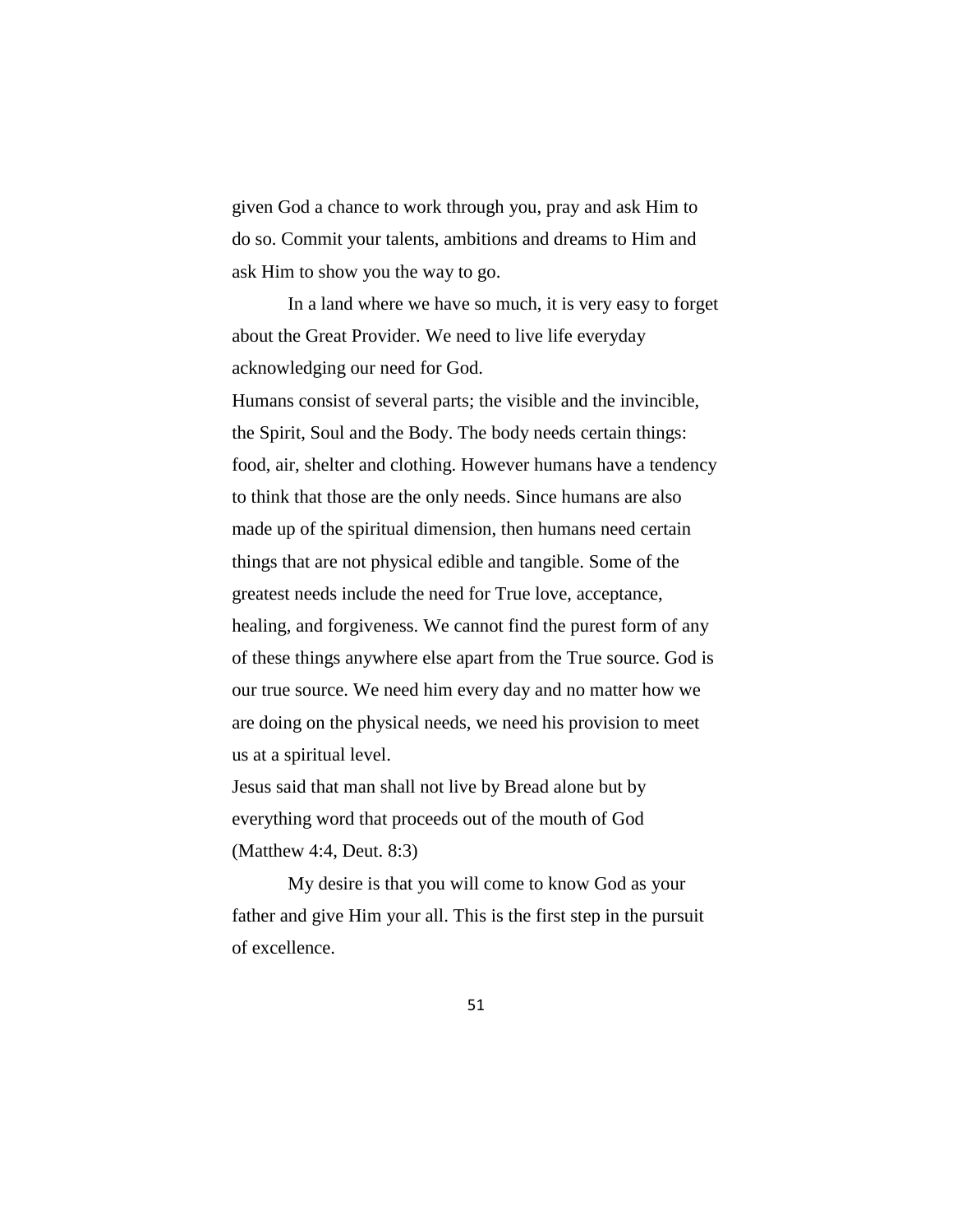#### **Repentance**

"Search me, O God, and know my heart; test me and know my anxious thoughts. See if there is any offensive way in me, and lead me in the way everlasting" (Psalms 139:23-24). "If we confess our sins, he is faithful and just and will forgive us our sins and purify us from all unrighteousness" (1 John 1:9). Repentance is a change of mind resulting in a change of behavior.<sup>ix</sup> When you repent of something, it means you leave it behind. With the Holy Spirit in our lives, we can live above any temptation and sin. He gives us the grace that is required to go through life's struggles. We need to learn to confess our sins to God daily. Being a Christian does not mean we are perfect; it means we learn the habit of admitting our sins and asking God to forgive us. Ultimately we should strive to become more like Jesus every day. In repenting, we show that we acknowledge our sins and are willing to change.

In the summer of 2009, I was preparing to go on a trip, and I noticed that my wallet was too bulky. I realized I had been keeping receipts and papers from different places, and the wallet was completely full. I had not spent time sorting the necessary and the unnecessary things out, and now I was carrying a lot of junk. This can happen in our daily walk with God. When we live our lives without examining the junk we might be putting into our system, we will take up a lot of unnecessary things. At the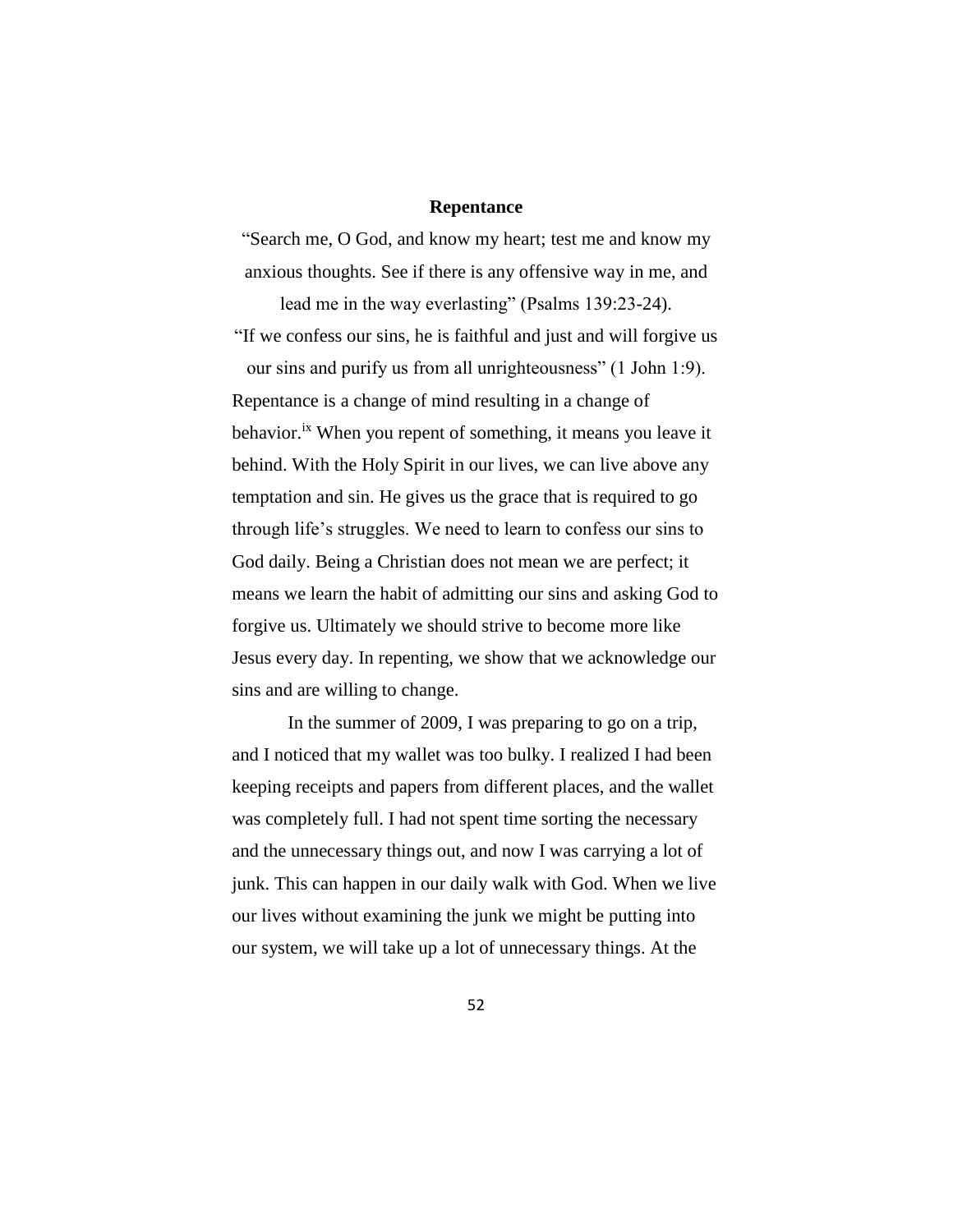end of the day, the things we put into our lives will affect the things that come out.

Repentance is about examining your life to see if it is the way God wants it to be, and then making adjustments. Repentance is not a one-time event: it is a daily thing. We need to examine our lives every day to make sure we are keeping in touch with Jesus. I looked through the papers and receipts in my wallet, and I had to take some of them out. As I reduced the content of the wallet, it was easier to carry it around. We need to do the same thing with our lives daily. We need to examine the things we have allowed into our lives to make sure that they bring glory to God. Hebrews 12:1 tells us, "Therefore, since we are surrounded by such a great cloud of witnesses, let us throw off everything that hinders and the sin that so easily entangles, and let us run with perseverance the race marked out for us." Repentance is taking a U-turn (180-degree turn) away from what God hates and towards what God wants.

In the Bible, we learn that King David was a man after God's heart (Acts 13:22). If you were to spend time looking into David's life, you would see that he made mistakes and he sinned against God. However he was willing to repent. Again I am not saying you should go out and start making mistakes and saying that you will repent later. With the Holy Spirit in us, we can overcome anything that comes our way. We can also read about people to learn how to avoid the mistakes they made. David not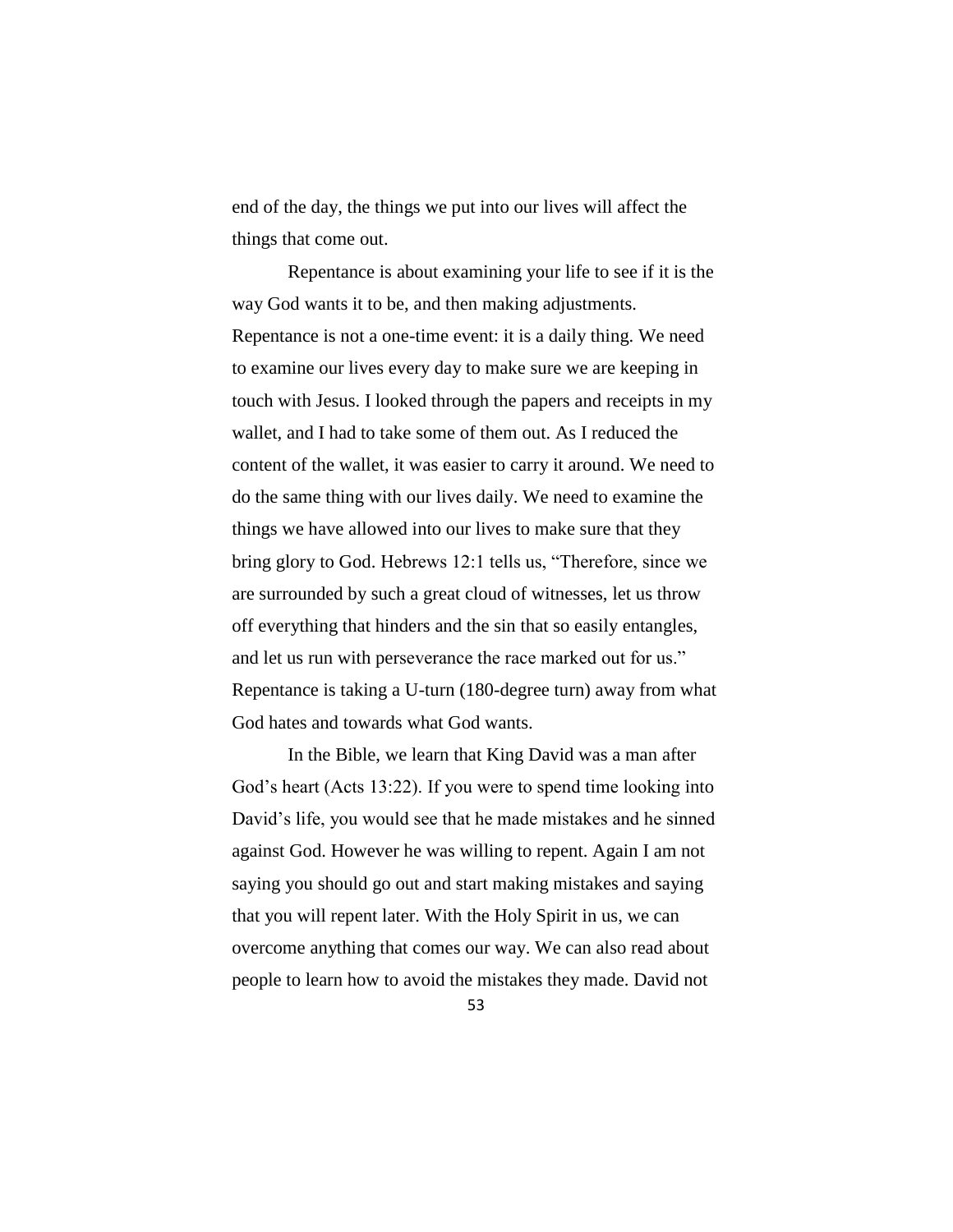only repented, but also he was willing to do what God wanted. Here is David's prayer of repentance from Psalms 51:

> Have mercy on me, O God, according to your unfailing love; according to your great compassion blot out my transgressions. Wash away all my iniquity and cleanse me from my sin. For I know my transgressions, and my sin is always before me. Against you, you only, have I sinned and done what is evil in your sight, so that you are proved right when you speak and justified when you judge. Surely I was sinful at birth, sinful from the time my mother conceived me. Surely you desire truth in the inner parts; you teach me wisdom in the inmost place. Cleanse me with hyssop, and I will be clean; wash me, and I will be whiter than snow…. Create in me a pure heart, O God, and renew a steadfast spirit within me. Do not cast me from your presence or take your Holy Spirit from me. Restore to me the joy of your salvation and grant me a willing spirit, to sustain me.

> > —Psalms 51:1-7, 10-12

If you want to pursue excellence diligently, you need to throw away the things that are holding you back. It might be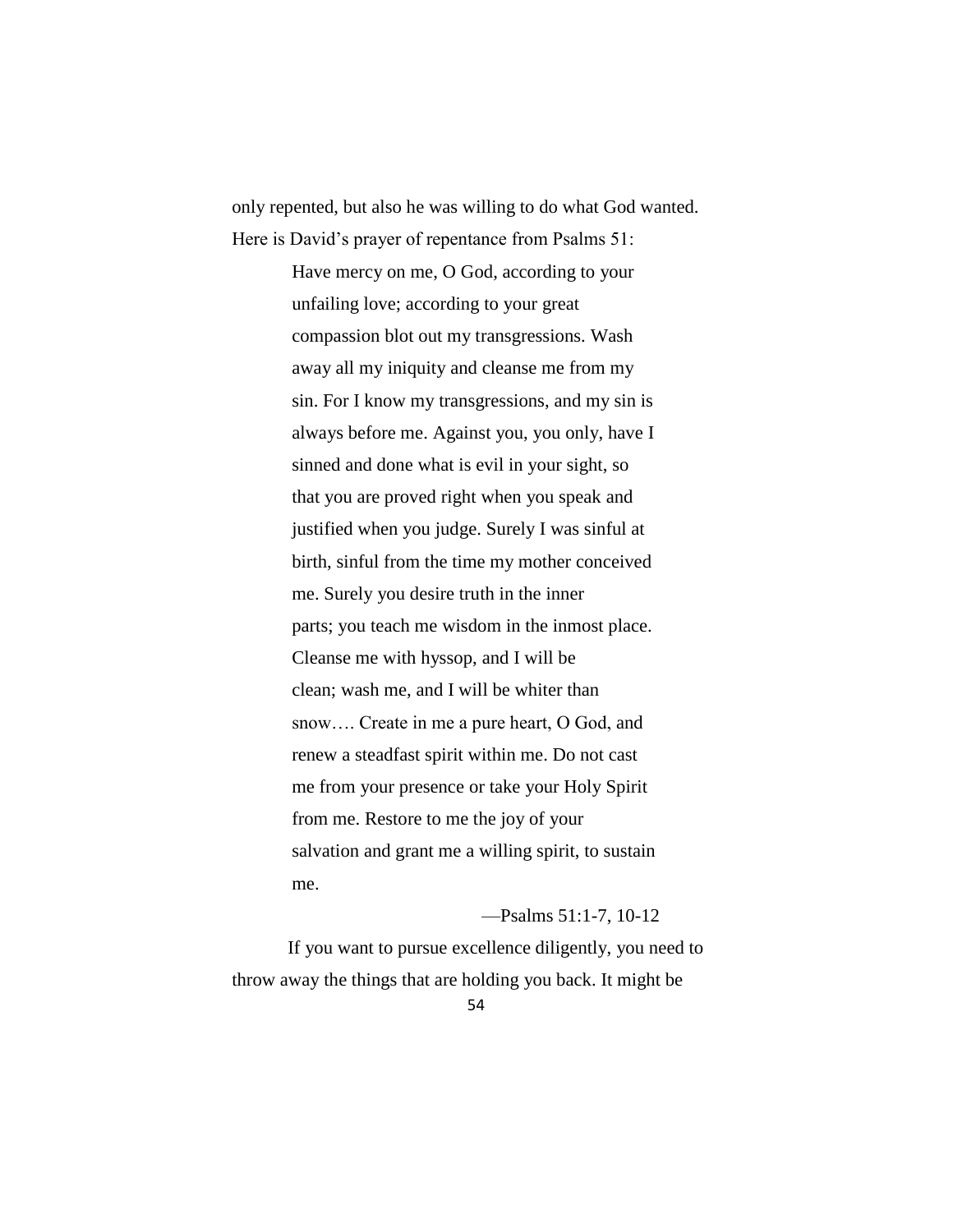friends, certain movies, video games or something else God reveals to you. These things weigh on your life and pull you back. You need to drop them so you can be more effective for Him. The lesser the loads you carry, the easier it is to pursue excellence. Remember your relationship with God is the most important relationship, so let nothing interrupt that.

In the book of Acts, any time the apostle Peter presented the gospel, he always made it clear that repentance was necessary if the people wanted to follow God. Repentance is still necessary if we want to grow, and most especially if we want to pursue excellence God's way.

## **Obedience**

By faith Abraham, when called to go to a place he would later receive as his inheritance, obeyed and went, even though he did not know where he was going. By faith he made his home in the promised land like a stranger in a foreign country; he lived in tents, as did Isaac and Jacob, who were heirs with him of the same promise. For he was looking forward to the city with foundations, whose architect and builder is God.

—Hebrews 11:8-10

 $Faith + Obedience = Growth + Rewards$ The Bible helps us to learn the things God wants and the things He dislikes. As you read through the Bible, you will see the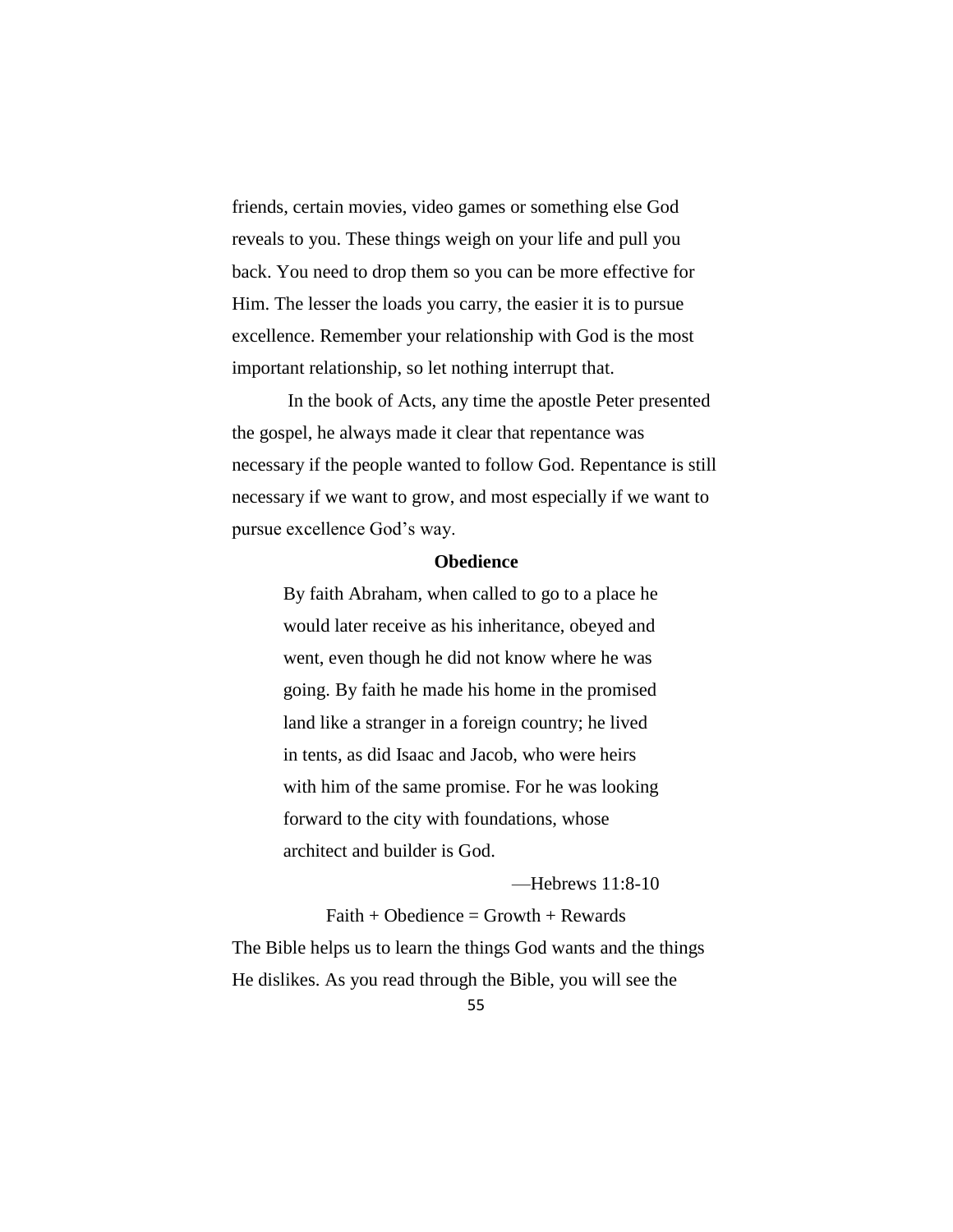blessings of obedience and the consequences of disobedience. God told Abraham to sacrifice Isaac, and Abraham chose to obey God before God told him to stop and sacrifice the lamb God provided. God blessed Abraham for his obedience. If God is asking you to do something, please get up and start doing it. God knows what is best for us, so it is in our best interest to obey Him.

If we choose to disobey God thinking that we are right, we will only be showing that God's Word is right and that we are wrong. If the manual of a computer says, "Do not throw in water or else it will damage this system," then if you choose to disobey the instructions and put the computer in water, your computer will probably fall apart. Your disobedience will not stop your computer from disintegrating, because your computer was not designed in such a way that it could stay in water. Your disobedience only serves to prove that the manual is right. God designed the world to be the way it is, so we have to be careful in thinking that we are smarter than He is. If He tells us to do something, He knows why; and if we choose to disobey, we will face the consequences. King Saul disobeyed God, and the prophet Samuel was sent to tell him the implications of his decision. Samuel told Saul that obedience was better than sacrifice (1 Samuel 15:22).

A person can obey God for the wrong reasons—reasons that do not point to God and His glory. If this happens, then such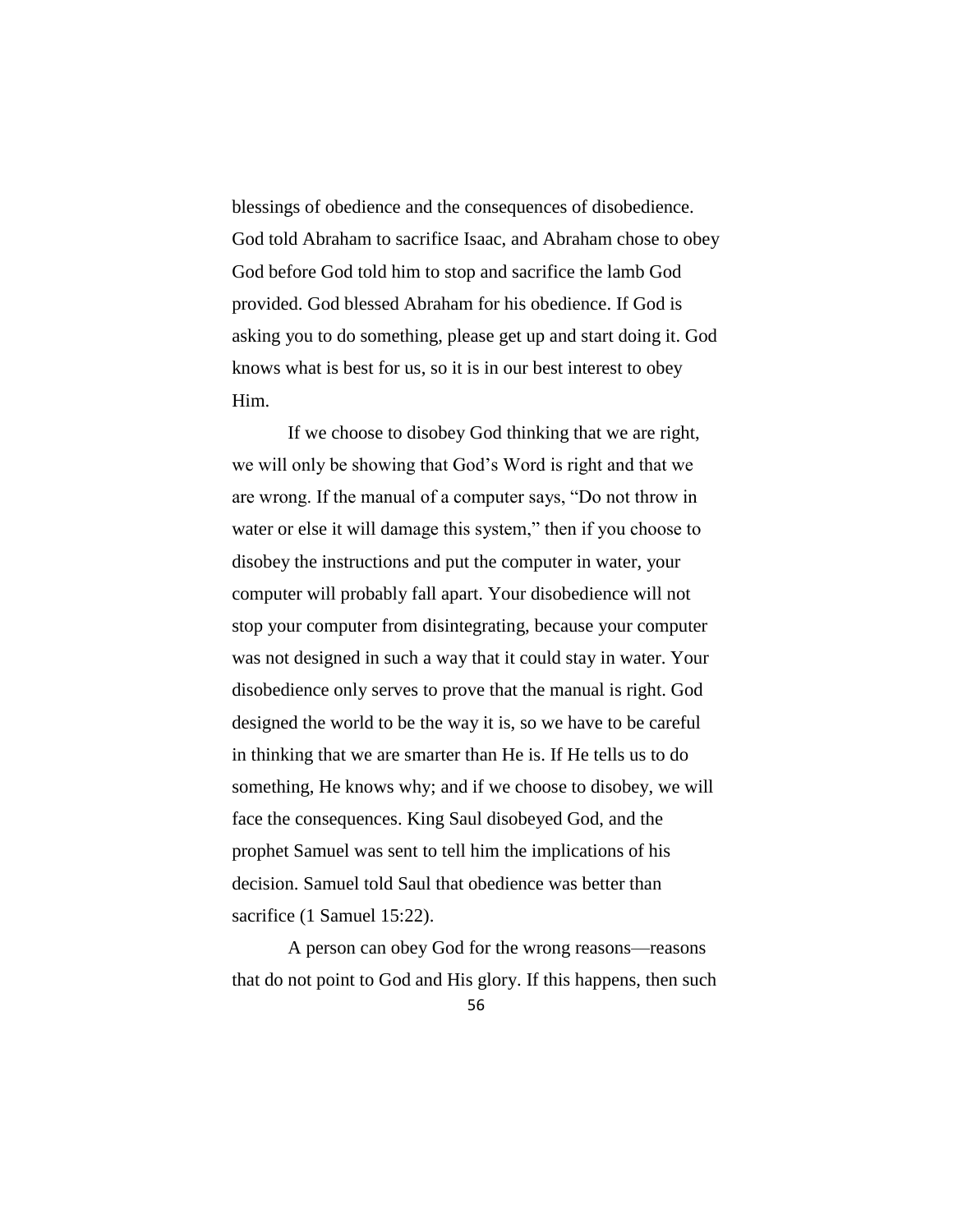a person should not expect any reward from God. Jesus talked about this in the Sermon on the Mount (Matthew 5). He told us this when He talked about giving to the needy. If a person gives for the wrong reason or simply to show off, then they will not receive God's blessing (Matthew 6:2).

We also need to remember that we are not saved by obeying God's law. Selwyn Hughes, writer for *Everyday with Jesus* put it well when he said that good works do not lead to salvation but salvation leads to good works. I do not want you to think that choosing to obey God, without having a personal relationship with Him first, can save you. The Bible tells us we need to know God first before we can obey Him in the right way. "For it is by grace you have been saved, through faith—and this not from yourselves, it is the gift of God—not by works, so that no one can boast. For we are God's workmanship, created in Christ Jesus to do good works, which God prepared in advance for us to do" (Ephesians 2:8-10).

### **Worship**

"Therefore, I urge you, brothers, in view of God's mercy, to offer your bodies as living sacrifices, holy and pleasing to God this is your spiritual act of worship" (Romans 12:1).

"Worship is the submission of all of our nature to God. It is the quickening of conscience by His holiness, Nourishment of mind by His truth,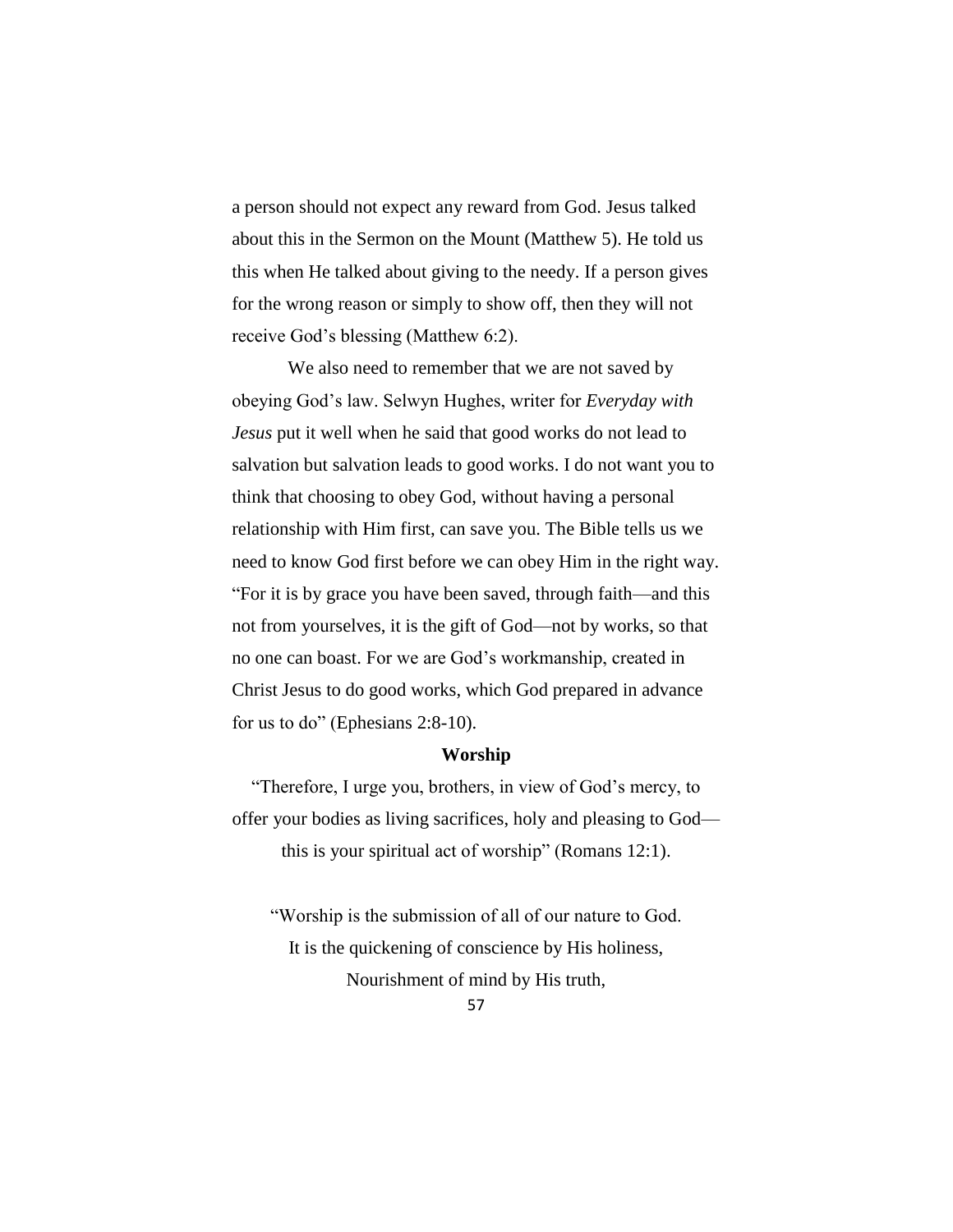Purifying of imagination by His beauty, Opening of the heart to His love, And submission of will to His purpose. And all this gathered up in adoration is the greatest of human expressions of which we are capable." —Archbishop William Temple

Many people today are asking the question, "What is the meaning of life?" Some answer by saying that life has no objective meaning. I want to tell you that life does have meaning. Consider another question: What is the meaning of a car? The meaning of a car can be found in the function of the car, that is, to move a person from point A to point B. The meaning of a car is found only when the car is doing what it was designed to be doing. The meaning of a plane can only be found when a plane does what it was designed to do. The meaning of life can be found when we start doing what we were designed to do. God designed us to glorify Him and live for Him. Jesus calls us the salt of the earth and the light of the world. God has blessed us with different abilities and talents, and we are supposed to use them and give Him the glory.

My pastor once preached that to worship God is to ascribe worth, or weight, or glory, to Him consistent with who He has revealed Himself to be. Consider again the long list of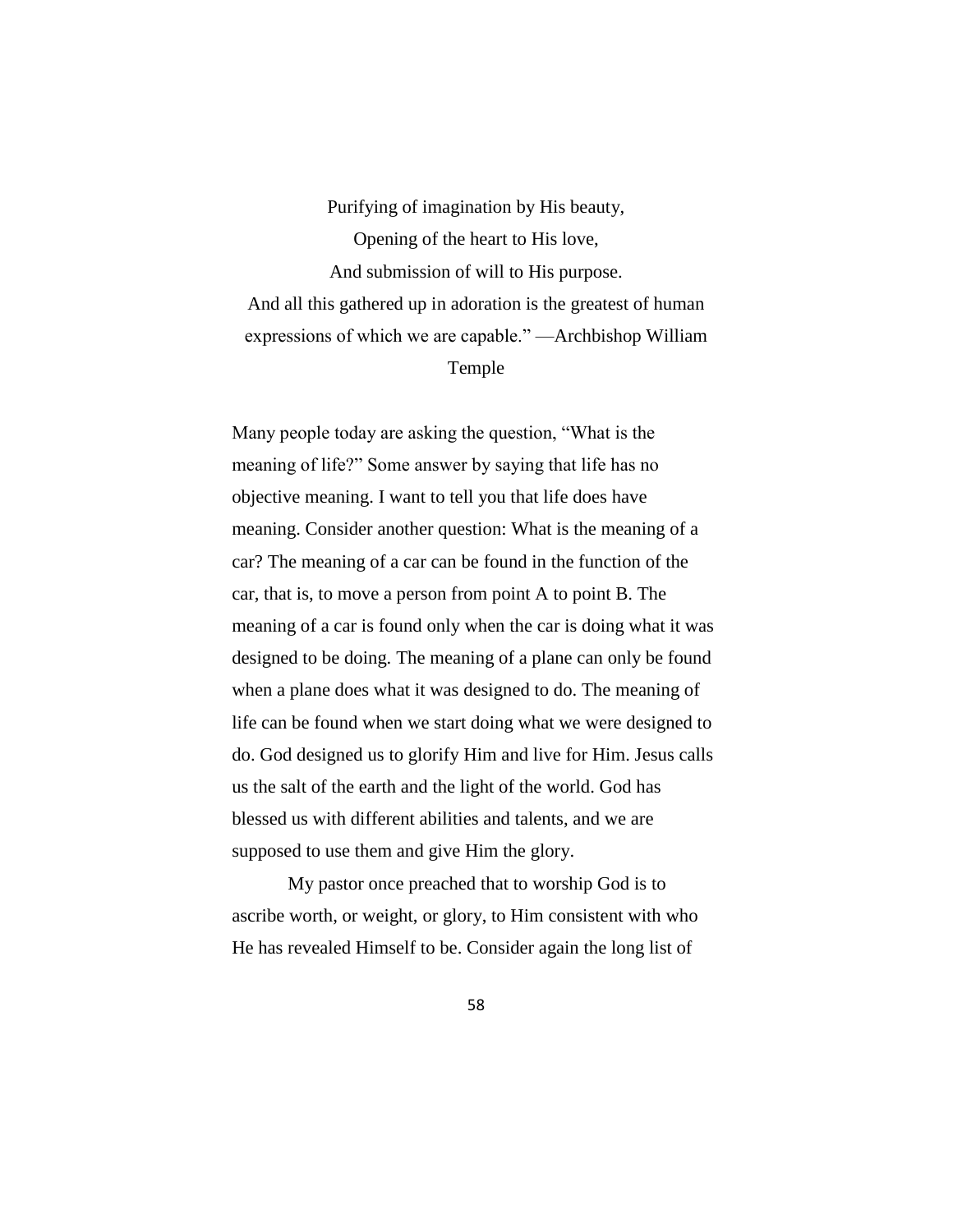God's attributes. He alone is truly worthy of all honor, glory and praise.

In John 4 we are told about the Samaritan woman who thought that worship was about location, but Jesus corrected her and told her that a time would come when people would worship God in Spirit and in Truth. When worshiping God, the location does not matter as much. What matters is that your heart is right with Him. In the book of Isaiah, we see what God says about the condition of our hearts during worship. "The Lord says: 'These people come near to me with their mouth and honor me with their lips, but their hearts are far from me. Their worship of me is made up only of rules taught by men'" (Isaiah 29:13).

> In Matthew 5, Jesus reminds us of our purpose: You are the salt of the earth. But if the salt loses its saltiness, how can it be made salty again? It is no longer good for anything, except to be thrown out and trampled by men. You are the light of the world. A city on a hill cannot be hidden. Neither do people light a lamp and put it under a bowl. Instead they put it on its stand, and it gives light to everyone in the house. In the same way, let your light shine before men, that they may see your good deeds and praise your Father in heaven.

> > —Matthew 5:13-16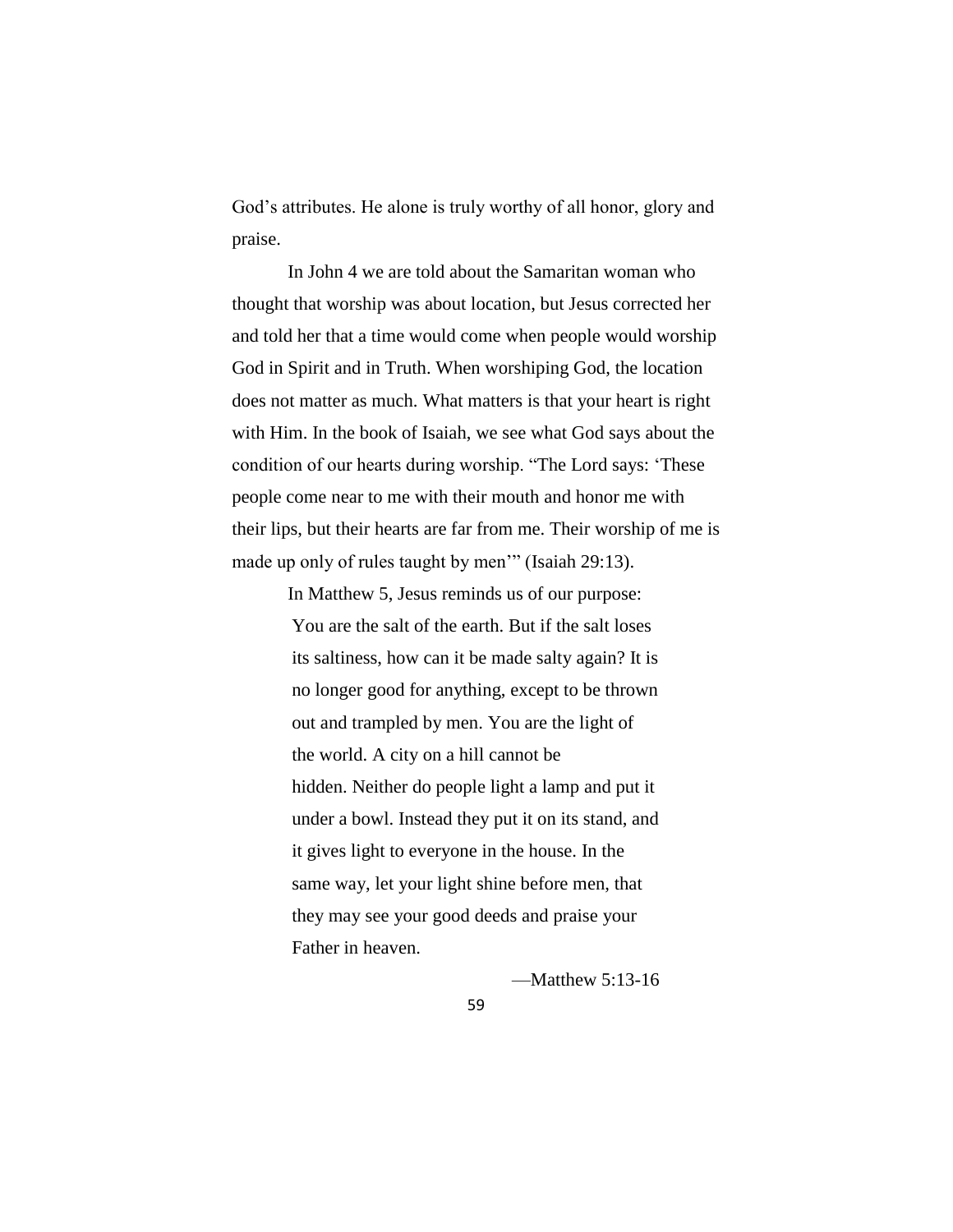We were made to worship God. That is our sole purpose in life. There are certain angels that simply worship God day and night. This shows how awesome He is. If we don't worship God, then we will worship something else. There is nothing that can compare to God and who He is, so He is the one who deserves our worship. We have to be careful about what we end up worshipping. This is because we become like what we worship. Dr. Beale, a New Testament professor, reminds us, "You and I will become like what we go after."<sup>X</sup> If we want to be more like our Heavenly Father, then we ought to worship Him and give Him all the glory in all we do. I pray you will choose to worship our Excellent Father. He alone is worthy of our worship. Let us seek Him daily.

## **Thanksgiving**

"Enter his gates with thanksgiving and his courts with praise; give thanks to him and praise his name. For the LORD is good and his love endures forever; his faithfulness continues through all generations" (Psalms 100:4-5).

> "Give thanks with a grateful heart Give thanks to the Holy One Give thanks because He's given Jesus Christ His Son." —Don Moen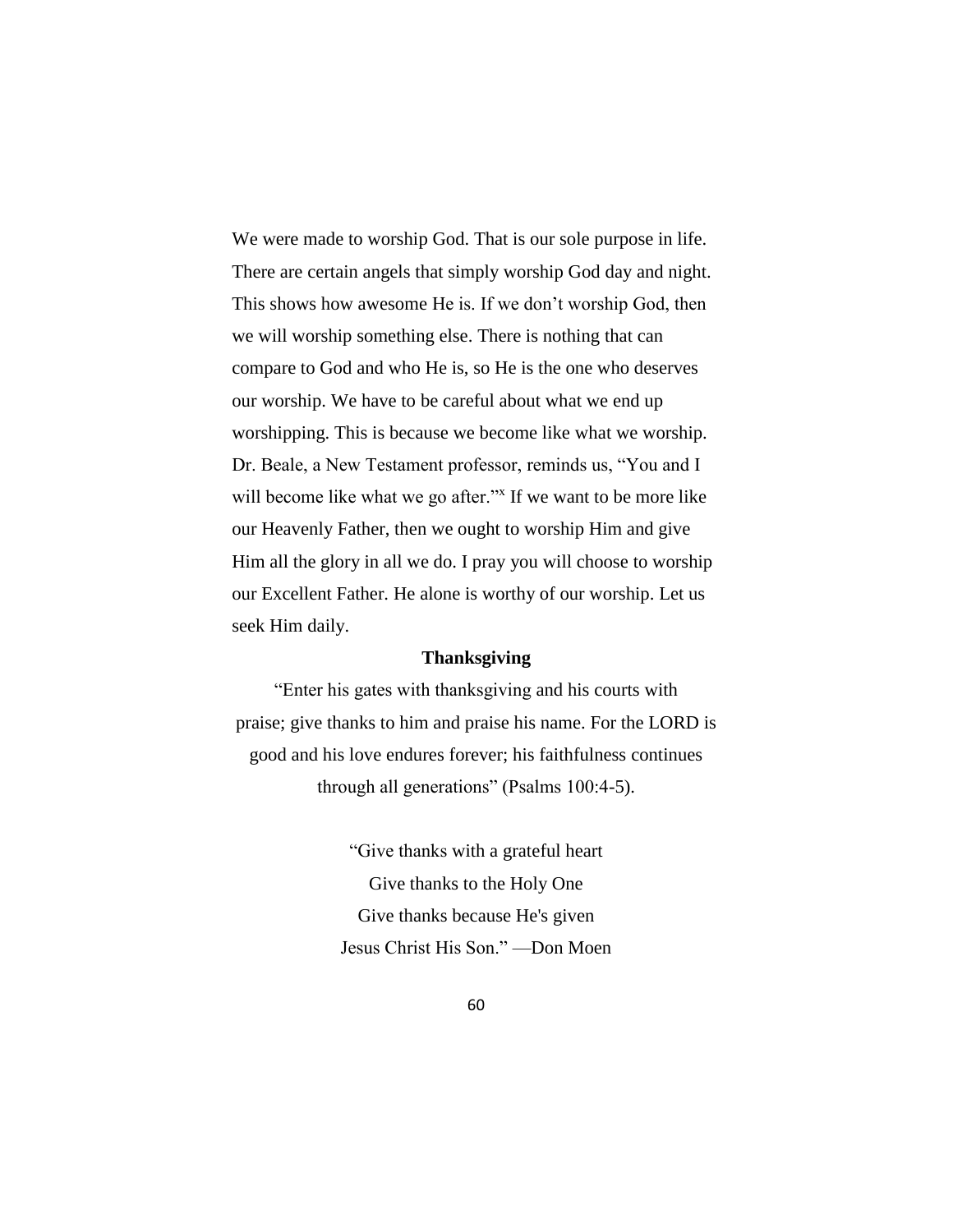God gives us gifts every day, and we need to learn ways to say thank you. Life itself is a gift. It is sad that many times we do things and we forget to give the glory to God. Thanking God involves remembering God, and it leads to worship. When we thank God, we acknowledge that He is the one who blesses us.

I pray you will spend time counting your blessings and giving God glory for all He does. I want to use this section to thank God for what He has done for me, and I want you to pause and just thank God for the things He has done for you. We need to spend time reflecting on God's goodness daily. There is one thing we have to thank God for every single day and that is His Salvation plan. Jesus died and rose again. This is an important truth, and it remains true whether the world chooses to believe it or not. This is because if something is true, it can never become false. If it becomes false, then it was never true in the first place. Listen to what Paul tells the Colossian church:

> When you were dead in your sins and in the uncircumcision of your sinful nature, God made you alive with Christ. He forgave us all our sins, having canceled the written code, with its regulations, that was against us and that stood opposed to us; he took it away, nailing it to the cross. And having disarmed the powers and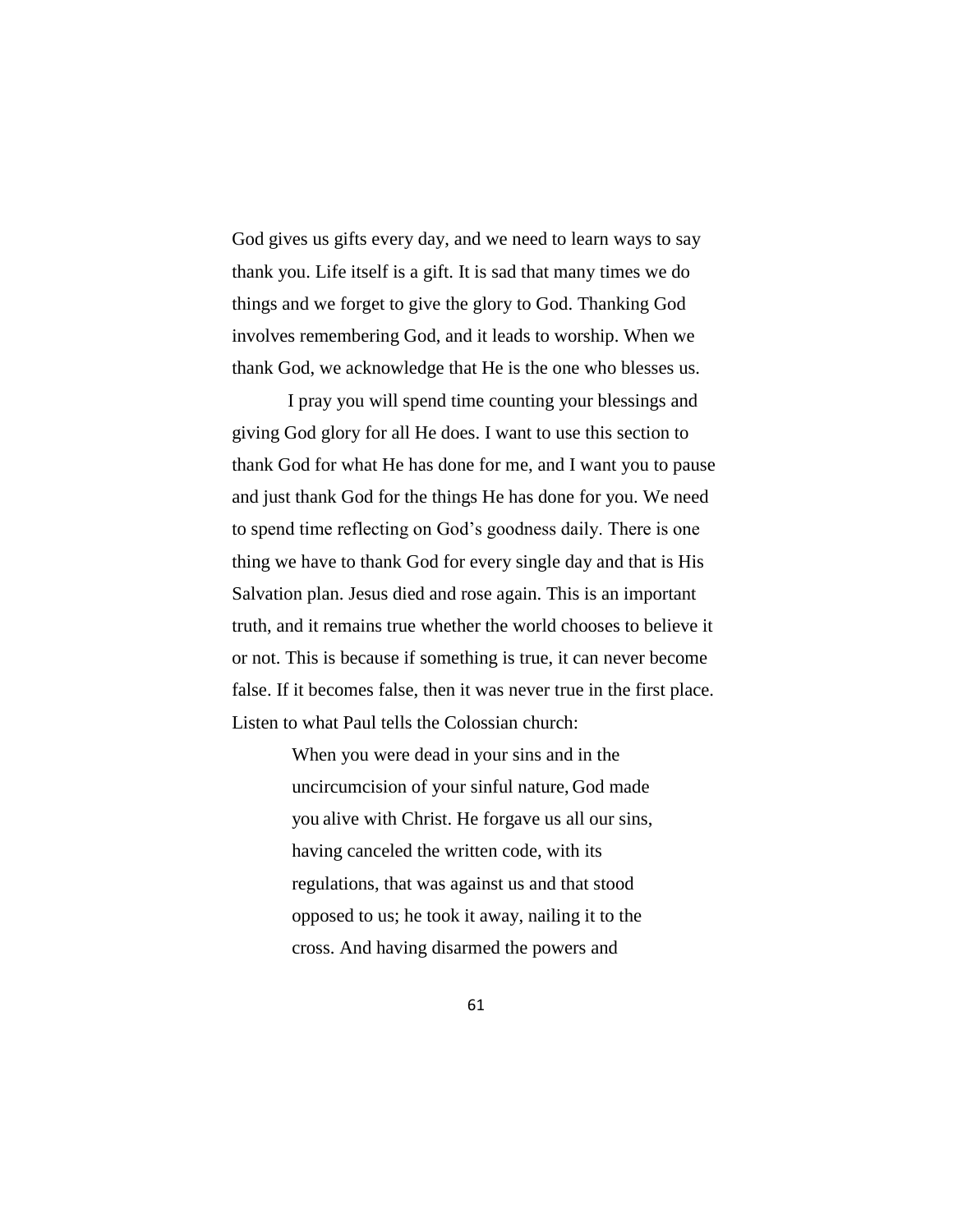authorities, he made a public spectacle of them, triumphing over them by the cross.

—Colossians 2:13-15

God also provides us with opportunities to shine every day, and we have to remember to always thank Him and give Him the glory. When we forget to thank God, we are deceiving people and making them think that we are shining because of our own strength. We need to always thank God for what He does so that the world can see Him working in our lives.

Once in a while, I get the opportunity to watch a sporting event on TV, and I was fortunate to watch the 2009 NBA Eastern Conference Finals. The team from Orlando, Florida, won, and one of the players was asked to say something about his team and how they made it. He stepped forward, and these are the words that he started with: "First of all I want to thank God, because without Him none of this would have been possible." He knew his source, and he was willing to acknowledge that God deserved all the thanks. We need to thank God whether it rains or it doesn't, whether we are rich or poor. Let us remember He is in control and He deserves all thanks. Michael Chang, the youngest tennis player to win a grand slam (the French Open) in 1989 also stood on the stage and thanked his Savior Jesus Christ. He was seventeen years old when he won.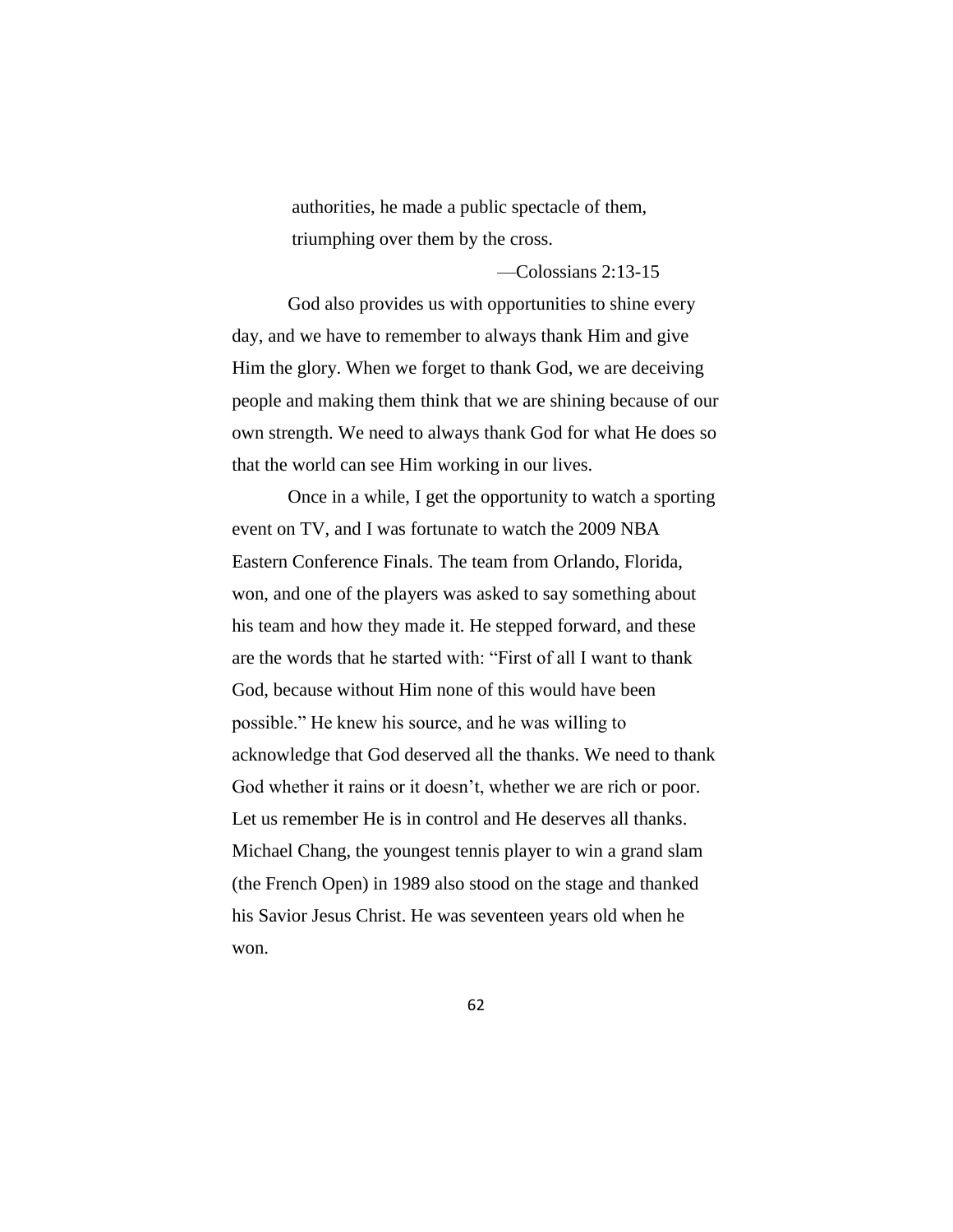Pastor Duncan Ross once said a thankful heart can make the difference between judgment and joy because thanksgiving will keep us from a prideful heart. Thanksgiving is not pridefully looking to self, but humbly looking to God. God gives grace to the humble, but He opposes the proud (James 4:6, Proverbs 3:34). We need God's grace as we pursue excellence in all we do. Let us remember to acknowledge Him and give Him thanks for giving us the desire to pursue excellence for His glory.

### **Heaven and Hell**

Join with others in following my example, brothers, and take note of those who live according to the pattern we gave you. For, as I have often told you before and now say again even with tears, many live as enemies of the cross of Christ. Their destiny is destruction, their god is their stomach, and their glory is in their shame. Their mind is on earthly things. But our citizenship is in heaven. And we eagerly await a Savior from there, the Lord Jesus Christ, who, by the power that enables him to bring everything under his control, will transform our lowly bodies so that they will be like his glorious body.

—Philippians 3:17-21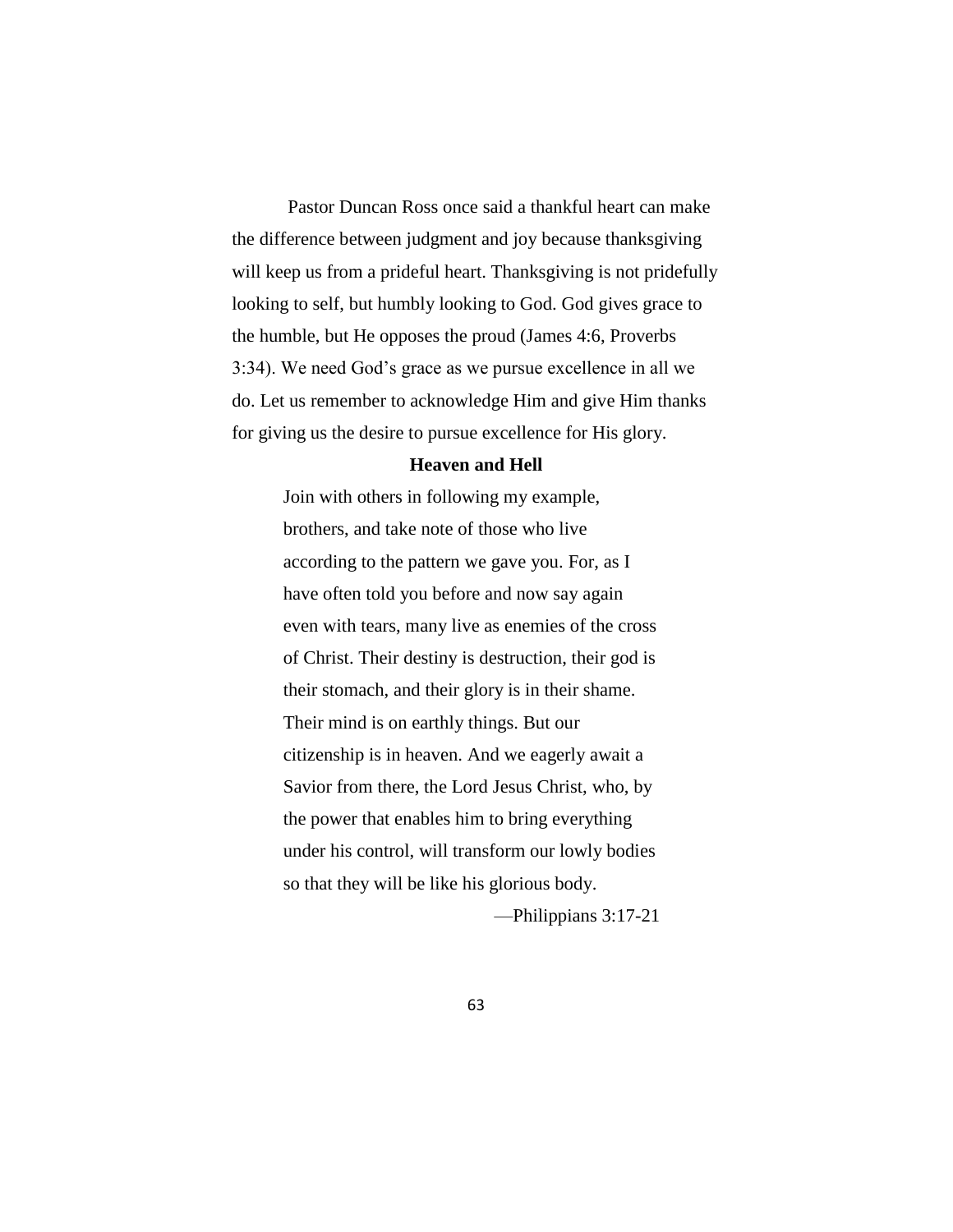"Since, then, you have been raised with Christ, set your hearts on things above, where Christ is seated at the right hand of God. Set your minds on things above, not on earthly things"

#### (Colossians 3:1-2).

"Just as man is destined to die once, and after that to face judgment, so Christ was sacrificed once to take away the sins of many people; and he will appear a second time, not to bear sin,

but to bring salvation to those who are waiting for him"

# (Hebrews 9:27-28).

The issue of heaven and hell is often overlooked, and people have decided to say that heaven and hell do not exist, for their own reasons. We can choose to disbelieve the validity of a certain concept, but our disbelief does not automatically nullify the existence of the reality or concept in question. For example, I can choose to say that a certain country does not exist on the world map, but if you do your research and find this country I was saying did not exist, you can tell me that I am wrong for that belief. Be careful about what you choose to ignore, because it might be real.

Beyond belief or disbelief in an idea, what really matters is the effects of the ideas we do believe. There are consequences in regards to the existence of heaven and hell, one of which is that there are the only two places we can experience after death for eternity.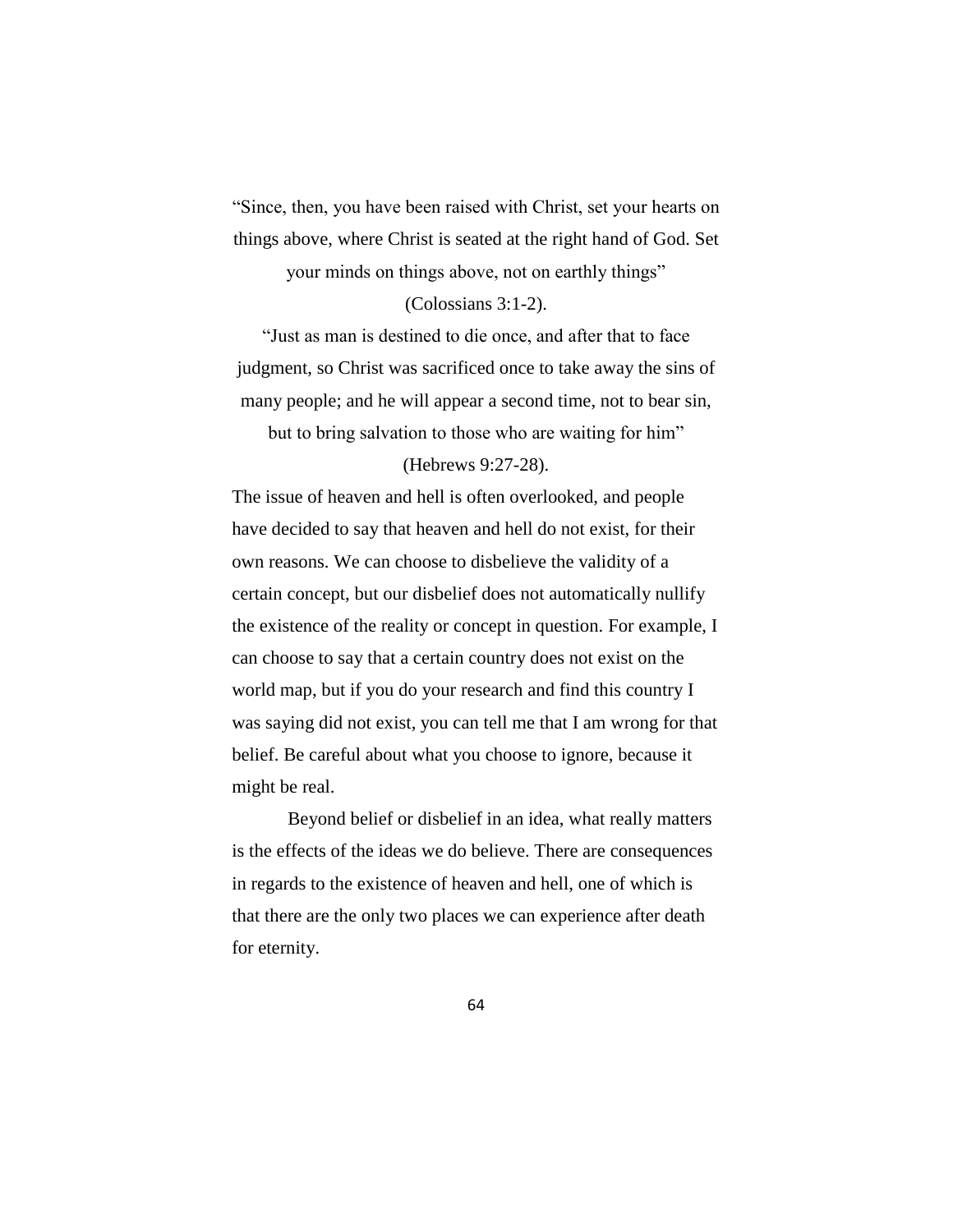"For all have sinned and fall short of the glory of God" (Romans 3:23). Paul goes on to tell us in Romans 6:23 that "the wages of sin is death." We all deserve to go to hell and be separated from God. Amazingly, however, God in His mercy has made a way for us to connect to Him and be in a relationship with Him.

Therefore in order to go to heaven, we need to look to Jesus, because He can clothe us in His righteousness by His grace. This is a gift. When our hearts are joined to His and we agree with Him, then we are converted. When this happens, we may confess with our mouths and believe in our hearts that Jesus is Lord. Our faith in God is what saves us (Ephesians 2, Acts 16:30b-31).

Charles Stanley uses a very good analogy to show the nature of God and hell. He begins by saying that things are the way they are because God is the way He is. "Fire is hot by nature; fire does not make itself hot; it is hot. If you put your hand in a campfire to retrieve a hot dog that fell off your stick, you would be burned. Fire and your hand are incompatible. You can protect your hand with a hand glove, but that doesn't make your hand and the fire more compatible; it doesn't change the nature of fire."<sup>xi</sup> God is eternally holy, and He cannot dwell with sin, so we need a savior to take the punishment for our sins.

The reality of hell is certain because Jesus affirms the existence of hell many times.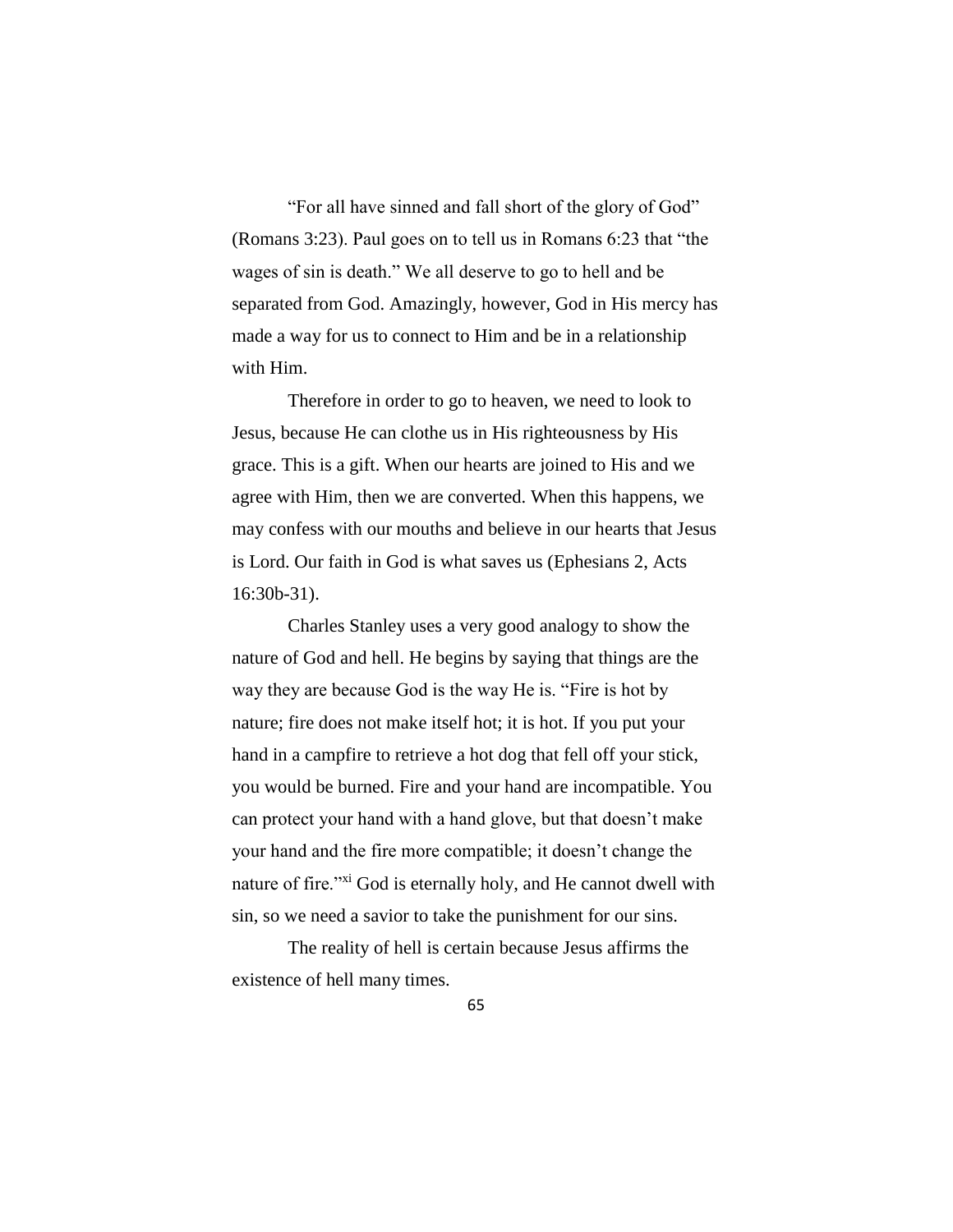I do not want you to feel hopeless at this time; instead I want you to realize that God has provided a way so that you and I do not have to suffer in hell. "For God so loved the world that he gave his one and only Son, that whoever believes in him shall not perish but have eternal life" (John 3:16). This is the Gospel and the Good News. Going to heaven is not about what we do, it is about whom we trust. Jesus is the way to heaven.

In the third chapter of John, Jesus tells us that "no one can see the kingdom of God unless he is born again" (John 3:3). He clearly specified that the way to the kingdom of God, for anyone, regardless of who they are or where they come from, is to be born again. This is the core of the Christian message. Being born again is not a physical rebirth, but a spiritual regeneration. It means to be born of the Spirit.

When we are born again, we experience a change in our passions and desires. We start pursuing spiritual growth and righteousness. We start living for Jesus and learning more about Him every day. Everyone needs Jesus in order to get to heaven. Jesus said it, and He showed that He was the way to God. As you learn about Him, share with others with love. God does not want anyone to perish, but He wants them to know Him. "The Lord is not slow in keeping his promise, as some understand slowness. He is patient with you, not wanting anyone to perish, but everyone to come to repentance" (2 Peter 3:9).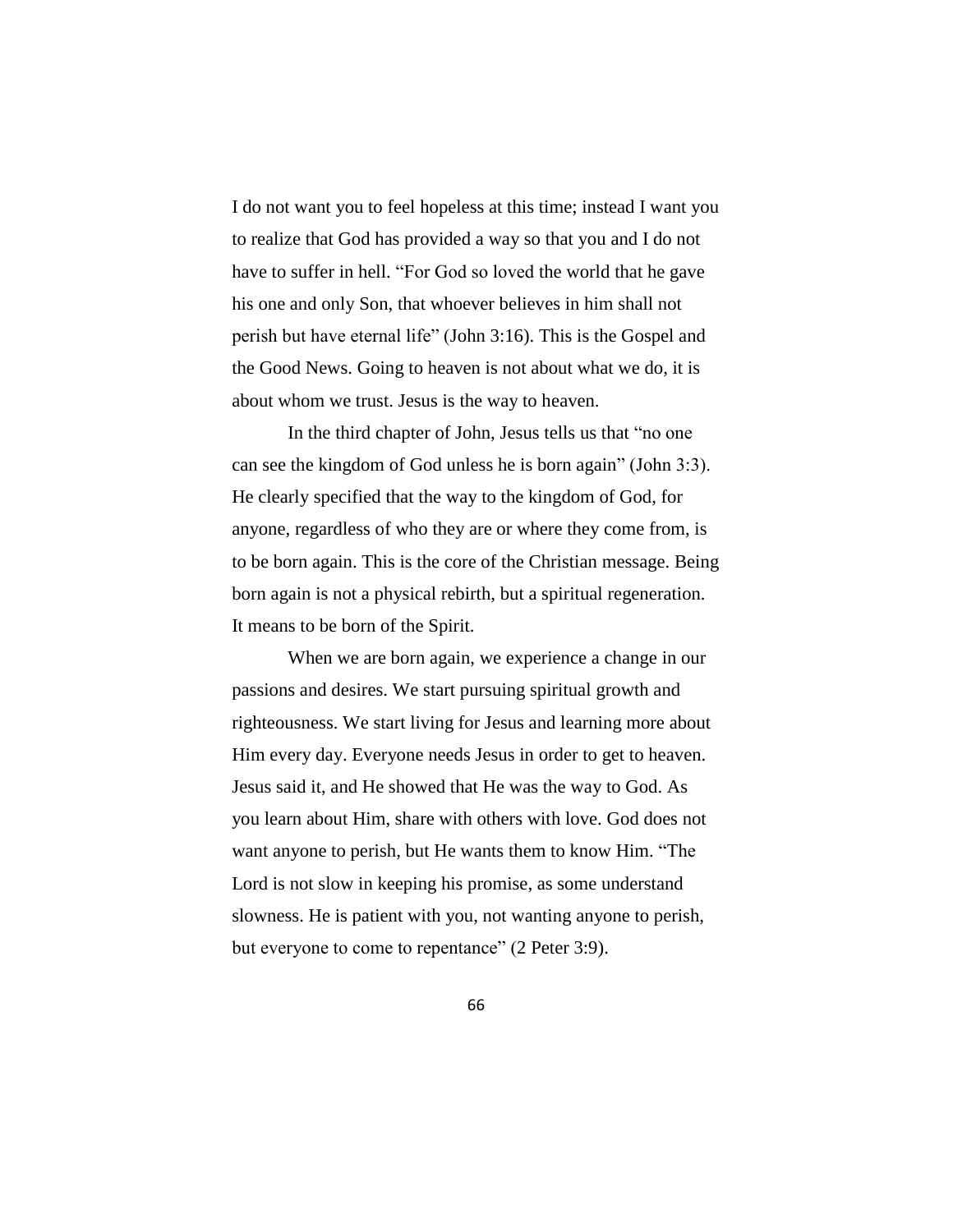I pray you will keep the thought of eternity in mind. Jesus made it clear that heaven and hell are real. We need to examine our lives and make sure we are keeping in step with Jesus.

Jesus referred to Himself as the gate for the sheep in John 10:7. Then He went on to say that He was the way, the truth and the life in John 14:6. Everyone will have to answer the question of who Jesus is one day. If Jesus is not the only way to God then He was lying by claiming to be the way to God. But if He is the way to God, then we had better get up and start listening to Him. When you read through the whole Bible, you will come to realize that Jesus is the way to God. He is the only one who can take away our sins because He lived the perfect life and died in our place so we can live a life we could not have been able to live.

Heaven is the place where those who have believed in Jesus and His promises will live with God for eternity. I want to encourage you to invest in heaven by doing the things that Jesus tells us to do. Jesus described the necessity of investing in heaven when He was teaching about money and possessions: "For where your treasure is, there your heart will be also" (Luke 12:34b). Where have you placed your trust? As you understand the concept of heaven and hell, I pray you will make time to tell people about eternity and how to get to heaven.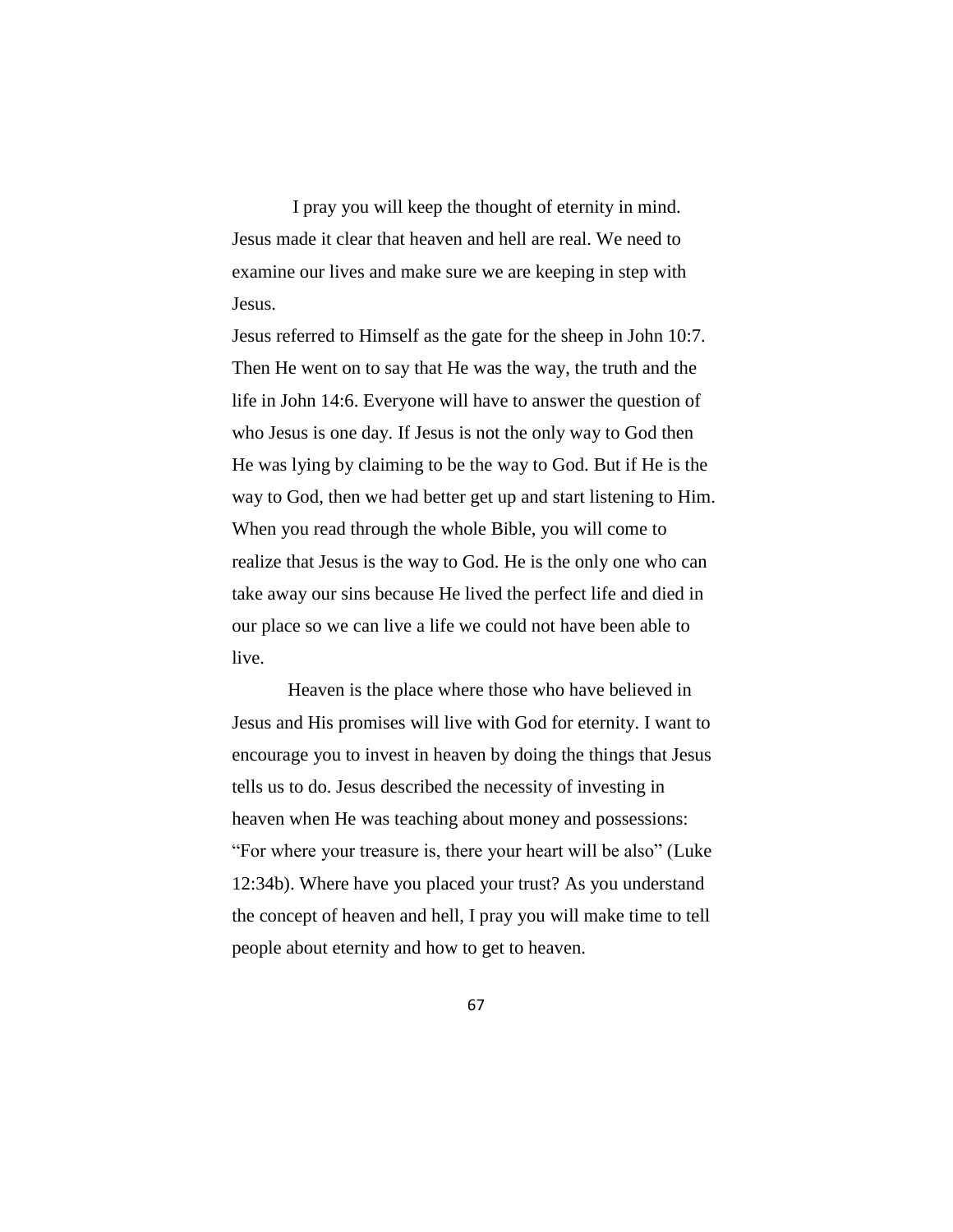I do not know where you are now in your journey, but I want to encourage you to keep growing. Growth is necessary if you want to excel. Growth is the main theme in this book. I hope you will choose to grow even as you pursue excellence. In the next chapter, I hope to show you ways that you can grow after you become born again and start living for Jesus Christ.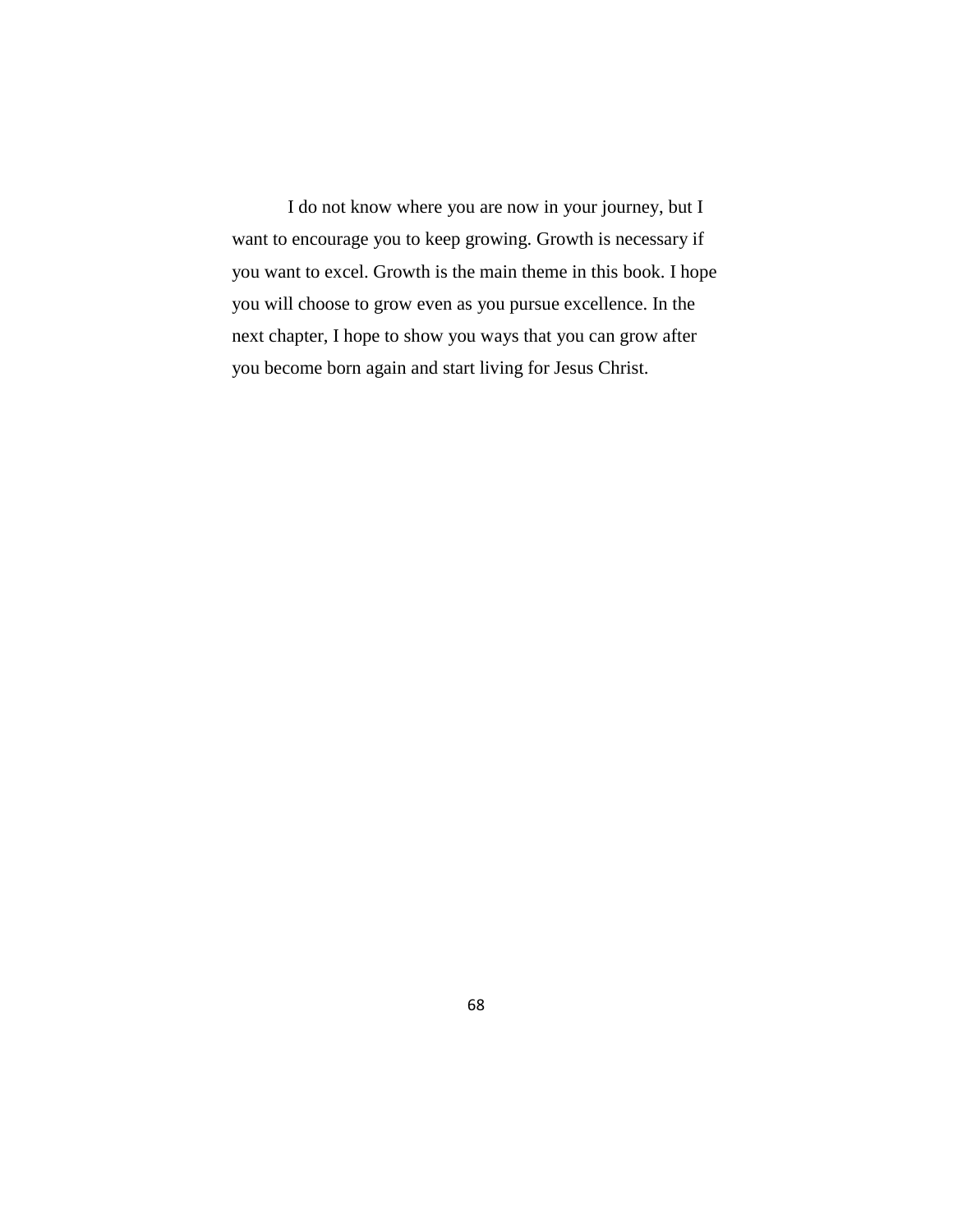# **Practical Applications: Where Do We Go From Here?**

- 1. Spend time thinking through God's attributes. When we come to terms with who God is, we will never have to worry. For example, He is Jehovah Jireh, Our Provider. He will provide for you. Worship Him for who He is.
- 2. Remember to do a regular spiritual checkup. You might be allowing things into your life that will destroy you later.
- 3. Practice obedience by listening and obeying authority and God.
- 4. Practice the art of gratitude by thanking people for what they give you. Then remember to thank God for all He does for you.
- 5. Remember this life is brief and there is eternity. There is heaven and hell, so make sure you live your life remembering that you will give account of it one day. What are some things you have to give up in order to keep in step with God?

## **Songs To Consider**

Mercy Me: "He Reigns," "In The Blink of an Eye," "I Can Only Imagine"

Chris Tomlin: "How Great Is Our God," "Indescribable" Newsboys: "He Reigns" and Paul Baloche: "My Reward"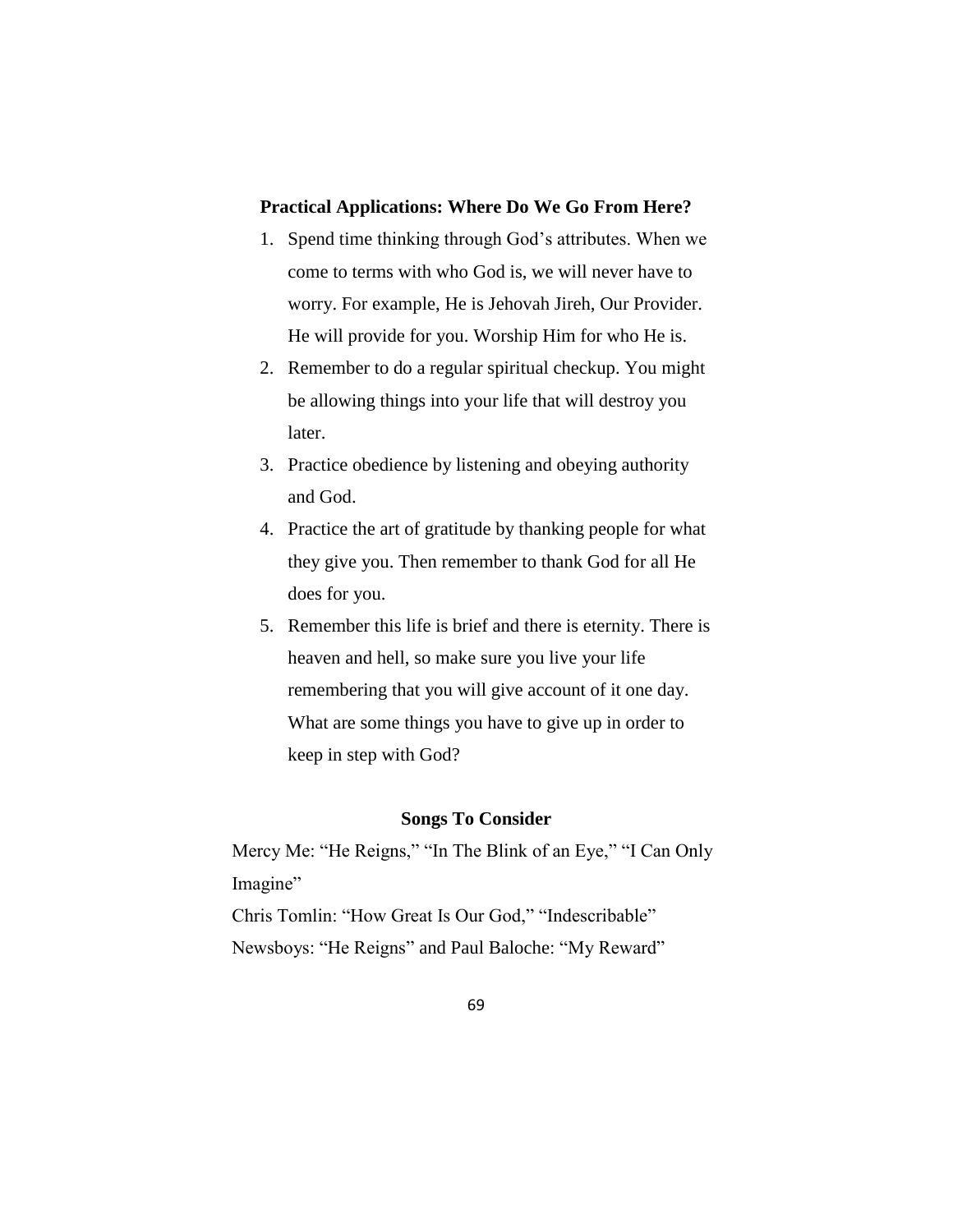#### **Chapter 6- Spiritual Disciplines**

Bible Reading: Spiritual Maturity (Ephesians 4:11-16)

#### **Ways To Grow in the Spirit**

In the last chapter, I discussed the foundation of biblical excellence. After you become born again, there are some things that can help you grow and draw closer to God. These are the things I want to discuss in this chapter. There are more spiritual disciplines that could be discussed, but I want to focus on these three. Please keep reading God's Word to learn more ways you can grow such as through giving tithes and offerings or through intercession.

#### **Prayer**

"Do not be anxious about anything, but in everything, by prayer and petition, with thanksgiving, present your requests to God"

# (Philippians 4:6).

When a doctoral student at Princeton Seminary asked, 'What is there left in the world for original dissertation research?' Albert Einstein replied, 'Find out about prayer. Somebody must find out about prayer.'<sup>xii</sup>

"The shortest distance between a problem and the solution is the distance between our knees and the floor." —Dr. Charles Stanley While growing up, I heard that there were several ways God answered prayers. Yes, no and wait which could eventually become a yes or no. Jesus said that if we ask for anything in His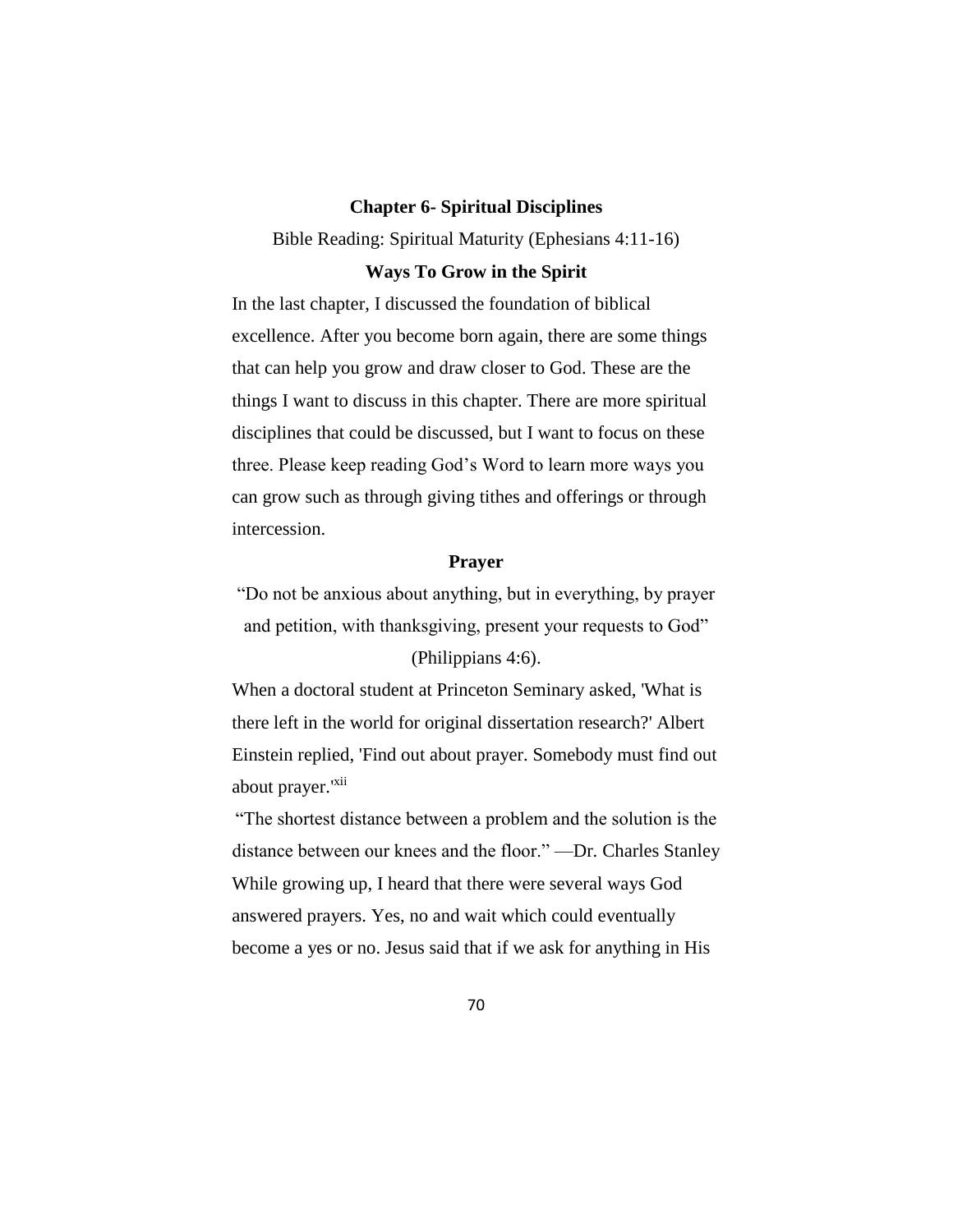name, which is according to His will, then it will be granted unto us.

God knows everything and we do not, so we need to pray and ask Him for what is best for our lives and His glory. Sometimes the things we pray for are not the best for us, so when we pray and God seems silent, let us check our motives and make sure they are right—then let us keep praying. It is His will we should live for.

**I thank God that He does not say yes to all my prayers, because there are times I ask for things that are good, instead of asking for the best. I want to encourage you to spend time in God's Word to learn what His will is, then pray in line with what He wants.**

It is only through prayer we can know what God wants us to do. We can also ask God to help us do what He wants us to do. We need to keep in touch with God at all times. Before He chose His apostles, Jesus spent a lot of time praying about it. The Lord of heaven and earth made it clear that we need to pray, and He taught us how to pray in His word. Prayer is very important as we try to live lives of purpose. I want to encourage you to make time every day to spend with the Lord. This might mean waking up an earlier each day to make sure you have time to read His word and pray. It might be the best decision you make after becoming a Christian because as you spend time in His word, He will reveal himself to you and transform you. There are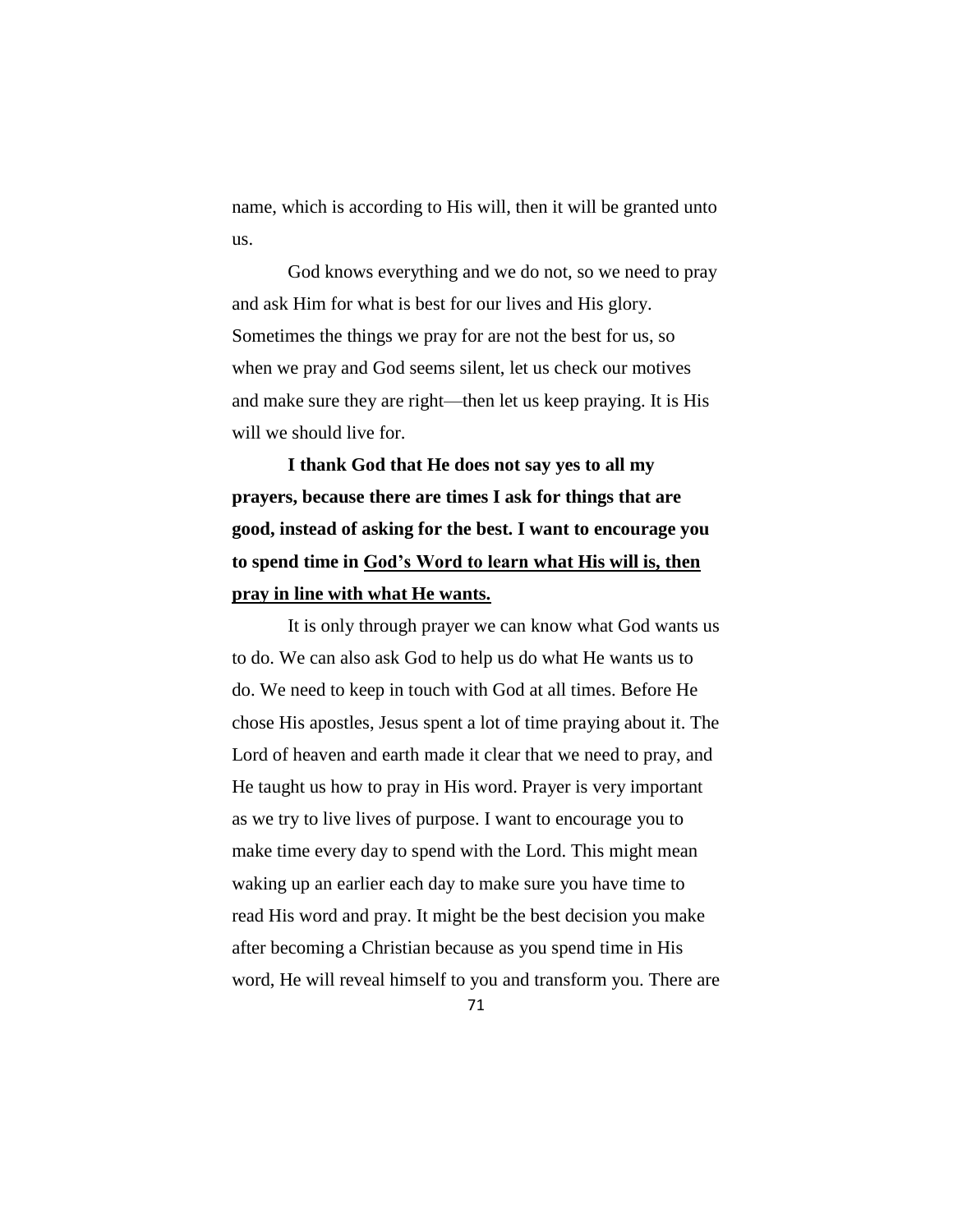many books and teachings on prayer but I have included this section as a reminder.

Here is a Bible verse to consider as you go through life and its uncertainties: "Trust in the Lord with all your heart and lean not on your own understanding; in all your ways acknowledge him, and he will make your paths straight. Do not be wise in your own eyes; fear the Lord and shun evil" (Proverbs  $3:5-7$ ).

Before I move on to Bible reading and meditation, I want to say that when you choose to pray and fast, remember that there are right ways to fast and wrong ways to fast. Jesus talked about this in the Sermon on the Mount in the book of Matthew 6. Fasting is a good way to put away things that you thought you could not do without, and simply focus your attention on God. If you don't know how to start praying. Let me give you an acronym I learned growing up to encourage you: ACTS

A: Adoration. Worship God for who He is (Matthew 6).

C: Confess your sins before God (1 John 1:9).

T: Thanksgiving. Thank Him for all He has done for you (Psalms 100:4).

S: Supplication. Tell Him about your needs (1 Peter 5:7). As you pray with this formula, I want you to remember to specifically spend time praying and interceding for your friends, the government, the church, your family and your spiritual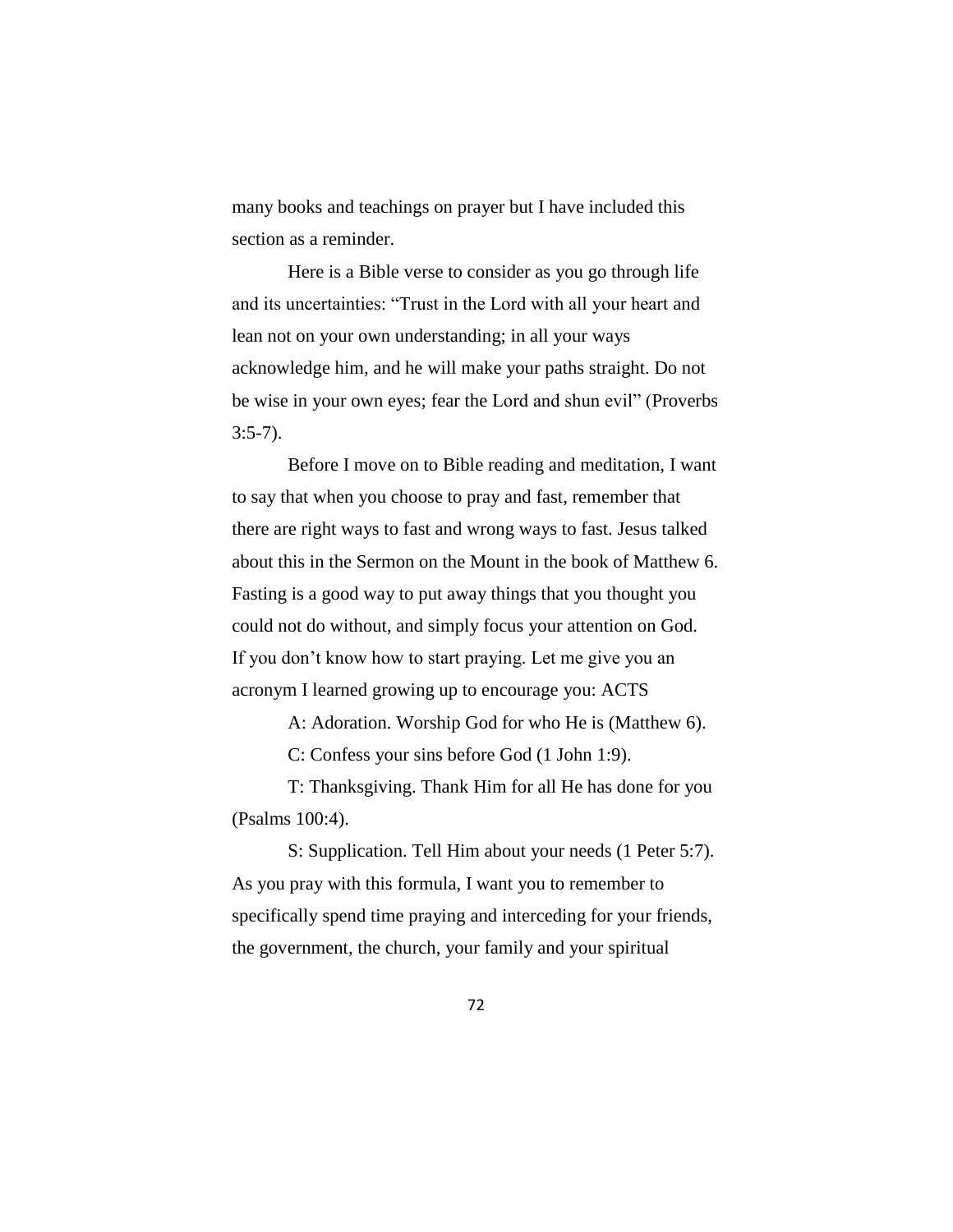journey. Nothing is difficult for God, so always remember to commit everything to Him in prayer.

#### **Bible Reading and Meditation**

"All Scripture is God-breathed and is useful for teaching, rebuking, correcting and training in righteousness, so that the man of God may be thoroughly equipped for every good work" (2 Timothy 3:16-17).

"Do not let this Book of the Law depart from your mouth; meditate on it day and night, so that you may be careful to do everything written in it. Then you will be prosperous and successful" (Joshua 1:8).

The Bible is a manual. When you look at the characteristics of a manual and the relationship it has to the product it comes with, you will see that the Bible is, in fact, the manual of man. It is from the Bible we can learn what we ought to do and what we ought not to do. I am not saying this to make humans look like robots, but I am saying this because God has blessed us by giving us a book that tells us of His plan for our lives. If you doubt the validity of the Bible, I want to encourage you to look at the evidence and follow it where it leads, not where you want it to lead. Do not allow your presuppositions to hold you back from seeing what God's Word has to say about reality. Here are some ways that the Bible proves to be our manual.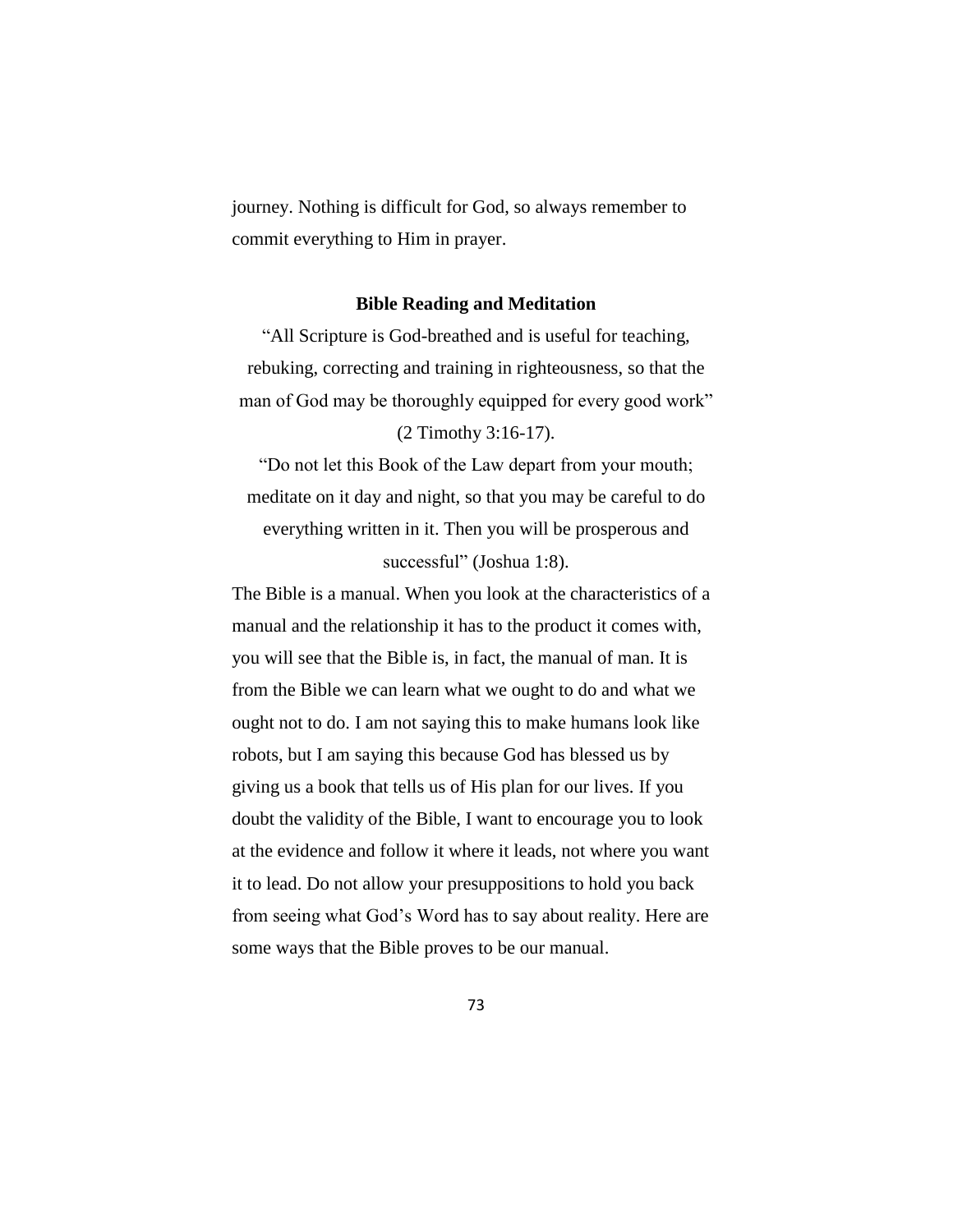The manual of a device tells you the purpose of the device. In the book of Genesis, God made it clear why He was creating man. Humans were made in the image of God to have dominion and be stewards of God's creation. We were made to worship God and glorify God, and the Bible makes this clear (Matthew 5:16).

The manual of a device tells you about the many functions the device has. If you want to learn more about yourself and the many functions you have, spend time reading the Bible.

The manual of a device tells you where to go if any problems arise. We know where to go when we are in trouble. Solomon said in Proverbs 18:10 that "the name of the Lord is a strong tower; the righteous run to it and are safe." We can always run to God. He is our only true hope.

The manual of a device gives you warnings about what you should not do with the device. In the Bible, we see over and over again how God deals with disobedience and how He blesses those who are obedient. If we obey God, we will live and reap His rewards, but if we disobey Him, we will face the consequences. The Bible tells us that if we do wrong we will not inherit the kingdom of God (1 Corinthians 6). Please teach people about this in love.

The manual of a device tells you of potential problems that might arise and what you should do when they arise. In the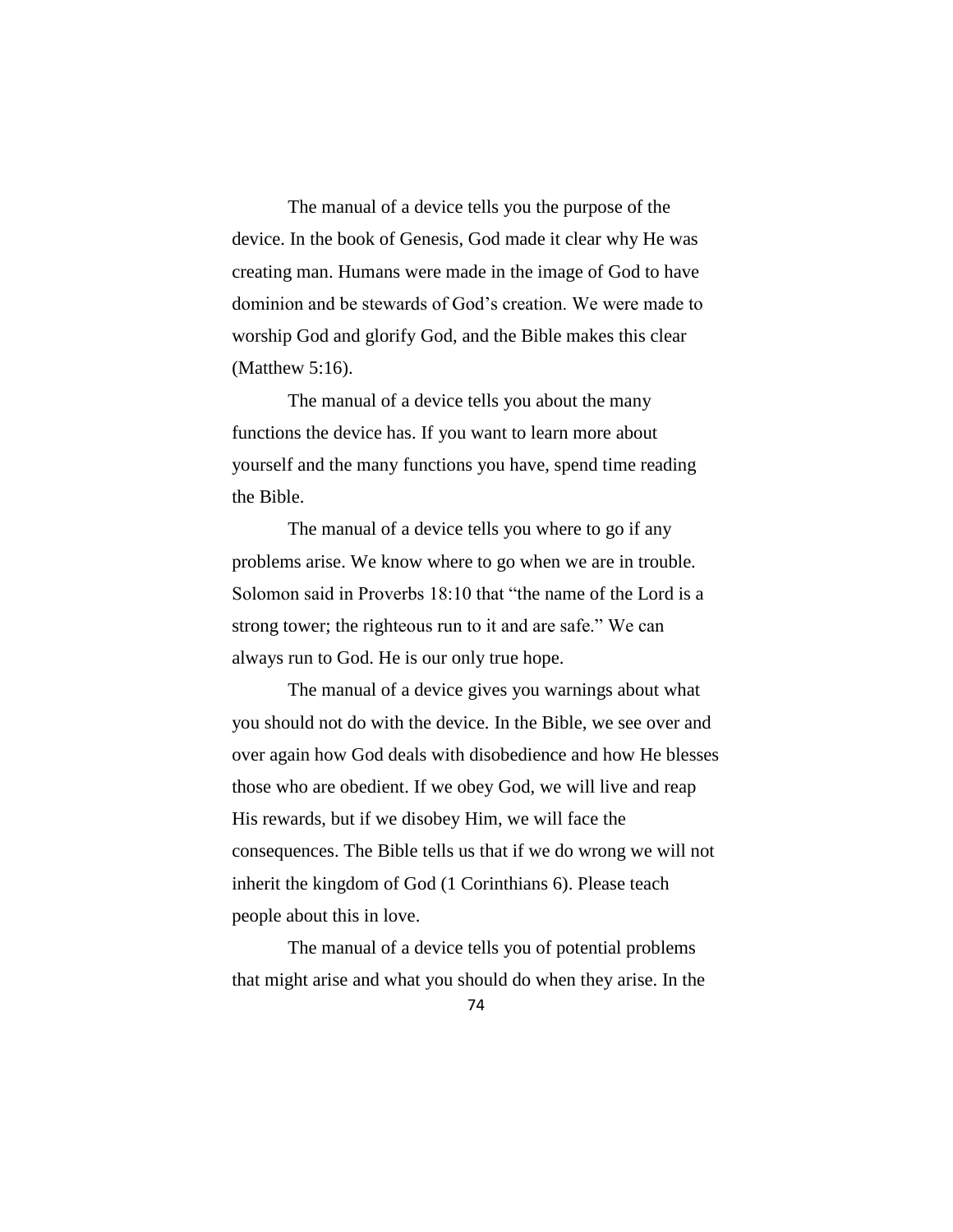Bible, we see the mistakes people made and how they made up for it. David sinned against God by taking another man's wife and killing her husband, and he repented genuinely. Peter denied Jesus and later repented, and he went out and preached the Gospel. Our flesh will deceive us and we might fall into temptation, and when this happens, let us be willing to repent genuinely and turn to God. The Bible can teach us ways to avoid falling.

In the Bible we learn about the Ten Commandments (Exodus 20). I want to remind you that they are commandments, not suggestions. If we choose to disobey them, we will face the consequences. God has designed the world to operate in a certain way, and there are implications if we go against His design. The Bible tells us our major problem: sin. However it does not stop there; it also tells us of a solution and an answer to our problem. Jesus is the answer, and we all need Him if we want to live. Ravi Zacharias put it well during a speech when he said that "Jesus did not come to make bad people good. He came to make dead people live." It is all because of Jesus that we are alive, and it is only in His Word, which is our manual, that we can find ways to glorify Him. Whatever your situation, you can find the answers in the Bible. Please do not condemn it without looking at what it has to say. As you read The Manual, please spend time meditating on what it says and ask God to open your eyes to see what He wants you to see.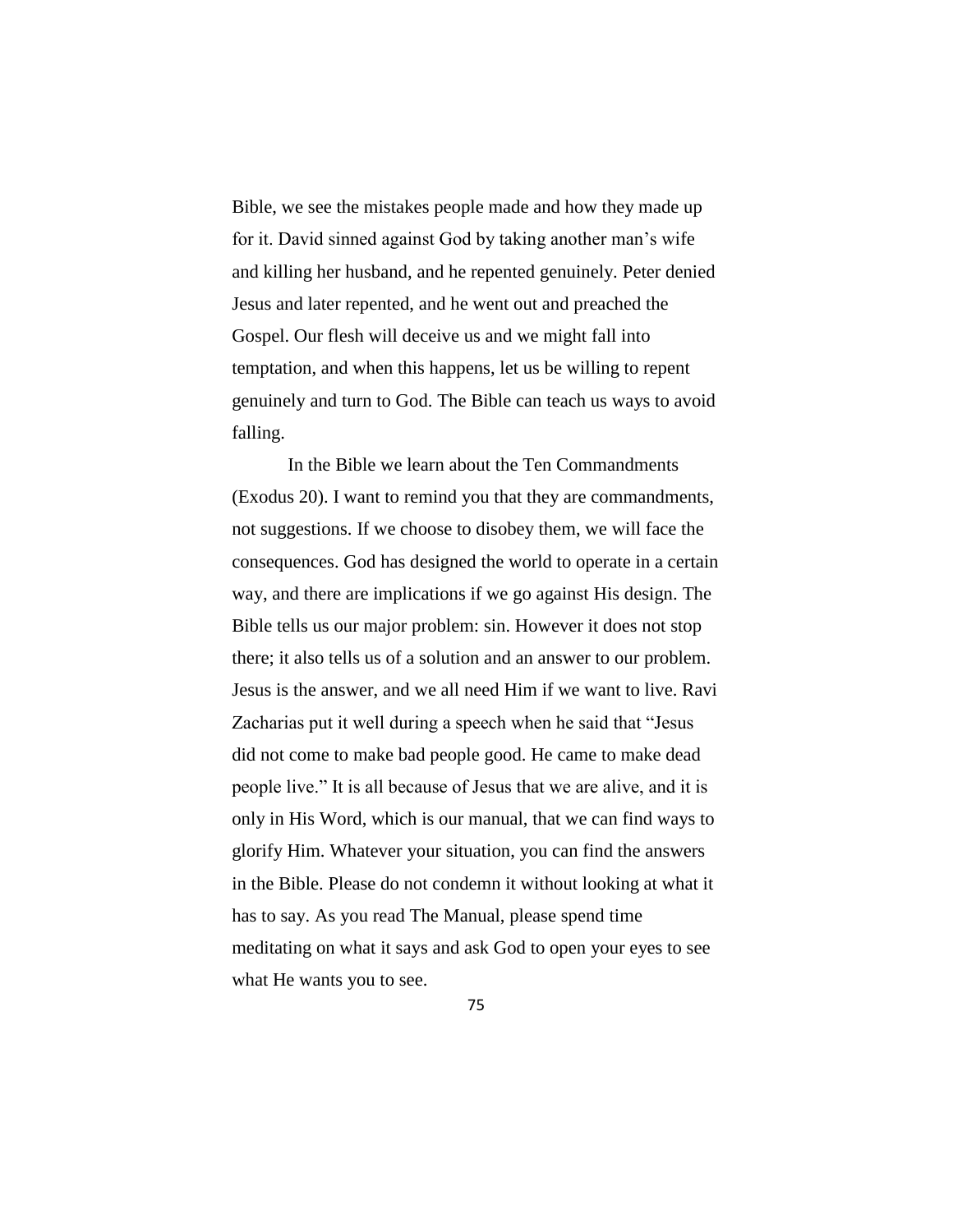The manual of a device fits the reality of the device. The Bible's description of reality is accurate. The Bible helps to show us what reality truly is. In order to remind you of the gospel of Jesus Christ, here are seven realities the Bible tells us about:

Seven Realities To Remind You of the Gospel The Bible

# Presents

**Reality 1:** A personal uncaused cause of the universe (eternal entity) exists, and He is God (Gen.1:1).

**Reality 2**: God is holy, perfect and excellent (Revelation 4).

**Reality 3:** We are not holy, perfect and excellent (Romans 3:23). **Reality 4:** God has a high standard, and we cannot attain it (The book of Romans).

**Reality 5:** We have fallen short (Romans 3:23).

**Reality 6:** God sent Jesus to pay the price (John 3:16).

**Reality 7:** Through Jesus, we can connect to God, become acceptable in His sight and live with Him in eternity. (John 3, Book of Hebrews).

Some people dismiss the Bible because of its age, but the question is, who said that age is a determinant of truth? If something is true, then no matter how long it has been true, it cannot cease to be true. The Bible is true, so it can never stop being true.<sup>xiii</sup> If it did, then it was never true in the first place. The age of the words of the Bible actually make the case for its validity much stronger. God cannot change, so His words, which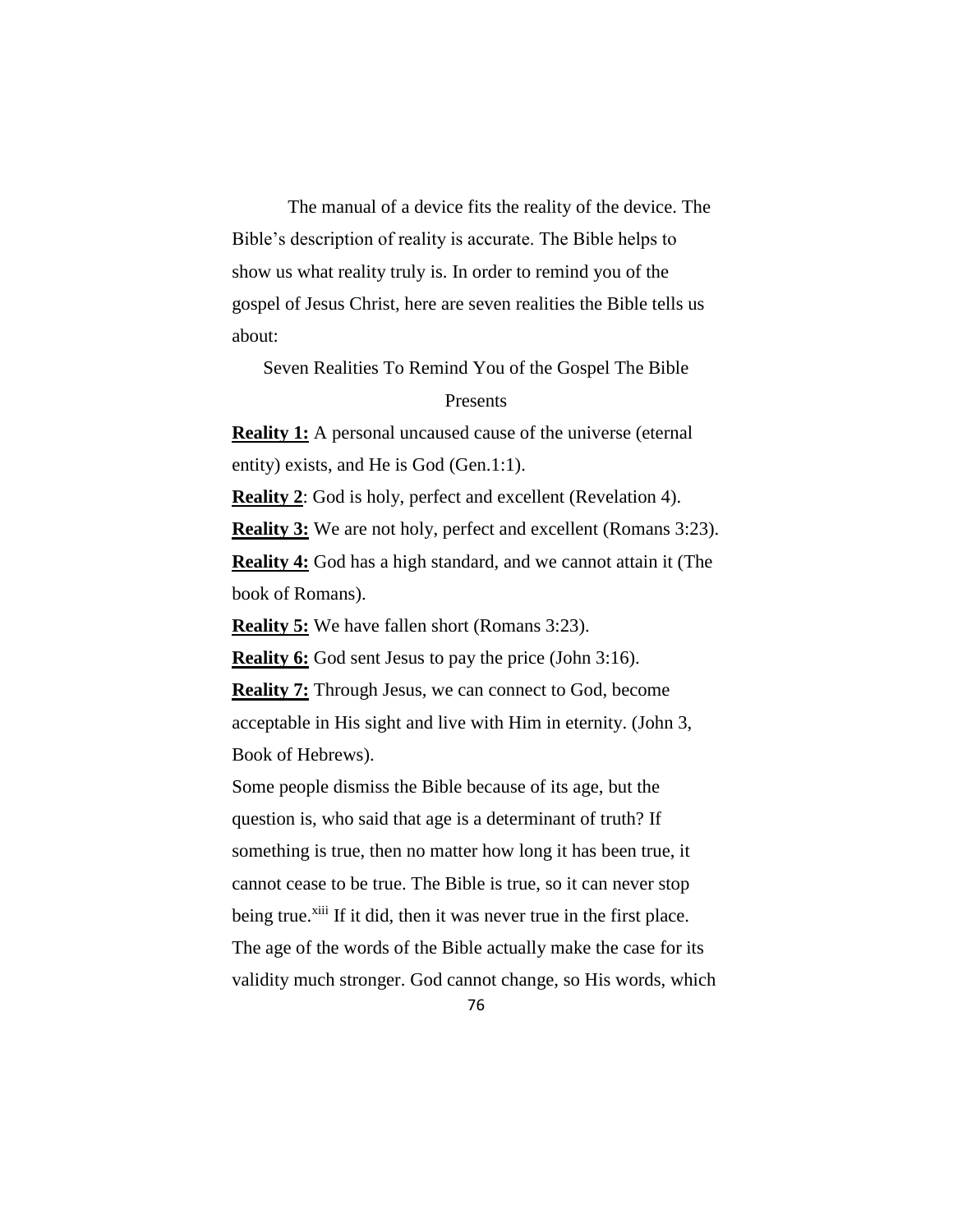are found in the Bible, will remain true. The Bible is still relevant in today's world. Please make time for the Bible; it will transform your life and show you how to live to the glory of God.

I was invited to give a speech at the evening service of my church and I wanted to record it, so I decided to buy a voice recorder online. It was after I had purchased the recorder that I came to realize that I had always owned a voice recorder of my own. However, I did not know that it was a voice recorder because I had never read the manual for the device. I knew it had an mp3 player function and an FM radio function, but I never realized that there was a voice recorder function. When you read the manual of a device, you learn more and more about the device, and you treat it much better. If you read the Bible more and more, you will learn more about yourself and how to excel God's way. God has provided everything for us to know in His Word. The Bible is a blessing, and it makes the pursuit of excellence much easier. It teaches us how God used people for His purposes, and how He blessed them to do His work. Spend time in God's Word, and you will be on the right track to excellence.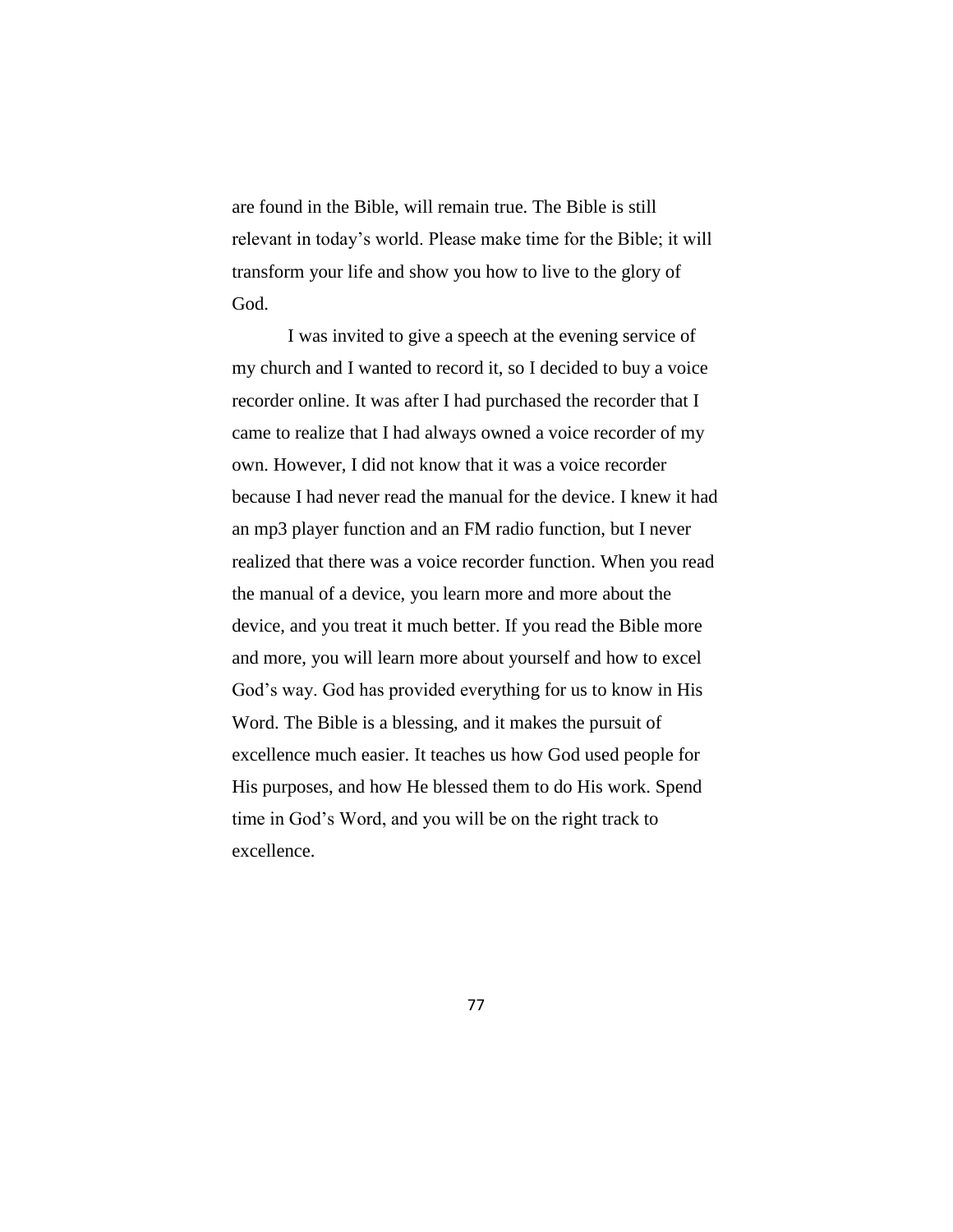# **"Going to Church" and Fellowship**

Let us not give up meeting together, as some are in the habit of doing, but let us encourage one another—and all the more as you see the Day approaching" (Hebrews 10:25).

In June of 2009, I had the opportunity of going to a retreat with members of my fellowship. We were sitting outside at a bonfire in the evening, and I observed that some people were taking little pieces of the wood from the fire and playing with them. This made the fire start to die down. I came to realize that this is what happens when a person moves away from the church or from the gathering of believers. Their fire begins to die down. We all need each other in the Christian race. It is not the best for you to take yourself away from the church. Even if you don't think you need anything from others, you have to remember that they might need something from you. The Bible tells us we need to serve others with our gifts. I will talk more on this issue in the next chapter.

The church helps to keep us on track. Just as we need physical disciplines to grow daily in life, we also need spiritual disciplines. It is important to note that we cannot allow the church to take the place of our personal relationship with the Lord. We need to be seeking the Lord on an individual basis. I pray you will hold on to these disciplines and you will keep growing, and that you will encourage others to also grow to the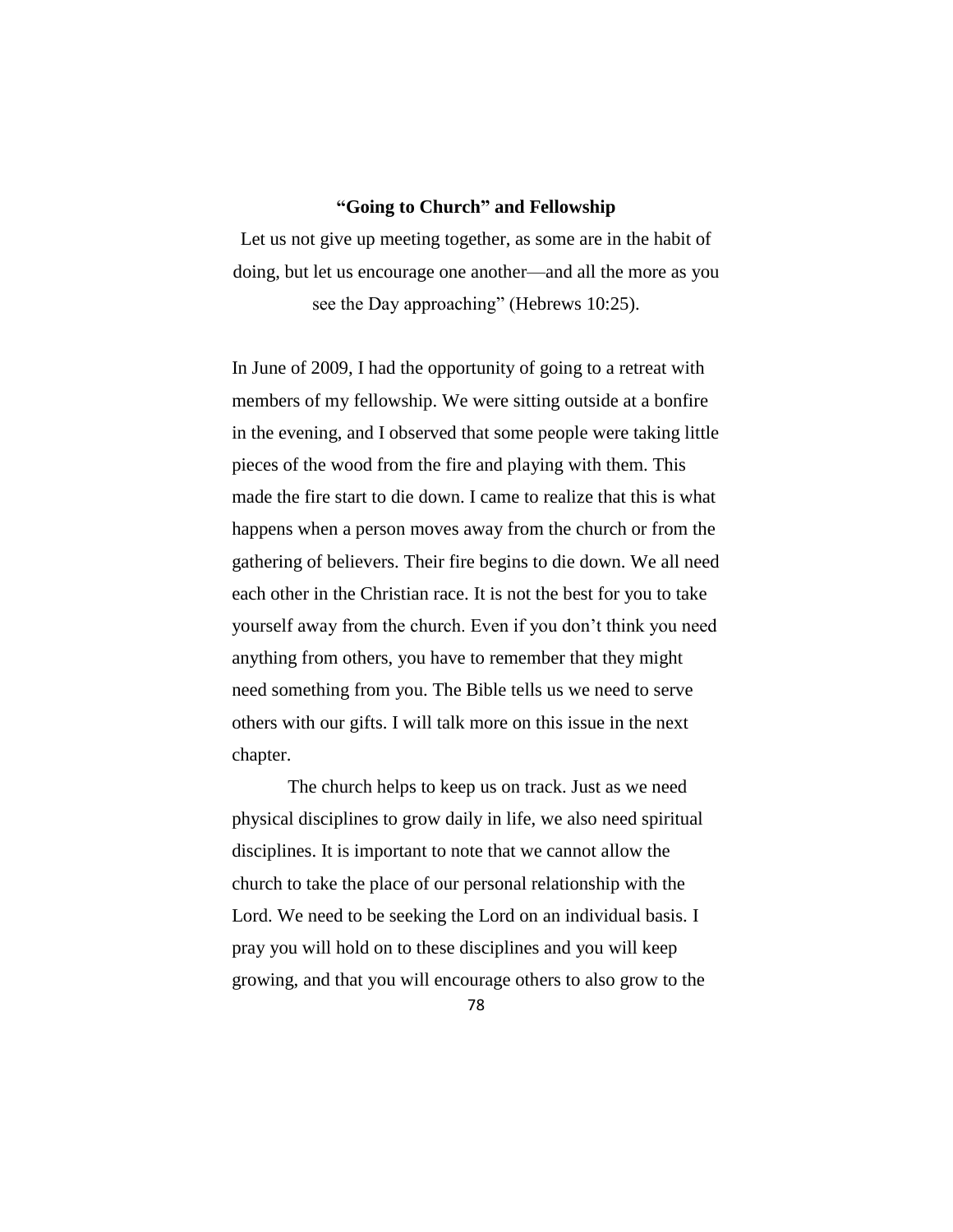glory of God. These disciplines were focused on your individual growth. In the next chapter, I hope to show you ways that you can encourage others to grow. In the next chapter, I hope to show ways that you can help build the body of Christ by using the gifts the Holy Spirit gives us.

Attending Fellowship (or as some call it "going to church") is not a guarantee that you will go to heaven. You need to listen to the words of Jesus and believe on Him in order to go to heaven. Attending Fellowship helps you grow in your knowledge of God, and you need to apply what you learn. Jesus said in John 15 that it is when we obey His commandments we can remain in His love. Remember trusting in Jesus is what takes you to heaven, not what you do. You can never do enough to earn salvation. In Matthew 7:21-23, Jesus tells us that many will come to Him on the last day and say that they did things for Him, but Jesus will reply by saying He never knew them. Please do the will of the father and put your trust in Jesus for salvation. The important thing is not just knowing Jesus, but Jesus knowing you. Does Jesus know you as one of His children? In Romans 8, Paul tells us to walk in the Spirit. If we walk in the Spirit then we will delight in the disciplines I mentioned above. Take these disciplines one day at a time and God will see you through even as you grow to become more like Him and draw closer to excellence. Remember you are the Temple of God (Read the Book of Corinthians to learn more on this.)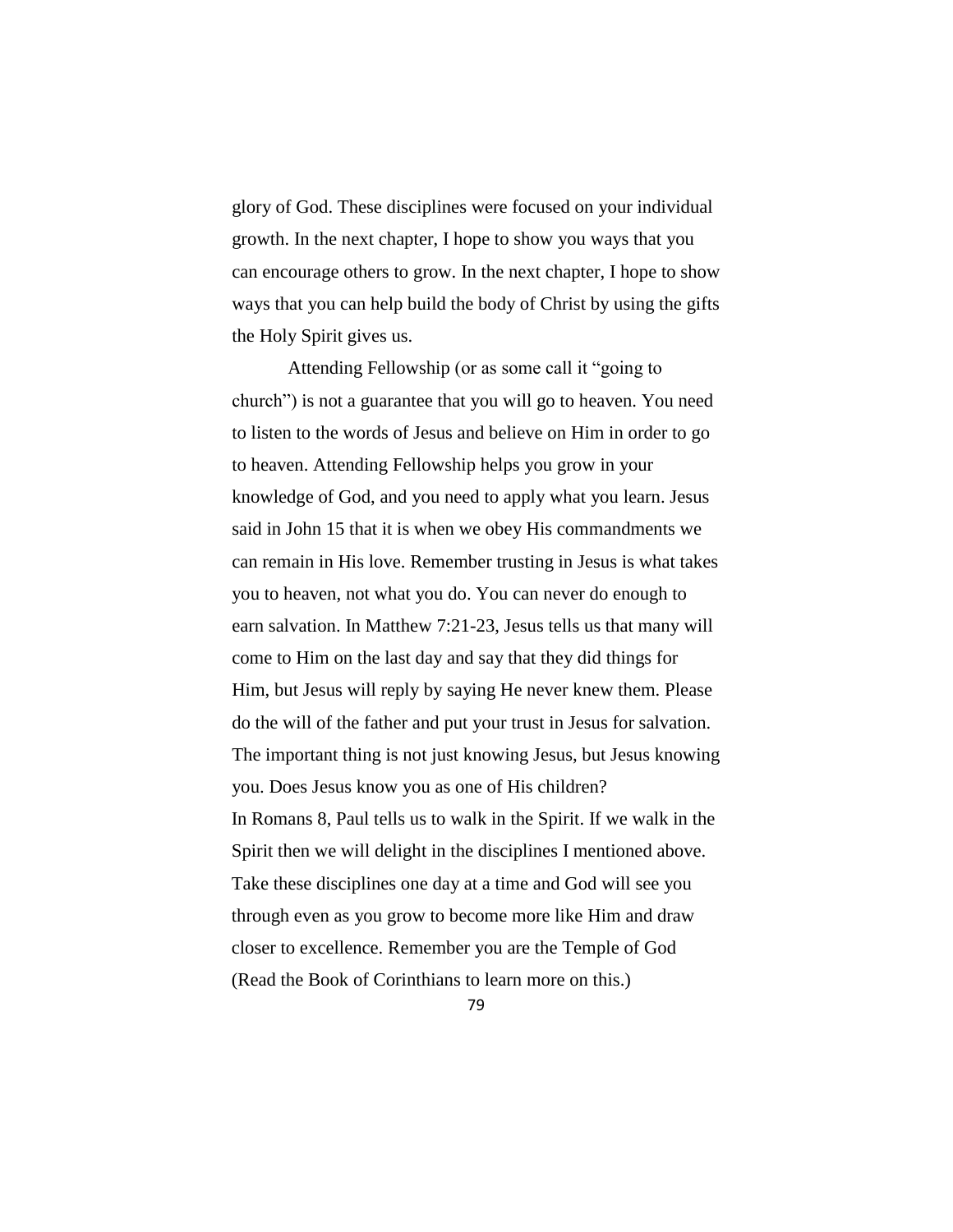When it comes to the issue of the Church, the book of Acts, the Gospels and the Epistles provide a lot of insight into this issue. Again let us examine what we are doing today in light of what was taught and demonstrated in the early church. If we are not following their model, whose model are we following? Fellowship should not be all about spectatorship. There should be participation. We live in a culture where there is a lot to be a spectator for. We have sporting events, music performances, and other hobbies that require nothing of us other than just sitting and watching or occasionally standing as might be the case in certain sporting events. This cannot be the case with the church/fellowship. When we are heading to fellowship, we need to bring something to share even as it is described in 1 Corinthians 14:26. My brothers and sisters, let us search the scriptures like the Bereans. Let us ask ourselves, how can I serve in the body of Christ today?

We all need to seek to be more Biblical in our approach to church. Jesus did not die so we could promote a compromised Church. We have to be careful as the world is watching us. The last thing we want to do is convey a false message to the world so they think what they are seeing is the real deal when it is not. Every fellowship should seek to grow more into what God intends for it. Just like individuals seek perfection, churches should seek perfection.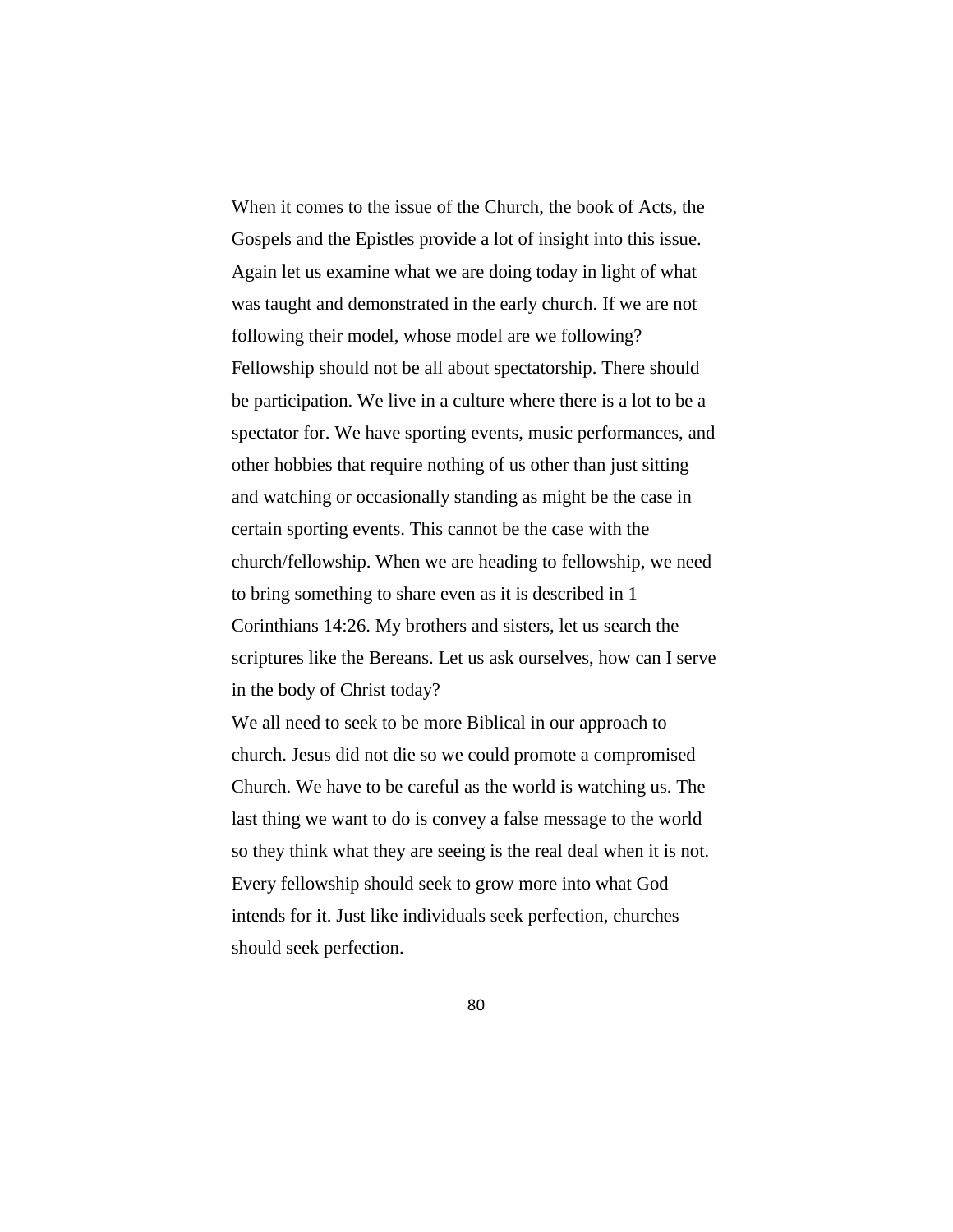Ephesians chapter 4 talks more about the role of the leaders in the church.

The fundamental questions of the Faith start with the individual followers of the faith not the gathering of the followers. Fellowship is critical and cannot be taken for granted. However we cannot hide under the cover of fellowship and not be in a Personal Growing relationship with Jesus Christ. Our tendency is to hide and so Fellowship which is a blessing can end up being a hiding spot for people. Especially when they sneak in and out of the gathering of believers, believing that they have done their fair share. We have a **personal** responsibility to the Truth first before we move to the fellowship level. Notice that since Fellowship is so crucial, it must mean that our Personal relationship with Christ is also extremely important.

#### **Why Do You Do What You Do?**

There are three primary reasons people choose to do what they do (there may be more, but I will focus on these three). One is the "everybody is doing it" syndrome. Avoid doing things and justifying them by saying that everyone is taking part. Following the crowd is not healthy, because the crowd could be going in the wrong direction. Learn to stand for the truth even if you will be alone. Remember Jesus said we should enter through the narrow gate in Matthew 7. "Enter through the narrow gate. For wide is the gate and broad is the road that leads to destruction,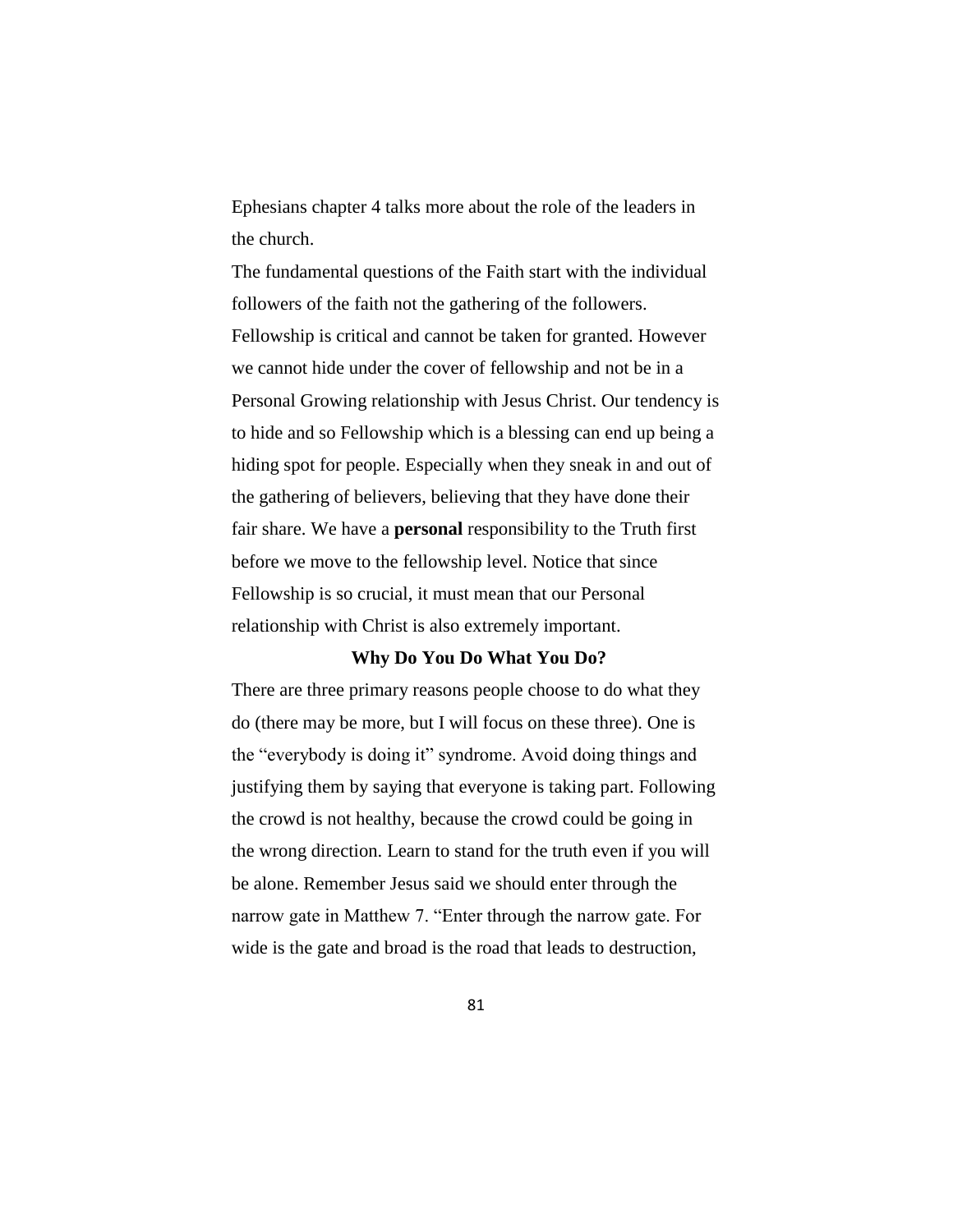and many enter through it. But small is the gate and narrow the road that leads to life, and only a few find it" (Matthew 7:13-14). Everybody taking part in an act does not make the act right if that act is wrong. If the Bible says that a certain act is wrong then it is wrong whether people choose to follow it or not.

The second reason many people do what they do is tradition: the "it has always been like that" factor. "Jesus replied, 'And why do you break the command of God for the sake of your tradition?'" (Matthew 15:3). Traditions are things that are handed down from the past. Following bad traditions could be a hindrance to progress. Don't ever do wrong things and justify yourself by saying it has always been like that. Throw out wrong traditions. Even if something wrong has been taking place for a long period of time, it remains wrong. If you want to excel, learn to throw out bad traditions that can act as burdens; don't allow them stop you from becoming who God wants you to be. These traditions could include laziness, procrastination and so on.

A third reason people do things is to glorify God: "So whether you eat or drink or whatever you do, do it all for the glory of God" (1 Corinthians 10:31). The Bible tells us to glorify God in all we do, so I am hoping that this will be the foundation for all your decisions. God is worthy of all our praise and glory, so let our actions show that we love Him and let us live for His glory.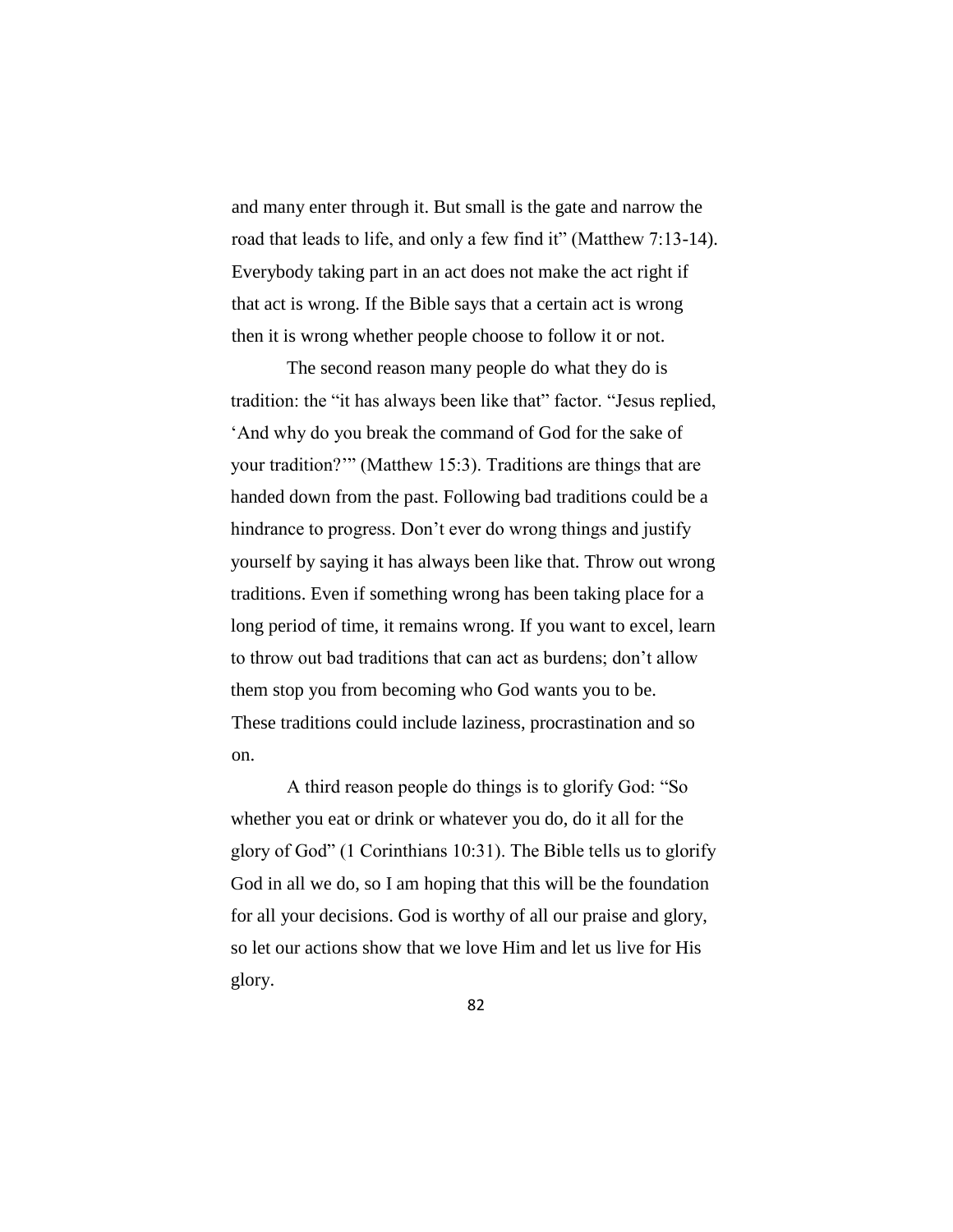# **Practical Applications**

- 1. Make time every day to spend time with God. Most people call this Quiet Time or Time Alone with God (TAG time). This is very important for your spiritual growth. This time could involve prayer and Bible reading with some singing.
- 2. Make a Bible reading schedule.
- 3. Take time to journal your thoughts and prayers.
- 4. Make sure the activities you take part in do not take away your time in Fellowship. Fellowship is very important.

# **Songs To Consider**

Amy Grant: "Thy Word" Nicole Mullen: "Call On Jesus"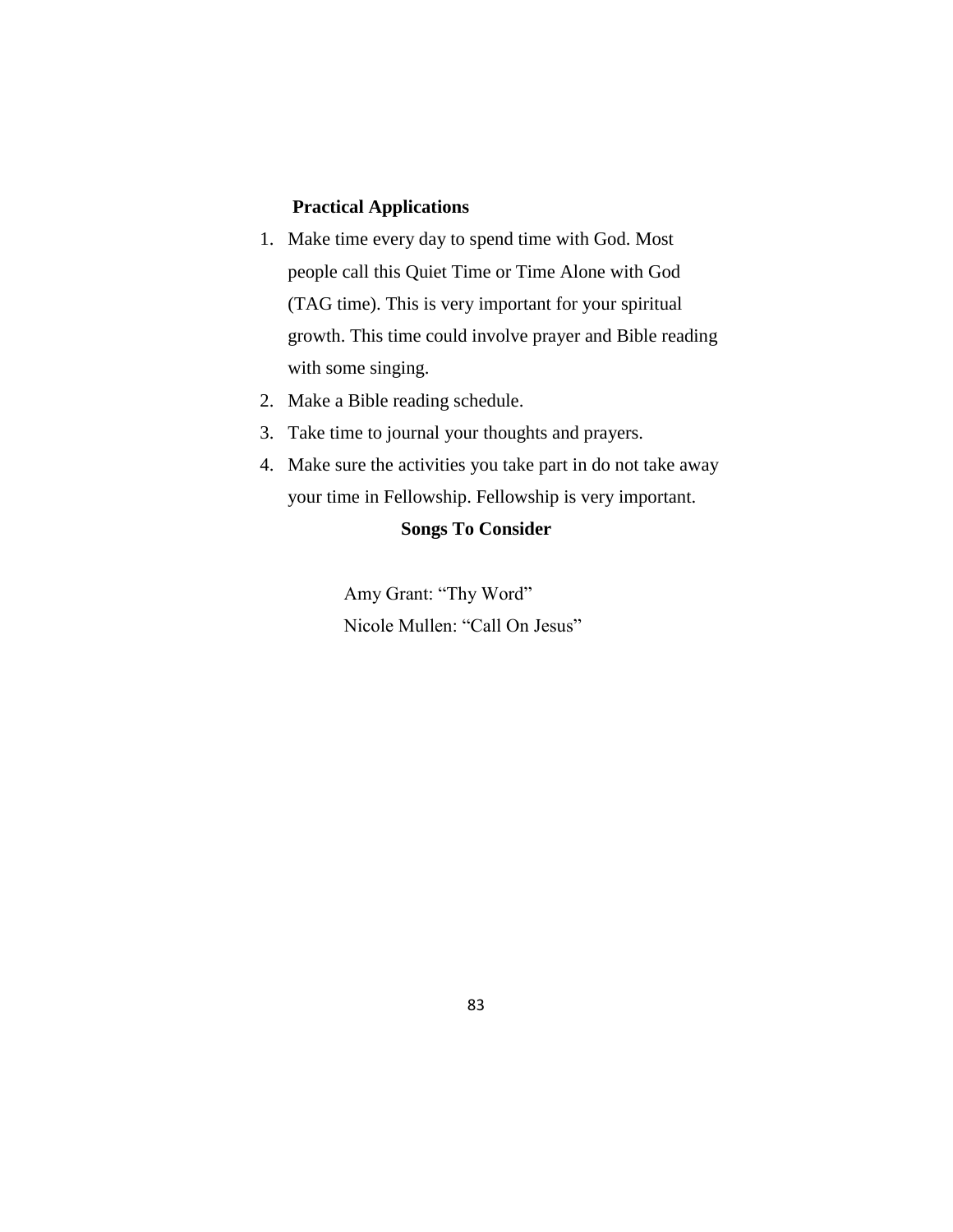#### **Chapter 7- Spiritual Gifts and the Issue of Identity**

Bible Reading: The Parable of the Talents (Matthew 25:14-30)

"But you are a chosen people, a royal priesthood, a holy nation, a people belonging to God, that you may declare the praises of him who called you out of darkness into his wonderful light"

# (1 Peter 2:9).

In the last chapter, I discussed some spiritual disciplines to help you go deeper in your faith. Now I want to focus on a portion of church attendance and fellowship: spiritual gifts. In order for us not to mix up our terms, I am going to define spiritual gifts as gifts that only those with the Holy Spirit have, and talents as things that anyone can have whether they have the Holy Spirit or not. I would consider the ability to play basketball a talent, not a gift. You can definitely use your talent to the glory of God. We should not simply attend church and stop there; we need to use our spiritual gifts to bless those that God puts in our path.

There are different categories of gifts in the Bible. Here are some spiritual gifts Paul talks about in Romans 12:4-8 and 1 Corinthians 12:

> Prophecy Serving Others Teaching Encouraging Others Giving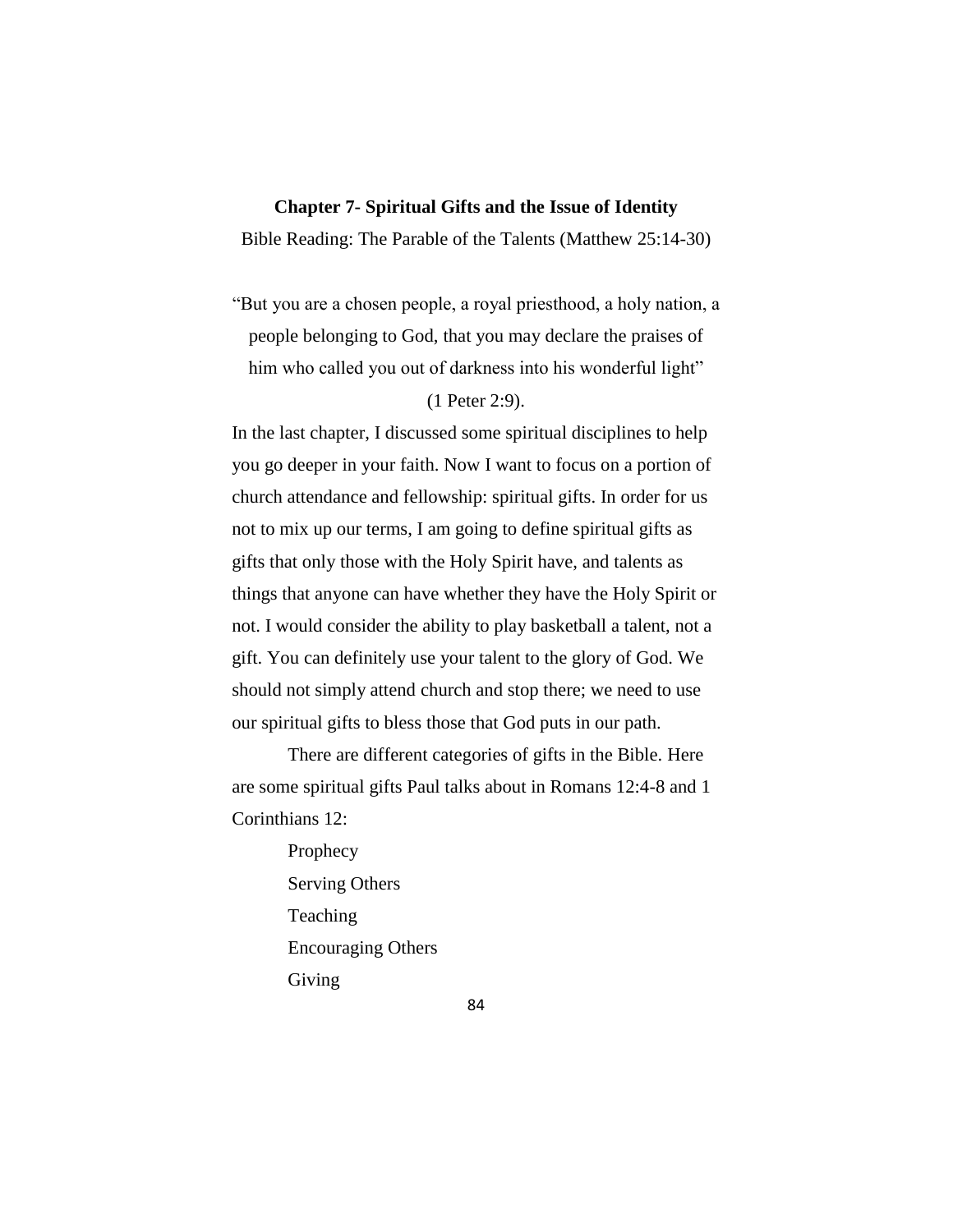Leadership Showing Kindness Healing Discernment Speaking in Tongues Interpretation of Tongues

The Spirit decides who gets what gift, however we are told we can desire gifts as well and pray to function in them. These gifts are supposed to be used to encourage the church. As children of God, we ought to discover our gifts and start using them to encourage people around us. In the next chapter, I hope to use my gift of teaching to encourage you and show you the limits of science and philosophy. With the increase of knowledge all around us, we need to remember we still need Jesus.

"Take the talent from him and give it to the one who has the ten talents. For everyone who has will be given more, and he will have an abundance. Whoever does not have, even what he has will be taken from him. And throw that worthless servant outside, into the darkness, where there will be weeping and gnashing of teeth" (Matthew 25:28-30).

If we keep using what God has blessed us with, God will bless us with more. But if we do not use what God has given us, we will lose what we currently have. Jesus talked about this in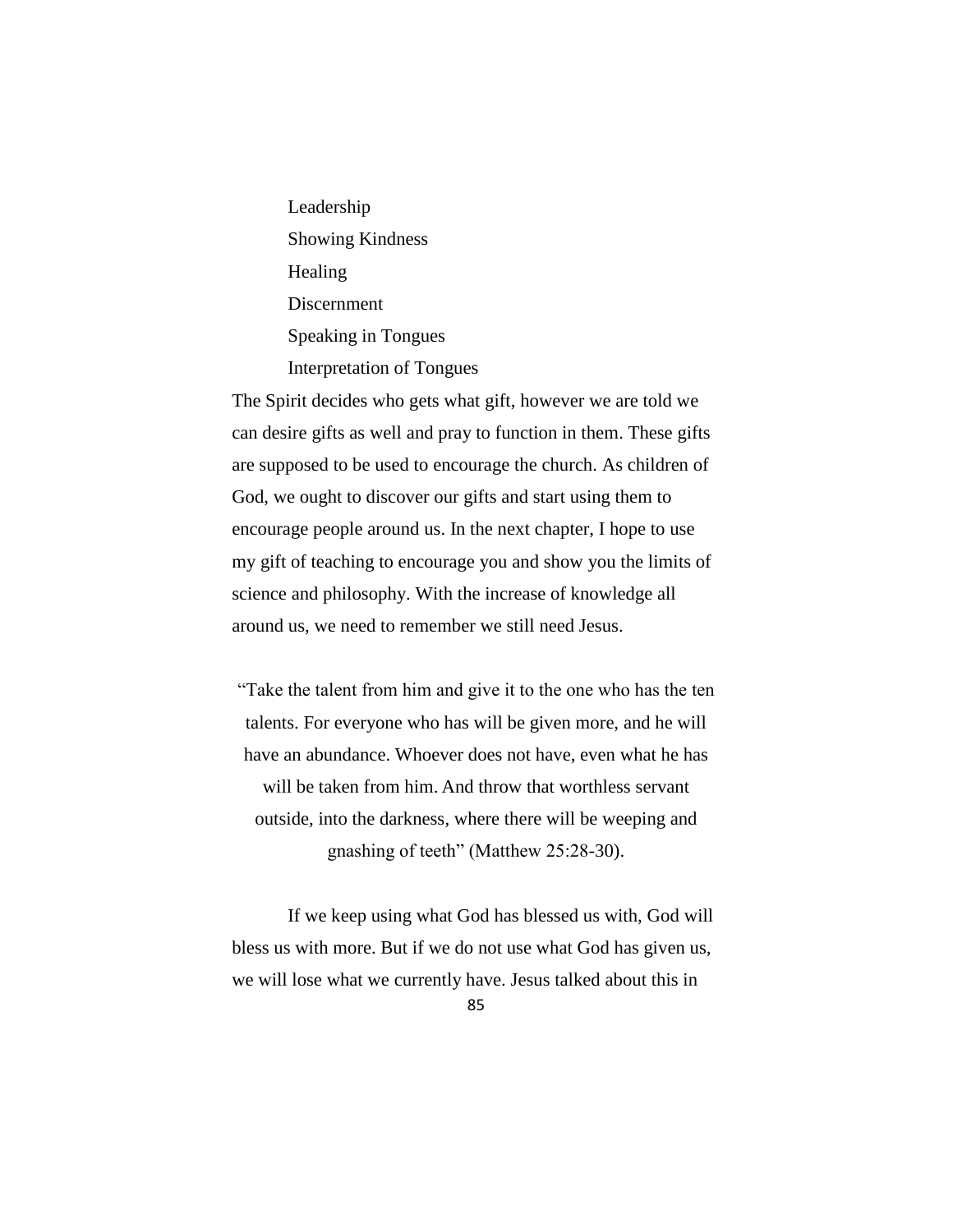the parable of the talents. Our gifts and abilities operate differently than the way natural resources operate. When you use gasoline, it decreases in quantity, but when you use the gifts and abilities that God has given you, you gain more.

God blesses us with different gifts and abilities, so we should not compare ourselves with other people. If you want to know how a productive something can be or should be, do not compare it to another copy of its kind. It will be better to compare it with the original plan the creator of the thing had in mind. If you want to know how effective you can be for God, please do not compare yourself with other people, instead ask God to show you what He wants you to do and please start doing it. The answer lies in the Bible. God gives us different gifts, which are to be used to His glory and for the edification of the church.

#### **The Issue of Identity**

"For you created my inmost being; you knit me together in my mother's womb. I praise you because I am fearfully and wonderfully made; your works are wonderful, I know that full well" (Psalms 139:13-14).

There is no one whom God creates that is useless. God created each of us with gifts and abilities, which we are supposed to use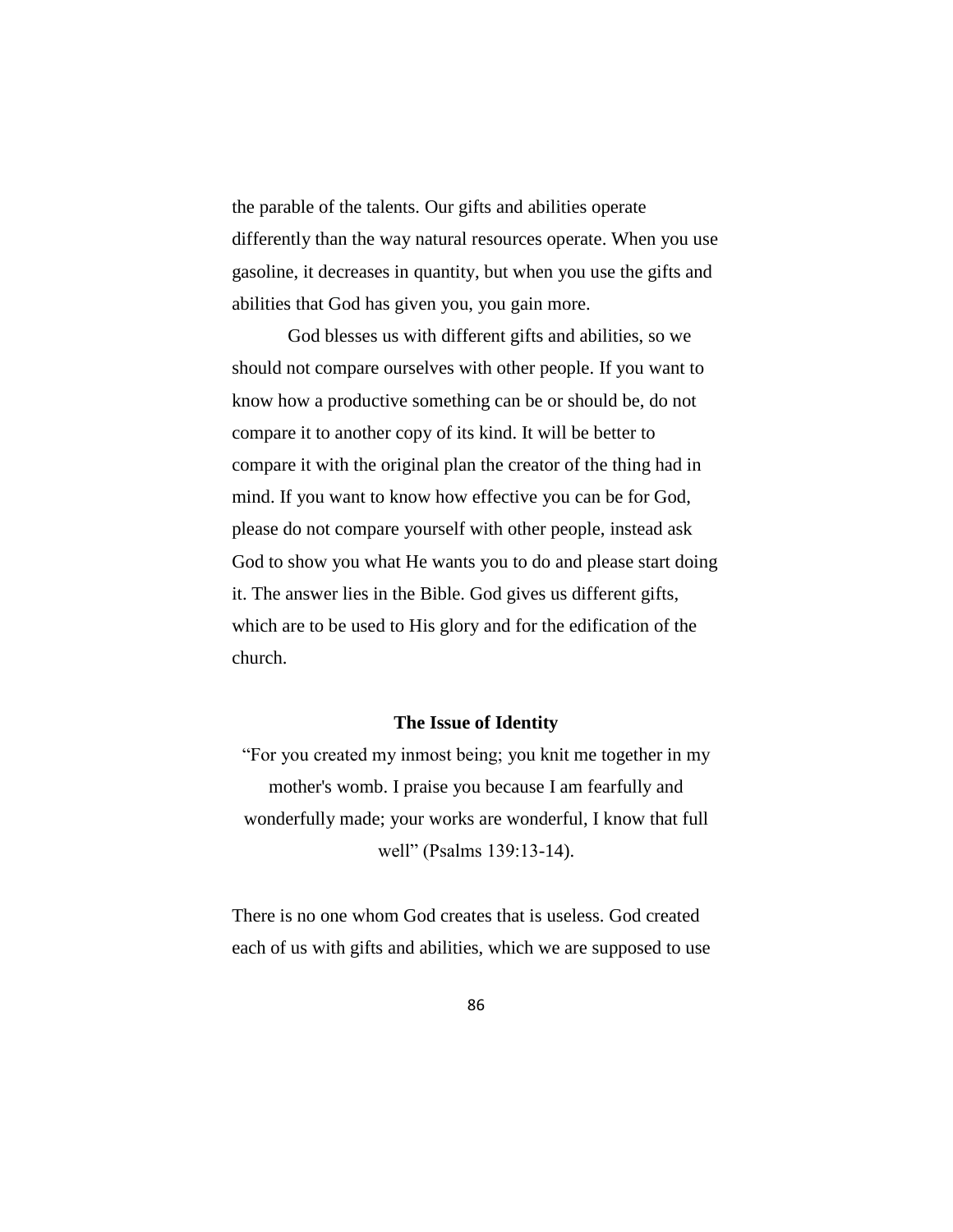to encourage the church. Let me show this with deductive reasoning:

1. Every intended creation comes with a plan and purpose for its existence from its creator.

2. The human race is an intended creation.

3. The human race comes with a plan and purpose from God, the Creator.

Some people are told they are useless, and this makes them sad and ineffective, but according to the Bible no one is useless. God will love to use you for His Glory as long as you are willing to trust in Him and hand your will over to Him. You can either live for self or for God's glory.

In a factory, if you have good resources and equipment, you are more likely to be able to build a solid machine than if you have few resources or poor equipment. God has unlimited resources, and He designs and builds people the way He wants. The best way to know how to serve Him is to ask Him to reveal His plan to you. God has blessed all his children with gifts; let us not feel inferior to anyone. Instead, encourage those God brings along your path.

Let me remind you that it is not how much you do that matters, but how and why you do what you do. If you choose to do many things for the Lord, give your best in the many things you do. If you have discovered only a few gifts and you want to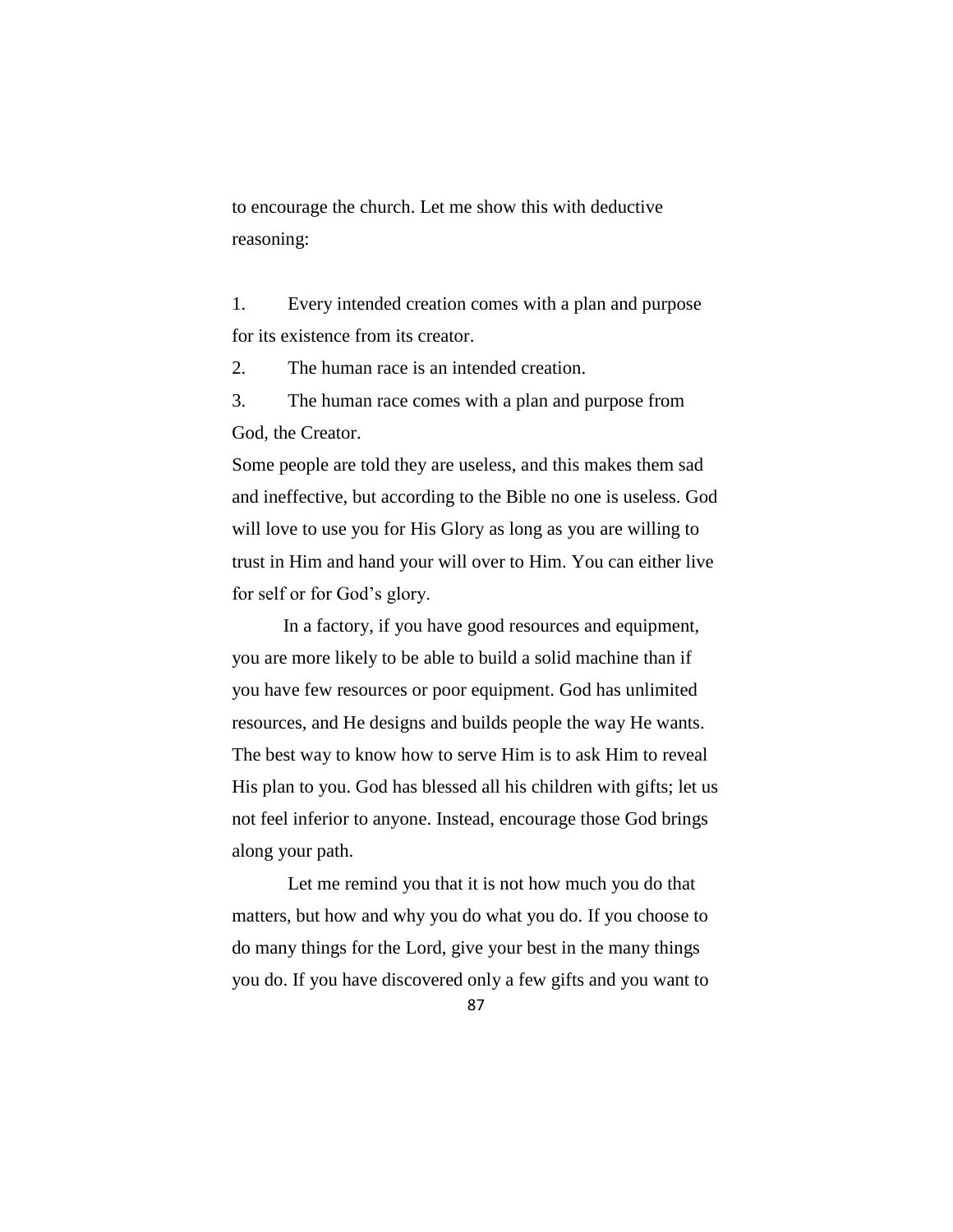do fewer things for the Lord, remember to give your best in the little. Give your best and excel in all you choose to do to the glory of God.

During my high school days, I struggled with my identity, though not many people noticed this. I felt others were better than me, and this made me seek approval with the people I spent time with. This view of me started changing when I got into tenth grade. I started looking at myself differently. I started appreciating myself for who God made me to be, and I also started appreciating other people for who God had created them to be recognizing that we all had strengths and weaknesses and no one was perfect. I learned that I was not the only person who had weaknesses but we all have weaknesses and this is one of the reasons we need to seek God. In 2006, I wrote a poem addressing this issue of identity. I came to realize that what others thought about me was not important and all that mattered was what God thought about me. As I matured in my faith, I came to realize that my identity could only be found in my Savior, Jesus Christ. Now I am happy to know that my identity is found in the One who cannot fail. Humans can fail you, but the One who will never fail you and me is our Creator. Now I appreciate those around me even more because I realized that He made us for a purpose which is to glorify Him. This poem is a reminder for us to remain humble as we serve others because they were created for a purpose.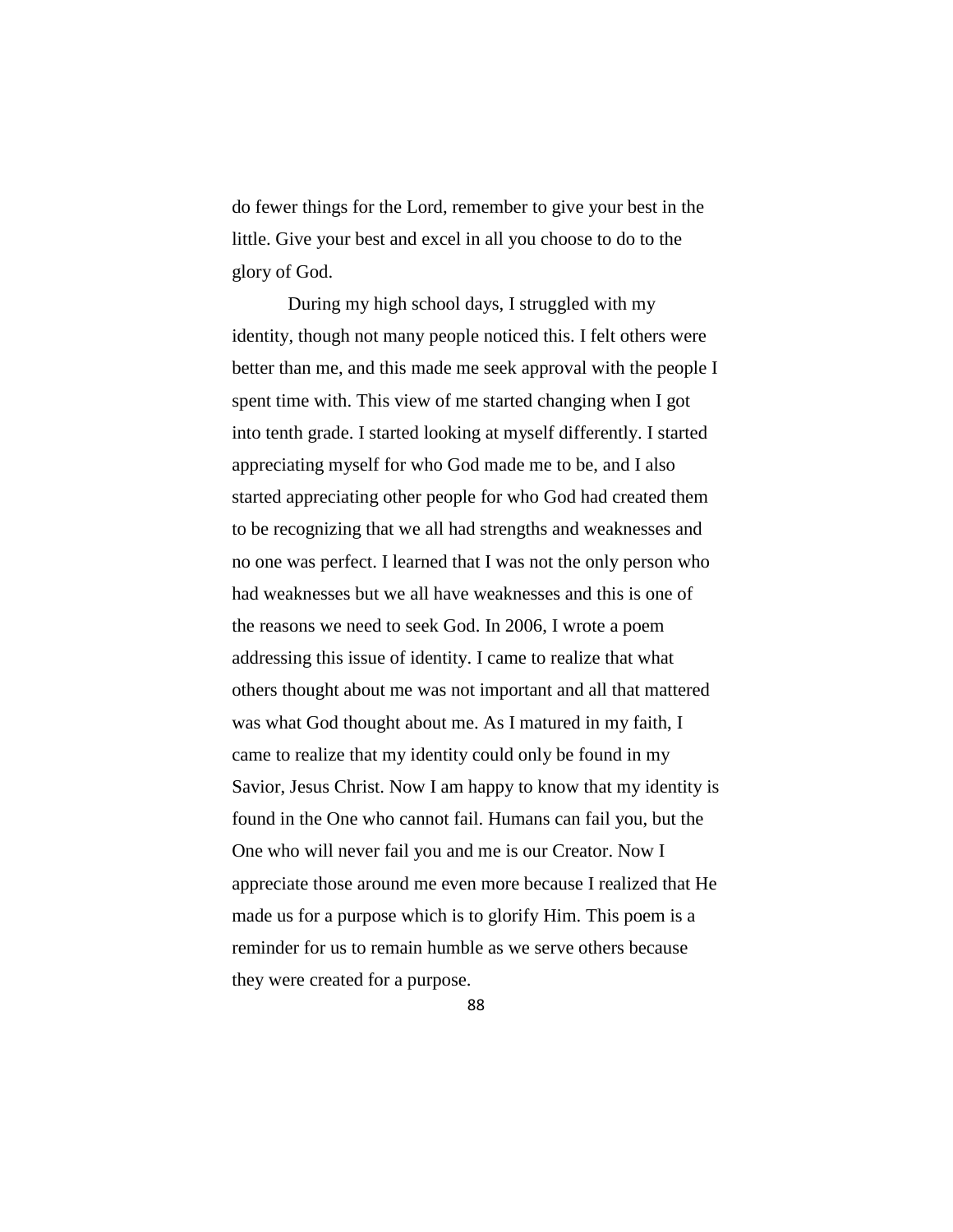The answer to our quest for identity and worth is found when we come to know who we truly are, not as described by ourselves but as described by the One who gave us the ability to understand the meaning of worth and how to appreciate it. It is in Him that we truly come to know who we are.

#### **When You Know Who You Are**

When you know who you are You will not want to be someone else, because God made you to be who you are. When you know who you are You will not think of yourself being inferior to anyone else, because you are uniquely designed by God to be you. When you know who you are You will not consciously be jealous or envious of other people's achievement, because God has blessed you with your own resources. Instead encourage people to use their gifts. When you know who you are You will not be intimidated or oppressed by anyone. When you know who you are You will not be shaken or stoppable. When you know who you are You will never want to be pitied. When you know who you are You will not have any reason to fear.

89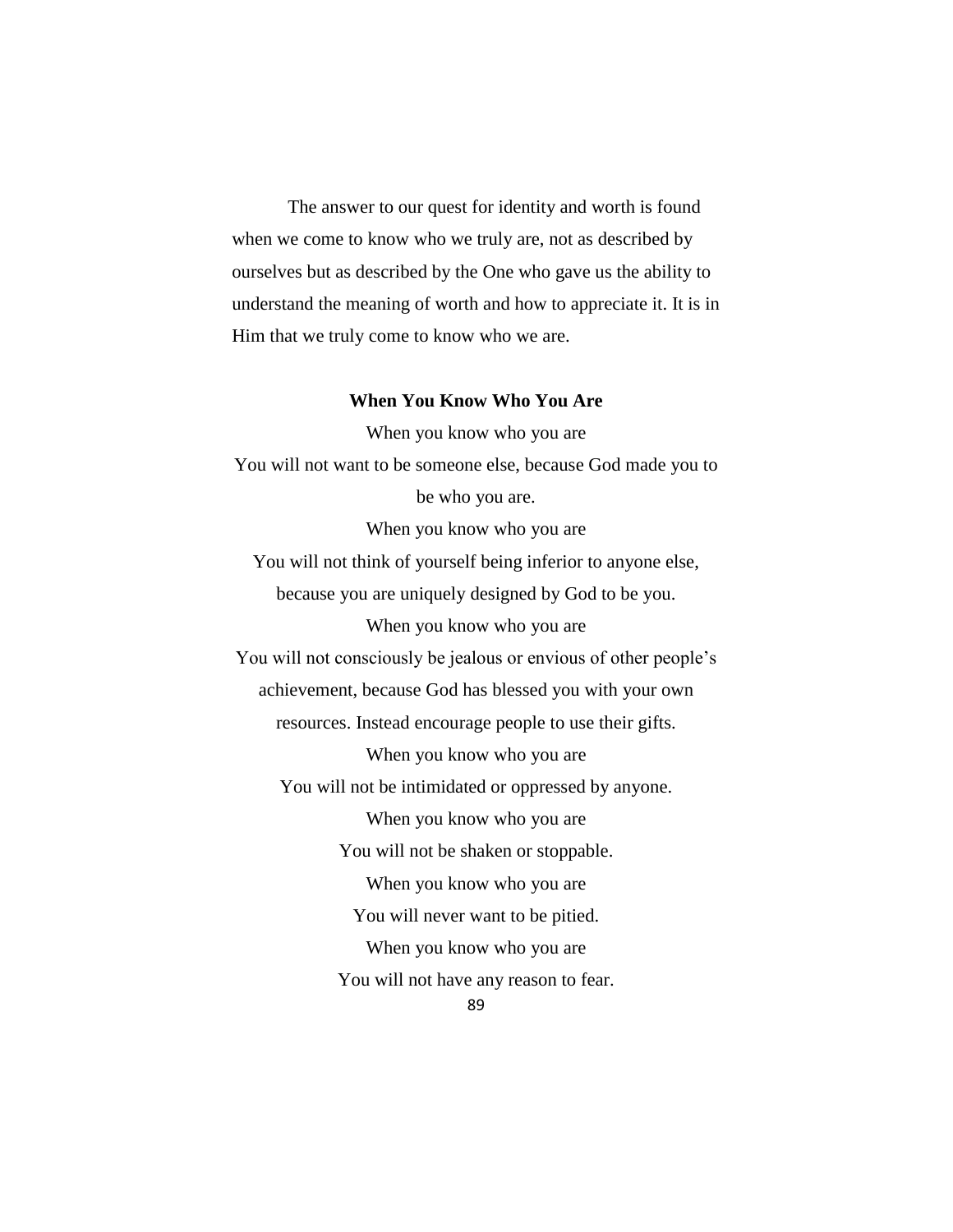When you know who you are You will not respond to mere insults. When you know who you are You will not want to be worshiped; instead you will give God the glory. When you know who you are You will love to serve others with your gifts When you know who you are You will give thanks and praises to God (Psalms 139, Psalms 100, Romans 12)

It is only when you know who you are in Christ that you can serve Him with what He has given you to His glory. Find out who you are in Christ and enjoy being God's own child and make Him pleased.

Part of living a purposeful live involves ministering to other people. No matter what phase of life you are in, it is important to remember to think of others.

"And Jesus came and spake unto them, saying, All power is given unto me in heaven and in earth. Go ye therefore, and teach all nations, baptizing them in the name of the Father, and of the Son, and of the Holy Ghost: Teaching them to observe all things whatsoever I have commanded you: and, lo, I am with you always, even unto the end of the world. Amen."

-Matthew 28:18-20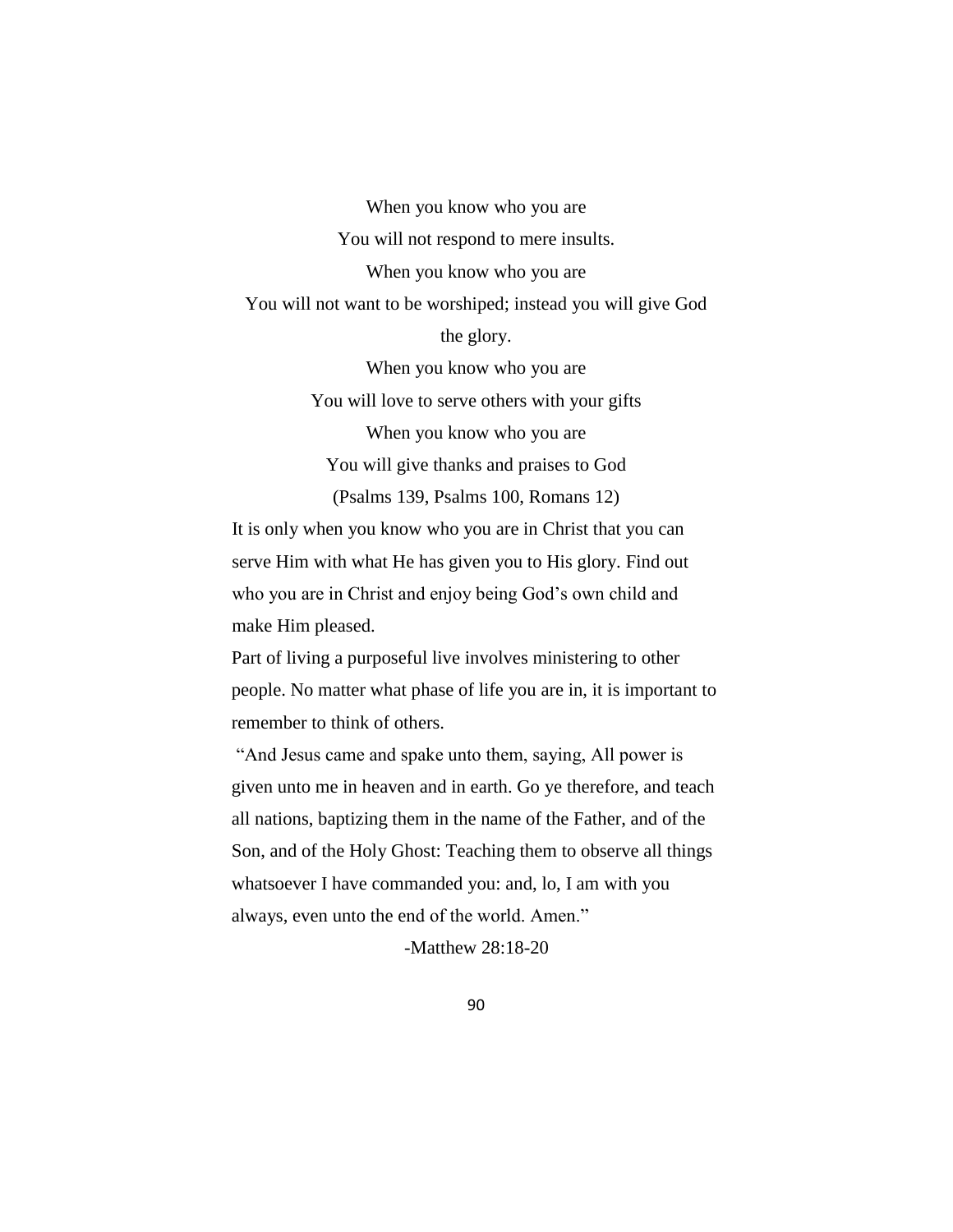We have to seek to the truth so we don't call people into something that is not Christianity. Notice Jesus does not tell us to make good people. He said **Make Disciples.** Notice what Paul says about his goal in dealing with men.

"Whereof I am made a minister, according to the dispensation of God which is given to me for you, to fulfil the word of God; Even the mystery which hath been hid from ages and from generations, but now is made manifest to his saints: To whom God would make known what is the riches of the glory of this mystery among the Gentiles; which is Christ in you, the hope of glory: **Whom we preach, warning every man, and teaching every man in all wisdom; that we may present every man perfect in Christ Jesus**: Whereunto I also labour, striving according to his working, which worketh in me mightily."

### -Colossians 1:25-29

If we do not put our focus on Christ and call men and women to focus on Christ, we can end up doing a lot of good things but not things that Christ has called us to do.

The expectation we have of others can affect how we teach them and what we believe that they are capable of accomplishing. When we are seeking to minister to others who might be followers of Christ, let us not lower the bar. I notice this especially with young people where we assume they are incapable of being responsible, so we don't expect much from them. But the Holy Spirit can dwell in the life of a young person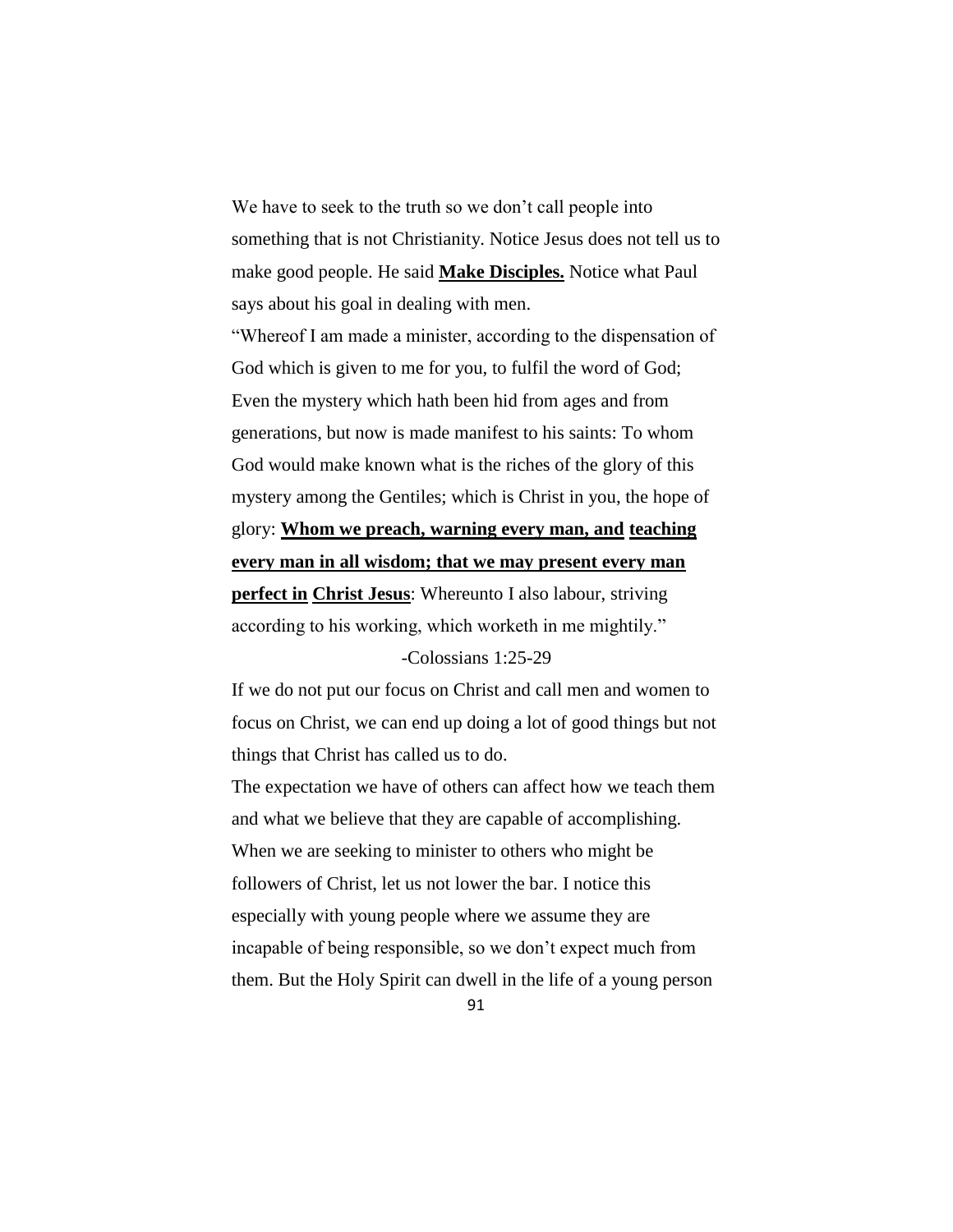and when he dwells in their life, they are capable of doing amazing things as he works in and through them. They can walk in their True identity no matter how old they are. That identity of course is that of a Child of God.

# **Practical Applications**

- 1. If you do not know your spiritual gifts, please spend time praying and try taking a spiritual gift inventory. There are different versions of the list of gifts, so make sure you find one that is built on the Bible. God wants you to use what He has blessed you with.
- 2. Always remember that you are defined by what God says and not what the world says. You are special and valuable in the Lord's sight, and that is all that matters.
- 3. Never get tired of using what God has blessed you with.
- 4. Encourage those around you to start using what God has given them.

Take a look at the questions from *Charles Stanley's Handbook for Christian Living* to learn more about servitude.<sup>xiv</sup>

#### **Questions from the Charles Stanley Handbook**

1. How can you plug in and get your gifts functioning in a way that maximizes your contribution to the body of Christ?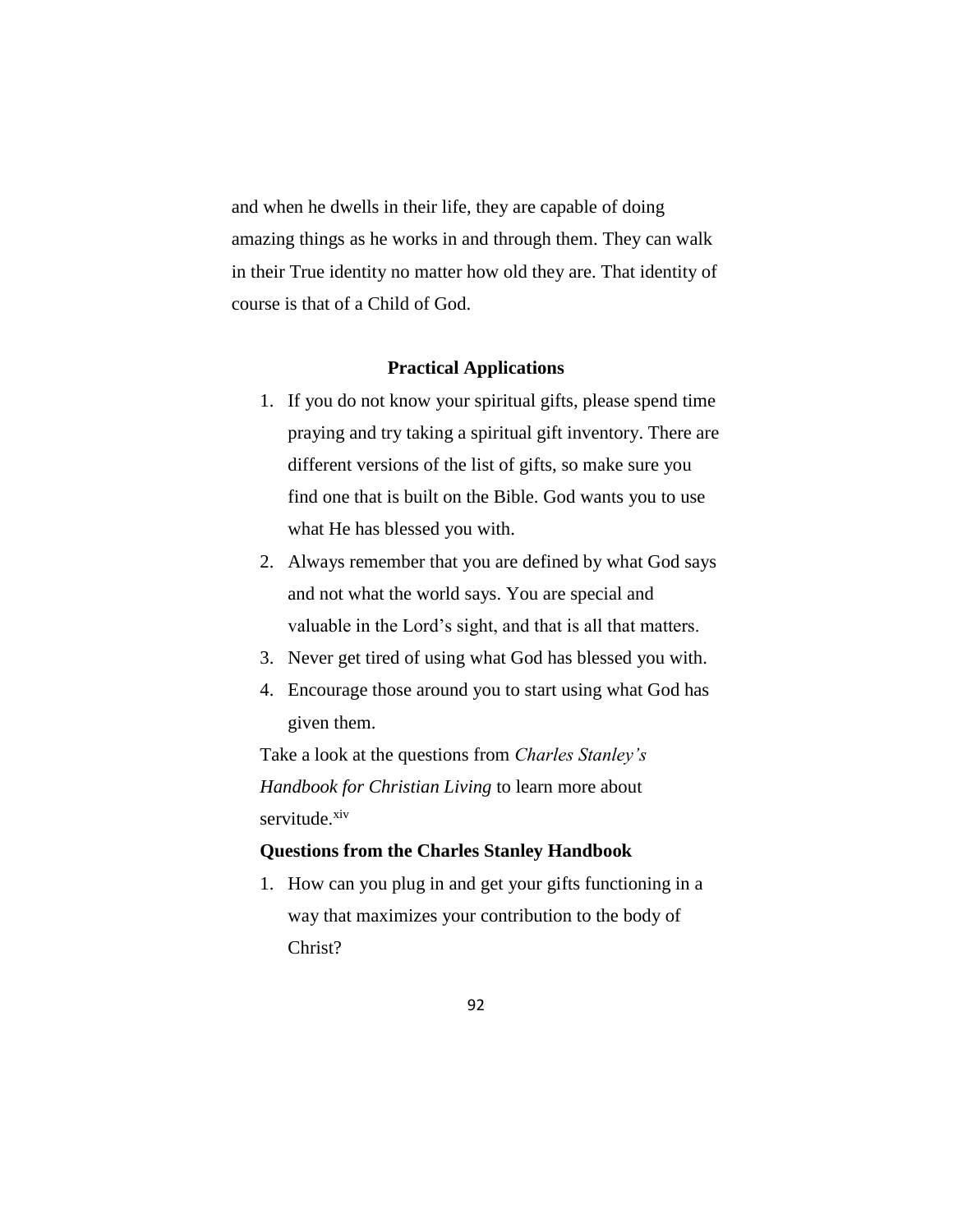- 2. Do you tend to be a spiritual lone ranger? If so begin today praying that God will give you a desire to be interdependent with the body of Christ.
- 3. Have you identified the areas in which the Holy Spirit has especially gifted you?

Songs To Consider Britt Nicole: "Set The World On Fire" Hymn by Francis Ridley Havergal: "Take My Life and Let It Be"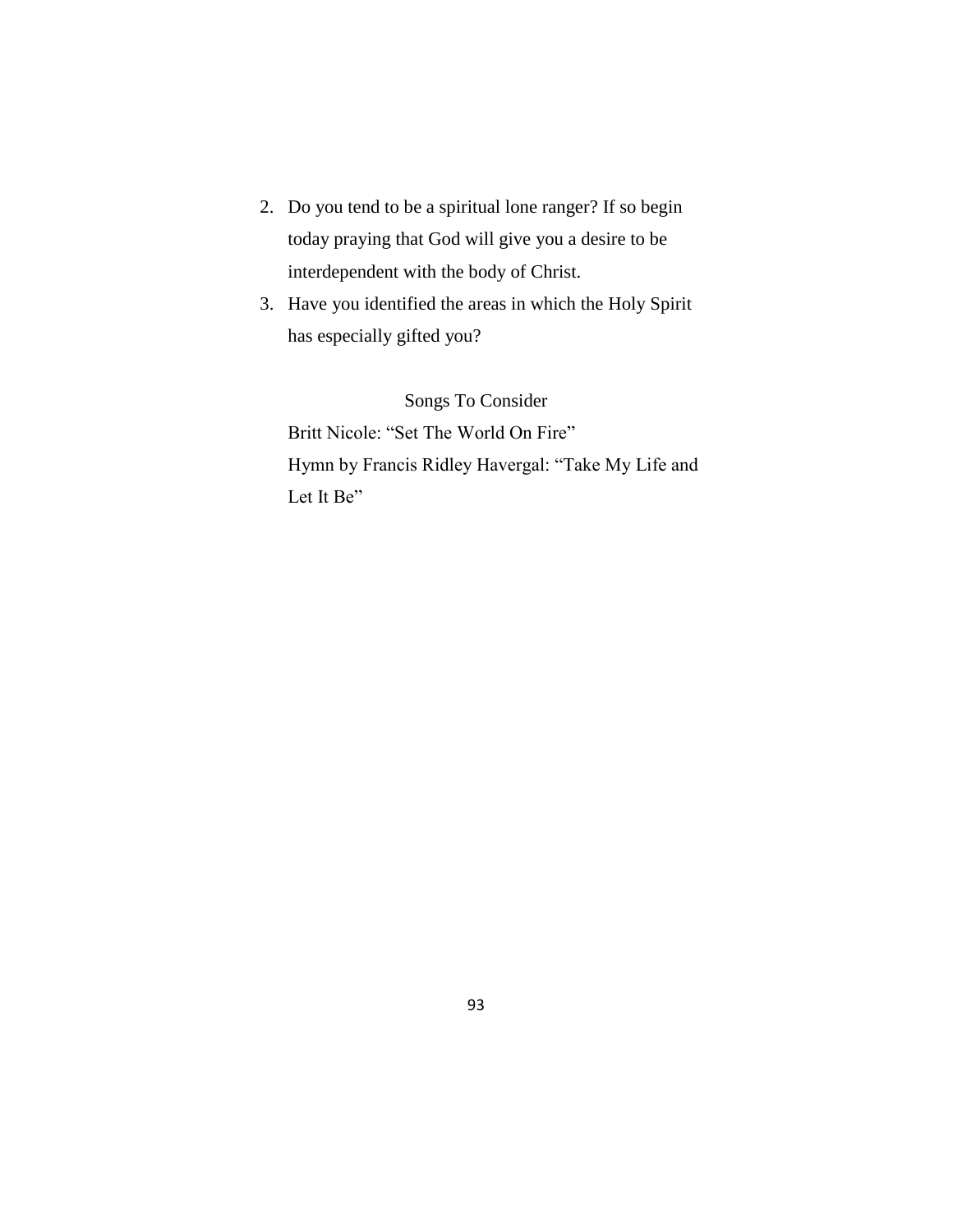# **Chapter 8- Apologetics: Serving God in an Age of Science and Philosophy**

#### Bible Reading: Lessons for Christian Conduct and Speech

#### (2 Timothy 2:23-26)

"Though these bodies may indeed continue in their orbits by the mere laws of gravity, yet they could by no means have at first derived the regular position of the orbits themselves from those laws. Thus, this most beautiful system of the sun, planets, and comets, could only proceed from the council and dominion of an intelligent and powerful being." —Sir Isaac Newton, *Principia*

According to the 1939 Webster dictionary, philosophy is the love of wisdom and also the science which investigates the facts and principles of reality and of human nature and conduct. It is comprised of logic, aesthetics, metaphysics and the theory of knowledge. Philosophy is basically concerned with discovering ultimate reality and truth. Socrates, Plato and Aristotle are referred to as the big three in philosophy.

Science is a branch of study concerned with observation and classification of facts, especially with the establishment of verifiable general laws, chiefly by hypothesis and induction. In this chapter, I want to show you how you can serve God in a time where people are beginning to put their faith and trust in science and philosophy. The battle for the minds of people is a spiritual one, because there is no way science or philosophy can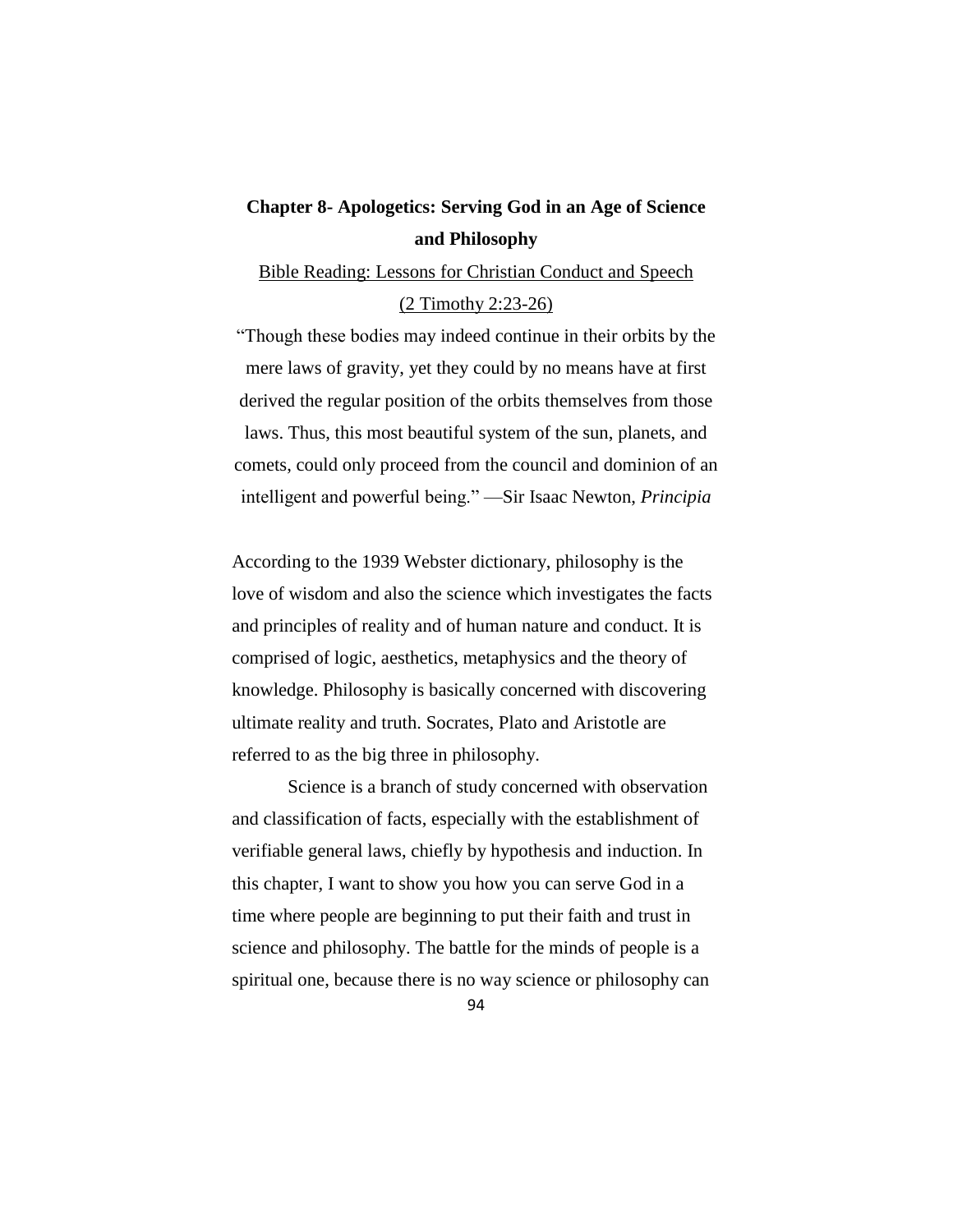disprove the existence of God. God existed before science and philosophy came into existence, and since He is eternal, nothing can disprove His existence. I hope to show you how science and philosophy point us to God and not away from Him. We should use them to His glory.

Before I proceed, I want to explain a very important concept in logic and philosophy. This law that I will be discussing is important because if it is disobeyed, we cannot understand the importance of anything. Here is one of the laws of logic (and you can find more details in a logic textbook): the law of non-contradiction. This law simply states that two statements that contradict themselves cannot both be true at the same time in the same context. For example, if I ask you whether the Christian God exists now, you have to answer either yes or no, because if you say both, it will not make any sense. The Christian God either exists or He doesn't. Some believe that science and philosophy will one day disprove God's existence, as though God's existence depends on these fields.

# **Examining Science**

"The heavens declare the glory of God; the skies proclaim the work of his hands" (Psalms 19:1).

"The existence of a limit to science is, however, made clear by its inability to answer child-like elementary questions having to do with first and last things—questions such as 'how did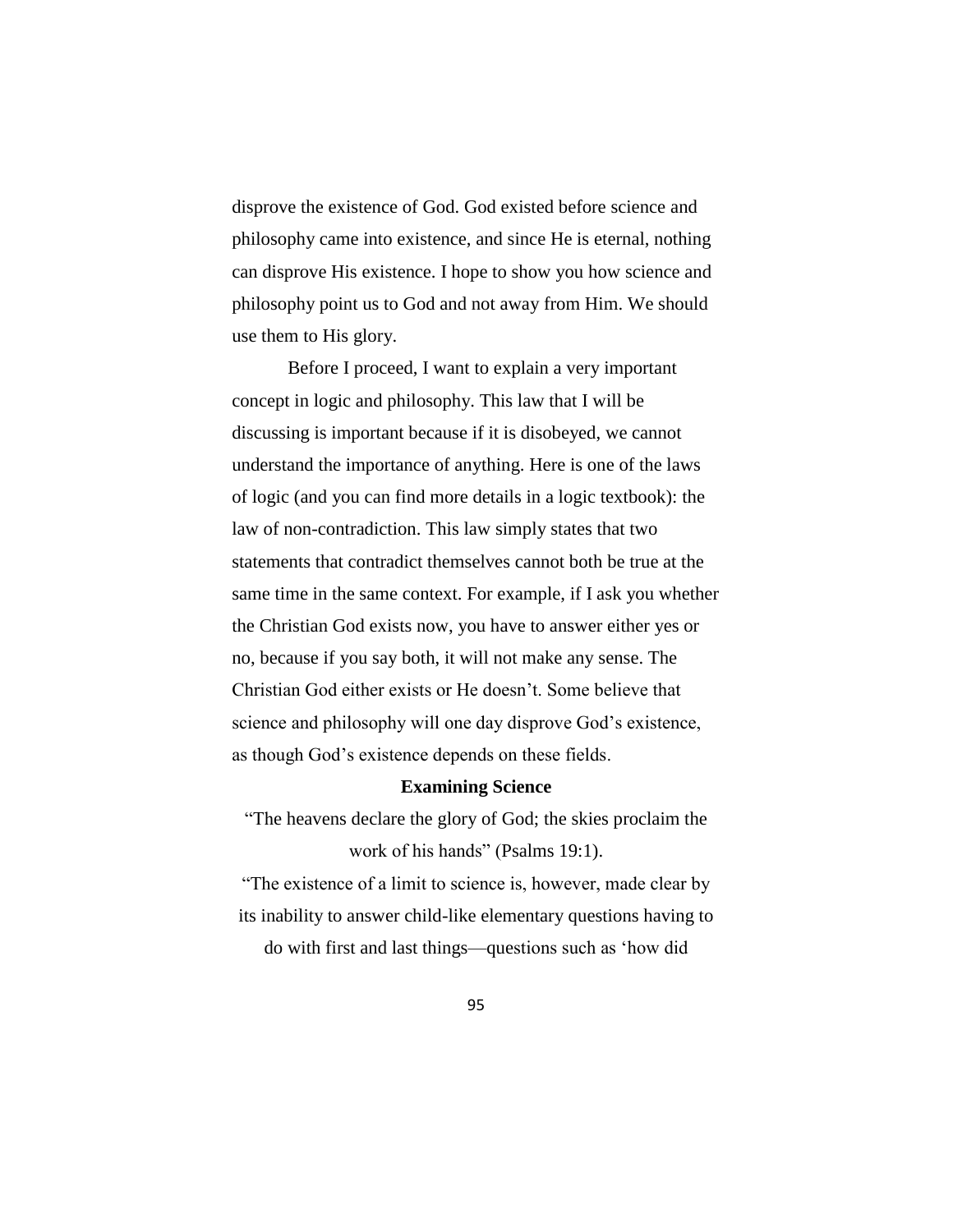everything begin?', 'what are we all here for?', 'what is the point of living?'" —Sir Peter Medawar, *God's Undertakerxv* "I am not postulating a 'God of the gaps,' a god merely to explain th things that science has not yet explained. I am postulating a God to explain why science explains; I do not deny that science explains, but I postulate God to explain why science

explains." —Richard Swinburne

Science tries to provide explanations and mechanisms to the order that is observed in the universe. It is like a tool. According to the Christian faith, science is a tool given to us by God; a way in which we can study the universe He has given to us. However, it is not wise to say that the tools the creator of a system creates could disprove his existence. That is what people are saying when they forget that God created the world with a certain plan in mind. We see this in different fields. To understand how God relates to science, here is an illustration:

When you put a person in a room and give him a computer system to play with, he will play with the different keys and see what they do when he pushes them. For example:

 $Ctrl. + A = high lights everything in a document$ 

 $Ctrl. + B =$  makes the font in a document bold

 $Ctrl. + C = \text{copies a document}$ 

 $Ctrl. + S =$  saves a document

When these combinations are discovered, the person might start wondering why certain combinations of keys do different things.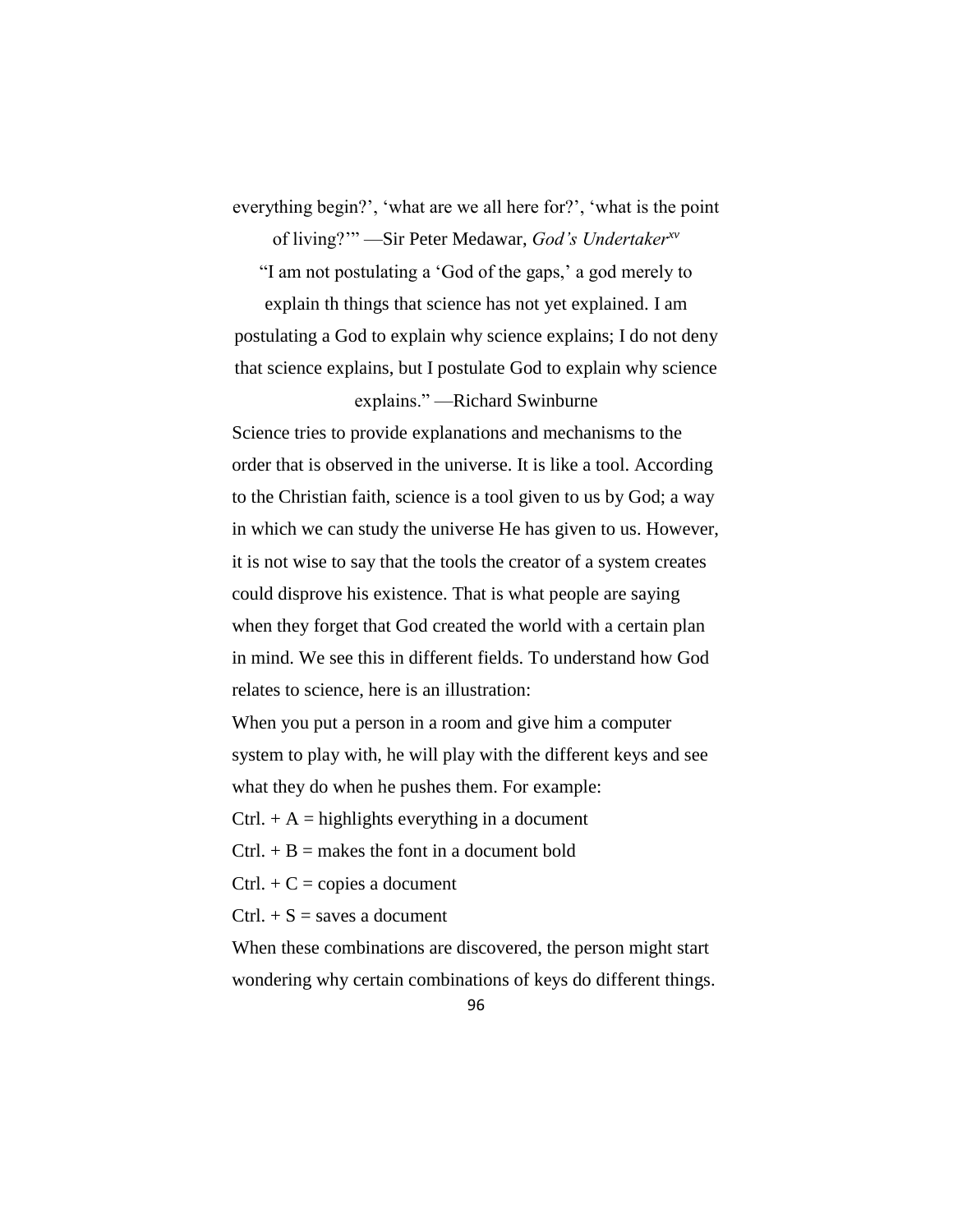The only answer to that question is that someone programmed the computer to do what it does. This is the way it is in science.

Science discovers things that conform to reality. In science we learn that the body needs a certain pH to function properly. The question we don't consider is: Why that pH? Is it because of chance, or did someone program it to be that way? Science only helps us find the optimal pH and temperature, but it cannot tell us why those values are what they are. God is the agent that can explain why such values need to be what they are. However, knowing God is behind it does not stop us from learning more about it through science. In his book *God's Undertaker: Has Science Buried God?*, Professor Lennox explains this concept by saying that knowing Mr. Ford or the maker of a specific type of car should not stop you from studying the mechanism of the car. Science deals with mechanisms without saying much about the agency.

God is the programmer of the universe we are trying to study. The person playing with the computer will not understand why his computer works as it does without the frame of reference of knowing that someone programmed it, just like we won't ultimately understand any of our discoveries without God as a frame of reference. When the person discovers the different programmed keys, he has found something that conforms to reality for the computer. Science and philosophy help us look at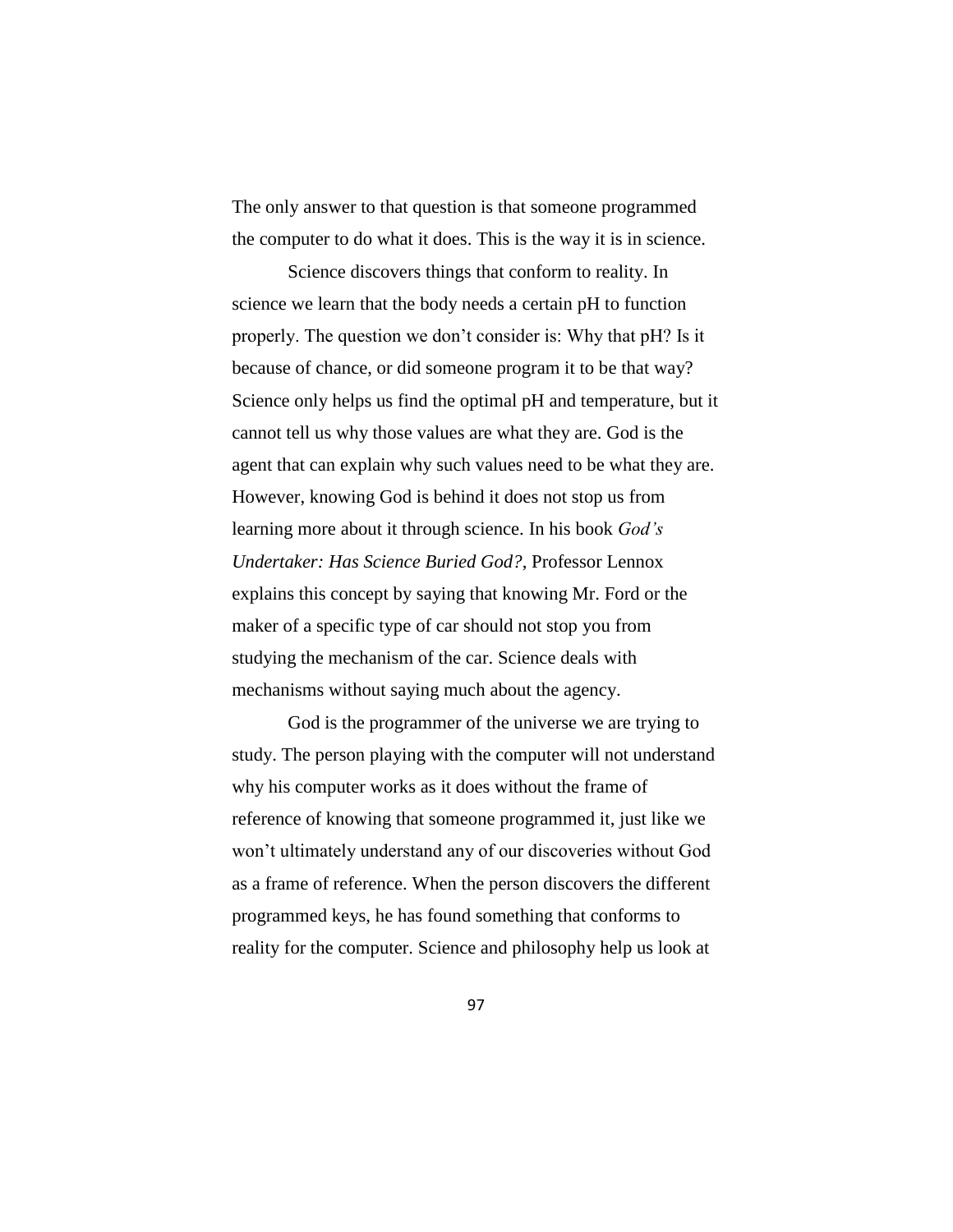things that conform to reality. God is the one who created reality to be what it is.

We can keep studying the works of His hand, but it would be unwise to say the works of His hand disprove His existence. It is because of Him that everything we know or don't know makes sense. He gives us the ability to understand, and we see this in philosophy, but all the tools should at the end of the day serve to bring glory to Him. Whatever we do, let us make sure we give Him the glory.

It is interesting that Isaac Newton was willing to acknowledge the limits of science even though he made great discoveries (see his quote above). However, there are many modern-day scientists and philosophers who do not want to acknowledge how limited science and philosophy are.

The very thing that gives scientists credibility could be lost when we come to realize that science itself has limitations. Science deals with things that can be quantified. What can be seen can be quantified, but the invisible feelings and beliefs we hold are unquantifiable. To dwell in the realm of the quantifiable (science) alone is narrow-minded and weak. True faith, hope and love are unquantifiable, but they are the three inevitable things that everyone ends up looking for in life.

The question of evolution and its limits is one of the hottest topics in science and philosophy, and because of the dynamic nature of the debate, I will include a link on the website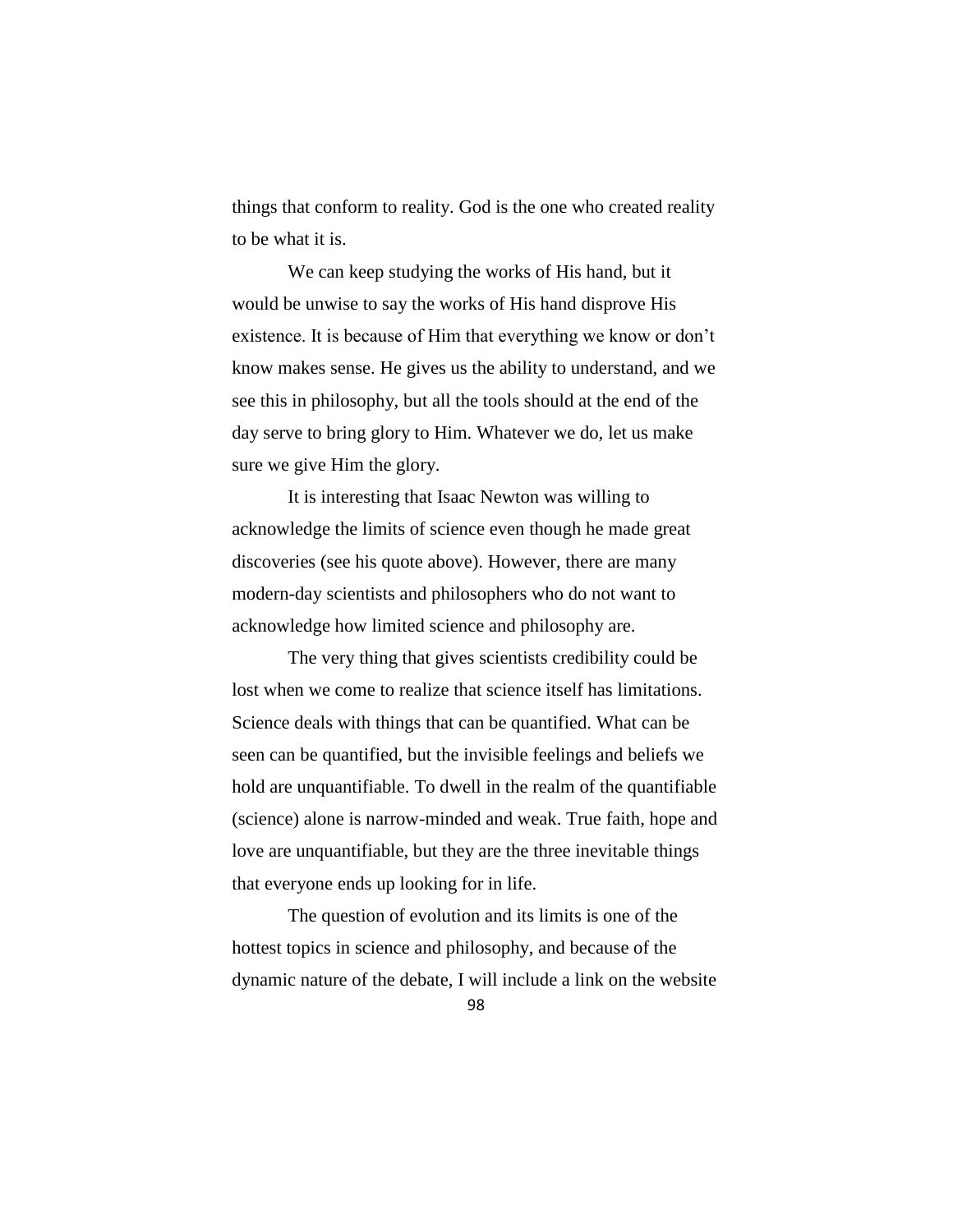of books that address this issue thoroughly, and also include resources that can help explain the importance of the debate. Again with a proper understanding of the law of noncontradiction we see that humans as we know them today are either a result of chance or they are a product of a Creator. There are many views on the origin of the universe, and the website will explain the different views.

## **Examining Philosophy**

"See to it that no one takes you captive through hollow and deceptive philosophy, which depends on human tradition and the basic principles of this world rather than on Christ" (Colossians 2:8).

God has put enough into the world to make faith in Him a most reasonable thing. But He has left enough out to make it impossible to live by sheer reason alone." —Ravi Zacharias

According to Del Tackett from The Truth Project,<sup>xvi</sup> a worldview is a comprehensive set of truth claims that serves to drive what you think about reality. Everyone has a worldview, and Dr. Ravi Zacharias says that we come to hold to our worldview by answering four basic questions:

- Where did I come from? (Origin)
- What is the meaning of life? (Meaning)
- What is the standard for morality? (Morality)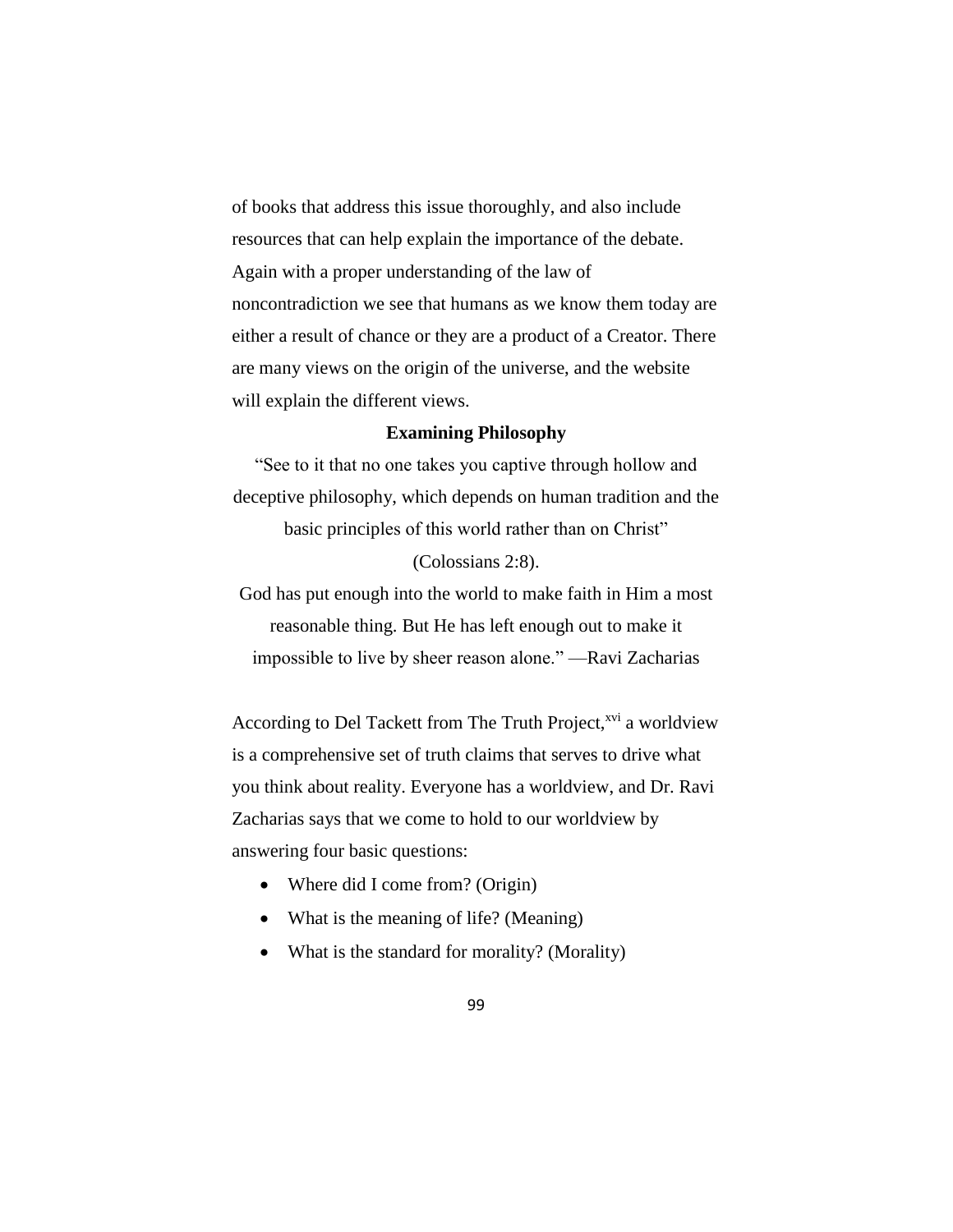# • What happens after I die? (Destiny)

The answers you provide to these four questions (origin, meaning, morality and destiny) will shape how you live. Dr. Zacharias goes on to say that the answers we provide to these questions must be correspondingly true and, as a whole, coherent. Everyone has a worldview. Just as Christianity is a worldview, so are atheism and postmodernism. The main point here is that the reason why a worldview is true is not because a person believes in it. The reason why a worldview is true is that it matches with reality. Christianity matches with reality in describing the condition of humanity and providing a solution to man's needs. If you spend time studying the Bible, God's Word, you will see that it is consistent, has verifiable facts and is relevant to everyone on the face of the earth.

Here is a very good description of truth by Dr. Paul Copan: "Truth has an objective existence. It has universal application. Truth is true—even if no one knows it. Truth is true—even if no one admits it. Truth is true—even if no one agrees what it is. Truth is true—even if no one follows it. Truth is true—even if no one but God grasps it fully."xvii

The Christian worldview is true. It answers the four questions in a coherent manner. The Bible tells us that in the beginning God created the heavens and the earth (Origin: Genesis 1:1). The Bible goes on to tell us that we were created to worship God and give him glory in all we do (Meaning: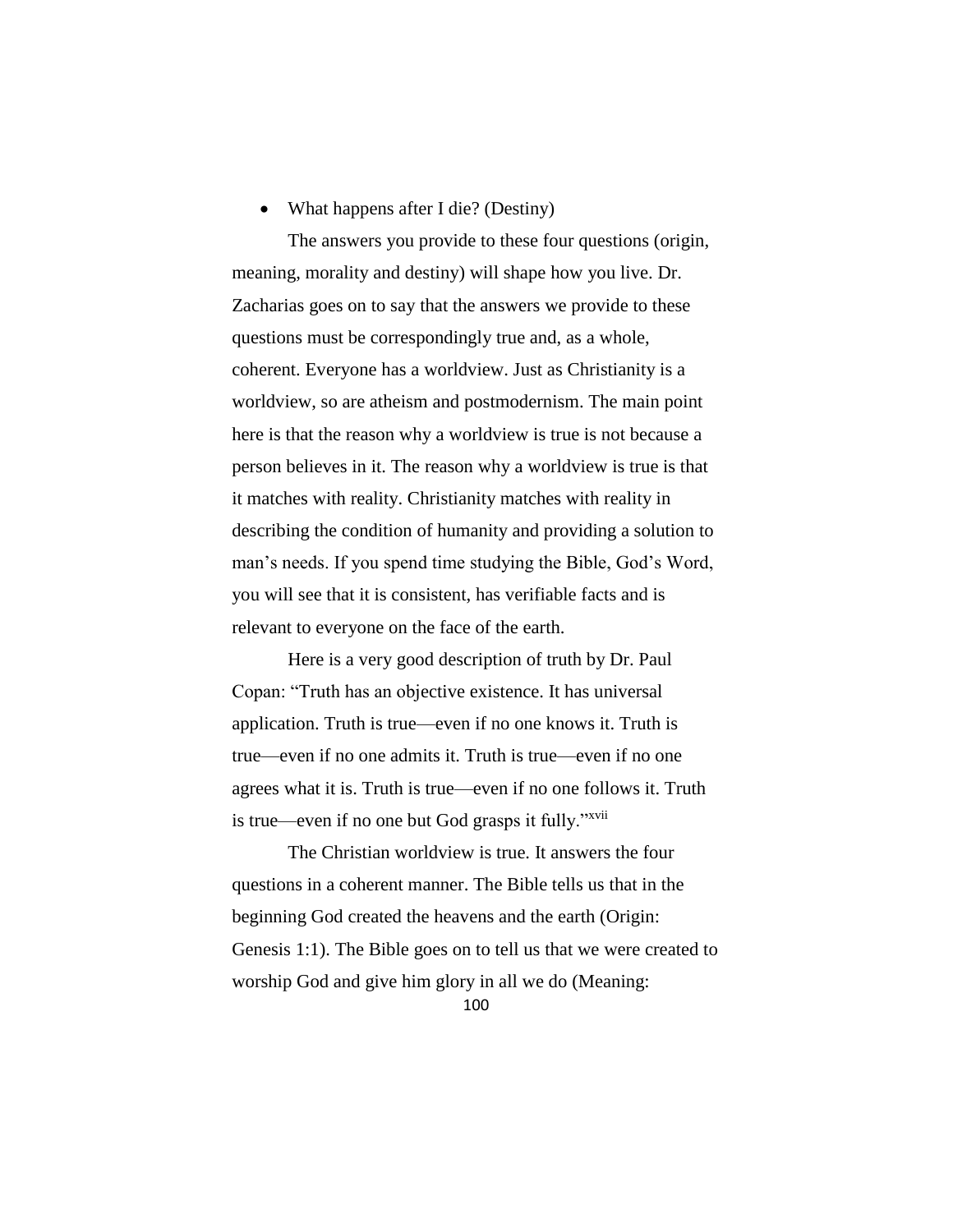Revelation 4:11, 1 Corinthians 10:31). Our morals are based on the teachings of the Bible, and Jesus helped to provide a summary for how we ought to live (Morality: Mark 12:29-31). He said we should love God with all our heart, soul, mind and strength and also love our neighbors as ourselves. Finally the Bible reminds us that when we die, we will either go to heaven or hell (Destiny: Hebrews 9:27). There is no middle ground.

I plead with you to examine your worldview and make sure it falls in line with what Jesus said, because He made it clear that He was and is the only way, the truth and the life. No one goes to the Father except through Him. A statement that is true cannot be arrogant, so if Jesus' statement is true then we had better start living in line with what He taught. Jesus called Himself the bread of life and the water of life. Just as we need bread and water, we need Jesus. He is the reason for all seasons.

A very important question in philosophy has to do with how one can know anything. This is a fundamental question in epistemology (the field of philosophy that focuses on the nature and scope of knowledge). There are times we think we know things only to realize later that we did not know what we thought we knew. According to the Bible, it is because the all-knowing God reveals things to us that we can know. Since He is allknowing, what He says is true and cannot be refuted. I will put more on epistemology on the book's website.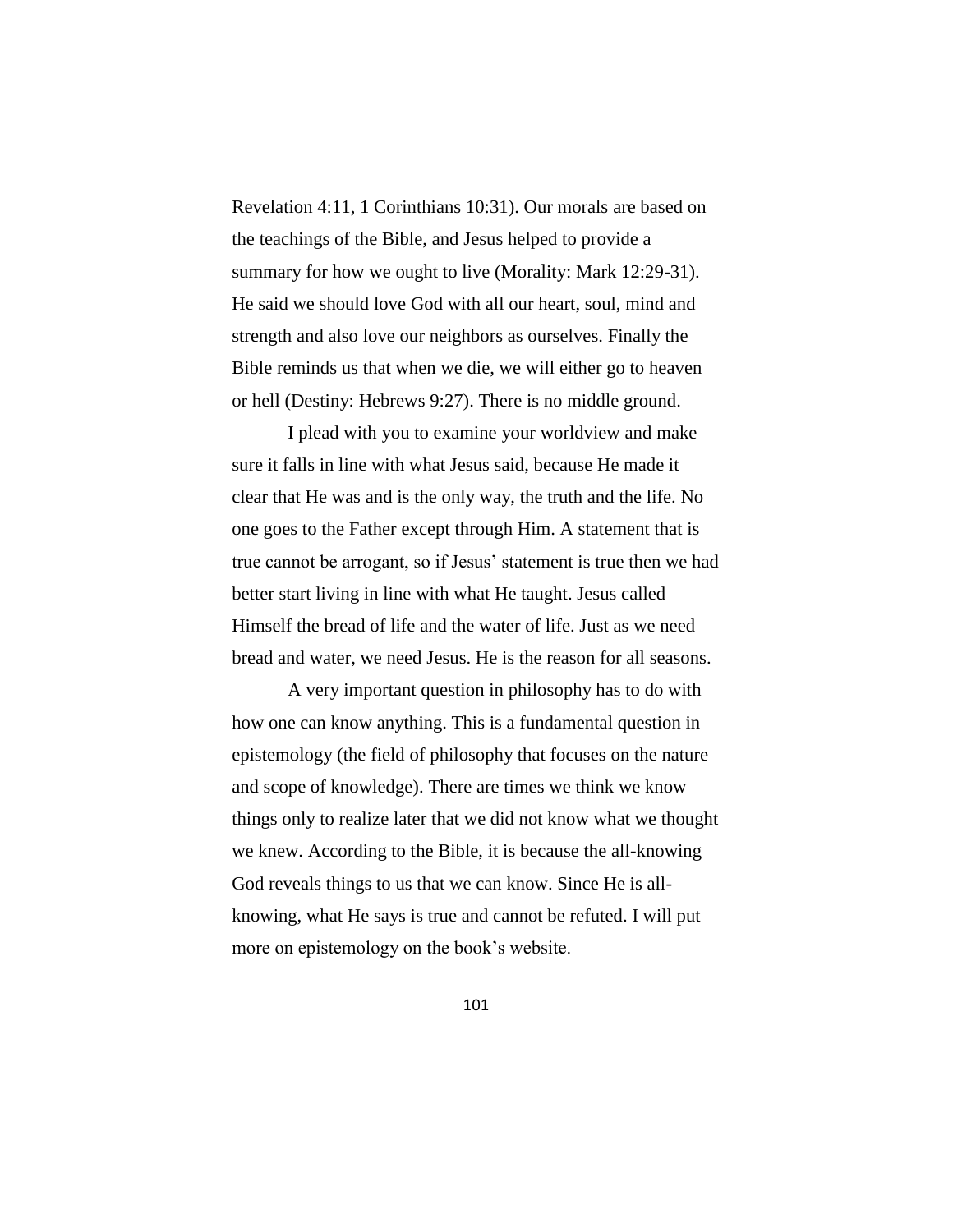One of the most important questions anyone in the world will answer is "Who is Jesus?" According to the Bible, Jesus is our only hope and it is in Him alone we can find joy, peace and eternal life (John 10:10). Do not allow science or philosophy from holding you back as you pursue excellence. I pray you will always remember to give God glory as He gives you the ability to comprehend the beauty of his creation.

When Jesus was leaving, He gave us some homework to do. We ought to tell people about Jesus and remind them that He is coming back again. He gave us the Great Commission, not the Great Suggestion: "Then Jesus came to them and said, 'All authority in heaven and on earth has been given to me. Therefore go and make disciples of all nations, baptizing them in the name of the Father and of the Son and of the Holy Spirit, and teaching them to obey everything I have commanded you. And surely I am with you always, to the very end of the age'" (Matthew 28:18-20). As one preacher once said you cannot evangelize in heaven, so you need to get up now and start telling people the truth in love.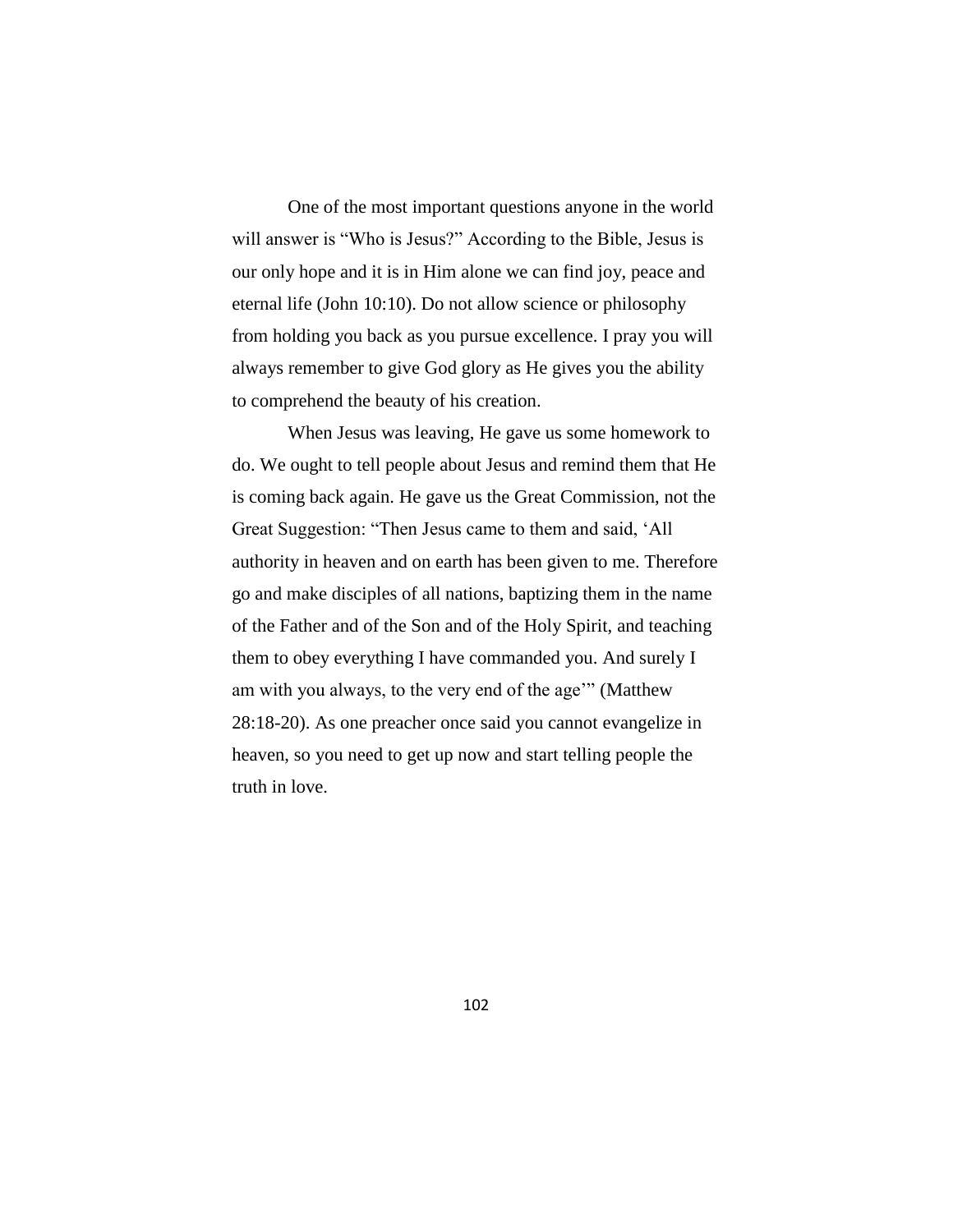# **Practical Applications**

- 1. Do your best to analyze the ideas you hear in school. They might sound intelligent on the surface, but make sure you examine them before accepting them.
- 2. As you learn science and philosophy, check with the Bible to make sure things are in line with it. The Bible is the Truth, and it is God's Word. Any philosophy that tries to stand against it will eventually fail.
- 3. Invest in books that will help you learn how to defend the faith.
- 4. Remember to teach people the truth in love. Correct people gently. Apologetics involves learning and it could make a person proud; be careful not to get proud and look down on others because of what you know.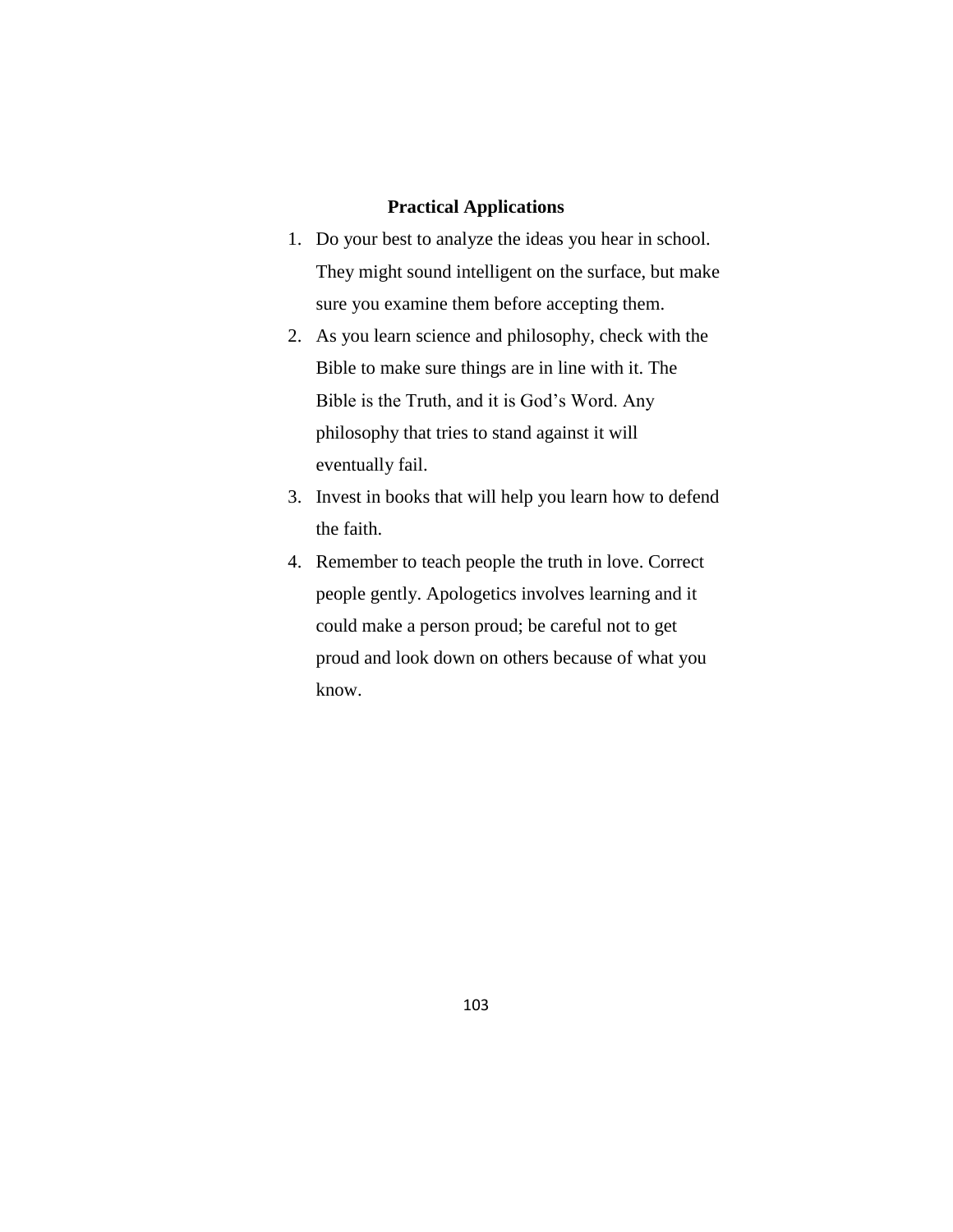# **Chapter 9- Daniel: An Example of Excellence and Purpose**

Bible Reading: The Story of Daniel (Daniel Chapters 1-6) "So Daniel prospered during the reign of Darius and the reign of Cyrus the Persian" (Daniel 6:28).

"It is doubtful whether God can bless a man greatly until He has hurt him deeply." —A.W. Tozer

In this chapter, I want to show you how Daniel excelled to the glory of God. I hope you will spend some time reading the book of Daniel, at least the first six chapters.

#### **Lessons From The Life of Daniel**

Through reading the book of Daniel, I learned that Daniel was a man who pursued excellence and excelled in all he did. Here are some ways that Daniel excelled:

- Daniel excelled by standing out (Daniel 1:8-14). Daniel and his friends chose not to eat the food in the king's palace. This was because the food was sacrificed to idols.
- Daniel excelled by giving God glory (Daniel 2:19-23). When God revealed the meaning of the king's dream to Daniel, Daniel gave God the glory.
- Daniel excelled by using his talents and abilities (Daniel 2:24-25). Daniel was willing to use his gift of interpretations for the glory of God.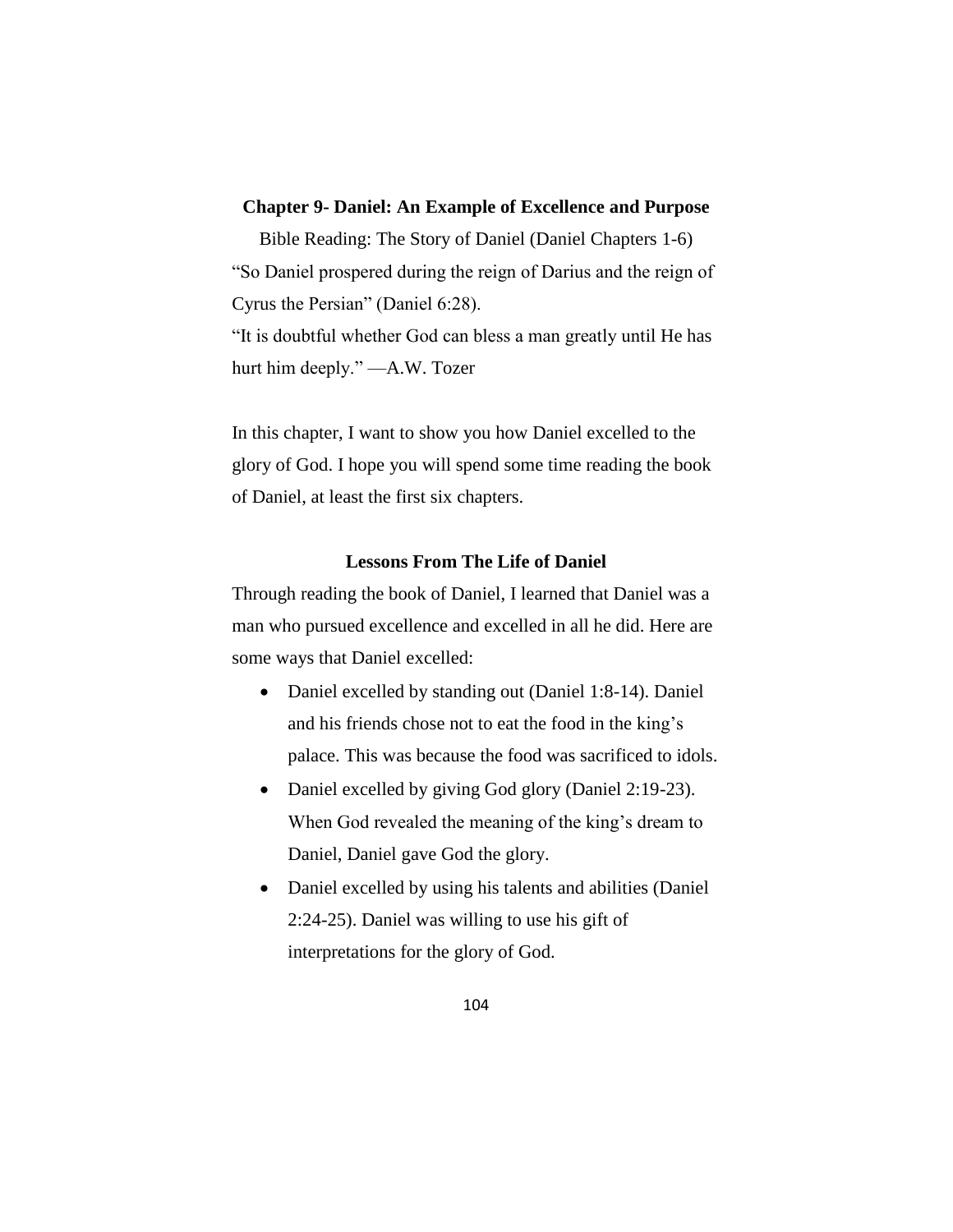- Daniel excelled by acknowledging God in his endeavors (Daniel 2:27-30). Daniel made it clear that it was God who enabled him to do what he did.
- Daniel excelled by doing the right thing without expecting incentives (Daniel 5:17). Daniel told Belshazzar to keep his gifts and then he told him what his dream meant.
- Daniel excelled by depending on God and remaining bold (Daniel 6:10). Even after the king said that no one should pray to any other god, Daniel went home and prayed to the God of heaven. Daniel was ready to get into trouble for the glory of God.
- Daniel excelled by being humble (Daniel 9). Daniel offered prayers to God and admitted that they had sinned against God. His prayer was focused on God, and his prayer showed that he was a man of faith. Daniel placed his confidence in the right place.

If you want to excel, I want to encourage you to be like Daniel by giving your best and giving God the glory. If you do the best in what you choose to do, people will notice and wonder.

# **Similarities Between Daniel's Time and Ours**

Daniel's generation is similar to ours, because people were persecuted for trusting in God. However, Daniel and his friends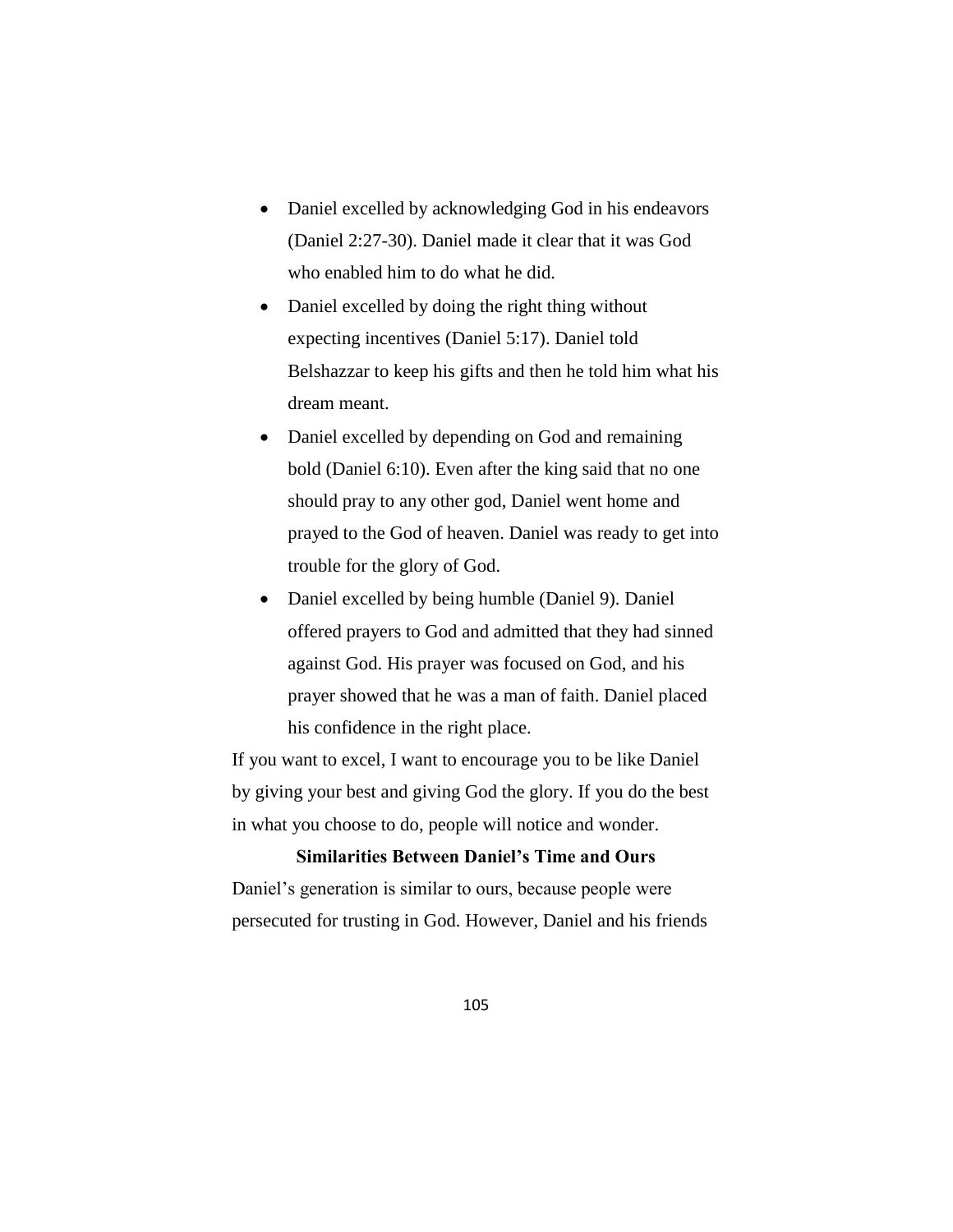stood for the truth. They were willing to swim against the current.

Daniel had friends who also believed what he believed. They were willing to follow the narrow way. We need to spend time with people who are willing to obey God. It is always helpful to have people who can support us when we do the right thing.

As you read the first six chapters of Daniel, you will see that he excelled in many ways:

- He remembered to pray.
- He remembered to use what God had given him for God's glory.
- He had friends who were willing to obey God.
- He stood for the truth even when it meant death or persecution.

In Daniel 6, we are told that Daniel was trustworthy and it was difficult for people to find something against him. I pray you will live your life in such a way that people will wonder why you live the way you live. This will be an opportunity to tell them of God's grace. The Bible tells us to be ready at all times to present the gospel. Do not be afraid, put your trust in God and ask Him to help you live a life of excellence.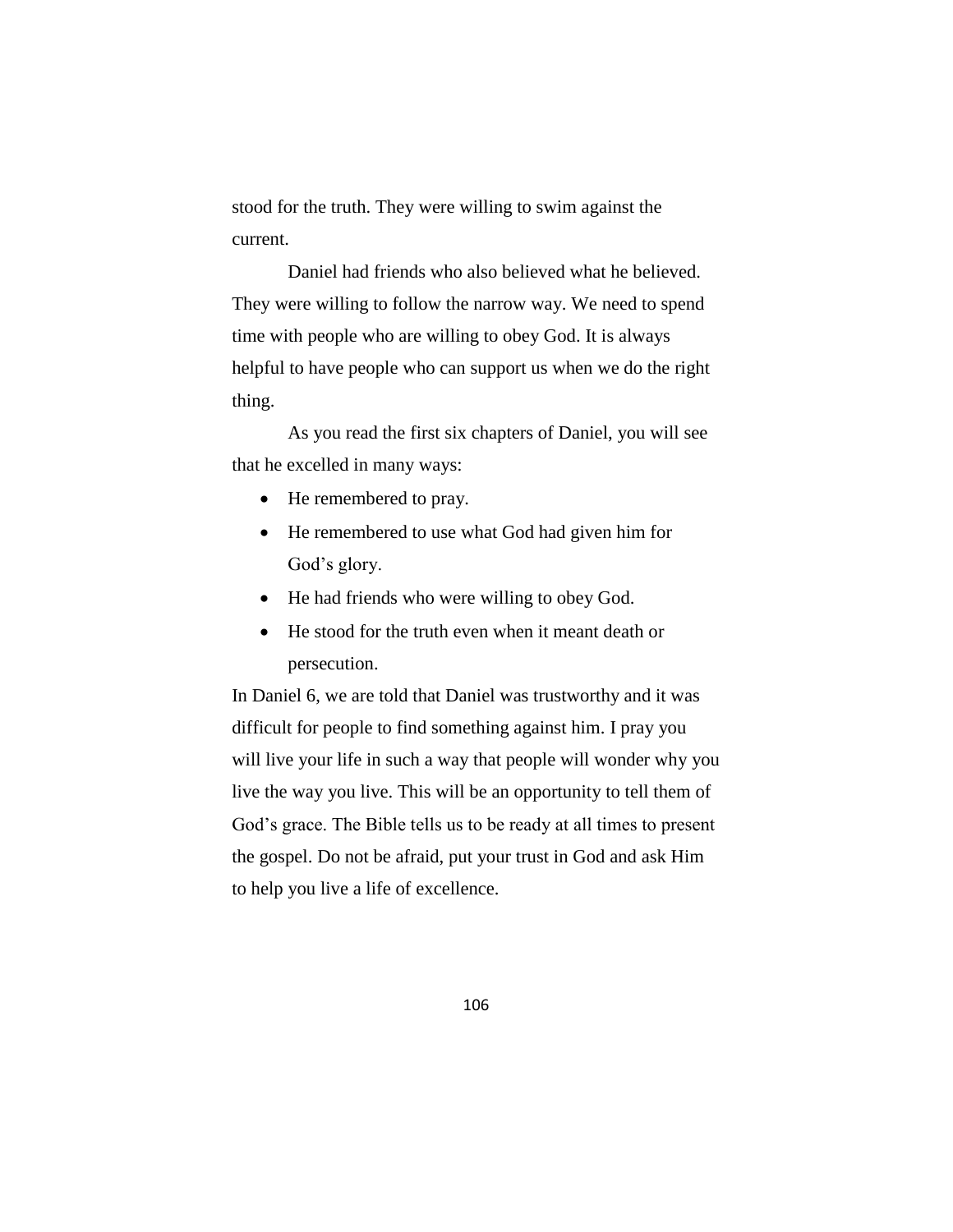I pray you will give God the glory as you excel in your everyday walk with Him. Daniel served God in his generation. In what way will you serve God and excel to His glory?

## **Practical Applications**

- 1. Make time to read the book of Daniel to learn what God did in his life and the lives of his friends.
- 2. Try to spend time studying specific Bible characters to see what God did through them when they chose to serve Him with all their hearts.
- 3. Spend time praying and asking God to help you become the person He wants you to be.
- 4. Read about Joseph (Genesis 39) and see other ways you can stand for the truth

## **Song To Consider**

Newsboys: "I'm Not Ashamed"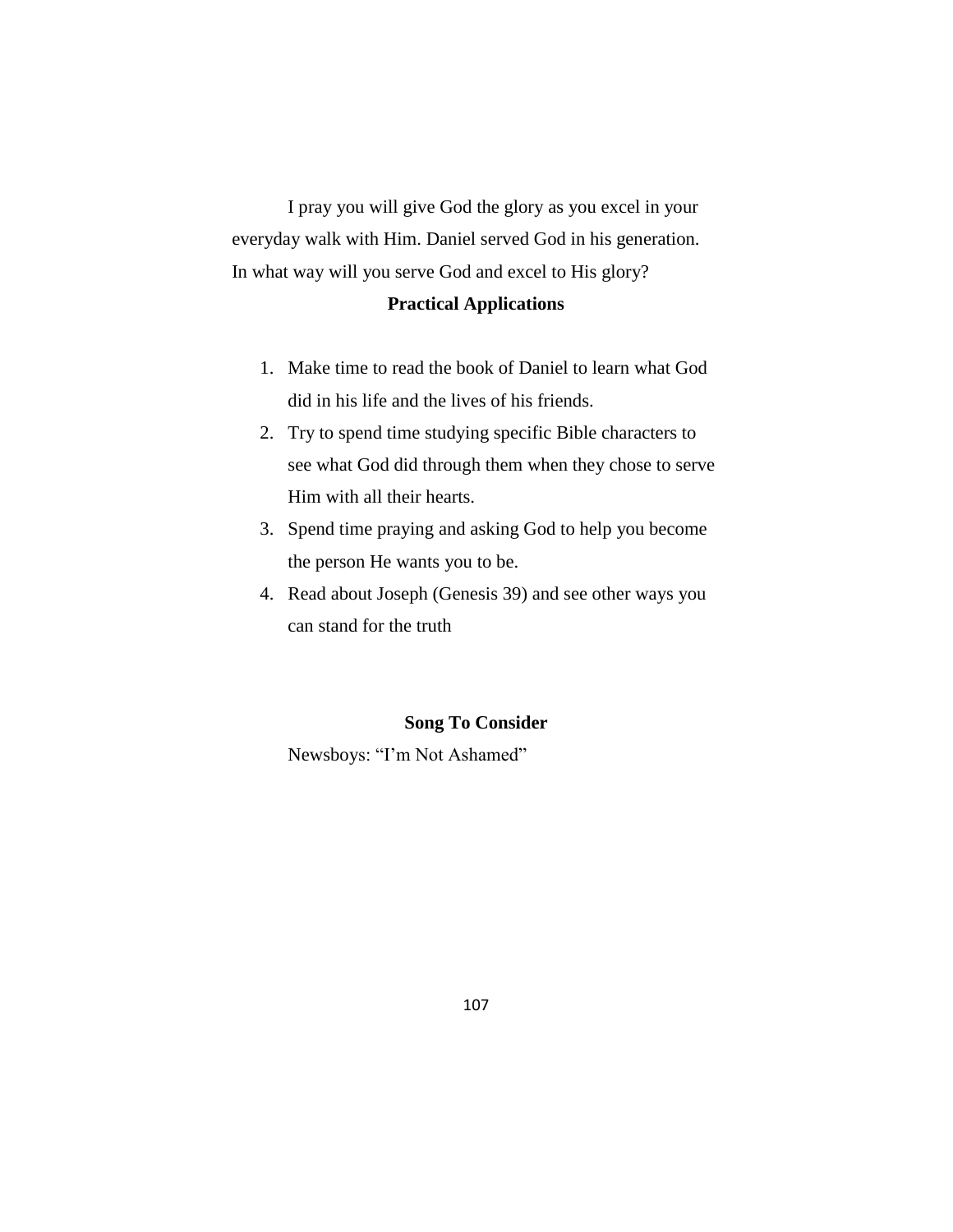**Chapter 9- Conclusion: Finishing Strong** But whatever was to my profit I now consider loss for the sake of Christ. What is more, I consider everything a loss compared to the surpassing greatness of knowing Christ Jesus my Lord, for whose sake I have lost all things. I consider them rubbish, that I may gain Christ and be found in him, not having a righteousness of my own that comes from the law, but that which is through faith in Christ—the righteousness that comes from God and is by faith. I want to know Christ and the power of his resurrection and the fellowship of sharing in his sufferings, becoming like him in his death, and so, somehow, to attain to the resurrection from the dead. Not that I have already obtained all this, or have already been made perfect, but I press on to take hold of that for which Christ Jesus took hold of me. Brothers, I do not consider myself yet to have taken hold of it. But one thing I do: Forgetting what is behind and straining toward what is ahead, I press on toward the goal to win the prize for which God has called me heavenward in Christ Jesus.

—Philippians 3:7-14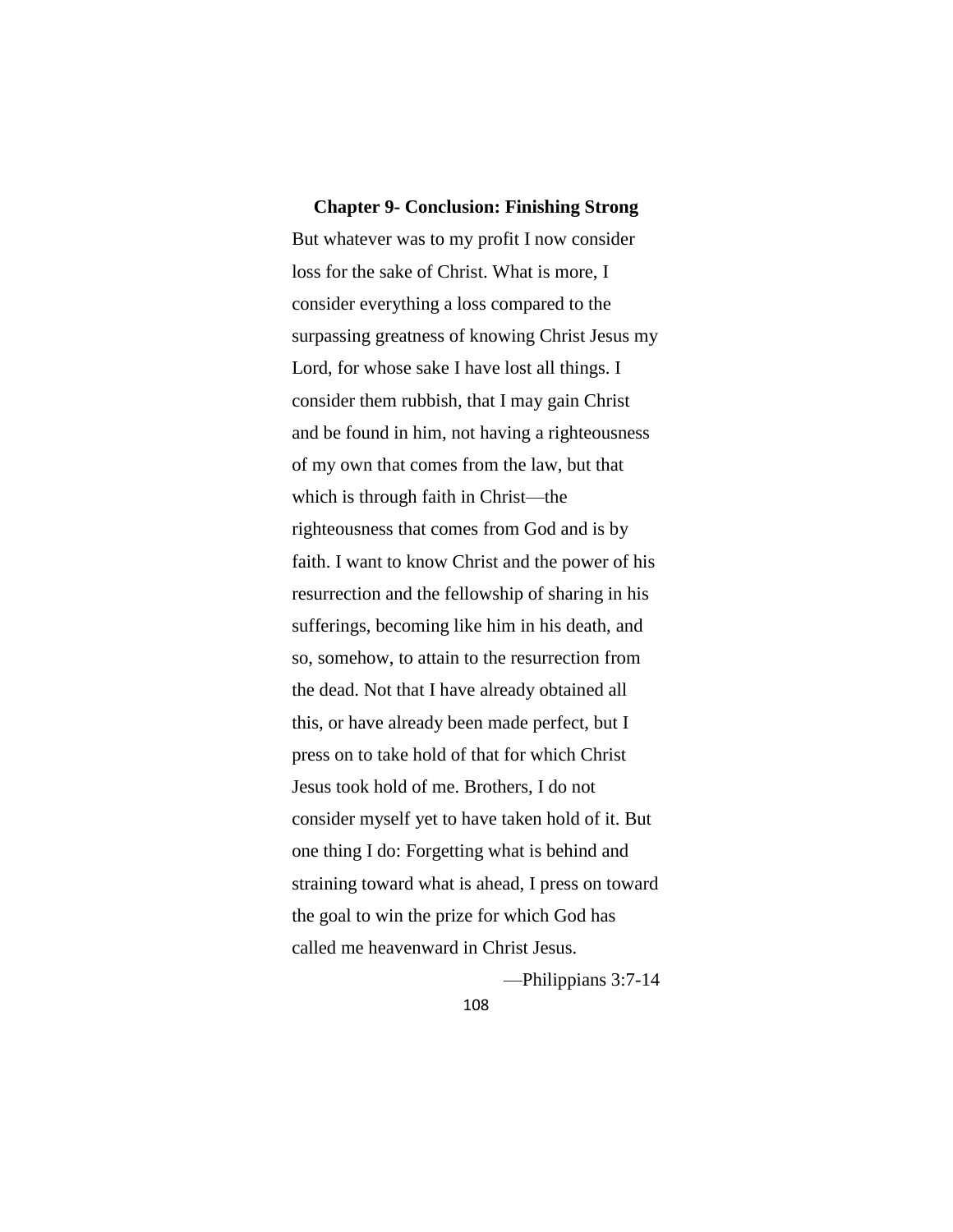"A strong beginning is a good thing when coupled with a strong finishing." —Mary Kay

I want to emphasize that I have not achieved excellence. It is an ongoing pursuit, but I am going to continue pursuing it because God has called me to and in obeying someone will be blessed. I am writing to encourage you to pursue excellence, just as I have been encouraged by others to do the same. I pray you will do this in every area of your life, and that you would encourage others throughout your life.

One of my favorite hobbies is debating. I love exchanging ideas with people and hearing what they have to say. While doing this I have come to learn some valuable lessons. One of the lessons is that it is okay to agree to disagree. However, keep in mind what Socrates said: "It is the mark of an educated mind to be able to entertain a thought without accepting it." Are you letting what you hear affect how you live? This is very important, because some of the things you will learn in this world and even in your schools are lies, because they go against the teachings of Jesus. Jesus knows what is best for us, so He is the one we should listen to, not philosophies that are selfdestructive and dangerous. Even if the philosophies look good at first, it is important that you do not get carried away. Solomon put it well when he said, "The first to present his case seems right, till another comes forward and questions him" (Proverbs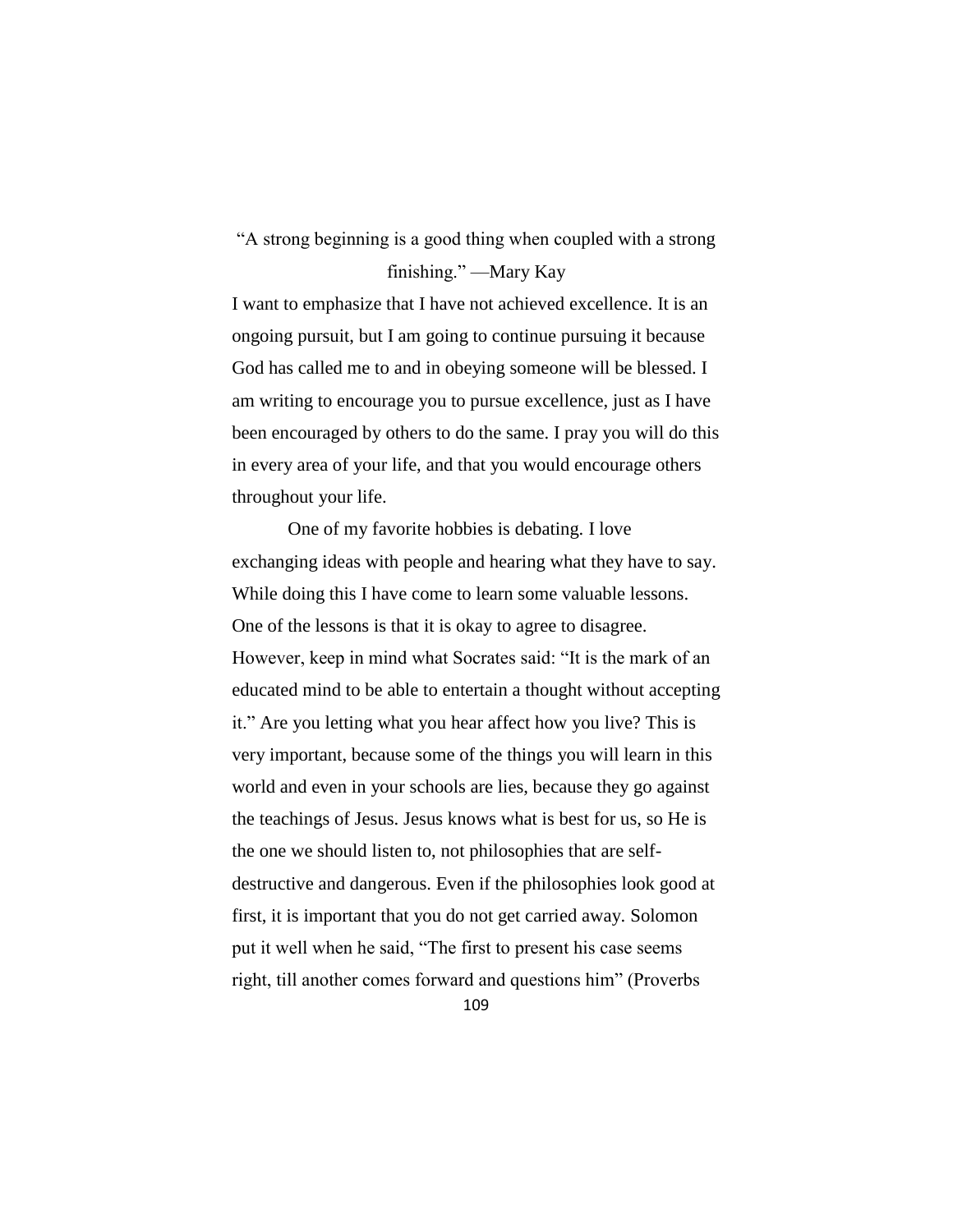18:17). Learn to examine what people tell you, because people often close their minds to any idea you present to them. Do your best to present your case in a gentle manner and pray for those who might not agree with you.

A statement that is true is not arrogant. A person could present the statement in an arrogant manner, but the statement in and of itself is true. The *truth* about anything remains true regardless of whether everyone chooses to accept it or not. In Mathematics,  $1+1=2$  (in base 10), not because your teacher said it, but because it is true, which leads your teacher to teach it. If you disagree with what I have said, examine it by what is true. If what I am saying is true, then there are implications to not believing it. If you know anyone who might disagree with the facts I have presented in this book, please encourage them gently to look at the evidence for themselves. Remember to pray for them and ask God to open their eyes to understand the truth in His word.

The bottom line in all of this is the effects things can have in our lives. Let me give an example. I have heard people say that if you cannot see something, then that thing does not exist. This is a problematic assumption because we cannot see our *thoughts*, but that does not mean our thoughts don't exist. Most people believe they think because they see the effects of it. The effects are very important. We might not be able to see God, but that does not mean He does not exist. We see the effects of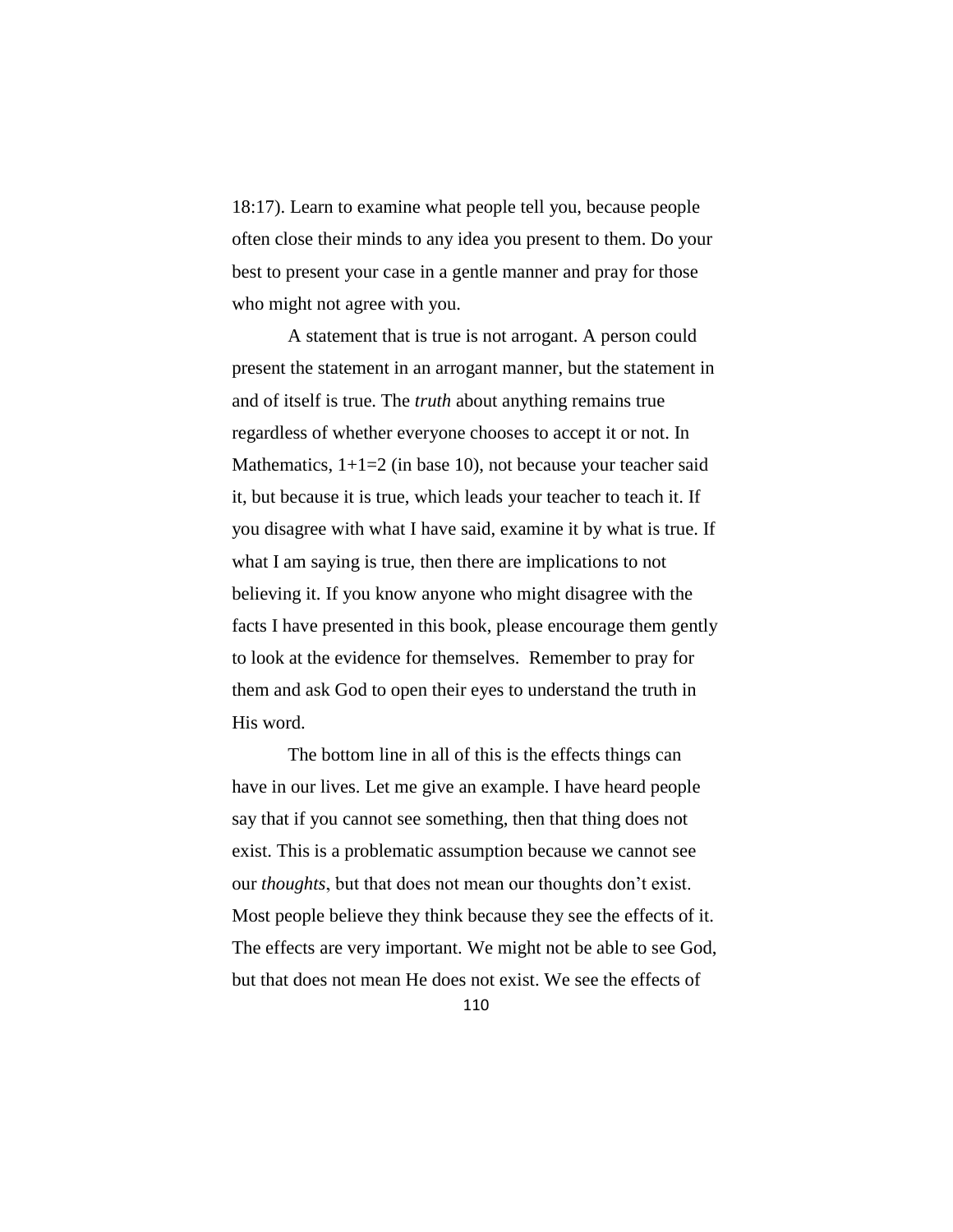His existence, especially in a transformed life. We also see the effects of His existence through His creation and blessings upon us. Be careful not to allow your presuppositions to affect how far you go in life.

For those who believe they have or almost have achieved excellence, I want to encourage you to please keep going, keep growing, keep gaining wisdom, and please stay on track in the pursuit of excellence.

Earlier in the book, I referred to the verse that tells us to remember God in the days of our youth, and I want to end by saying: hold on to God throughout your stay in life. He will never let you down. I don't want you to be like me. I want you to be like Jesus. He is the epitome of Excellence and Purpose. It is only by being like Him we can use the abilities He has given us to His glory. It is only when we start knowing Him that we can really pursue excellence the right way. When we start to see and understand the big picture, we begin to see things God's way and start living for God's glory. Here are some words from Solomon's conclusion of the book of Ecclesiastes: "Now all has been heard; here is the conclusion of the matter: Fear God and keep his commandments, for this is the whole duty of man. For God will bring every deed into judgment, including every hidden thing, whether it is good or evil" (Ecclesiastes 12:13-14).

If you are like me, you have come to realize you might have failed in one way or another; I want to encourage you to get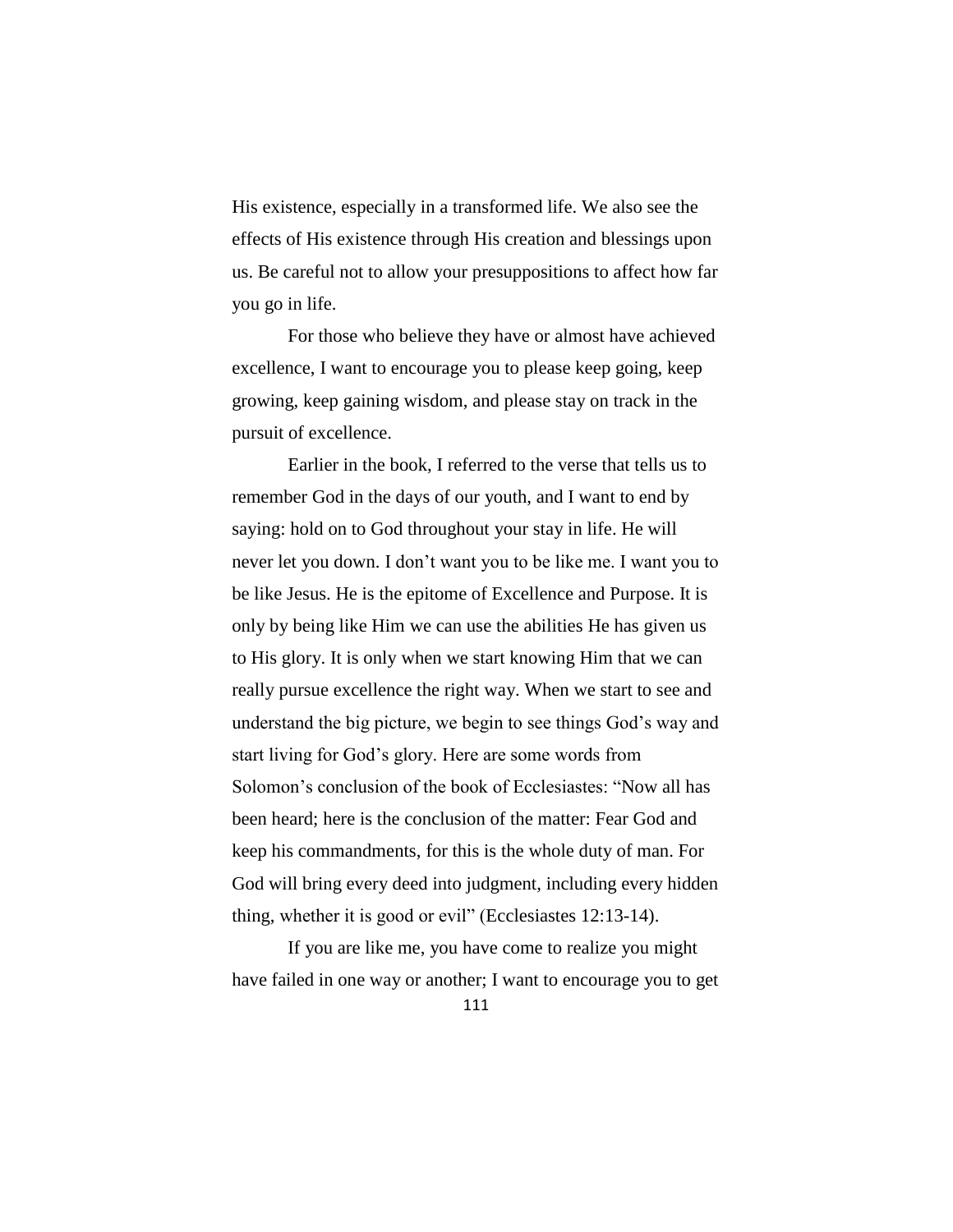up and try again. Mistakes can either break us or make us grow stronger. Do not allow mistakes to break you. It is never too late to excel to the glory of God. An acknowledgement of failure is the first step in recovering and excelling after we have accepted our faults.

Make time to listen and learn from people who care about you and are willing to tell you the truth. Take out time daily to go through your activities to see if they are helping you grow or not. The pursuit of excellence requires constant checkups. Take it one day at a time and give your best every day to the glory of God. I pray God meets you where you are, and that He reveals Himself to you more and more as you continue to pursue excellence in all you do.

I will conclude with the words of Jesus Christ of Nazareth, who said that the two most important commandments were to love God and love people. I believe nothing else really matters; we need to show our love for God by the way we worship Him and Fear Him and then our love and care for those around us. Seek to use the all that God has given you to do what He has called you to do for His Glory. May God bless you richly as you seek to be more like Christ and live purposeful lives for His glory (1 Corinthians 10:31).

> Brother Amos Tarfa amostarfa1@gmail.com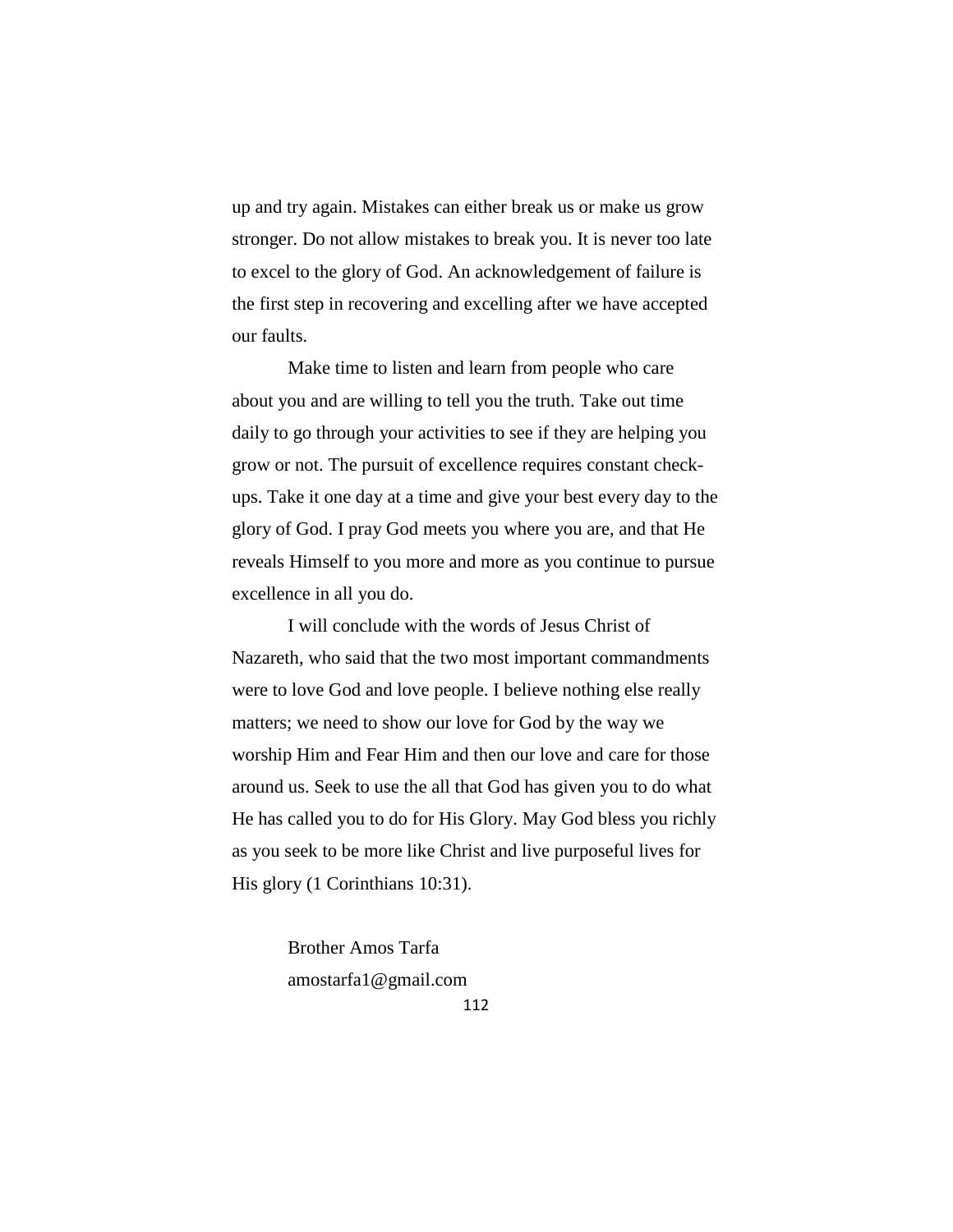## **REFERENCES**

<sup>i</sup> Lewis, Clive Staples. *Mere Christianity* (New York: HarperCollins Publishers, 2001 edition).

ii Dunham, William. *Journey Through Genius* (New York:

Penguin Groups, 1990).

 $\overline{a}$ 

iii Lewis, Clive Staples. *Mere Christianity* (New York: HarperCollins Publishers, 2001 edition).

iv Lewis, Clive Staples. *Mere Christianity* (New York:

HarperCollins Publishers, 2001 edition), 203-204.

v I self-published a short book, *Achieving Excellence As a Young* 

*Person*, in 2006 while waiting for my admission to college.

There are very few copies available today.

vi You can learn more about deductive reasoning from books that

talk about logic.

vii Chambers, Oswald. *The Love of God* (Michigan: Discovery

House Publishers, 1988 edition).

viii Zacharias, Dr. Ravi. *Can Man Live Without God* (W

Publishing Group, 2004).